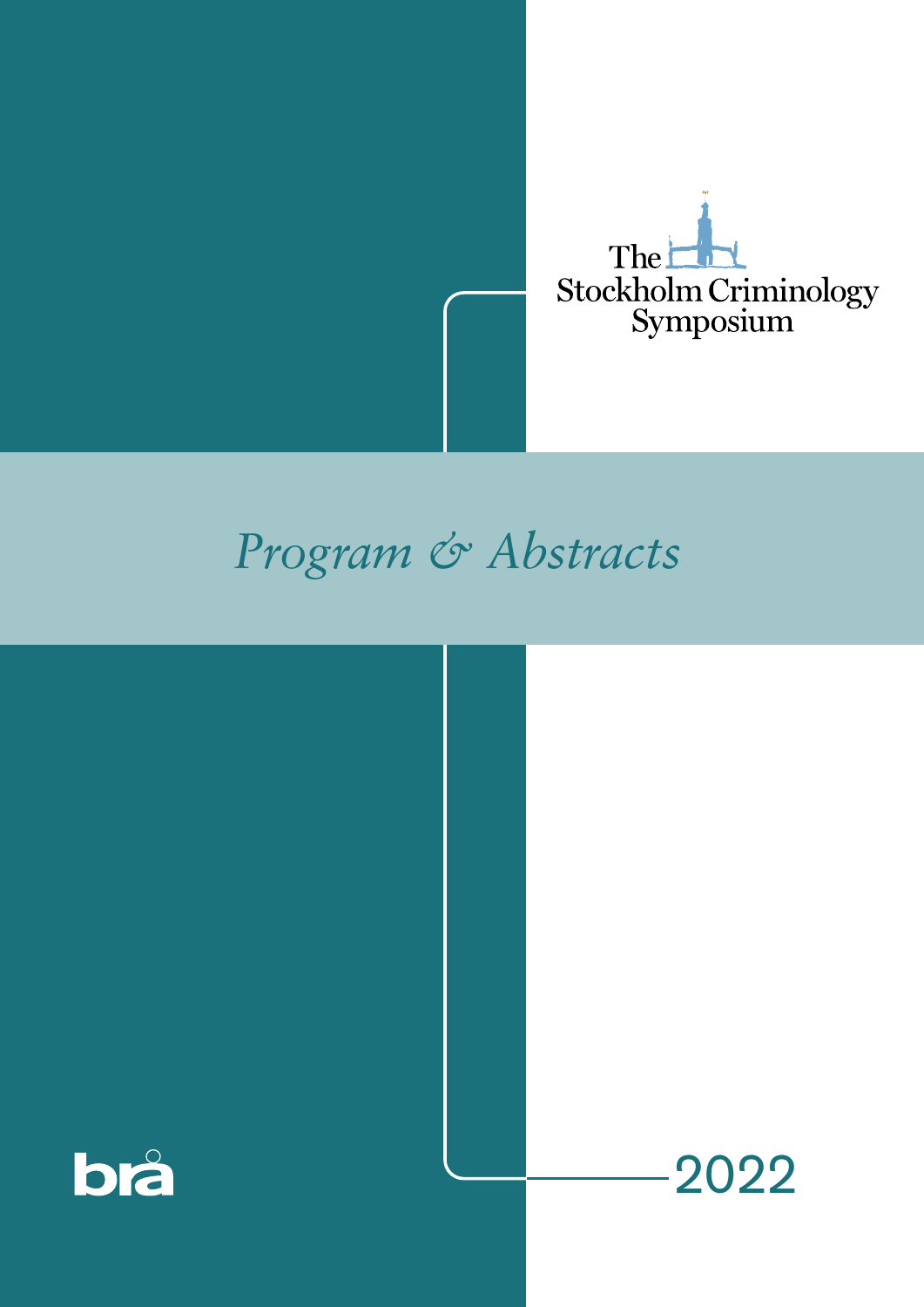The Swedish National Council for Crime Prevention (Brå) Tegnérgatan 23 Box 1386, SE-111 93 Stockholm Phone: +46 (0)8 527 58 400 E-mail: info@bra.se www.bra.se Production: Odelius & CO #22-8744 © 2022The Swedish National Council for Crime Prevention (Brå)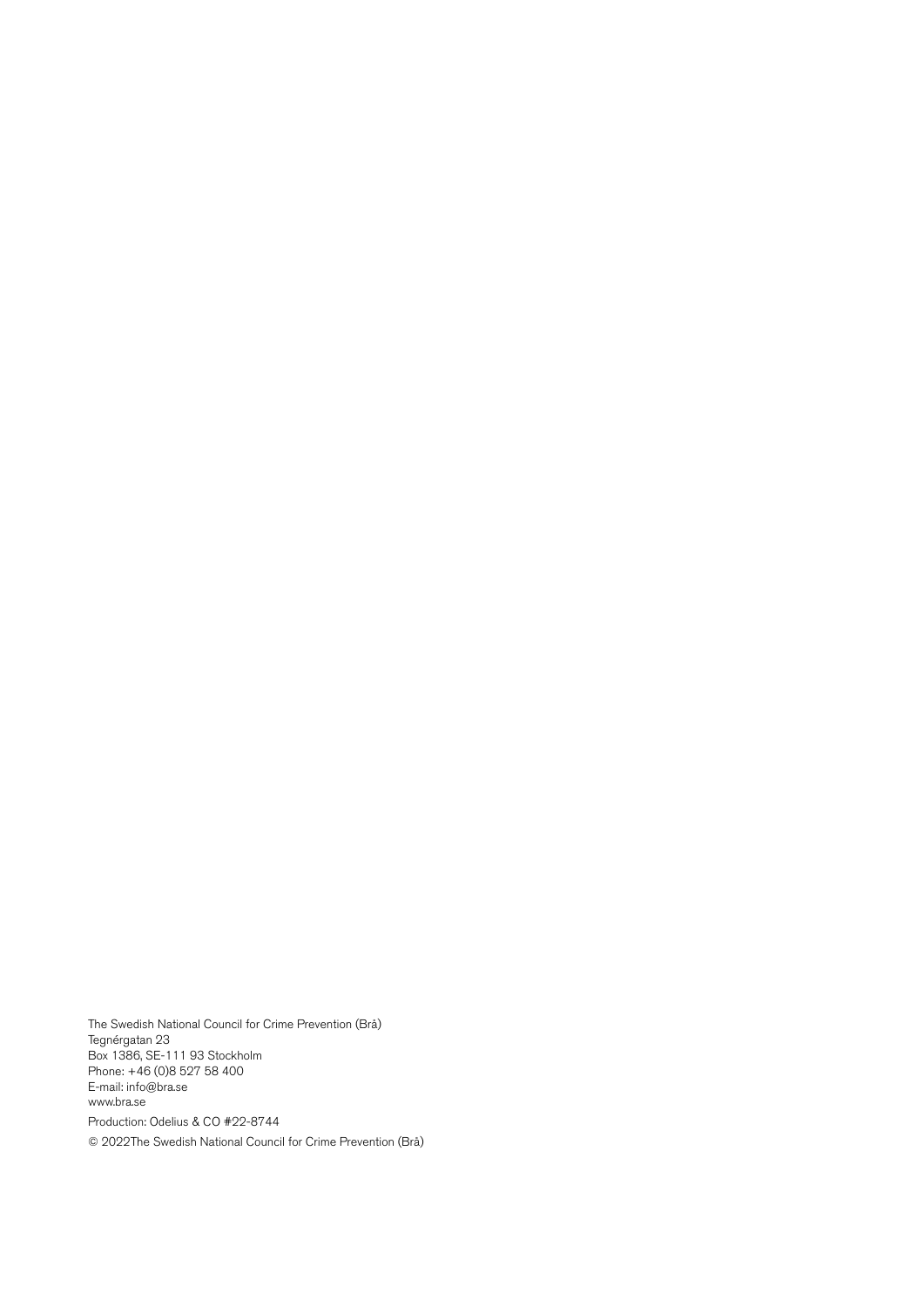# Table of contents

| A message from Sweden's Minister for Justice and Home Affairs 6 |    |
|-----------------------------------------------------------------|----|
| Welcome to the Stockholm Criminology Symposium                  | 7  |
| The Swedish National Council for Crime Prevention               | 8  |
| The Stockholm Prize in Criminology                              | 9  |
| The 2021 and 2022 prize winners                                 | 10 |
| The Stockholm Criminology Symposium Program 2022                | 11 |

#### PROGRAM OVERVIEW

| Detailed program   |     |
|--------------------|-----|
| Monday, June 13    | 19  |
| Tuesday, June 14   | 60  |
| Wednesday, June 15 | 97  |
| Speakers Index     | 112 |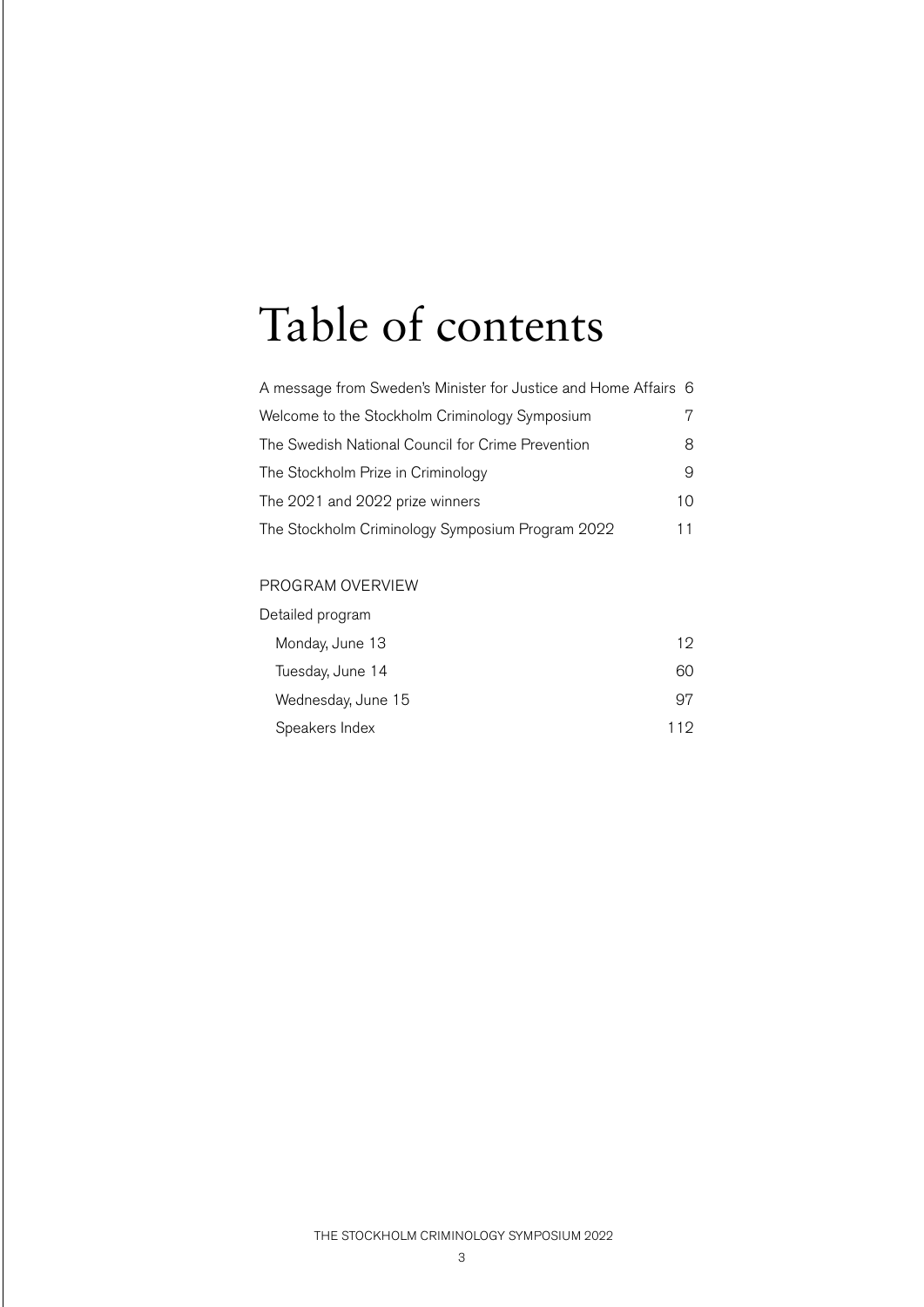THE STOCKHOLM CRIMINOLOGY SYMPOSIUM 2022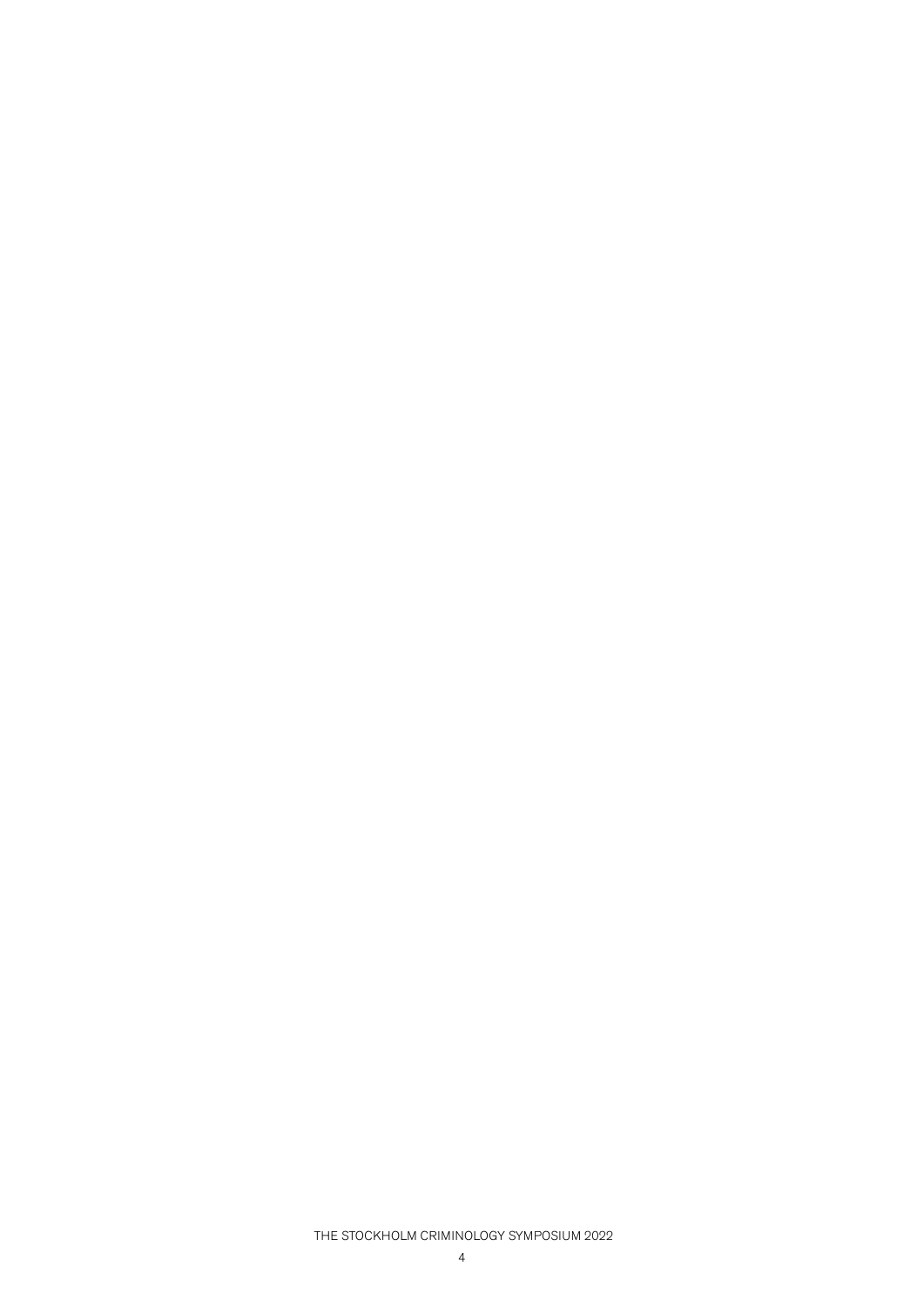# The Stockholm Criminology Symposium 2022

THE STOCKHOLM CRIMINOLOGY SYMPOSIUM 2022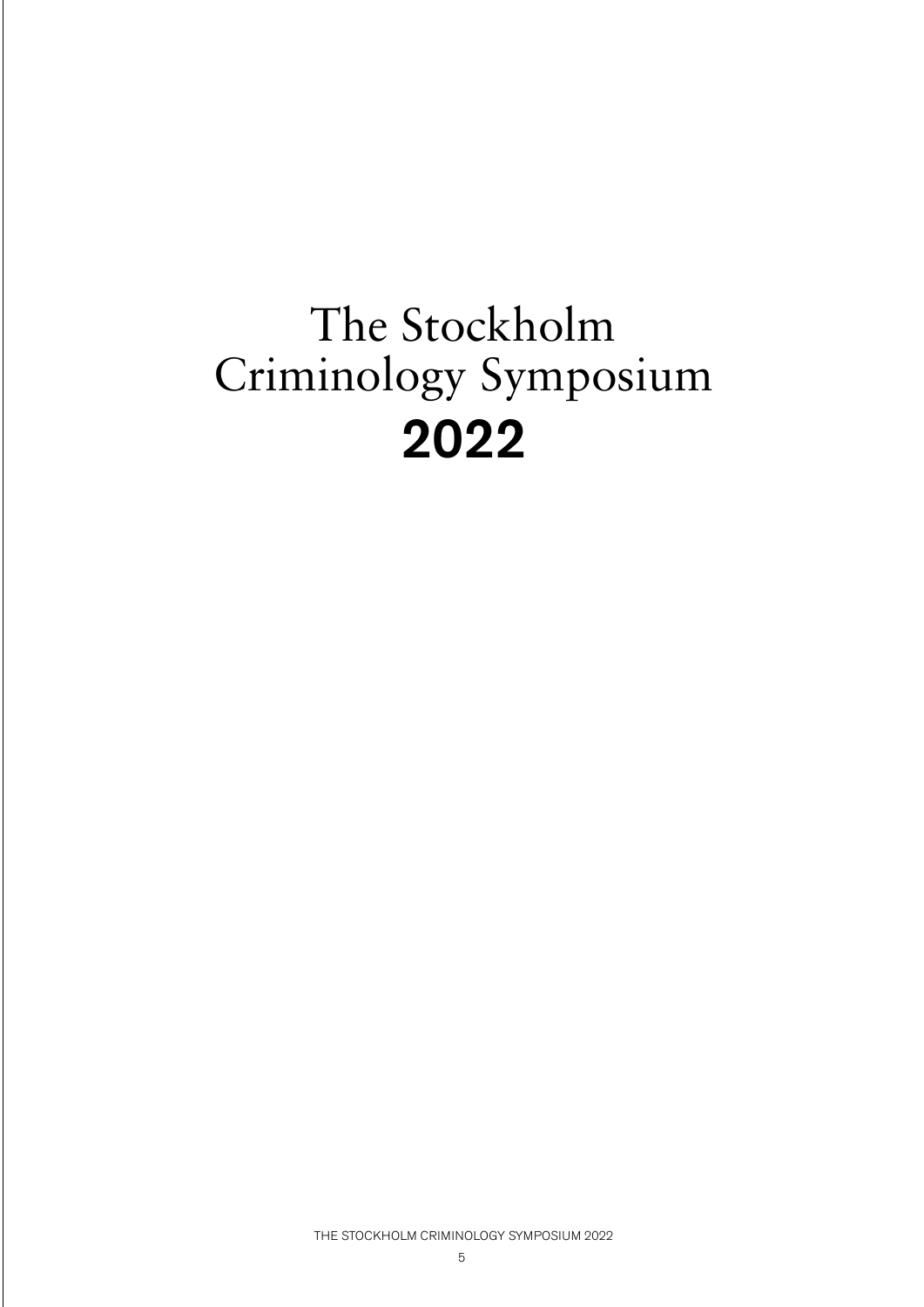

# A message from the Swedish Minister for Justice and Home Affairs

Photo: Kristian Pohl/Regeringskansliet

It is my great pleasure to welcome you to Stockholm and this year's Criminology Symposium. As Sweden's Minister for Justice and Home Affairs, I am proud that Sweden hosts an annual international event bringing together criminology researchers and practitioners to share their knowledge and experience. As the 2021 Symposium was held digitally due to the COVID-19 pandemic, I am delighted that this year's Symposium is once again taking place physically in Stockholm.

#### Understanding the mechanisms that cause crime

and promote desistance from crime – the main theme of this year's symposium – is at the very heart of criminological research. Many researchers have dedicated their careers to examining these fundamental issues and, this year, the 2021 and 2022 Stockholm Prize in Criminology will be awarded to three scholars for their outstanding achievements in this field.

## The 2021 Stockholm Criminology laureate,

Professor Elijah Anderson, has long conducted research on the mechanisms behind violence in socially, economically, and ethnically segregated areas. His observations and analysis have contributed significantly to our understanding of how different types of social interactions among young people lead to violence, even among good

friends. While his research primarily concerns urban communities in the United States, his conclusions regarding the consequences of prejudice and blocked opportunities are universal.

The 2022 Stockholm Criminology laureates, Professor Francis T. Cullen, and Professor Peggy C. Giordano, have deepened our understanding of the requirements for putting a stop to crime early in a criminal career and also at a later stage. Professor Cullen has spent decades reviewing the evidence that while prison per se does not reduce repeat offending, rehabilitation programmes linked to criminal sentences can be very effective in stopping a life of crime. Professor Giordano and her team's research has focused on the importance of 'cognitive transformation' in effective rehabilitation programmes, concluding that treatment of criminally active individuals must strive for cognitive transformation.

As in previous years, this year's Symposium offers a full programme of seminars and knowledgeable speakers. I am sure that we will all gain a wealth of new insights. I hope your time in Stockholm will be rewarding and inspiring.

*Morgan Johansson* Minister for Justice and Home Affairs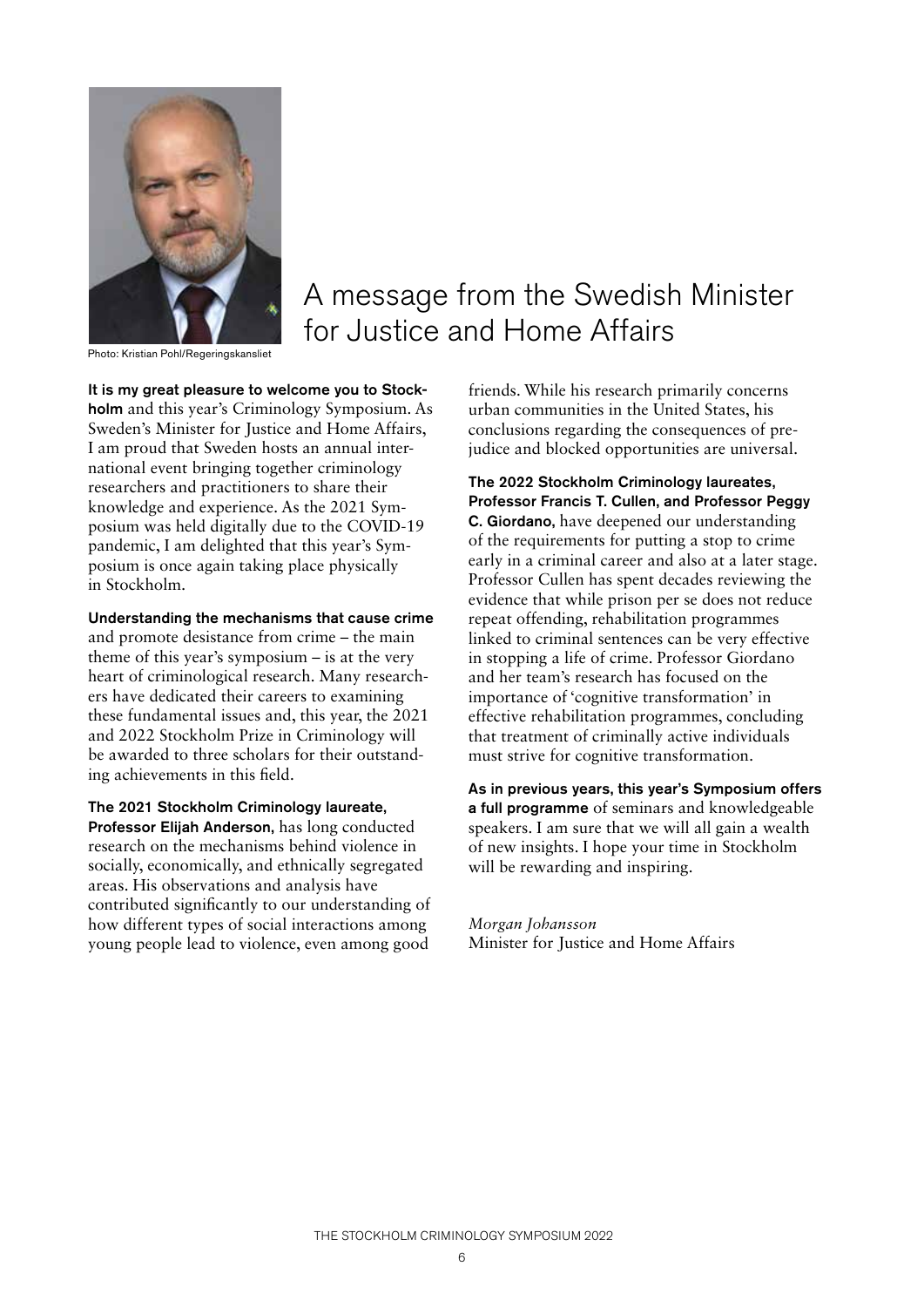

Welcome to the Stockholm Criminology Symposium

Welcome to the 16th Stockholm **Criminology** Symposium. The Symposium is an annual international meeting place for crimi-

Photo: Liselotte van der Meijs

nologists, policy-makers, and others with an interest in criminal policy. In this forum we learn from the latest research, exchange experiences between researchers and practitioners, and expand our networks. We are delighted to return this year to a symposium where we can all meet in person.

Recurrent positive reports of a general decrease

in crime levels in many parts of the world are periodically offset by worrying messages about negative trends in gang violence and other forms of serious crime. The most immediate threat from these types of crime is often experienced by those who are themselves involved in organized criminal activities, bystanders, and those who live in the neighborhoods in which these crimes take place, but they also present a threat to levels of public trust, which can in turn lead to calls for responses that go beyond the rule of law. These trends are currently occurring in the context in which modern democracies and international cooperation are facing new pressures, including actions intended to create distrust between various groups, and the deliberate dissemination of disinformation.

Given the backdrop described above, if we really want to prevent and combat gang violence and other forms of serious crime, the only way forward is to highlight and develop practice based on the best and most advanced knowledge available. Among the most valuable pieces of knowledge on this subject are the works of the prize-winners Professors Elijah Anderson, Peggy Giordano and Francis T. Cullen. Inspired by their work, the main theme of the Symposium 2022 is *Understanding the mechanisms that cause crime and promote desistance from crime*. Under this theme there will be a considerable number of presentations on research, theory, policy and practice focused on the underlying factors and mechanisms that result

in young people entering into, and remaining engaged in, gangs and other forms of serious crime, and on pathways out of serious crime, and on the effects and opportunities associated with gang exit services, sentencing options and correctional and other programs.

As in previous years, we are also proud to offer many presentations under the theme *Contemporary Criminology* which will provide an updated overview of the current state of the existing knowledge.

There are many sessions for you to choose from during the three days of the Symposium, not least from the many parallel seminars that are taking place. In addition to these, we have also arranged four major sessions for all to attend. The first one is the opening discussion called *Researchers' advice to policy,* where the Swedish Minister for Justice and Home Affairs, Mr Morgan Johansson, has put forward questions to be answered by prize-winning Professors Elijah Anderson, Peggy Giordano and Francis T. Cullen. On the second day of the Symposium there will be a prize-winners' lecture, where the laureates themselves present their research. This will be followed by the long-awaited grand prize ceremony, where the prize will be presented by Her Majesty the Queen of Sweden. The concluding session on the third and final day of the Symposium, will be the Jerry Lee lecture, which this year will be delivered by Associate Professor in Evidence-based Policing Dr. Peter Neyroud.

The Stockholm Criminology Symposium should be and is a strong forum for exchanging knowledge, as well as a good opportunity to highlight different areas of criminological research. We believe that the Symposium and the prize contribute to new knowledge and insights, which will benefit society and those working in the fields of fighting and preventing crime. I warmly welcome all of you to the event, and hope you will have three fruitful days that will stay in your memory for a long time to come.

#### *Björn Borschos*

Acting Director General, the Swedish National Council for Crime Prevention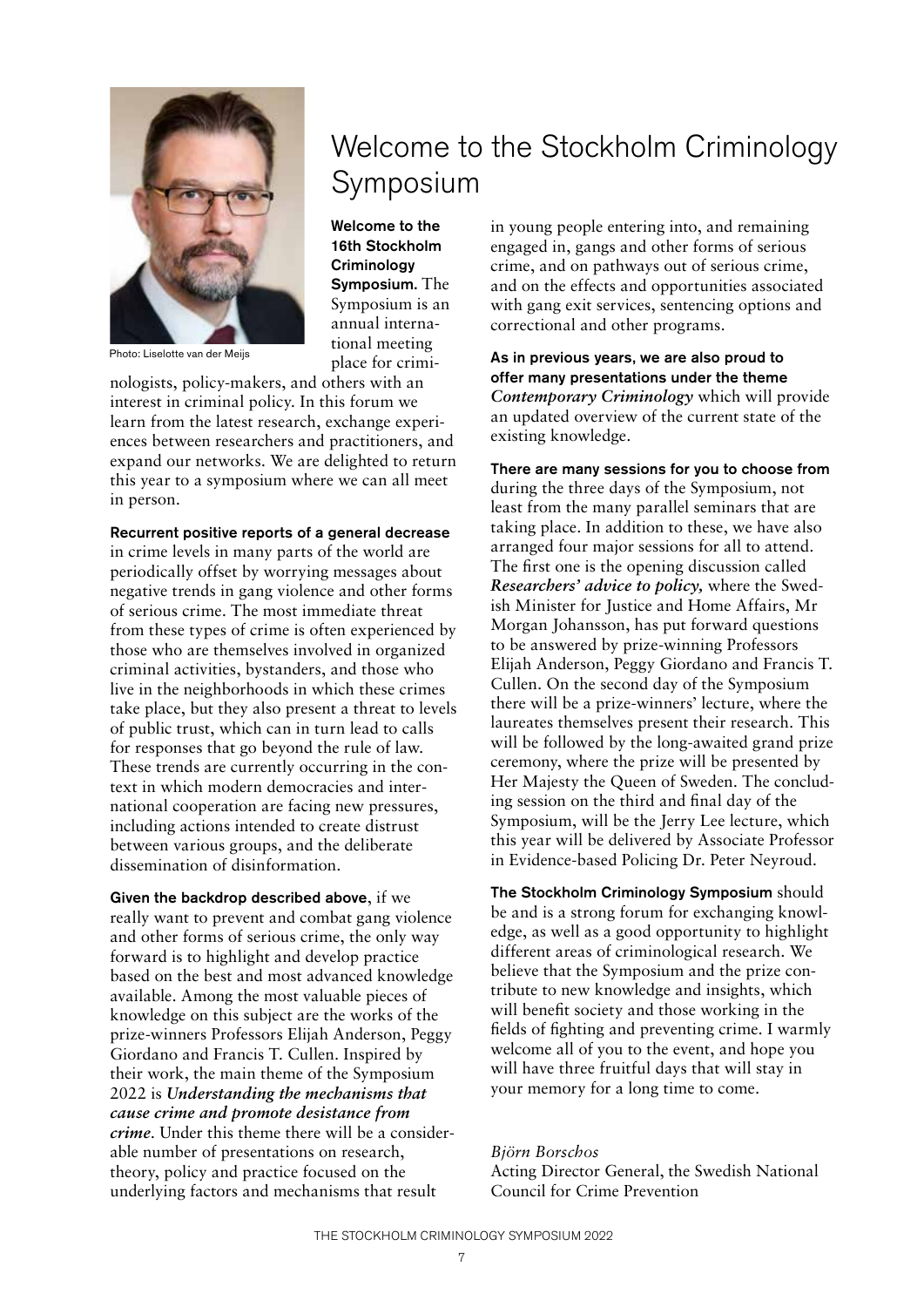# The Swedish National Council for Crime Prevention

The Swedish National Council for Crime Prevention (Brå) – an agency under the Ministry of Justice – is a centre for research and development within the judicial system. Brå assists the agencies of the criminal justice system by improving their knowledge and developing new methods. Brå's research is a major source of information for decision makers within the criminal justice system (including the police), the Parliament and the Government.

Brå's operations may be divided into seven different areas of activity, which correspond to the agency's six specialist divisions and the national centre placed under the auspices of Brå:

- Research and Development. The task of the division is to conduct applied research and development work in the field of crime policy. The division produces knowledge as a basis for decision-making in the area of crime policy and for use in the criminal justice system.
- Research into Economic and Organised Crime. The division serves as a national body of expertise in the area of economic crime in a broad sense, to disseminate findings and to conduct various research projects.
- Evaluation and Policing. The task of the division is to conduct large-scale evaluations of changes within the judicial system. These evaluations are often commissioned by the Swedish Government. The task of the division is also to evaluate social service efforts to prevent young people to commit crime and offend once again.
- Development of Crime Prevention. The task of the division is to create interest and encourage involvement in crime prevention work at the local level. Amongst other things the division provides support and supplies funding for the development of municipal crime prevention projects. The division is also responsible for evaluating this work.
- Crime Statistics. The division is responsible for the production of Sweden's official statistics on crime and criminal offenders. In addition to its continuous statistical production, the division works to further improve Sweden's official crime statistics.
- Statistical Surveys. The division is responsible for the periodic surveys carried out with specific data collection, including survey methods. They are in charge of producing the Swedish Crime Survey and the hate crime statistics.
- The Swedish Centre for Preventing Violent Extremism (CVE). The centre was established under the auspices of Brå in January 2018. CVE shall, based primarily on crime policy grounds, strengthen and develop preventive work against violent extremism. The primary aim of the centre is to prevent ideologically motivated criminality and terrorism in Sweden.

Brå often works in collaboration with other organisations and public sector agencies. The target groups comprise decision makers and employees within the judicial system, actors in the field of crime prevention and those members of the general public with an interest in the knowledge we possess.

Brå was founded in 1974 and is led by Acting Director General, Björn Borschos.

(See also www.bra.se)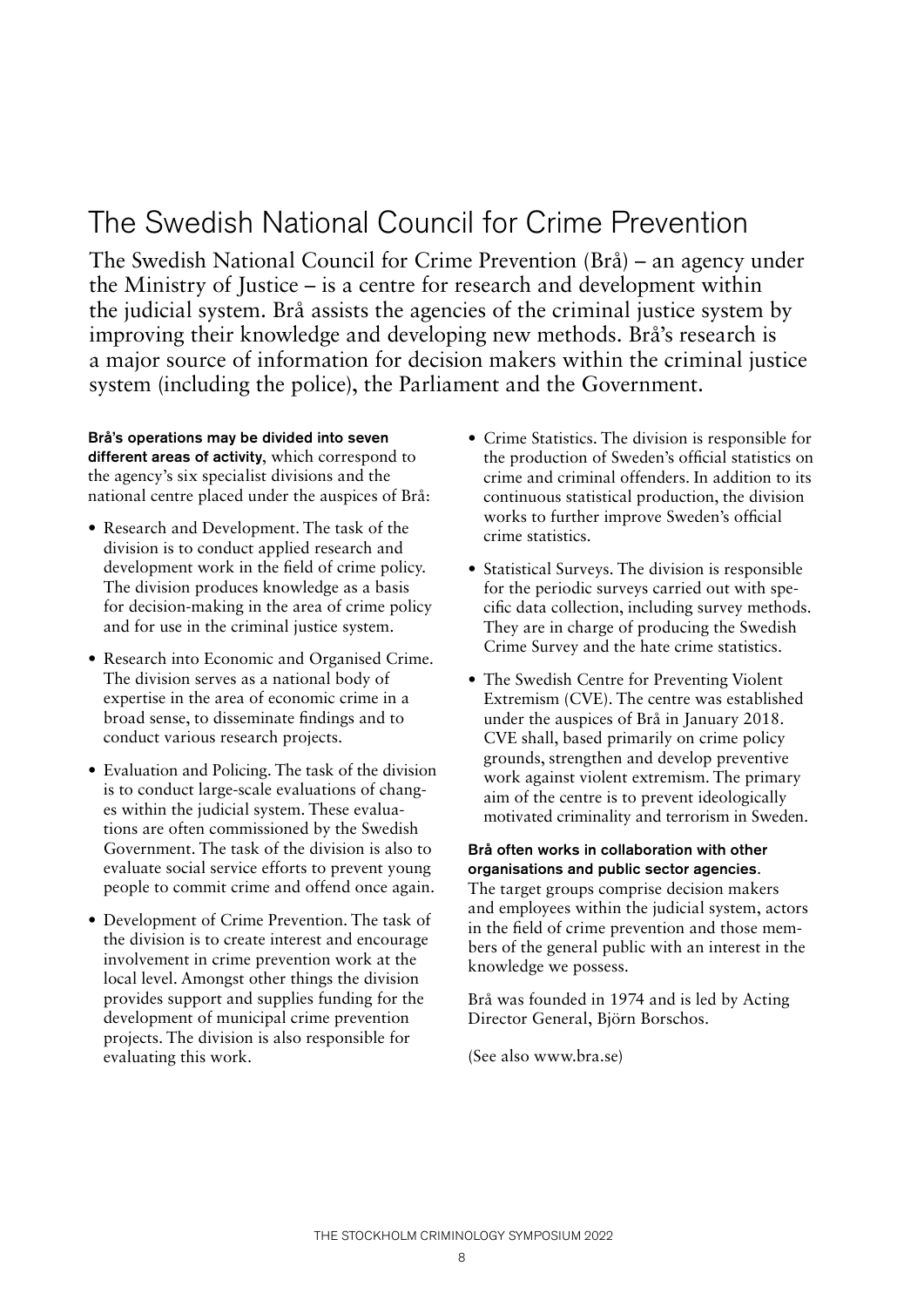# Photo: Peder Nordenstad Photo: Peder Nordenstad

# The Stockholm Prize in Criminology

Under the aegis of the Swedish Ministry of Justice and major philanthropies, The Stockholm Prize in Criminology has been awarded annually for fifteen years.

The prize is awarded for outstanding achievements in criminological research or for the application of research results by practitioners for the reduction of crime and the advancement of human rights. The objectives of The Stockholm Prize in Criminology are to promote the development of

- improved knowledge on causes of crime on individual and structural levels
- more effective and human public policies for dealing with criminal offenders
- greater knowledge of alternative crime prevention strategies inside and outside the judicial system
- policies for helping the victims of crime
- better ways to reduce the global problem of illegal or abusive practices that may occur in the administration of justice.





Professor Lawrence W. Sherman Co-chairman of the jury

Professor Jerzy Sarnecki Co-chairman of the jury

The prize is awarded to one recipient annually, with the possibility of the prize being shared among co-recipients.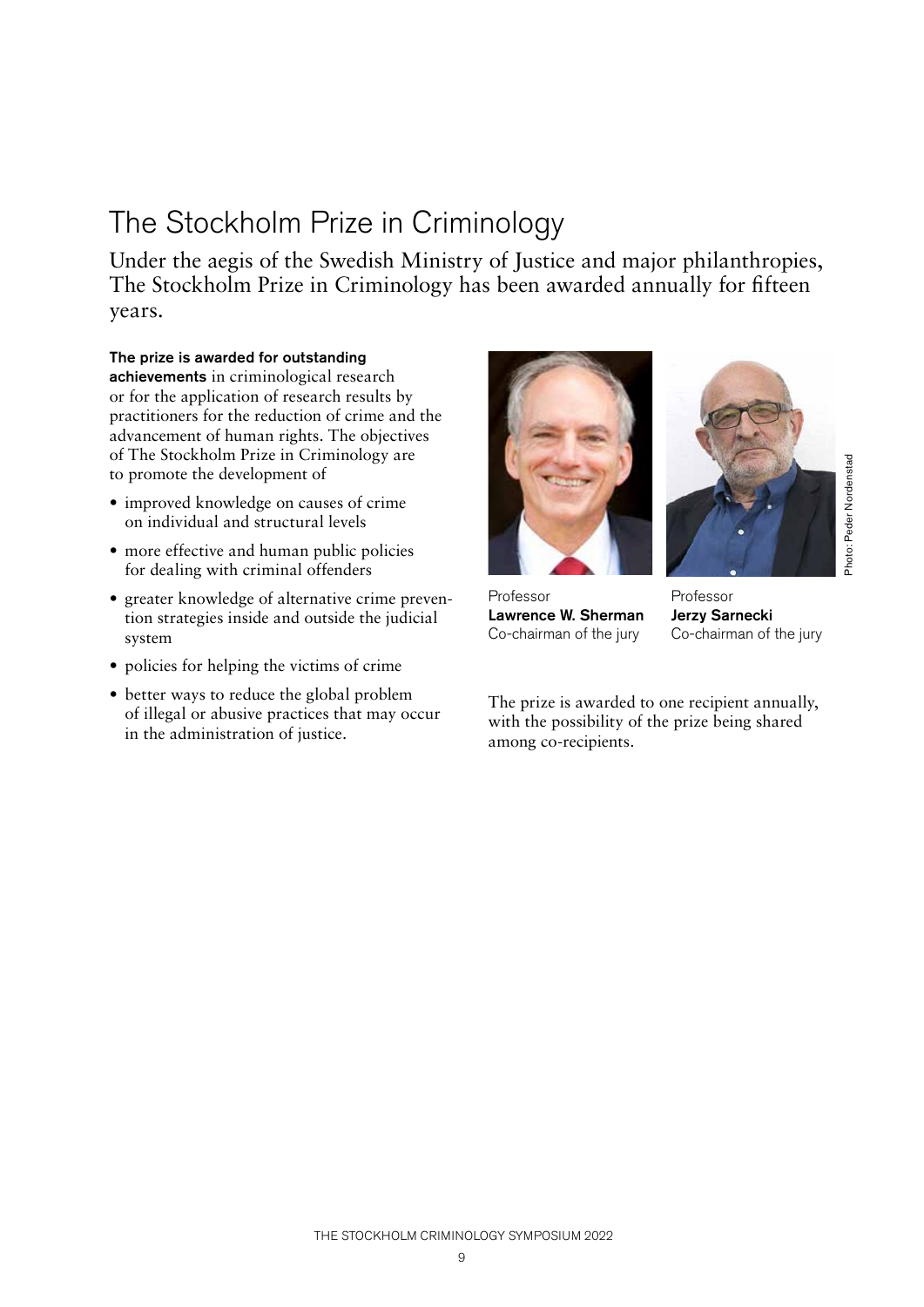# The 2021 and 2022 prize winners

The 2021 Stockholm Prize in Criminology lauds *Elijah Anderson, USA,* for his observations and analyzes of mechanisms behind violence in socially, economically and ethnically segregated areas that have greatly contributed to our understanding of how different types of social interactions among young people lead to violence.

The 2022 Stockholm Prize in Criminology lauds *Francis T. Cullen and Peggy C. Giordano, USA,* for their theoretical and policy research showing the effectiveness of offender rehabilitation strategies.



Elijah Anderson is the Sterling Professor of Sociology and of African American Studies at Yale University, and one of the leading urban ethnographers in the United States.

Photo: Michael Marsland, Yale Office of Communications

His publications include Code of the Street: Decency, Violence, and the Moral Life of the

Inner City (1999), winner of the Komarovsky Award from the Eastern Sociological Society; Streetwise: Race, Class, and Change in an Urban Community (1990), winner of the American Sociological Association's Robert E. Park Award for the best published book in the area of Urban Sociology; and the classic sociological work, A Place on the Corner(1978; 2nd ed., 2003); The Cosmopolitan Canopy: Race and Civility in Everyday Life was published by WW Norton in 2011.

Anderson's most recent ethnographic work. Black in White Space: The Enduring Impact of Color in Everyday Life was published by the University of Chicago Press in 2022.

In addition to the 2021 Stockholm Prize for Criminology, Professor Anderson is the recipient of the 2017 Merit Award from the Eastern Sociological Society and three prestigious awards from the American Sociological Association, including the 2013 Cox-Johnson-Frazier Award, the 2018 W.E.B. DuBois Career of Distinguished Scholarship Award, and the 2021 Robert and Helen Lynd Award for Lifetime Achievement.

Francis T. Cullen is Distinguished Research Professor Emeritus at the University of Cincinnati's School of Criminal Justice.

Born in Boston in 1951, he received his B.A. in psychology from Bridgewater State College, and his M.A. and Ph.D. in



Photo: Paul Jonson

sociology and education from Columbia University.

He has taught at the University of Cincinnati since 1982. He has served as President of both the Academy of Criminal Justice Sciences (1993– 1994) and the American Society of Criminology (2003–2004). He received the ACJS Bruce Smith Sr. Award in 1996 and the ASC Sutherland Award in 2010. He previously edited Justice Quarterly and the Journal of Crime and Justice.

Peggy C. Giordano is Distinguished Research Professor Emeritus of Sociology, Bowling Green State University, where she has taught since 1974. She earned all her degrees in sociology: BA from University of Missouri, M.A. and Ph.D. from the University of Minnesota.



Her research has been focused on adolescent and young adult problem behaviors, particularly juvenile delinquency and intimate partner violence.

She relies on the "mixed methods" of qualitative and quantitative methods to explore life course variations in problem behavior involvement, and the role of social networks in patterns of stability and change.

Her work on the experiences of a sample of highly delinquent youth (Legacies of Crime) focuses on the intergenerational transmission of crime and other negative developmental outcomes.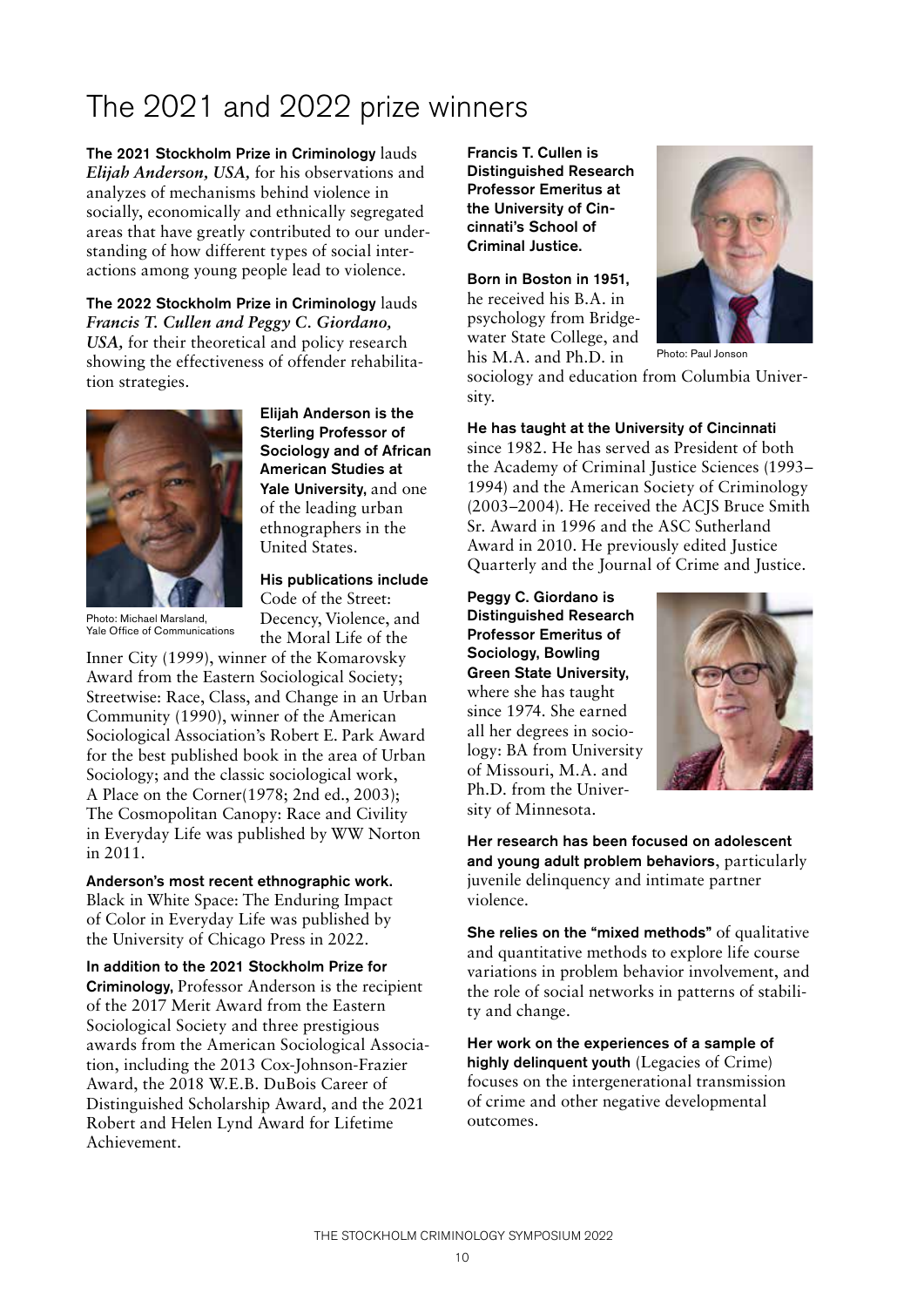# The Stockholm Criminology Symposium Program 2022

THE STOCKHOLM CRIMINOLOGY SYMPOSIUM 2022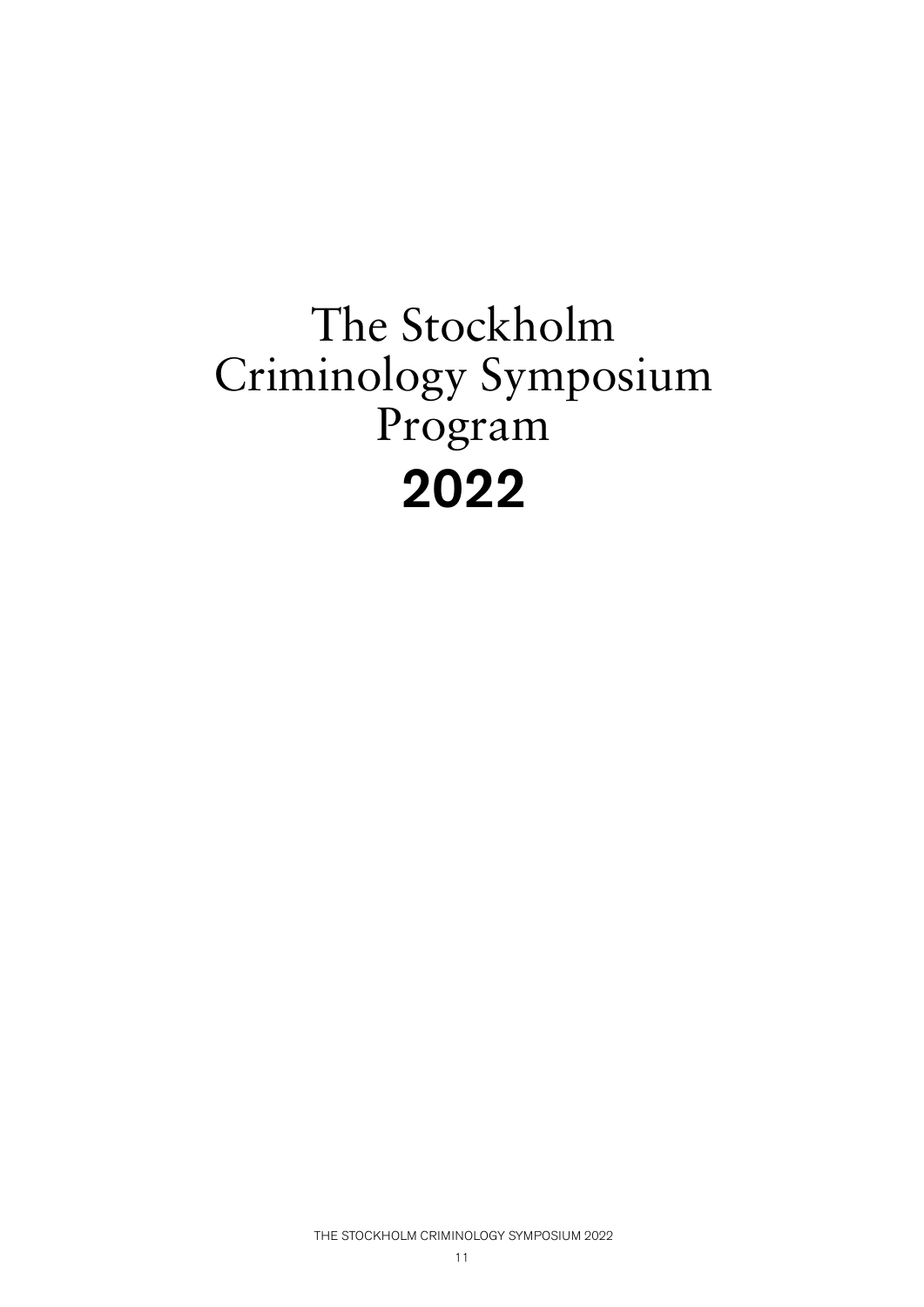## **OVERVIEW Monday June 13**

| Themes:            | Understanding the mechanisms that cause crime and promote desistance from crime                                                             |                                                                                     |                                                                                                  |                                                                                     |                                                                                                                           |                                                                                                                                |
|--------------------|---------------------------------------------------------------------------------------------------------------------------------------------|-------------------------------------------------------------------------------------|--------------------------------------------------------------------------------------------------|-------------------------------------------------------------------------------------|---------------------------------------------------------------------------------------------------------------------------|--------------------------------------------------------------------------------------------------------------------------------|
|                    | Contemporary criminology                                                                                                                    |                                                                                     |                                                                                                  |                                                                                     |                                                                                                                           |                                                                                                                                |
| Room               | the Auditorium                                                                                                                              | Room 351                                                                            | <b>Room 353</b>                                                                                  | <b>Room 357</b>                                                                     | <b>Room 359</b>                                                                                                           | <b>Room 361</b>                                                                                                                |
| $09.00 -$<br>10.00 | <b>MON01</b><br><b>Opening Ceremony.</b><br>Opening<br>discussion:<br>Researchers'<br>advice to policy                                      |                                                                                     |                                                                                                  |                                                                                     |                                                                                                                           |                                                                                                                                |
| $10.00 -$<br>10.30 |                                                                                                                                             |                                                                                     | Break 10.00-10.30                                                                                |                                                                                     |                                                                                                                           |                                                                                                                                |
| $10.30 -$<br>12.00 | <b>MON02</b><br>Analytic<br>Criminology. The<br>importance of<br>asking why and<br>how questions<br>in the study and<br>prevention of crime | MON <sub>03</sub><br>Innovative data and<br>methods in crime<br>and safety research | MON04<br>The perpetrators<br>of violence against<br>women: causes and<br>risk reduction          | <b>MON05</b><br>Analyzing aspects<br>of extremism I                                 | <b>MON06</b><br>Understanding<br>aspects of drug<br>markets                                                               | <b>MON07</b><br>Examining<br>the causes of<br>cybercrime                                                                       |
| $12.00 -$<br>13.30 |                                                                                                                                             |                                                                                     | Lunch 12:00-13:30                                                                                |                                                                                     |                                                                                                                           |                                                                                                                                |
| $13.30 -$<br>15.00 | <b>MON08</b><br>Crime and the life<br>course, links and<br>trajectories                                                                     | MON09<br>Studies on police<br>services and<br>policing                              | <b>MON10</b><br><b>Experiences</b> from<br>two programs<br>promoting<br>desistance from<br>crime | <b>MON11</b><br>Analyzing aspects<br>of extremism II                                | <b>MON12</b><br>Selected studies in<br>criminology I                                                                      | <b>MON13</b><br>Framing, analyzing<br>and combating<br>cybercrime                                                              |
| $15.00 -$<br>15.30 | Break 15.00-15.30                                                                                                                           |                                                                                     |                                                                                                  |                                                                                     |                                                                                                                           |                                                                                                                                |
| $15.30 -$<br>17.00 | <b>MON14</b><br>Criminal sanctions,<br>rehabilitation, and<br>recidivism                                                                    | <b>MON15</b><br>Rural crime and<br>rural policing: A<br>global perspective          | <b>MON16</b><br>Criminal gangs:<br>roles and<br>characteristics                                  | <b>MON17</b><br>Questioning<br>$criminology - a$<br>case of scientific<br>populism? | <b>MON18</b><br>Youths on remand.<br>staff at secure units<br>for youths, and<br>predicting abuses<br>of short-term leave | <b>MON19</b><br>Violence<br>against women.<br>Environmental<br>design analysis and<br>effects of dating<br>violence prevention |
| 17.00-<br>19.00    | <b>Welcome reception</b>                                                                                                                    |                                                                                     |                                                                                                  |                                                                                     |                                                                                                                           |                                                                                                                                |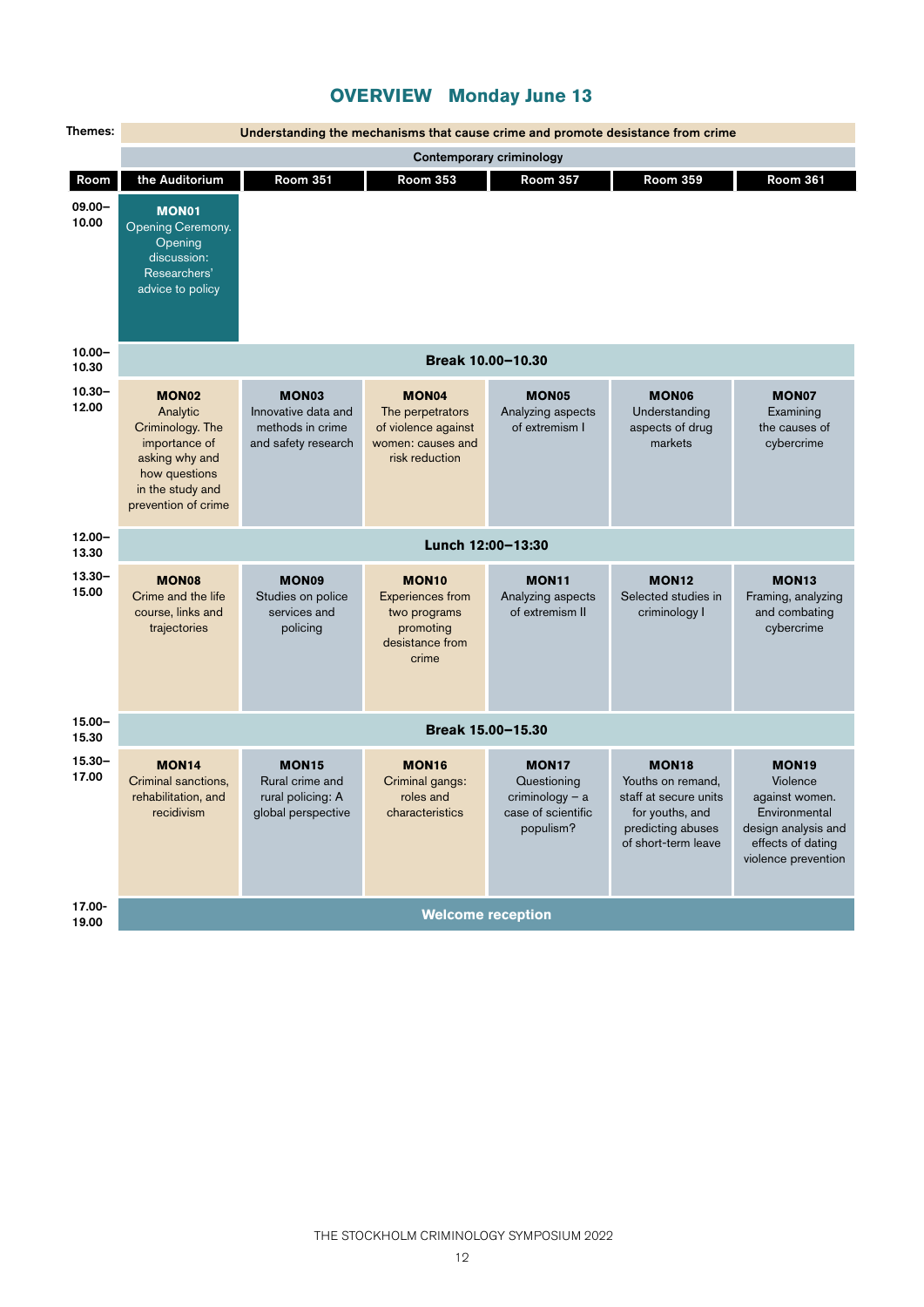### **OVERVIEW Tuesday June 14**

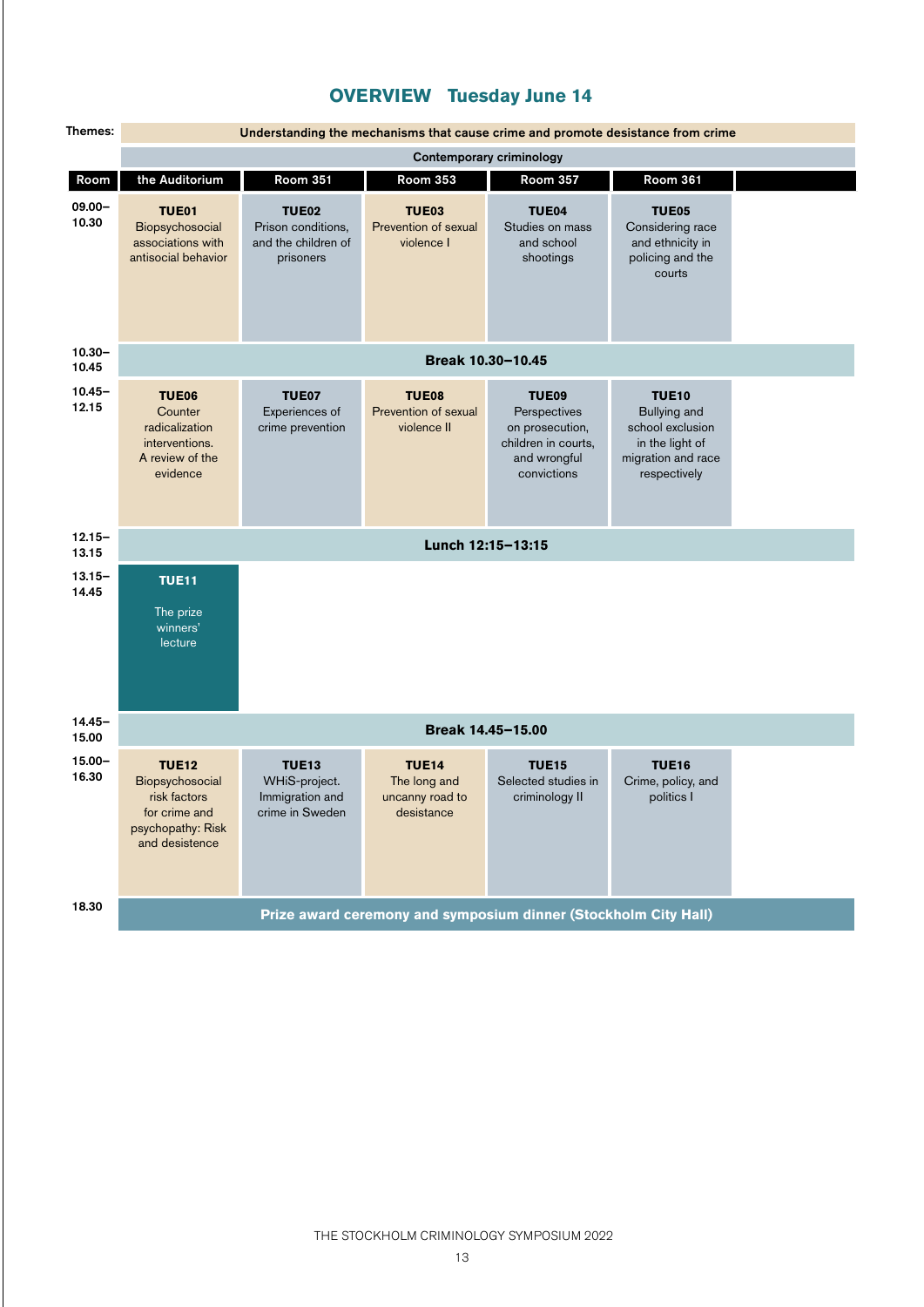|  | <b>OVERVIEW Wednesday June 15</b> |  |  |
|--|-----------------------------------|--|--|
|--|-----------------------------------|--|--|

| Themes:            |                                                                                                               | Understanding the mechanisms that cause crime and promote desistance from crime |                                    |                                    |                                                   |  |
|--------------------|---------------------------------------------------------------------------------------------------------------|---------------------------------------------------------------------------------|------------------------------------|------------------------------------|---------------------------------------------------|--|
|                    | Contemporary criminology                                                                                      |                                                                                 |                                    |                                    |                                                   |  |
| Room               | the Auditorium                                                                                                | <b>Room 351</b>                                                                 | <b>Room 353</b>                    | <b>Room 357</b>                    | <b>Room 361</b>                                   |  |
| $09.00 -$<br>10.30 | WED01<br>Lesson learned<br>from various<br>programs<br>promoting<br>desistance<br>from crime and<br>extremism | WED02<br>Street robberies,<br>firearms, and gun<br>violence                     | WED <sub>03</sub><br>Student panel | WED04<br>Highlighting sex<br>crime | <b>WED05</b><br>Crime, policy, and<br>politics II |  |
| $10.30 -$<br>11.00 |                                                                                                               | Break 10.30-11.00                                                               |                                    |                                    |                                                   |  |
| $11.00 -$<br>12.00 | WED06                                                                                                         |                                                                                 |                                    |                                    |                                                   |  |
|                    | The Jerry Lee<br>Lecture                                                                                      |                                                                                 |                                    |                                    |                                                   |  |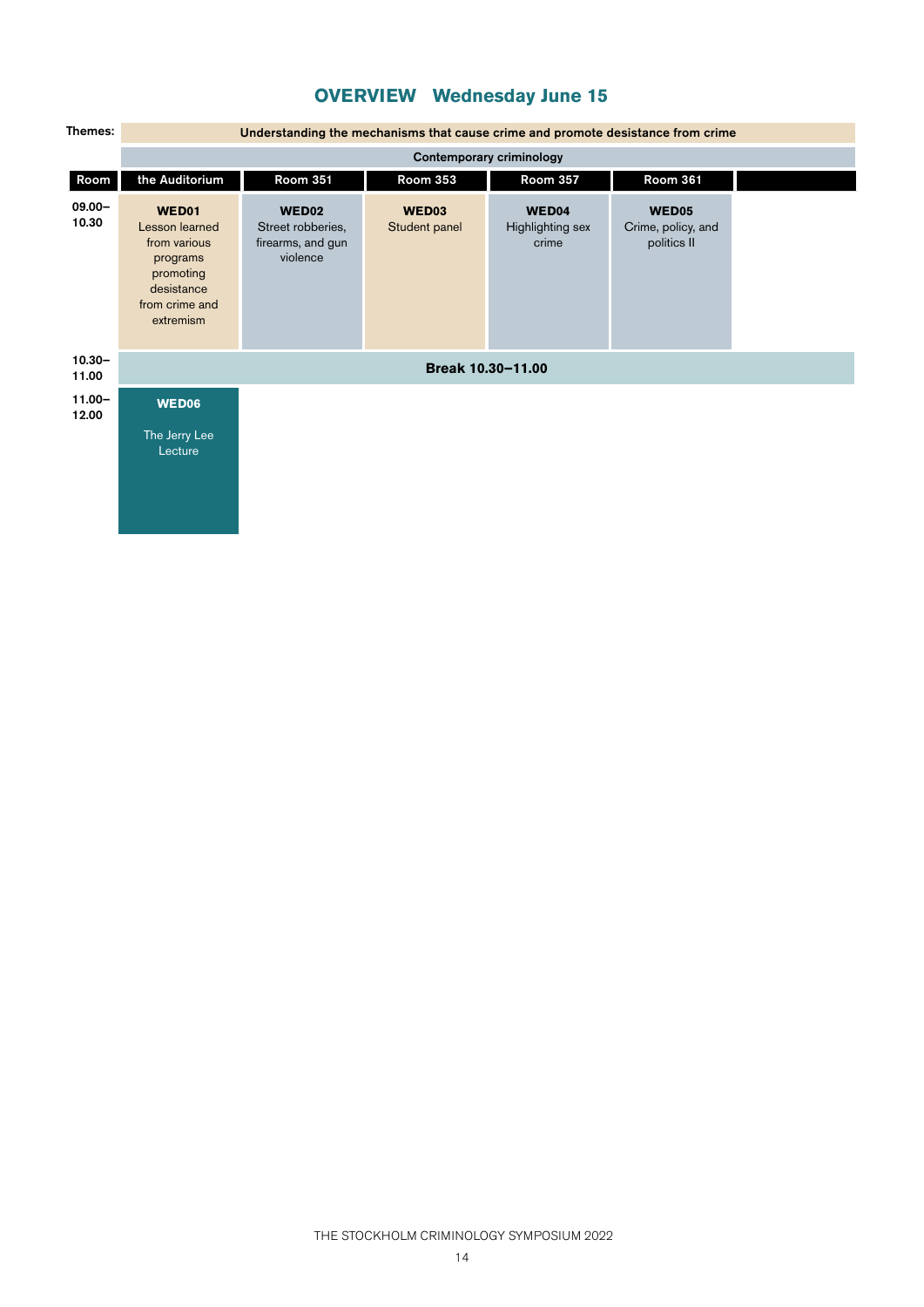# Symposium overview ABSTRACTS

This section contains abstracts of most of the sessions which will be held during the Stockholm Criminology Symposium 2022. All abstracts, with a few exceptions, are presented unedited, and each individual author is responsible for the content of his or her abstract. The texts are reproduced as they were received.

## **Day 1 – Monday June 13**

Session: MON01 Time: 09.00–10.00 Room: the Auditorium

# OPENING CEREMONY AND OPENING DISCUSSION: RESEARCHERS' ADVICE TO POLICY

#### SPEAKERS:

Björn Borschos (National Council for Crime Prevention, Sweden), Morgan Johansson (Minister for Justice and Home Affairs, Ministry of Justice, Sweden), Francis T. Cullen (University of Cincinnati, USA) and Elijah Anderson (Yale University, USA)

#### CHAIR:

Lisa Kirsebom (Science journalist and moderator, Sweden)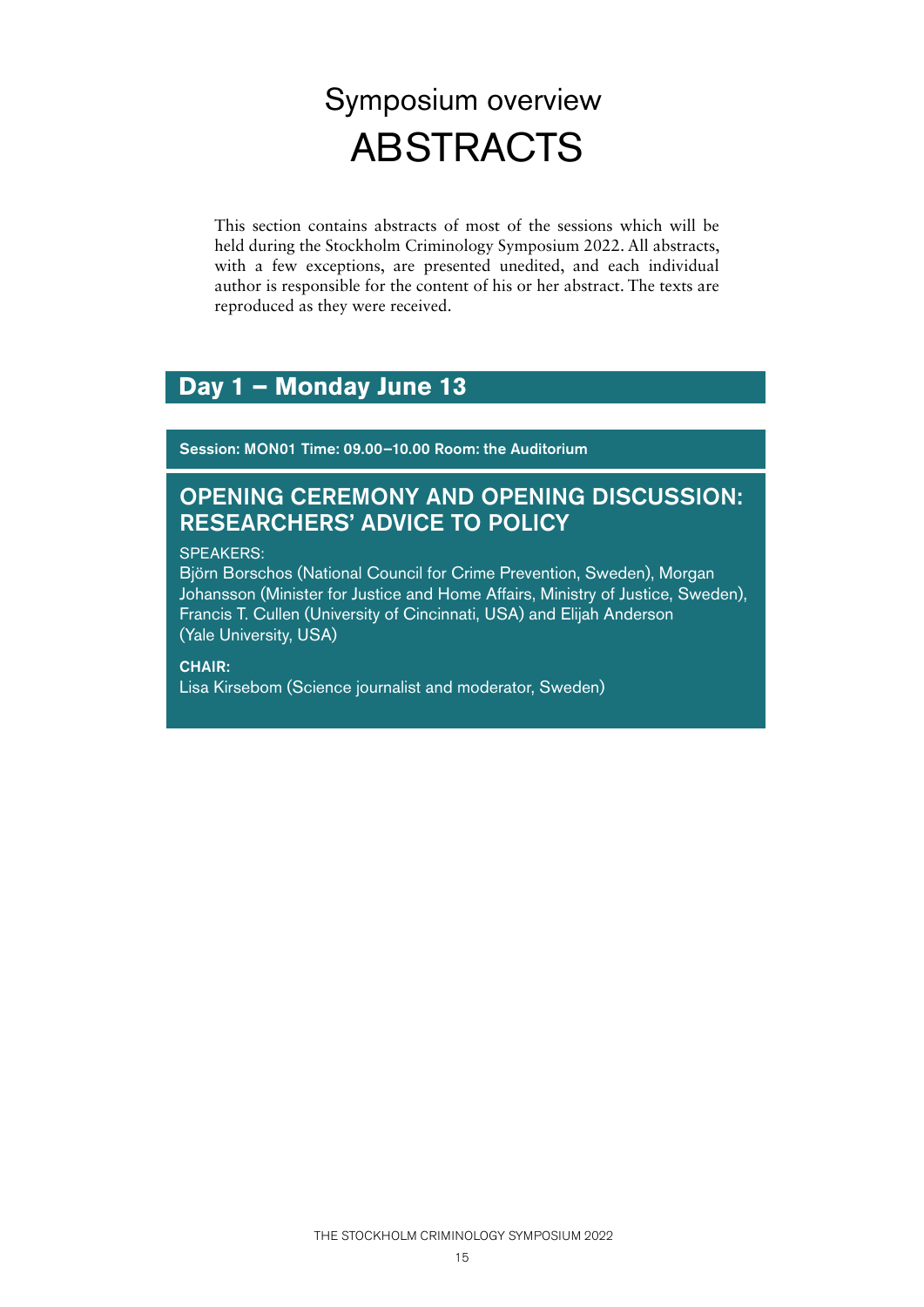Session: MON02 Time: 10.30–12.00 Room: the Auditorium

#### ANALYTIC CRIMINOLOGY. THE IMPORTANCE OF ASKING WHY AND HOW QUESTIONS IN THE STUDY AND PREVENTION OF CRIME

Theme: Understanding the mechanisms that cause crime and promote desistance from crime

CHAIR: Anna-Karin Ivert (Malmö university, Sweden)

PRESENTATION TITLE: Analytic criminology a la SAT. An introduction.

SPEAKER: Per-Olof H Wikström *(University of Cambridge, UK)* **Criminology is a smorgasbord of disparate theories and poorly integrated research findings.** Theories tend to focus either on people's crime propensity or environments' criminogenic inducements; rarely are these two main approaches effectively combined in the analysis of crime and its causes. Criminological research often either avoids questions of causation and explanation (e.g., risk factor approach) or is based on research designs that yield highly partial accounts (e.g., place-oriented experimental work).

**To advance knowledge about crime and its causes and prevention,** this paper argues that there is a need for an analytic criminology that allows key theoretical insights and central empirical findings about people's crime propensities and environments' criminogenic inducements and their combination to be integrated based on an adequate action theory.

Session: MON02 Time: 10.30–12.00 Room: the Auditorium PRESENTATION TITLE: The neuropsychological foundation of SAT

SPEAKER:

Kyle Treiber *(University of Cambridge, UK)* **As an analytic theory, Situational Action Theory aims to accurately reflect** the cognitive processes through which people perceive, evaluate, and select their alternatives for action, and therefore draws upon current knowledge from neuroscience regarding motivation, rule-guidance, and cognitive control.

**This paper will discuss these processes**, their neurological foundations, and implications for criminal behaviour and effective crime prevention, with a focus on individual differences and deficits, e.g., in substance use, moral decision making, and receptiveness to control.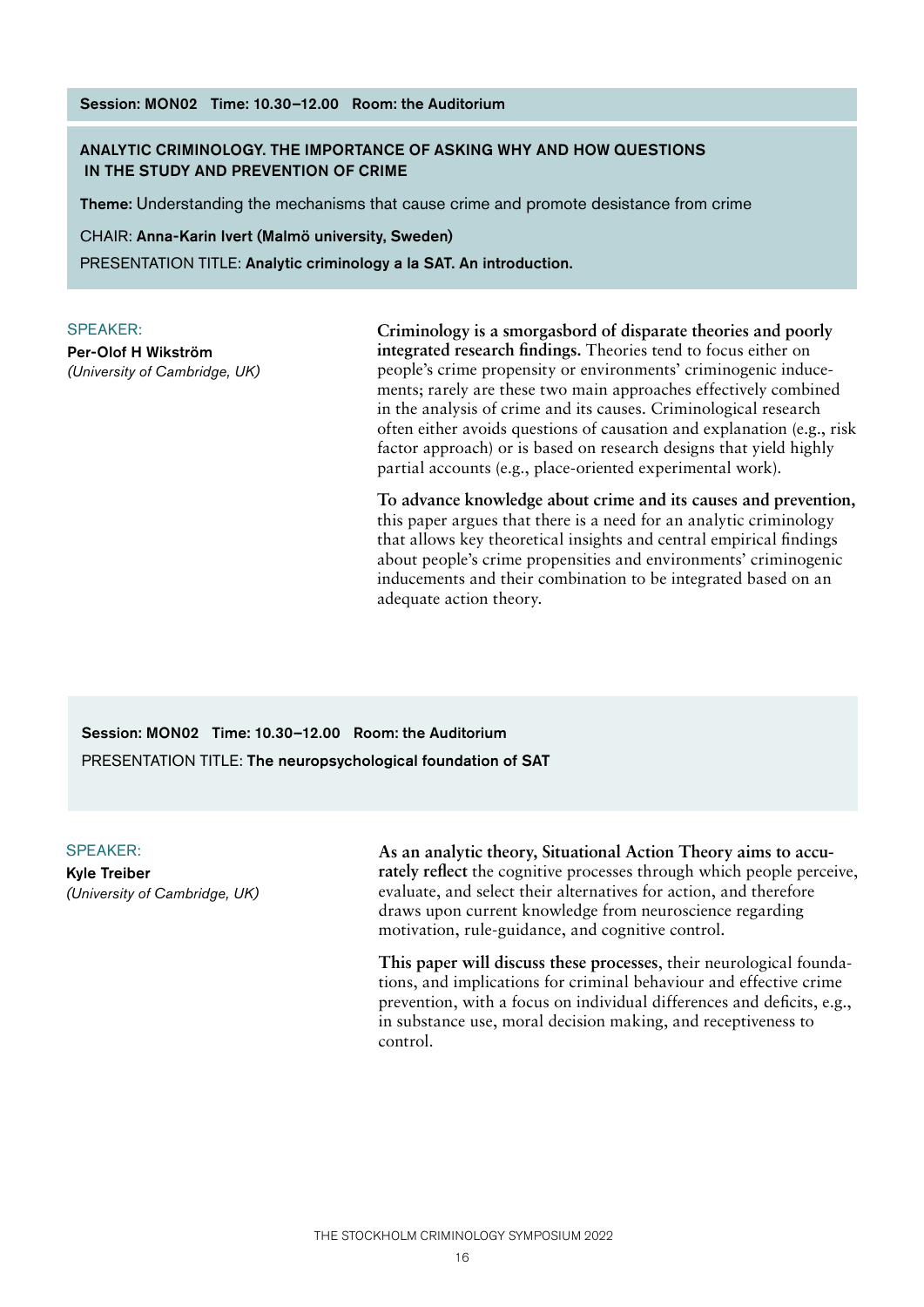### Session: MON02 Time: 10.30–12.00 Room: the Auditorium PRESENTATION TITLE: General implications for advancing crime prevention policy and practice

#### SPEAKER:

Marie Torstensson Levander *(Malmö university, Sweden)* 

#### CO-AUTHORS:

Kyle Treiber and Per-Olof H Wikström  *(University of Cambridge, UK)*

**How do we make sense of all of criminology's various findings and theoretical propositions** when designing and implementing crime prevention policy and interventions? How do we move from a risk-factor oriented approach into one that targets key relevant causal mechanisms?

**In this paper we discuss and exemplify** how an analytic criminology approach may help us to advance crime prevention policy and practise by a stronger focus on key relevant causal processes involved in crime causation.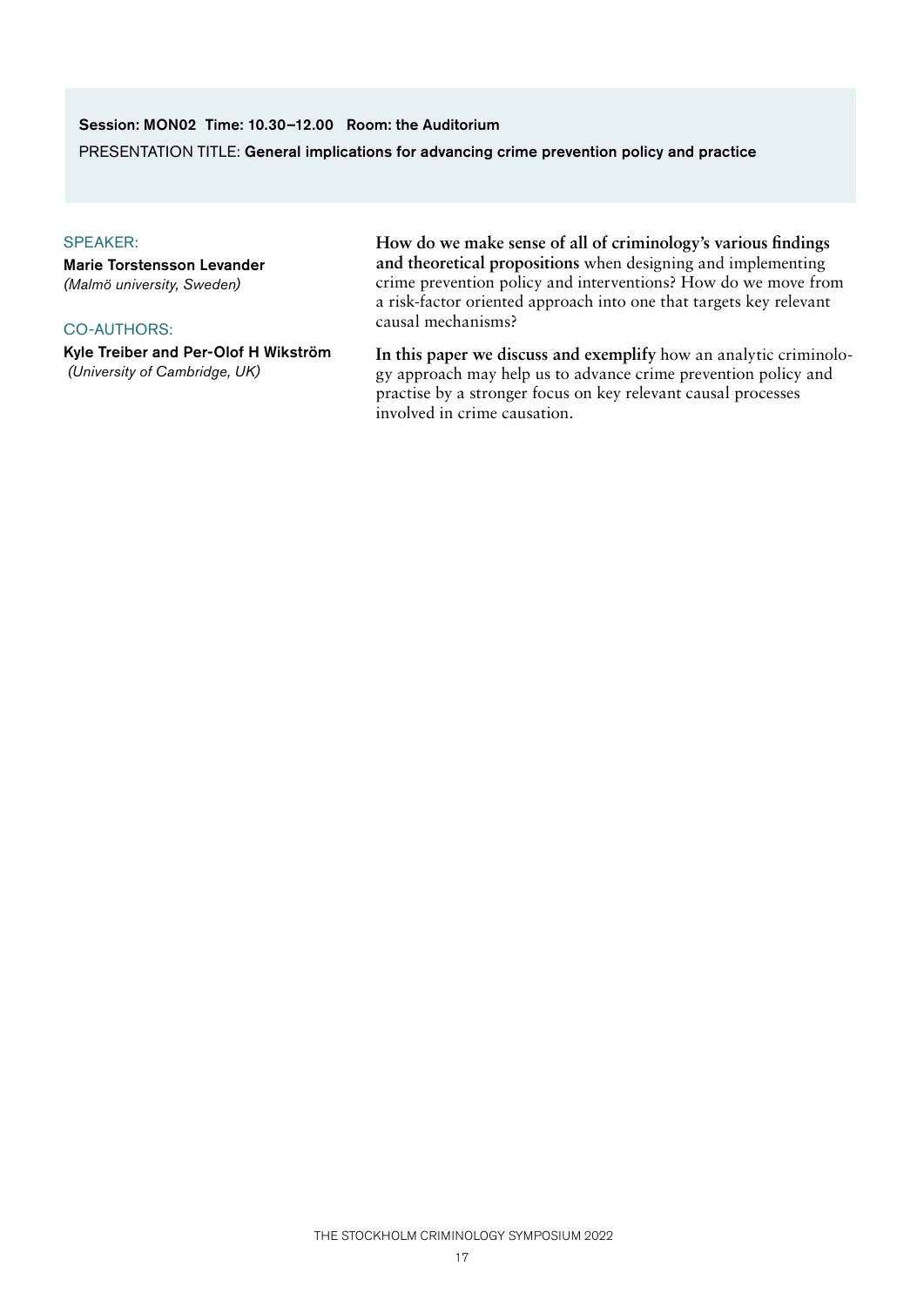#### Session: MON03 Time: 10.30–12.00 Room: Room 351

#### INNOVATIVE DATA AND METHODS IN CRIME AND SAFETY RESEARCH

Theme: Contemporary Criminology

CHAIR: Vania Ceccato (KTH Royal Institute of Technology, Sweden)

PRESENTATION TITLE: Using multiple data sources to produce an AI safety perception map of the city of Stockholm, Sweden

#### SPEAKER:

Jonatan Abraham *(KTH Royal Institute of Technology, Sweden)*

#### CO-AUTHORS:

Vania Ceccato *(KTH Royal Institute of Technology, Sweden)* 

Fabio Duarte *(Massachusetts Institute of Technology, USA)*

**What does make a city (un)safe?** Which are the most common urban features that make people declare feeling (un)safe? How do safety patterns relate to the physical and social landscape of urban environments according to different data sources? In this presentation, we present preliminary results of a research project that explores a combination of data sources to produce an AI safety perception map of the city of Stockholm, Sweden.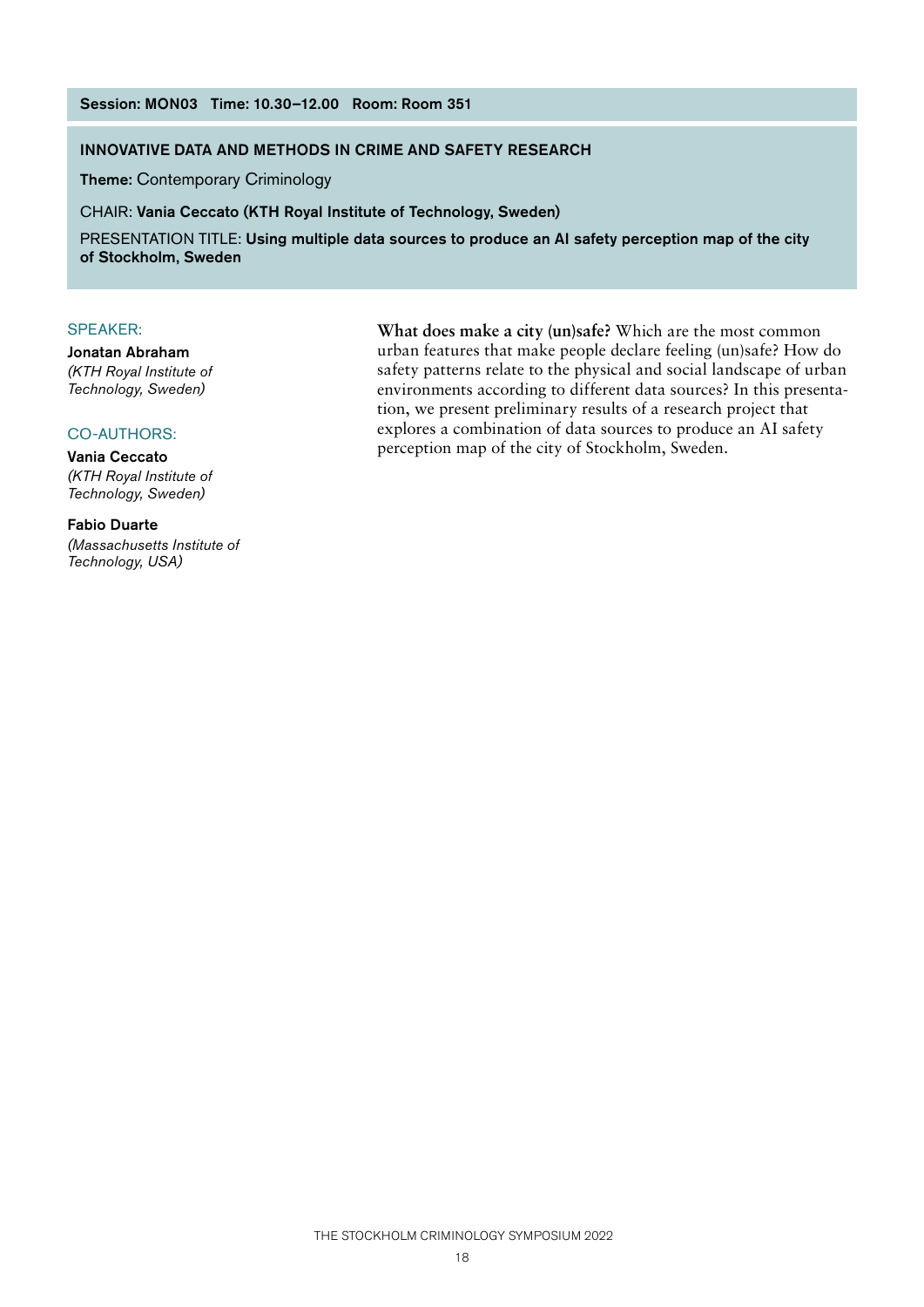#### Session: MON03 Time: 10.30–12.00 Room: Room 351

PRESENTATION TITLE: Micro areas of drug markets and gun violence in Stockholm

#### SPEAKER:

#### Mia-Maria Magnusson

*(Malmö University and Police Authority Sweden, Sweden)*

**Recent developments with high levels of gun violence and drug market disruption in Stockholm** have effects on the well-being of neighborhoods but it also effect the society at large. The drug market and gang activities in the area where people spend their time and where kids grow up have been found to impact on future crime propensity and the use of violence. Understanding where and why drug market, gun violence and gang activity takes place seems to be of great interest to crime prevention actors.

**This study explores the micro areas of drug markets, gun violence and gang activities** in Stockholm and finds patterns in socio demographic factors and crime levels. A model was created to forecast where gun violence occurs and the model shows promising predictive power and emphasize the importance of prioritizing drug markets as locations for place-focused prevention. Drawing on concepts from the evidence of crime concentration research this study helps to narrow down the areas of most need of help and the most effective allocation of crime prevention efforts.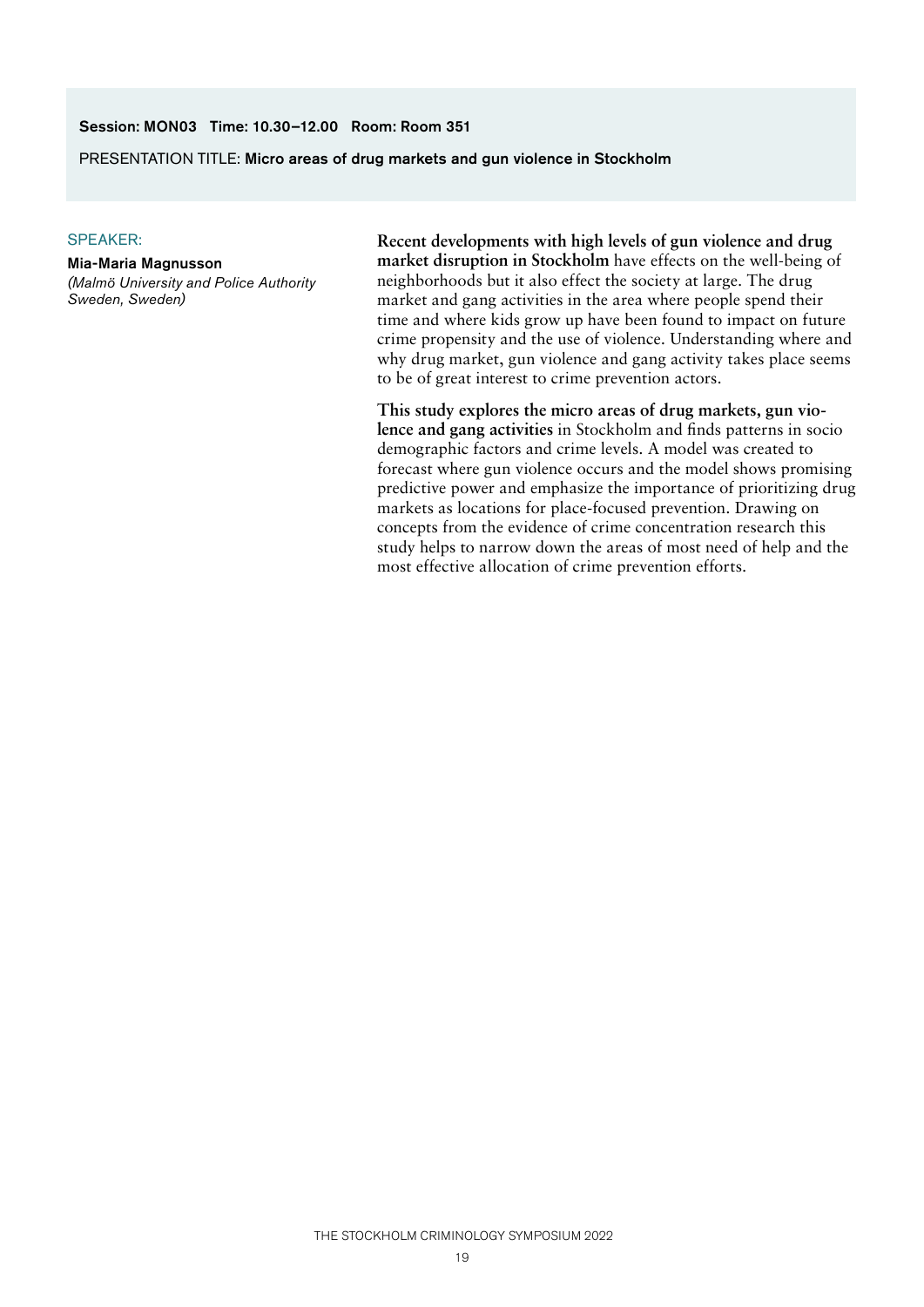#### Session: MON03 Time: 10.30–12.00 Room: Room 351

PRESENTATION TITLE: Exploring the use of remote sensing data to detect criminogenic urban features: The case of Stockholm, Sweden

#### SPEAKER:

Ioannis Ioannides *(KTH Royal Institute of Technology, Sweden)*

#### CO-AUTHORS:

Vania Ceccato and Andrea Nascetti *(KTH Royal Institute of Technology, Sweden)* 

Robert Haining

*(University of Cambridge, UK)*

**Many of the current methodologies used to obtain information** about the urban environment relevant for crime reduction are dependent on extensive, detailed, time consuming and costly fieldwork. They are often focused on particular features of the environment (residences, parks, stations, parking lots) and lack comprehensive measures for the interconnection of these elements in the urban environment. Typically, results are place and time specific and so fail to provide evidence that can be generalized across different geographical and are not flexible enough to capture variations across time.

**The purpose of this presentation is to illustrate** how remote data analysis sheds light on the relationships between urban environments and crime patterns. In this presentation, we discuss the evidence in the international literature and report some preliminary results from a research project in Stockholm, Sweden.

### Session: MON03 Time: 10.30–12.00 Room: Room 351 PRESENTATION TITLE: Using Twitter data in policing: Opportunities and challenges

#### SPEAKER:

Vania Ceccato

*(KTH Royal Institute of Technology, Sweden)* 

**In this presentation, I reflect upon the opportunities and challenges of information sharing via Twitter** by police officers and other local actors involved in crime prevention and/or emergency services using two independent studies carried out in Sweden. The first study examines the content of Tweets in urban and rural contexts from a sample of police-related Twitter accounts, comparing official and personal accounts active in Southern Sweden.

**The second study investigates the nature of information sharing** in social media about missing persons by using social media data (mostly Twitter) and conventional media coverage (media archives). Both studies call for a discussion of new models of police engagement using social media by a society that is increasingly shaped by the internet.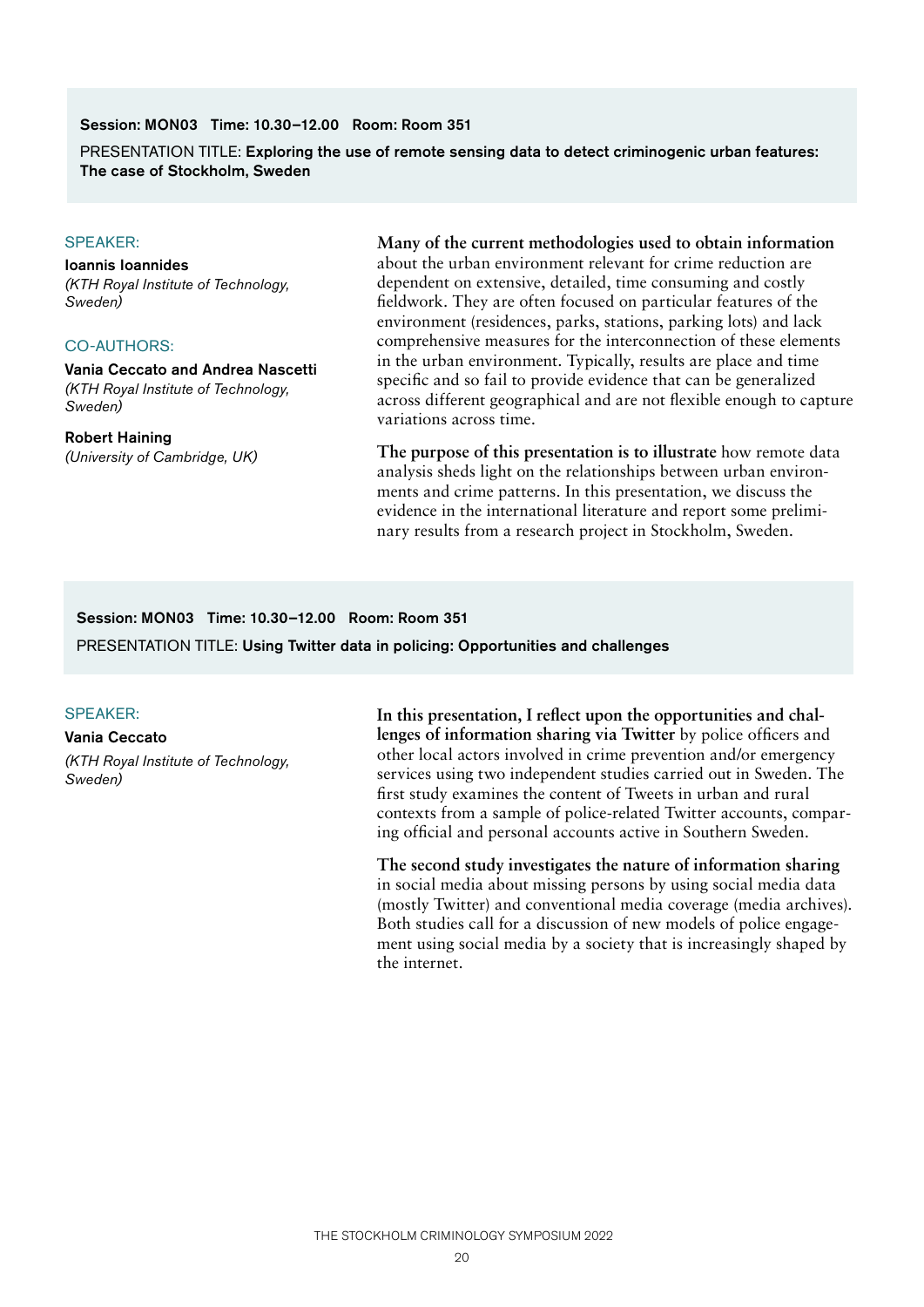#### THE PERPETRATORS OF VIOLENCE AGAINST WOMEN: CAUSES AND RISK REDUCTION

Theme: Understanding the mechanisms that cause crime and promote desistance from crime

CHAIR: Linnea Schumacher (Malmö University, Sweden)

PRESENTATION TITLE: Does having delinquent peers influence levels of IPV morality in adolescence?

#### SPEAKER:

Linnea Schumacher *(Malmö University, Sweden)*

#### CO-AUTHORS:

Marie Torstensson Levander, Anna-Karin Ivert and Klara Svalin *(Malmö University, Sweden)*

**Intimate partner violence (IPV) in adolescence and young adulthood is an issue of global proportions** with research showing rates with up to 50% of young people being exposed to this kind of violence. To be able to prevent IPV in adolescence it is important to understand why young people chose to commit acts of IPV. In the present study, Situational Action Theory (SAT) will be used as point of departure. SAT claims that moral values are key in explaining why people commit crime, increased knowledge on attitudes and moral values related to IPV is an important aspect of understanding IPV-perpetration in adolescence.

**Moral values are gained through moral education and socialization**, with parents and teachers being the primary moral educators. However, during adolescence young people tend to emancipate themselves from adult figures and spend more time with peers making them central actors in their socialization process influencing the individual's values and attitudes.

**The present study aims to investigate** if IPV morality is associated with the general morality curated by parents and teachers through moral education or if delinquent peers influence the association. In addition, the study aims to explore if there are differences in these patterns between boys and girls. The study is cross-sectional and based on self-reported data collected through the Malmö Individual Neighborhood Development Study (MINDS). A longitudinal study conducted at the department of criminology at Malmö University. The sample consists of 525 individuals born 1995 and living in Malmö at the start of the study in 2007. The data used for the present study were collected when the participants were 18–19 years old. Keywords: Delinquent peers, Gender differences, Intimate partner violence, IPV morality, Moral education, Morality.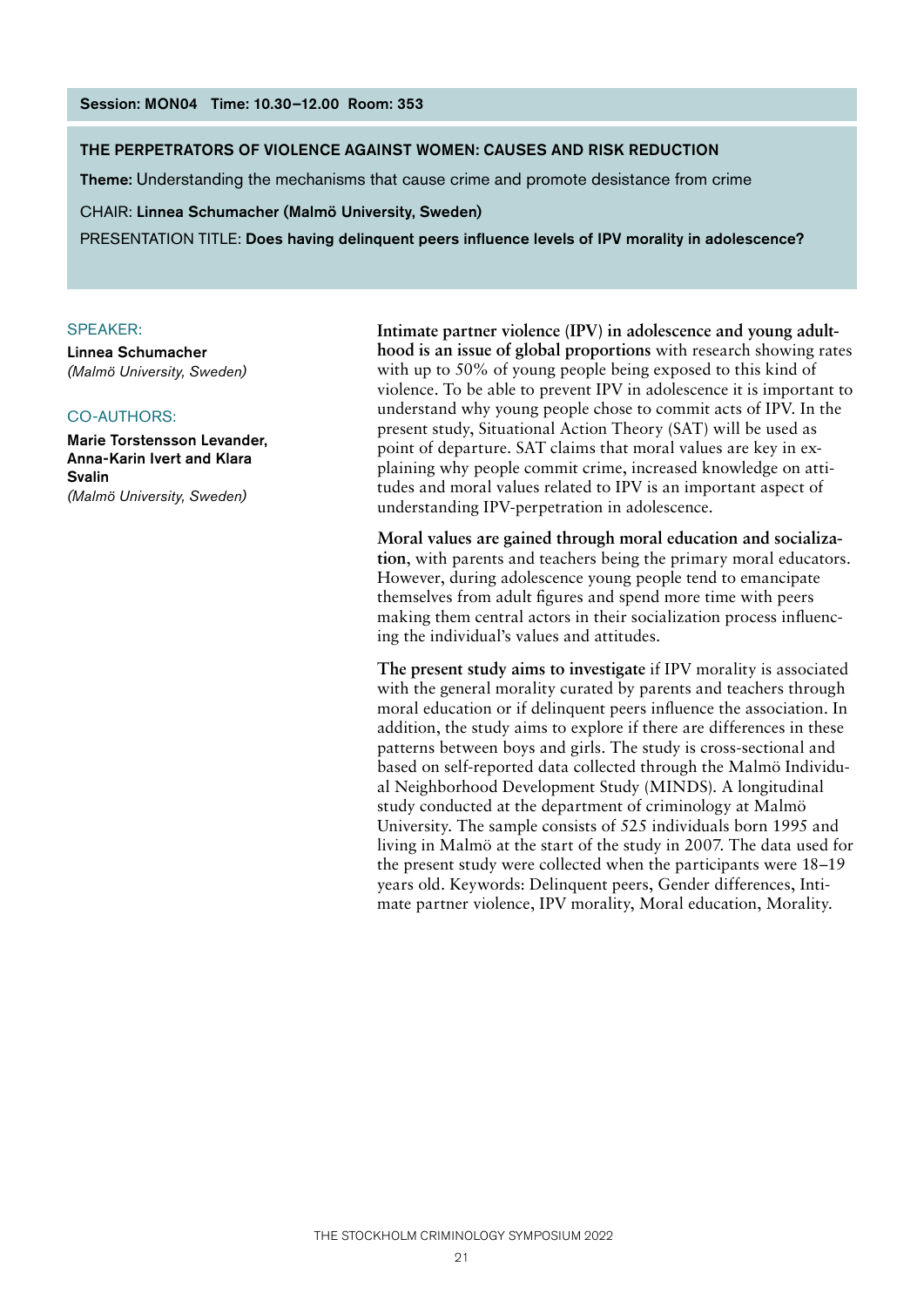### Session: MON04 Time: 10.30–12.00 Room: 353 PRESENTATION TITLE: Risk reduction interventions

#### SPEAKER:

#### Susanne Gosenius

*(The Swedish Police Authority, Sweden)*

**Risk Reduction intervention (RRI) is a proactive measure**, geared towards perpetrators and is a method based on specially trained personnel within the police's negotiation unit contacting perpetrators and having an impactful conversation with them. The negotiators are specially trained in conversation methods and also have great experience in crisis situations, hostage negotiations and suicide threats. But the efforts must be preceded by well-performed risk assessments, investigation and mapping of the perpetrator. This is something that the victim protection unit is specialized in. So, the method is based on each group's particular expertise and therefore is a unique collaboration between the witness protection unit and the negotiators unit. The participation of both units is necessary.

**The conversation methodology can be compared to that used for suicide candidates.** Negotiators use certain keys and hooks to persuade the person to think in new thought patterns. Similar conversations methodology is used in conversations with perpetrators. It is not about teaching the perpetrator to empathize with the victim, but rather trying to reach the perpetrator by finding what gain the person in question can achieve by ending the crime. "What's in it for me"? The goal is to persuade the perpetrator to stop committing crimes.

**The method is purely preventative** and does not affect the ongoing investigations of the crime committed. The method has been tested in region Syd since 2019 and proved very successful. Now the method has become a national method within the Swedish police and the implementation work is now in progress. This means that victims may not need as far-reaching protective measures. Not infrequently, these can be measures that include major restriction into their lives, such as relocation, sheltered housing and protected identity. This also means less investigative burden as fewer crimes are committed.

**The method has shown the greatest success in domestic violence.**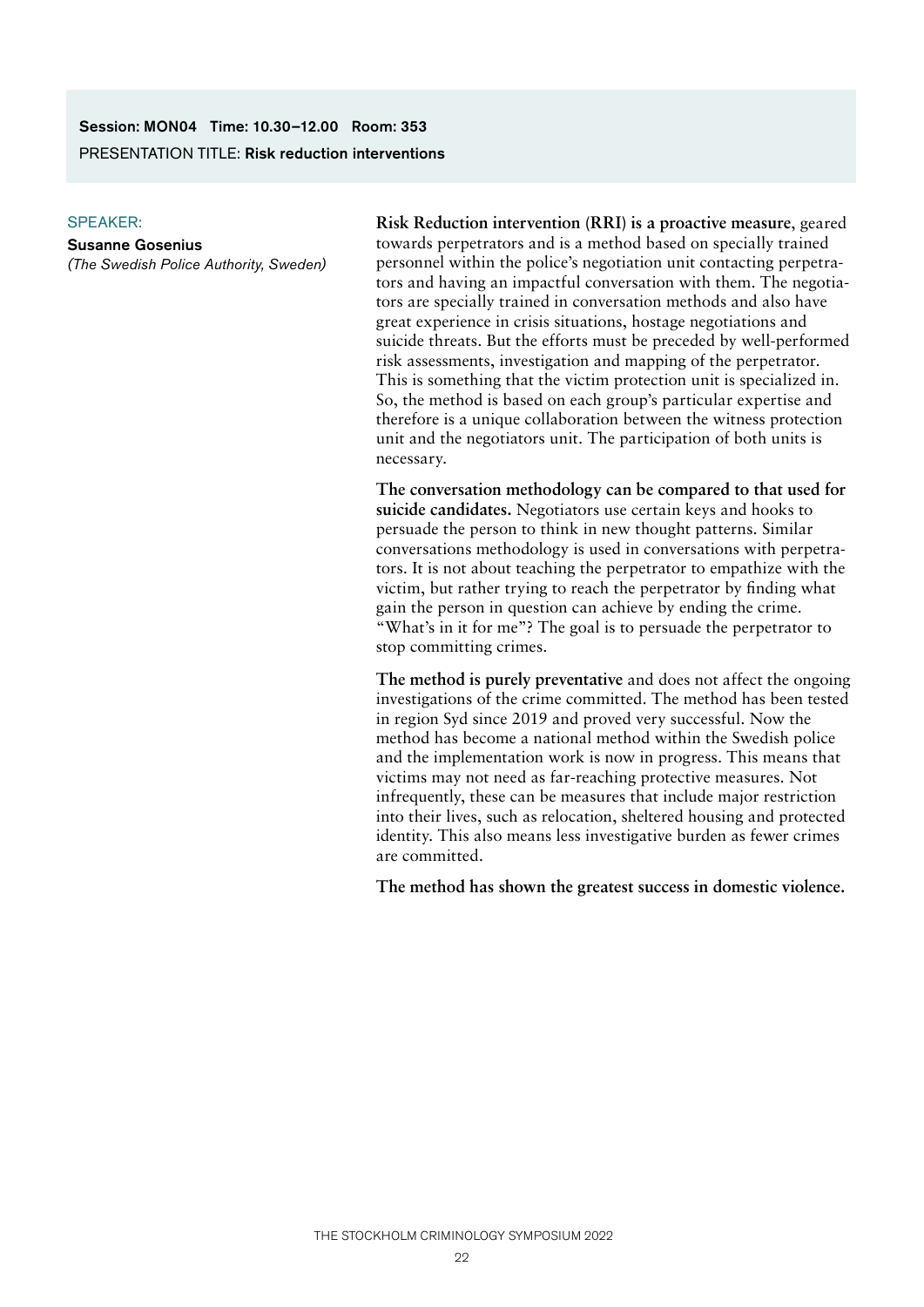#### Session: MON05 Time: 10.30–12.00 Room: 357

#### ANALYZING ASPECTS OF EXTREMISM I

Theme: Contemporary Criminology

CHAIR: Tina Askanius (Institute for Futures Studies, Sweden)

PRESENTATION TITLE: "Time to abandon Swedish women?" Discursive connections between violent misogyny and violent extremism in online spaces

#### SPEAKER:

Tina Askanius *(Institute for Futures Studies, Sweden)*

#### CO-AUTHORS:

Maria Brock *(Malmö University, Sweden),*

Anne Kaun *(Södertörn University, Sweden),* 

Anders-Olof Larsson *(Kristiania University College, Norway)* 

**This paper explores the discursive linkages between violent misogyny and violent right-wing extremism** in the popular Swedish online discussion forum Flashback. We focus on articulations of misogyny, anti-feminism and male supremacism mapped onto narratives of right wing extremism in user comments posted across seventeen Flashback-treads. In doing so, we follow the proposition of Miller-Idriss (2020) who suggests a new lens with which to study the nexus between violent misogyny and violent extremism by directing attention to the unconventional cultural spaces online in which people 'may encounter extremist messages and ideas in their ordinary lives' and to the role that 'mainstream gateways play in shaping extremist engagement' (Miller-Idriss 2020, p. 4). In the context of Sweden, Flashback which has been described as a 'gateway' with 'potential bridging functions' (Åkerlund 2021, p. 7) between mainstream and extreme spheres offers an apt empirical site to pursue such a research agenda.

**To analyze the extensive data set of online comments, we draw on two methods.** First a collocation analysis of user comments (n= 20) 359) scraped from the strategic selection of threads on contemporary issues related to gender including the Incel (Involuntary Celibates) movement, men's rights activism, male superiority and sexual violence on the discussion forum allowed us to identify 135 word combinations. From this sample we chose 36 combinations to be considered for the discourse analysis. In a second analytical step, Critical Discourse Analysis (CDA) helped us unpack the logics of conspiracy and male entitlement, as well as the fantasmatic projections of Swedish women as both 'race traitors' and 'victims in an ongoing race war' at the heart of extreme right narratives in and beyond Sweden today.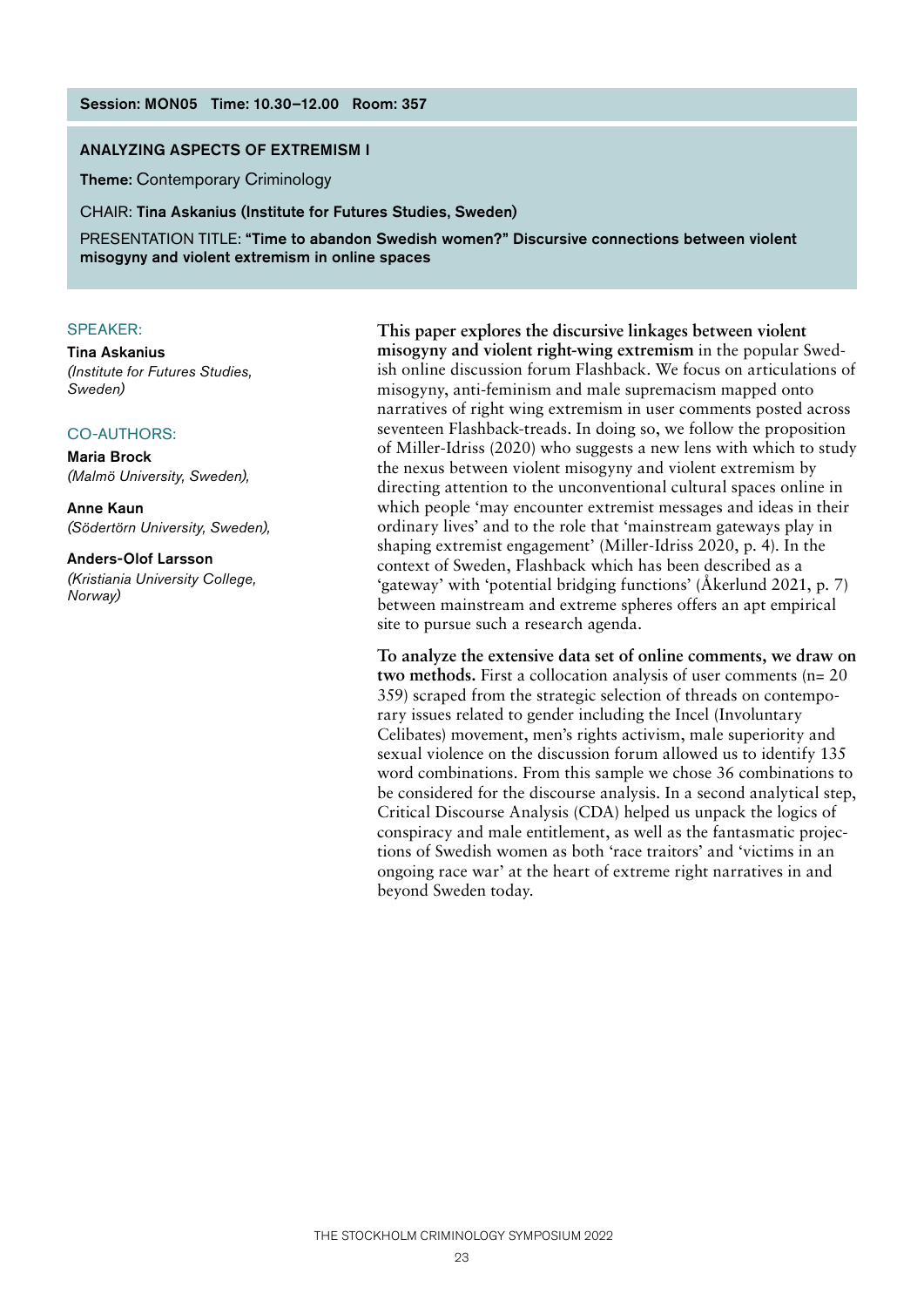#### Session: MON05 Time: 10.30–12.00 Room: 357

PRESENTATION TITLE: Extremism and the internet: Analyzing the relationship between online activities and extremist attitudes among adolescents

#### SPEAKER:

#### Carl Philipp Schröder

*(Criminological Research Institute of Lower Saxony, Germany)*

#### CO-AUTHOR:

#### Laura-Romina Goede

*(Criminological Research Institute of Lower Saxony, Germany)*

**Research on radicalization examines factors,** which make individuals susceptible to the process of radicalization towards extremism. One frequently cited factor is the Internet. It seems relatively clear that the Internet can encourage radicalization. The online sphere facilitates a place for socialization and countless interactions.

**Following Akers' (1977, 1998) social learning theory,** interactions are considered as one core element of the development of deviant attitudes amongst others. Based on this theoretical framework, the internet can be understood as s room for socialisation processes in which radicalization can occur. However, little is known about specific online activities that are associated with an early radicalization process among young people. In particular, quantitative studies in this field are extremely rare.

**This paper examines the relationship between extremist attitudes and various online activities** such as consumption, networking, and posting. Differentiations are made between the different forms of extremism, namely right-wing and Islamist, as well as between male and female adolescents. For this purpose, data from a school survey  $(n = 6.715)$ , conducted by the Criminological Research Institute of Lower Saxony and funded by the Federal German Ministry of Education and Research, are used. The results indicate that, regardless of gender, Islamist attitudes are related to the consumption of violent Islamist videos, the posting of Islamist content and meeting other Muslims online. Far-right attitudes are associated with the consumption of political websites, especially among boys, while networking and posting have low correlations with far-right attitudes, regardless of gender.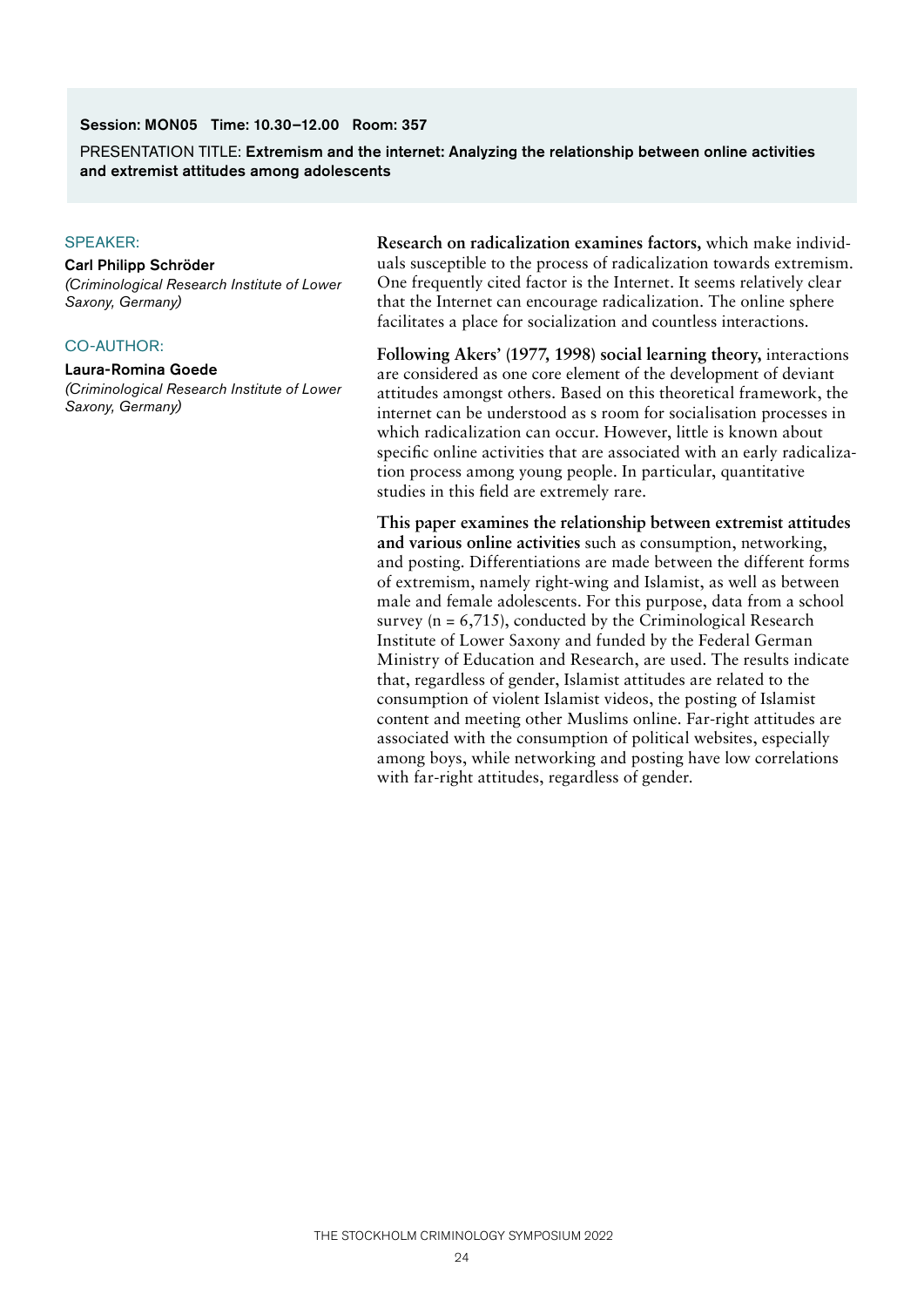#### UNDERSTANDING ASPECTS OF DRUG MARKETS

Theme: Contemporary Criminology

CHAIR: Catalina Jaramillo (University of Edinburgh, Ireland)

PRESENTATION TITLE: Crime narratives and visual material from Pablo Escobar to contemporary times

#### SPEAKER:

Catalina Jaramillo *(University of Edinburgh, Ireland)* **The Colombian drug trafficker of the eighties Pablo Escobar** constantly showed an interest in visual material. He often constructed texts that have a double meaning and these can be interpreted as intertextualities. Most of them finish in coincidences. However, there is evidence that he intentionally constructed them. Escobar needed to give various meanings to objects and words as a mechanism to constitute illegality, which made it difficult to identify illegality.

**I propose to define intertextuality in relation to what Foucault considers a discursive formation**, which assembles an interconnected group of objects, concepts, and theoretical choices. Intertextualities are like narcotics, that is, the result of adapting chaos to modernity because it can only be an illusion of modernity; an intent to find a dual reality. How can this contemporary manifestation still be portrayed in the media as an intertextual culture? How can understanding and interpreting intertextualities help prevent crime? This presentation explores anthropology, literature, history, and visual materials as related to illegality. Could visual material promote crime? How does this dual text connect with the phenomenon that "former criminals" have become "influencers"? What are the implications for society? In this presentation I adopt another approach, another methodology, to interpret crime as visual culture.

**I intend to show that visual material is not disconnected from the illegality,** but is part of the configuration of illegality because illegality approaches a phenomenon akin to the visual text.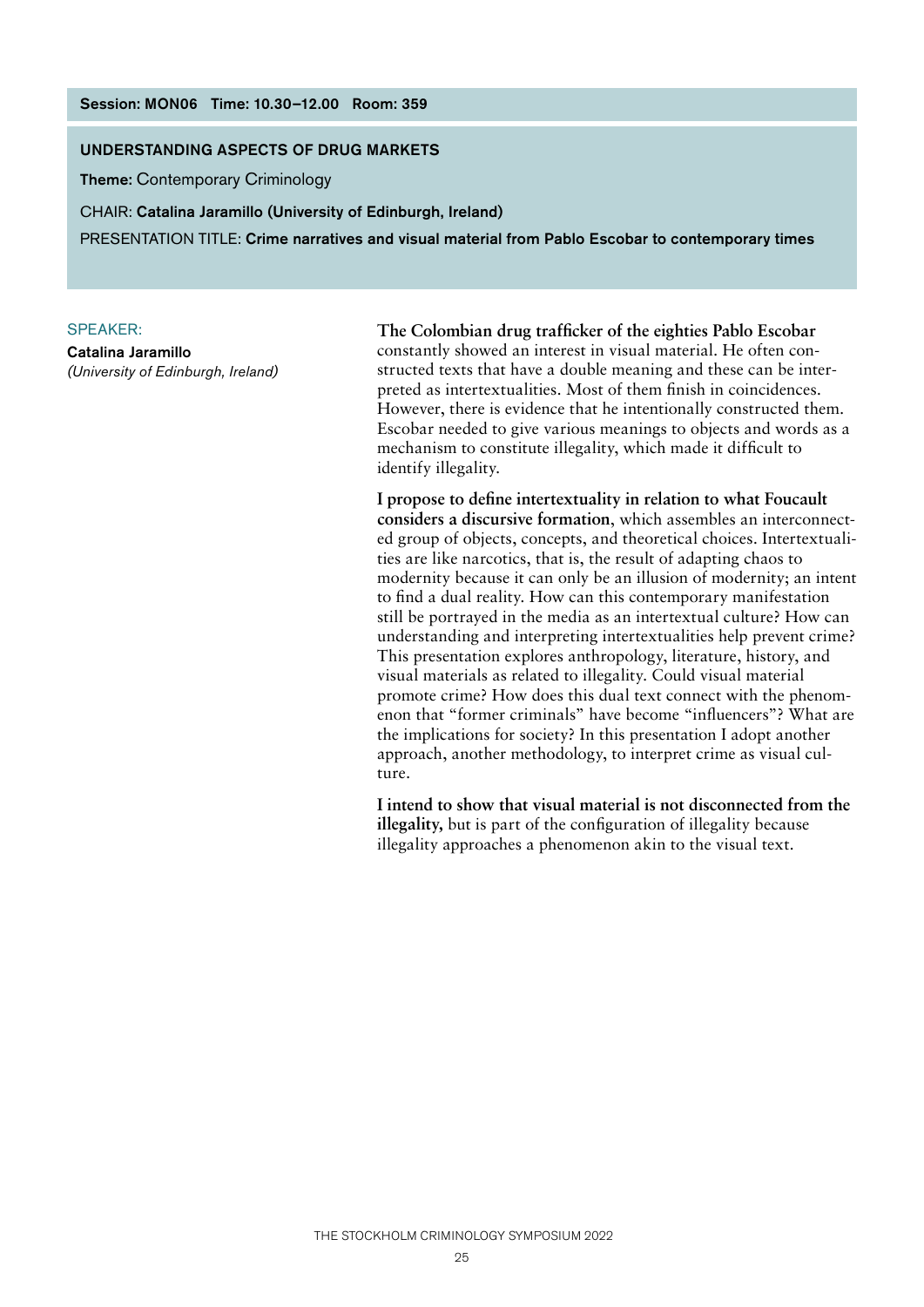#### Session: MON06 Time: 10.30–12.00 Room: 359

PRESENTATION TITLE: Factors affecting online drug trafficking: A qualitative content analysis on a darknet market

#### SPEAKER:

## Ákos Szigeti

*(University of Public Service, Hungary)*

**The increase in the volume of illicit drug trafficking on darknet** markets (DNMs) is boosted by the restrictions due to the current COVID-19 pandemic situation. This study aimed to put this trend into context by obtaining in-depth knowledge of vendors services and reputation, and thus to build a foundation for implementing text analytics in the next research phase. In the current phase, I conducted qualitative content analysis on a sample (n=100) randomly selected from 6,357 product descriptions, and a sample (n=500) randomly selected from 34,619 reviews, both in the drug category of products, scraped from darknet market Dark0de from April to July 2021.

**According to my results, on supply-side, vendors tended to provide basic information on the drug**, its high quality, the speed and stealth of delivery, the (often 24 hour) availability for responding messages, the effects of the drug, and sometimes even instructions for use. Regarding the demand-side, customers usually praised the quality of the product, mentioned the speed and stealth-secure packaging of delivery as essentials, and communicated only a small number of issues.

**The research results support the applicability of the theory of social figuration to illicit drug trafficking** on DNMs and highlight that the interdependencies in this social figuration are fuelled by trust. Furthermore, my results formulate a robust hypothesis about the previously undervalued role of deliverers to test by future research.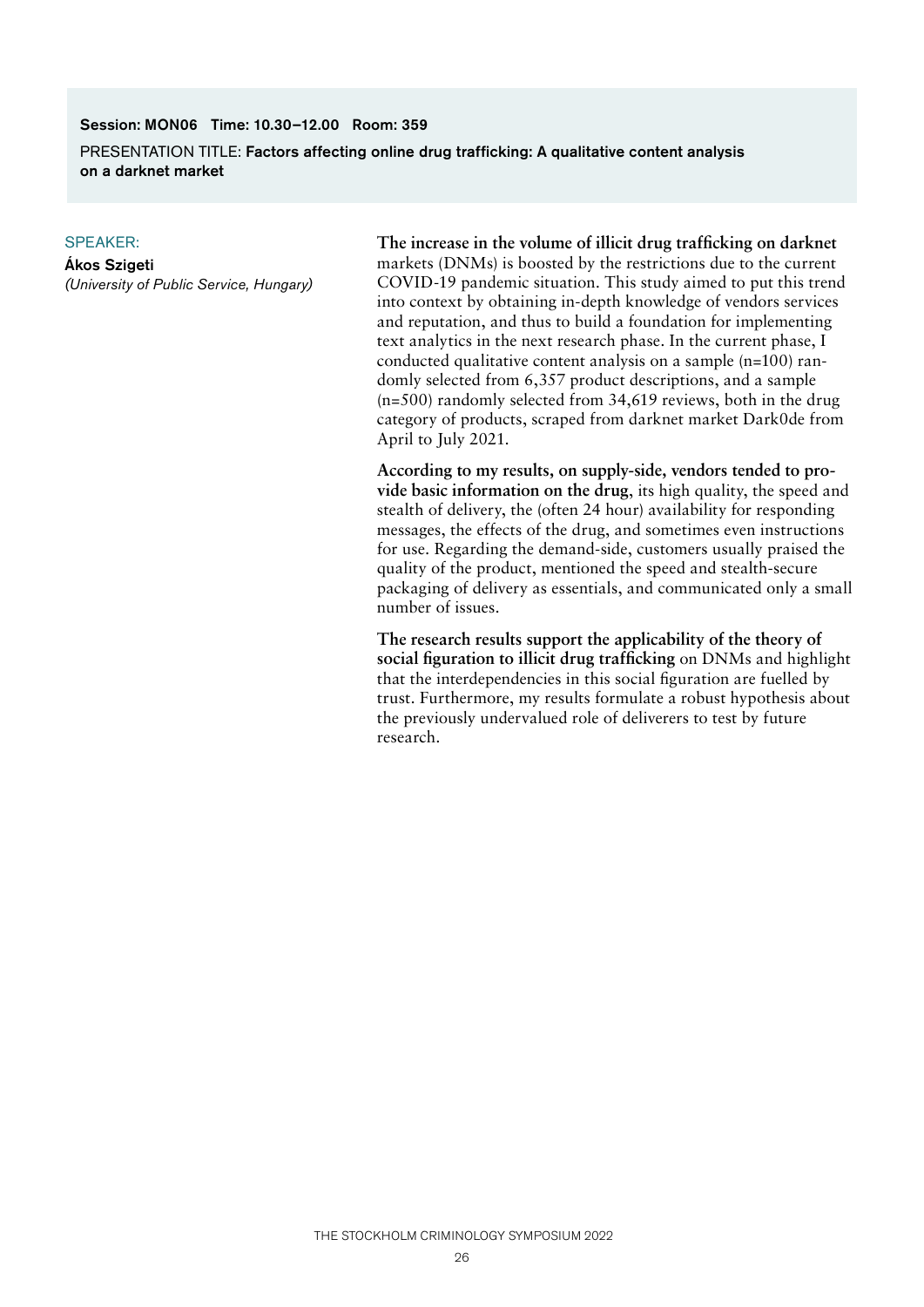#### EXAMINING THE CAUSES OF CYBERCRIME

Theme: Contemporary Criminology

CHAIR: James Hawdon (Virginia Tech, USA)

PRESENTATION TITLE: General strain and cybercrime offending: A cross-national comparison of strains and cybercrime in three developed countries

#### SPEAKER:

James Hawdon *(Virginia Tech, USA)* **Agnew's General Strain Theory (GST),** which posits that criminal acts are performed as an attempt to cope with negative emotions such as depression, anxiety and anger that result in strain (Agnew, 1992), has been applied to cybercrime. However, support for GST for explaining cybercrime is limited. Agnew's general strain theory emphasizes key causal variables that are neglected in other theories. Specifically, it hypothesizes that strainful social relationships and events give rise to negative emotional states that, in turn, are catalysts for aggressive and criminal behavior. Although GST has been tested on various crimes and also personal cybercrimes (e.g., cyberbullying: Patching & Hinduja, 2011), non-personal cybercrimes such as hacking or identity theft were not included in previous analyses. In addition, GST has not been tested on cybercrime using cross-national samples that could potentially shed light on how different levels and types of strain define communities' cybercrime perpetration.

**Therefore, in the current study, the authors test general strain theory** to find out whether the influence of strain on cybercrime perpetration varies by country. On 1,300 randomly selected samples of adults in three countries (US, Finland, Hungary) with different socioeconomic and sociopolitical makeups, we test general strain theory and find significant differences in the perpetration of various cybercrimes in the examined countries. The paper offers possible socioeconomic and sociopolitical explanations and concludes that crime prevention and policy should follow national characteristics.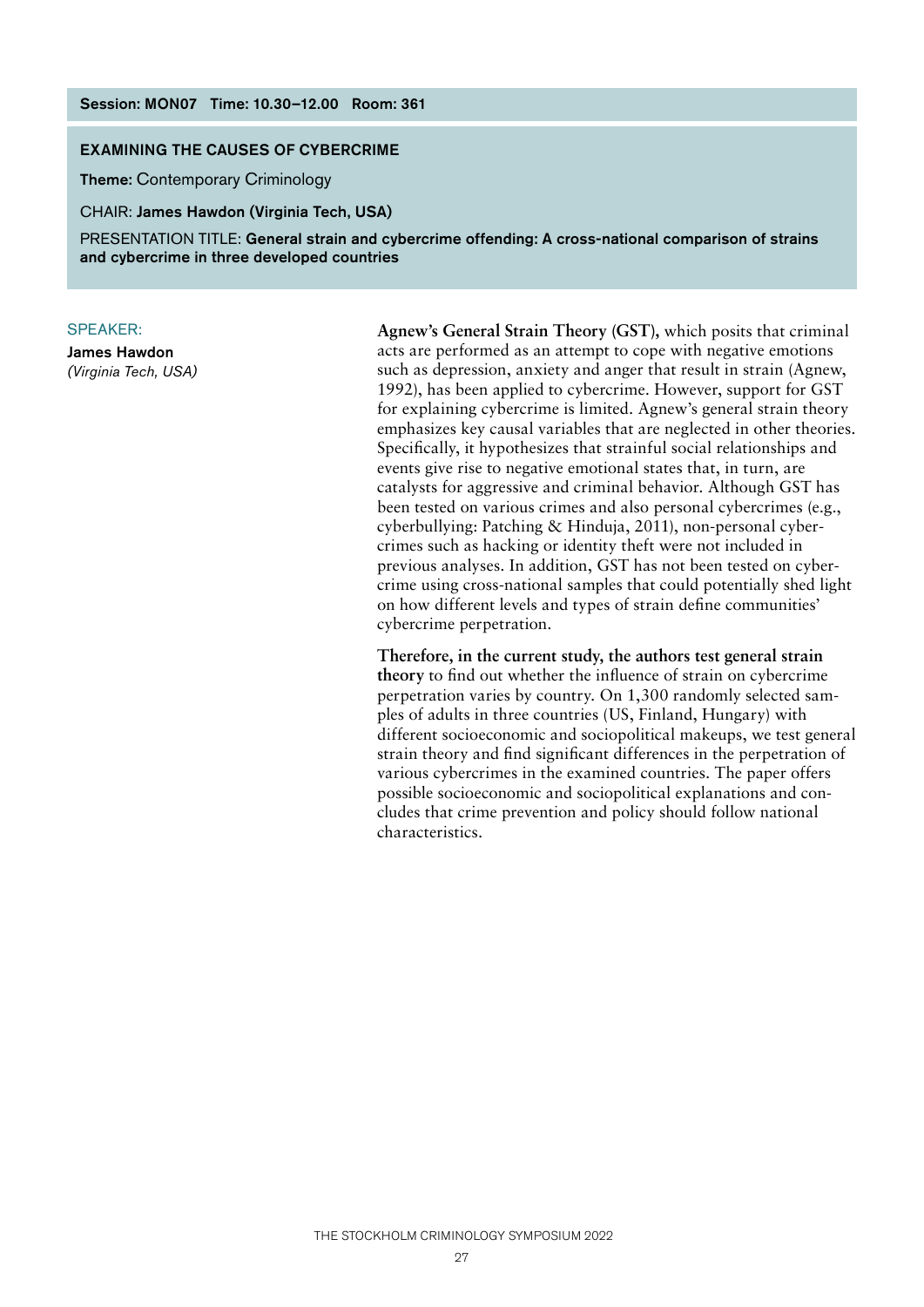#### Session: MON07 Time: 10.30–12.00 Room: 361

PRESENTATION TITLE: Cybercrime and the American dream: Testing institutional anomie theory of crime in three countries

#### SPEAKER:

Pekka Räsänen *(University of Turku, Finland)*

#### CO-AUTHORS:

Katalin Parti *(Virginia Tech, USA),* 

#### Kiss Tibor

*(National University of Public Service, Hungary)*

### Thomas Dearden

*(Virginia Tech, USA)*

**As the world becomes increasingly connected and interdependent upon technology, crimes are moving online.** Research on cybercrime is beginning to test the applicability of traditional criminological theories for understanding crime in this new medium. Using national samples of self-reported cybercriminals, we examine Messner and Rosenfeld's (1994) institutional anomie theory in the US and two European countries: Finland and Hungary. Earlier studies (Dearden et al., 2021) revealed that expressed levels of institutional anomie correlate with increased cybercrime activity. A curvilinear relationship was found, such that both low and high levels of institutional anomie lead to higher levels of cybercrime.

## **Findings revealed how the dark side of the American Dream**

(anticipation of getting and frustration of not achieving economic wealth correlating with institutional anomie) can lead to online criminality. Specifically, the penetration of, and accommodation to economic values dictated by the traditional views of American capitalism can lead individuals to adopt values such as the fetishism of money that, in turn, affects their online behavior and criminality. In the current study, we compare how institutional anomie influences engagement in cybercrimes in the US, Finland, and Hungary to see if the theory applies in countries beyond the US. On national samples of 1,300 participants per country, representative by age, sex (Finland, Hungary), and age, sex, and race (US), we compare institutional anomie theory and its measures in individual cybercrimes, such as cyber harassment, phishing, credit card fraud, hacking, illegal downloading, identity theft, illegal drug purchase, and sexting.

**We conclude that institutional anomie is present in all countries,** but with different outcomes, which are likely to depend on institutional characteristics of the countries compared.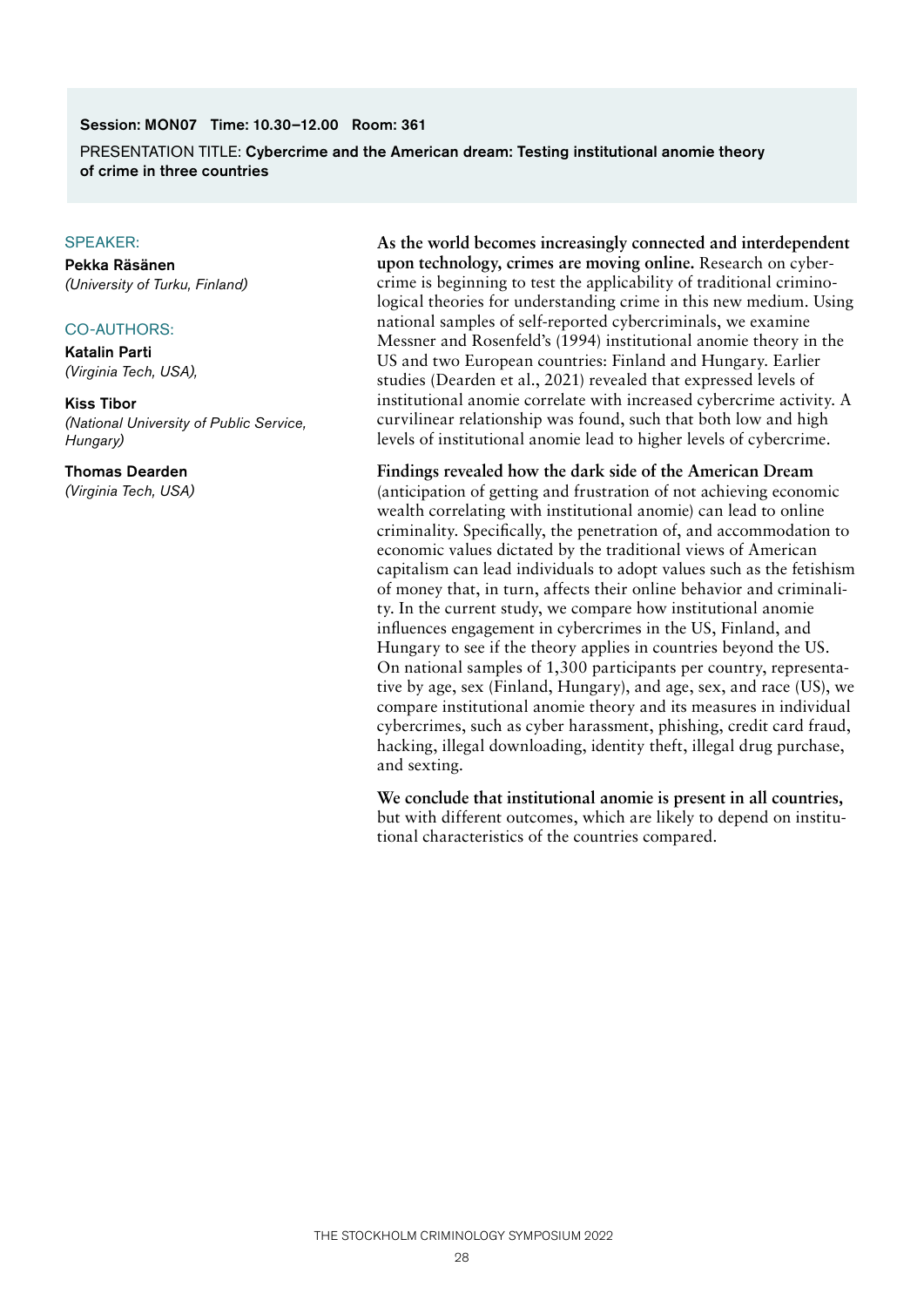Session: MON08 Time: 13.30–15.00 Room: the Auditorium

#### CRIME AND THE LIFE COURSE, LINKS AND TRAJECTORIES

Theme: Understanding the mechanisms that cause crime and promote desistance from crime

CHAIR: Stephanie Langevin (Duke University USA and Laval University, CAN)

PRESENTATION TITLE: Links between adult children's persistence or desistance and parents' provision of emotional and instrumental support

#### SPEAKERS:

Monica Longmore and Wendy Manning *(Bowling Green State University, USA)*

#### CO-AUTHOR:

Cameron Douthat *(Bowling Green State University, USA)*

**Parental assistance is often required as young adults navigate uncertain paths** to contemporary young adulthood. Less is known about whether adult children's continued criminal involvement and accumulated criminal justice exposure affects parental resource transfers (i.e., instrumental and social support, co-residence). It is important to distinguish adult children who have desisted from the consistently prosocial. Further, different forms of assistance are affected by parental disapproval of children's lifestyles and parents' own incarceration history.

**The study used a life-course perspective and longitudinal data** from the Toledo Adolescent Relationships Study (n=875, ages 22–29), and 33% had prior criminal justice contact. Preliminary analyses revealed that net of sociodemographic and other controls, children with prior criminal justice contact and those currently engaged in criminality received more extensive instrumental support. While parental disapproval was associated with greater instrumental support, parents' incarceration was tied to lower levels of support. Receipt of parental social support was higher for adult children with justice contact and current criminality in bivariate, but not multivariable, regressions. Further, parental disapproval was associated with less social support. Although one-fourth of respondents co-reside with parents, co-residence was not statistically higher among those with justice contact or current criminal activity.

**Additional analyses will distinguish desisters from the continuously prosocial respondents.** Our preliminary results suggest that the neediest adult children (i.e., persisters, those with criminal justice contact) receive more instrumental support, but that parental disapproval of their child's lifestyle and their own justice background (incarceration history) are complicating factors. Results highlight the utility of a network perspective on desistance processes.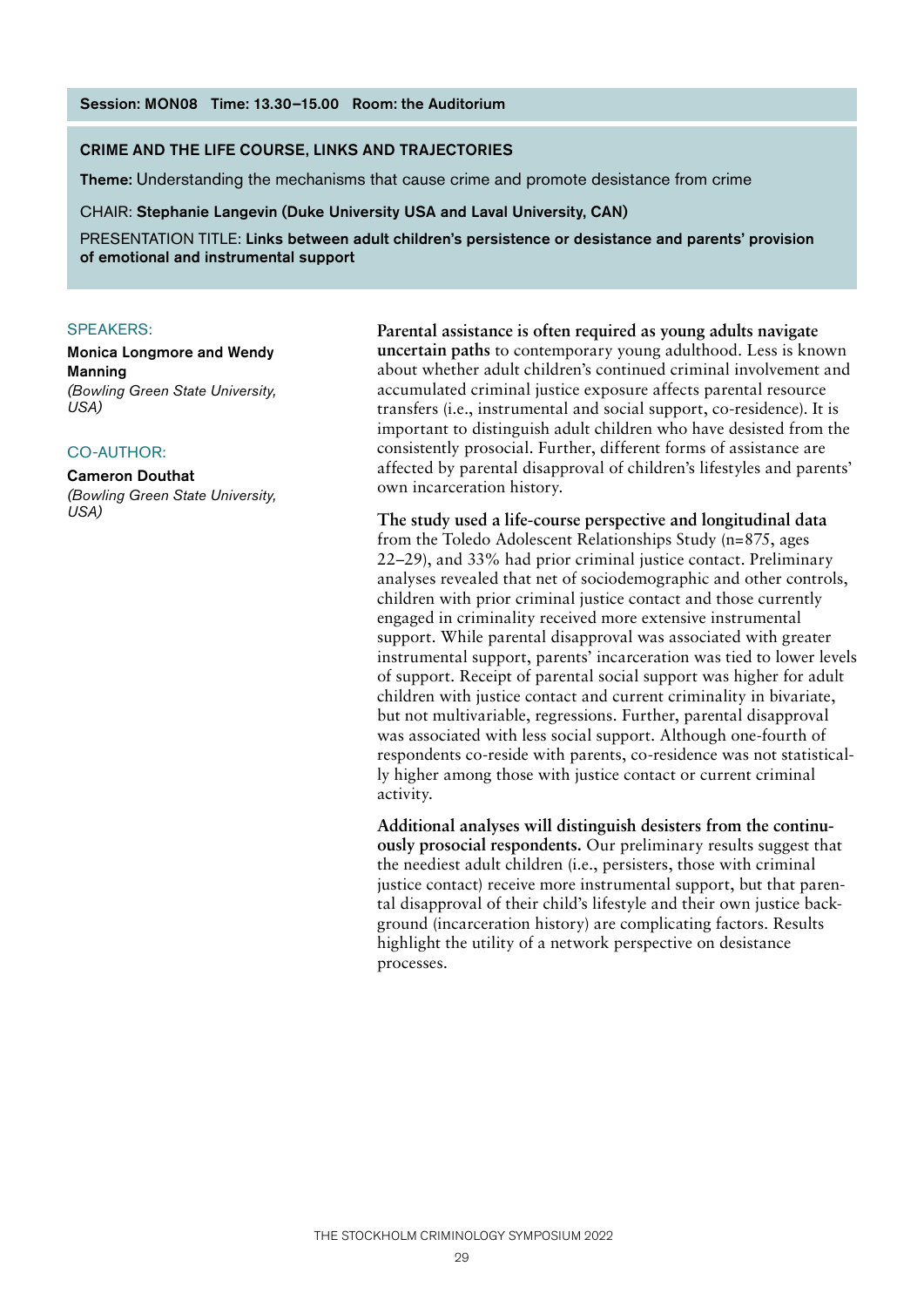#### Session: MON08 Time: 13.30–15.00 Room: the Auditorium

PRESENTATION TITLE: Education and social care predictors of offending trajectories: A UK administrative data linkage study

#### SPEAKER:

Hannah Dickson *(King's College London, UK)*

#### CO-AUTHORS:

George Vamvakas and Nigel Blackwood *(King's College London, UK)* **Total annual costs of crime in England and Wales is estimated at £50bn**. The age-crime curve indicates that criminal behavioural peaks in adolescence and decreases in adulthood. However, evidence suggests that this curve conceals distinct developmental trajectories. Life-course persistent offenders begin to behave antisocially early in childhood and continue this behaviour into adulthood. The majority of criminal offences are conducted by this group of persistent offenders. By contrast, adolescent-limited offenders exhibit most of their antisocial behaviour during adolescence, with a minority continuing to offend into adulthood. A final developmental group demonstrate no or low densities of offending behaviours.

**Prospective cohort study data has highlighted distinct risk factors**  for these offending trajectories, but this research is limited because of small sample sizes for disadvantaged groups, selection bias and infrequency of data collection. The current study began in January 2022 and is one of the first to use UK linked national crime and education records. The aim is to: (1) establish the offending trajectories of individuals between the ages of 10 and 32 years following their first recorded conviction or caution using national crime records; and (2) develop prediction models of these offending trajectories using administrative education and social care data.

**Findings from the project have the potential to identify previously unknown, or confirm lesser known, offending trajectories** using real world data based on the UK population. It may also lead to the detection of previously unknown risk or protective factors for offending, which has implications for early intervention and could help inform criminal justice system responses to early antisocial behaviour. During the symposium, I will share findings on the offending trajectories identified and present some early results on the key educational and social care drivers of the offending trajectories.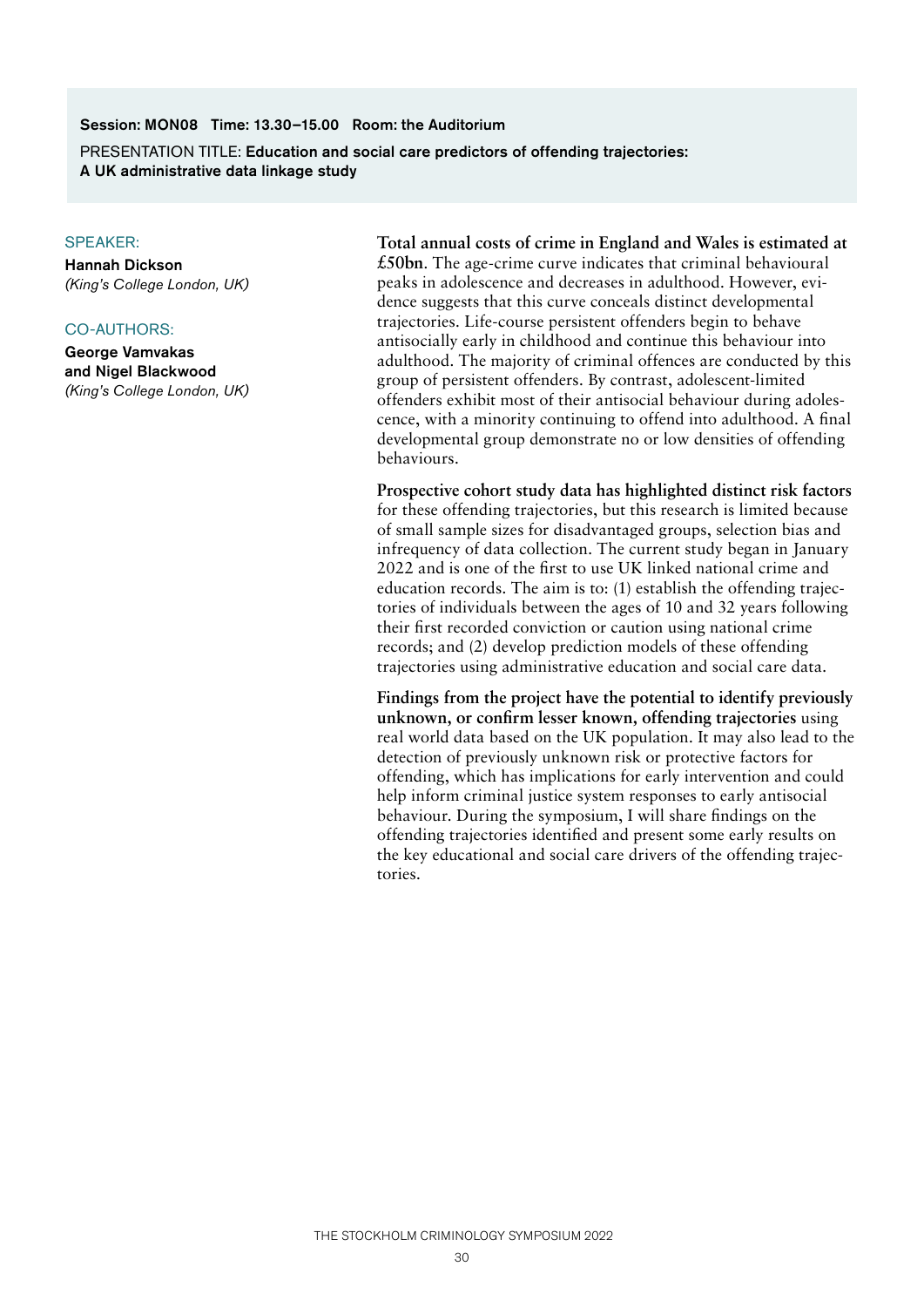#### Session: MON08 Time: 13.30–15.00 Room: the Auditorium

PRESENTATION TITLE: Life-course persistent antisocial behaviors and accelerated aging in a longitudinal birth cohort

#### SPEAKER:

#### Stephanie Langevin

*(Duke University USA and Laval University, CAN)*

#### CO-AUTHORS:

Avshalom Caspi and Terrie E. Moffitt *(Duke University, USA)* 

Michel Boivin *(Laval University, Canada),* **Individuals exhibiting antisocial behaviors are in generally poorer health** in adulthood and die at a younger age than their peers (Skinner et al., 2021; Wertz et al., 2021). Earlier mortality is only partly explained by unnatural causes of death, such as homicide. The bulk of the mortality gap is attributable to deaths from physical disease, and a major driver of these diseases is the process of aging itself.

**The aim of this study was to investigate the association** between antisocial behavior trajectories and signs of accelerated aging by midlife in a prospective, population-based cohort. Participants were 934 members of the Dunedin Study, an ongoing longitudinal study following participants from birth to age 45. Antisocial behavior trajectories were identified through growth-mixture modelling.

**Signs of accelerated aging** (pace of aging, integrity of sensory and motor systems, cognitive functioning, and brain age) were assessed using previously validated measures based on laboratory assessments. We controlled for health, environmental and individual confounders. Full-information maximum likelihood regression analyses were performed to investigate the associations between antisocial trajectories and signs of accelerated aging.

**Life-course persistent (LCP) offenders** presented with a greater decline in physiological, motor and cognitive functioning. Sensitivity analyses revealed that, with the exception of brain age, the associations between LCP antisocial behaviors and signs of accelerated aging were not attributable to health, environmental or individual confounders. This association presents an opportunity for criminology to reduce the burden of age-related disease and early mortality, which would benefit individuals with antisocial behaviors as well as public health systems. Targeted interventions may interrupt the path from a youth's antisocial behaviors to becoming a high-need/high-cost public service user, including judicial and health systems in later life.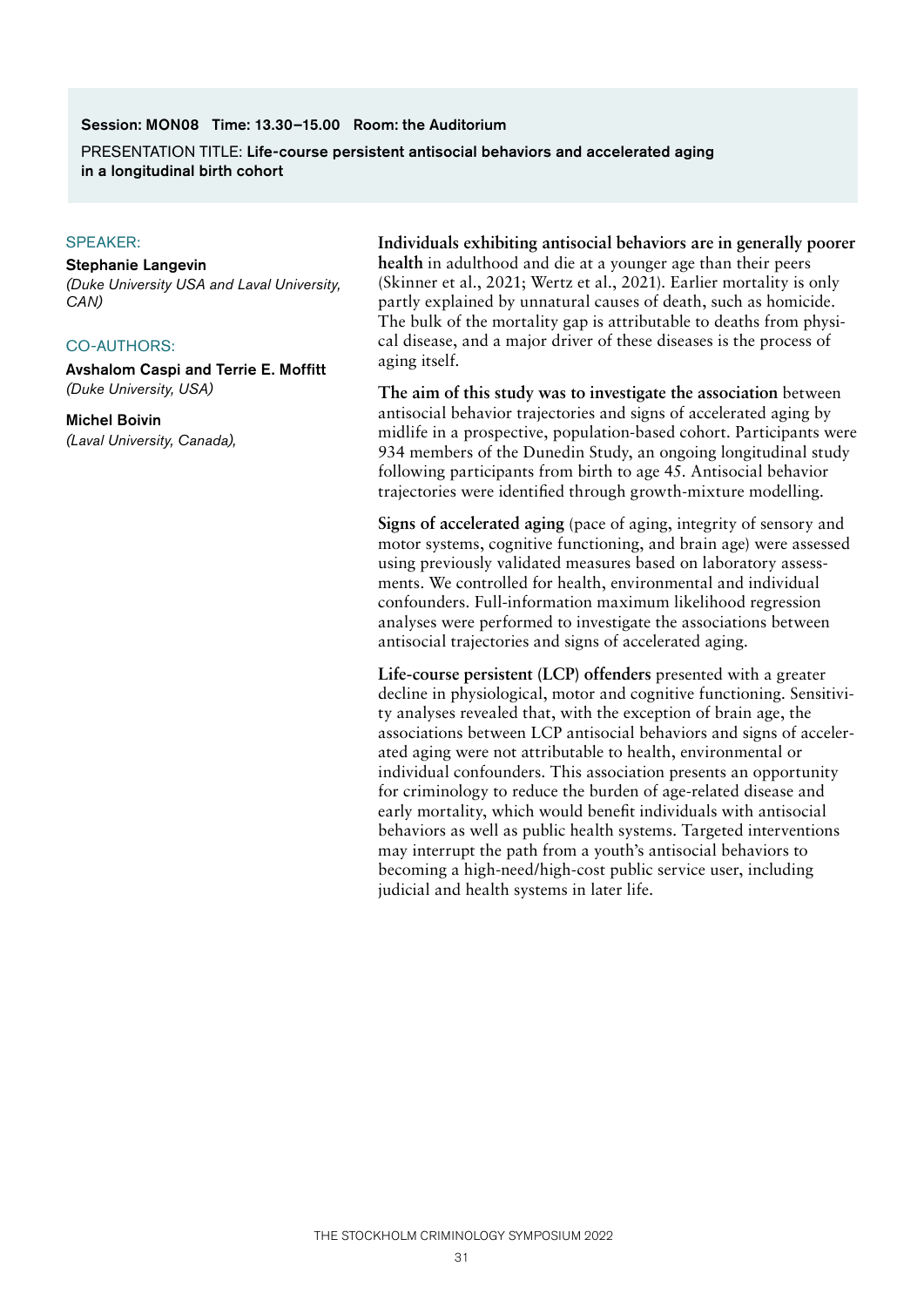Session: MON09 Time: 13.30–15.00 Room: Room 351

#### STUDIES ON POLICE SERVICES AND POLICING

Theme: Contemporary Criminology

CHAIR: Leticia Couto (University of Hull, UK)

PRESENTATION TITLE: Canteen gossip: Domestic abuse double victimisation in the police force

#### SPEAKER:

Leticia Couto *(University of Hull, UK)*

#### CO-AUTHORS:

Iain Brennan and Nicola O'Leary *(University of Hull, UK)* **Domestic abuse within the police workforce has been exclusively analysed** through the lens of police officers perpetrating the abuse, but what happens when police officers are victimised? When the line becomes blurred between crime fighter and victim? Do they feel comfortable reporting their victimisation to colleagues and/or supervisors? Or is the stigma of victimisation heightened due to their profession?

**This presentation will be focused on answering these questions** by discussing the findings resulting from the analysis of 846 surveys applied to police officers and staff in an English Constabulary. The main general themes to be addressed are why many have chosen to not report their victimisation experience and the story of those who did report the adversities they faced. The heart-breaking responses from the survey's open-ended sections evidence the sui generis difficulties police officers face when reporting their victimisation experience in their workplace as well as other added barriers emerging from police officers' organisational procedures and professional identities.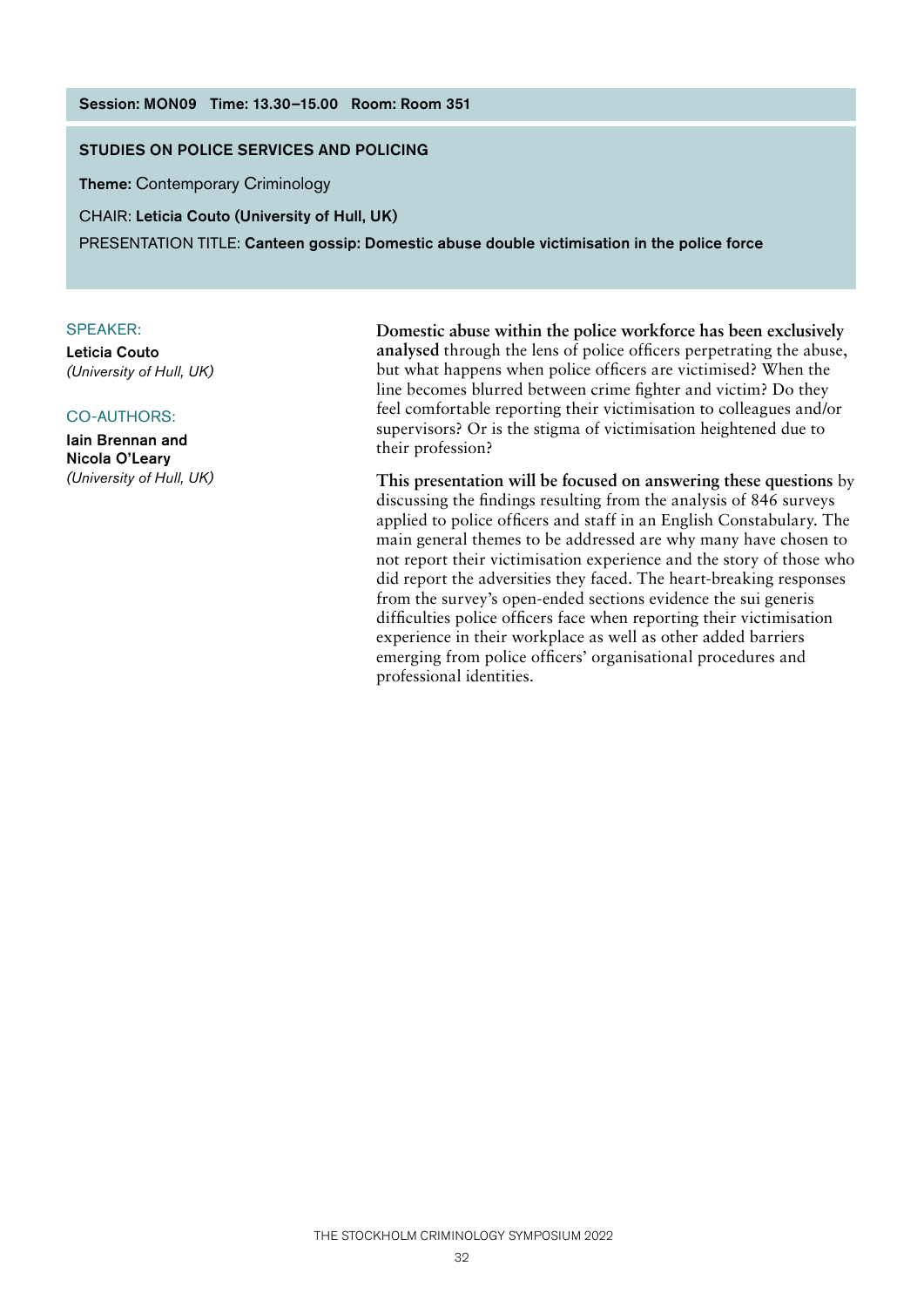#### Session: MON09 Time: 13.30–15.00 Room: Room 351

PRESENTATION TITLE: A behavioral sequence analysis: Defensive behaviors of police officers for attacks on police stations (APS)

#### SPEAKER:

Haoran Xu *(Ghent University, Belgium)*

#### CO-AUTHORS:

Antoinette Verhage and Christophe Vandeviver *(Ghent University, Belgium)*

**Attacks on police stations (APS) pose a great danger to the personal safety** of law enforcement officers and citizens, and offenders may use weapons such as homemade bombs, knives, and firearms. Such APS incidents have resulted in serious casualties in China. Not only that, but Belgium and France have also reported similar APS incidents. Therefore, this study aims to investigate the defensive behavioral decisions and movement patterns of police officers during APS incidents. It is also the first exploration of APS incidents in Chinese policing practice.

**This research could enhance the understanding of APS incidents** and support law enforcement officers in developing preventive policies. For this study, researchers conducted online interviews with 30 first-line officers from Chinese police stations. Then, the researchers used Behavioral Sequence Analysis (BSA) methods to analyze the behavioral decisions and movement patterns of police officers with hysteresis to form a state transition diagram depicting police officer behavior.

**The results showed multiple defensive behavioral decisions of police officers**, often focused on "reducing casualties" and "arresting offenders." Among them, the results clearly show that the behavioral decision making of most police officers prioritizes the search for weapons, which may be due to the fact that officers usually do not carry personal equipment in the police station. In addition, the study results also show that police officers have similar movement patterns in APS incidents and are closely linked to the behavioral chain.

**In conclusion, this study is an exploratory study of APS incidents**. This is not only an academic exploration of violence against police, but can help frontline law enforcement in police practice.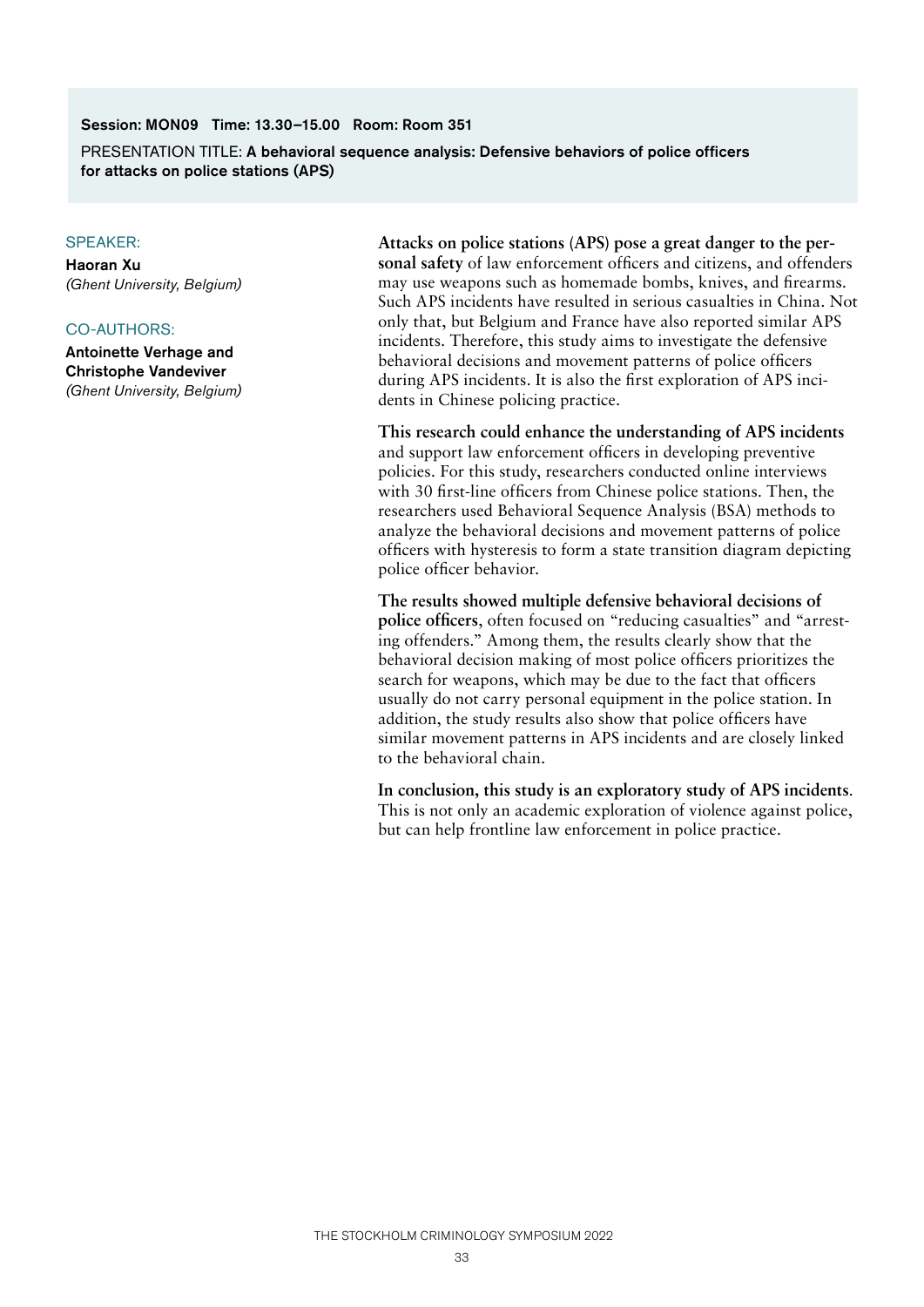#### Session: MON10 Time: 13.30–15.00 Room: 353

#### EXPERIENCES FROM TWO PROGRAMS PROMOTING DESISTANCE FROM CRIME

Theme: Understanding the mechanisms that cause crime and promote desistance from crime

CHAIR: Peter Simonsson (Temple University, USA)

PRESENTATION TITLE: "He inspired me to turn my life around": A qualitative inquiry of peer mentoring to leverage desistance

#### SPEAKER:

Peter Simonsson *(Temple University, USA)*

#### CO-AUTHORS:

Shadd Maruna *(Queens University Belfast)* 

Caterina G. Roman *(Temple University)*

**Objective: Peer mentoring programs often use so-called "credible messengers"** or "experts by experience" to support individuals in early desistance to break away from street life and violence. Credible messengers are individuals who are in later stages of desistance from crime, and mentoring is an intrinsic part of their new identities. Credible messengers often operate independently of law enforcement and can more easily gain trust in marginalized inner-city communities impacted by violence. Research exploring how peer mentoring can support desistance is scarce. Furthermore, it is unclear how credible messengers use their own "street background" to promote desistance among people engaged in violent crime.

**This study explored how credible messengers,** with sustained desistance, used their own narratives and identity shifts to mentor and promote desistance among high-risk young people.

**Methods: This study employed a narrative framework.** We interviewed 40 young people at-risk who expressed a desire to desist from crime and 12 credible messengers with sustained desistance. Thematic analysis was used to examine (1) the strategies used by credible messengers to promote desistance among young people at-risk, and (2) how young people at-risk used mentoring as leverage to leave street life.

**Results: The comparison of narrative interviews** with peer mentors and those with mentees identified several common themes around redemption, empowerment and caring responsibilities, suggesting mentees have identified with and adopted several of the key messages of the mentors. In short, mentees' nascent desistance scripts reflected closely the established self-narratives of their mentors.

**Implications: This thematic analysis suggests peer mentors** may have a distinct (and probably unique) proficiency in impacting the narratives utilized to make sense of their chaotic lives. These advantages likely could be leveraged to extend the types of support that peer mentors offer.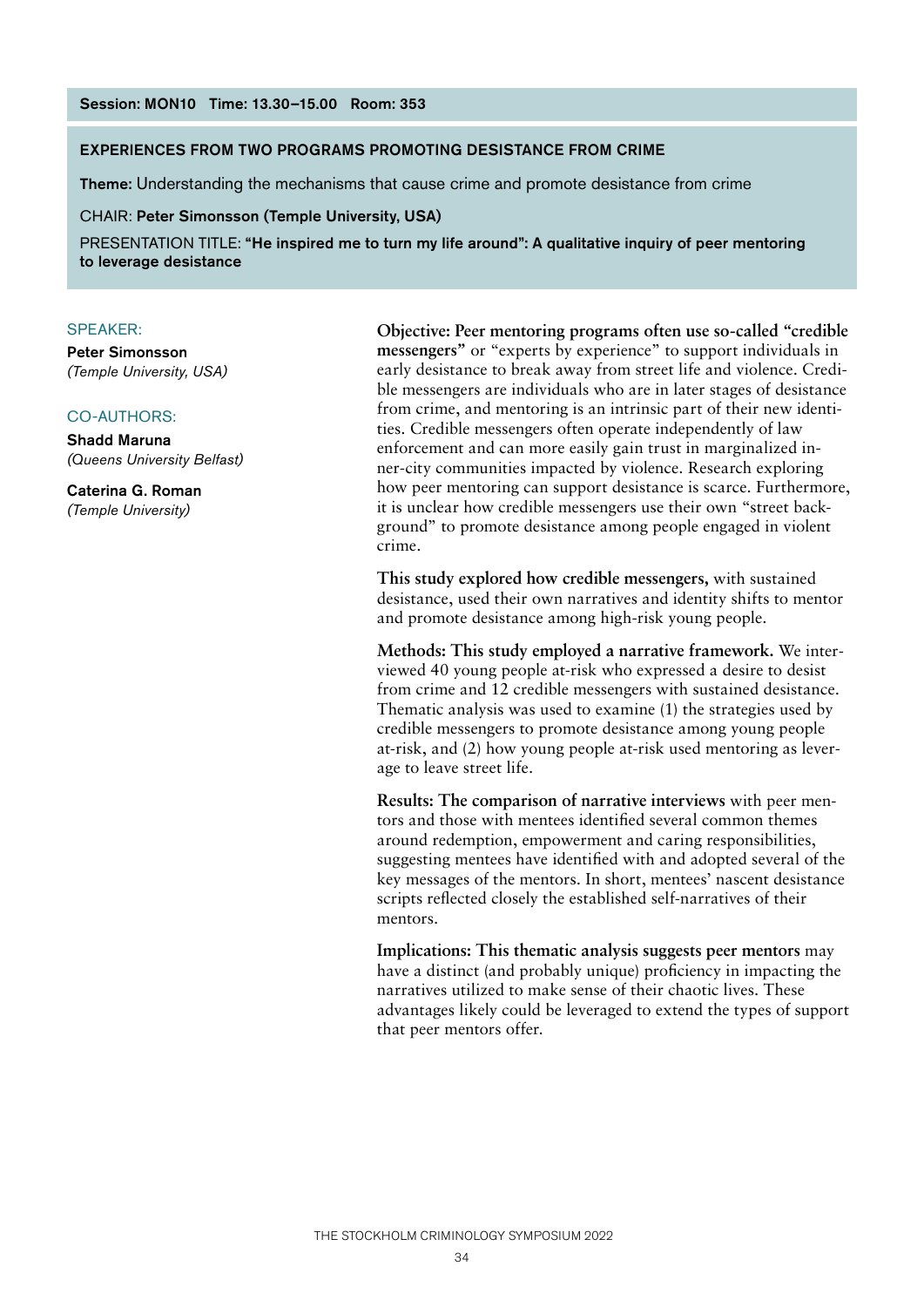#### Session: MON10 Time: 13.30–15.00 Room: 353

PRESENTATION TITLE: How does risk prevention (not) work? Learning from the realist, pragmatic, clusterrandomised trial of the RISKIT-CJS programme (with a null result)

#### SPEAKER:

Rosa Vass *(The University of Kent, UK)*

#### CO-AUTHORS:

Alex Stevens, Nadine Hendrie, Catherine Marchand, Jenny Billings, Simon Coulton *(University of Kent, UK)* 

Dorothy Newbury-Birch *(Teeside University, UK)*

**RISKIT-CJS was a cluster-randomised trial of a multi-component risk reduction programme** for adolescents (aged 13–17), involved with the criminal justice system in England. The quantitative finding was acceptance of the null hypothesis of no effect on alcohol and substance use. We report on the realist, qualitative evaluation of the RISKIT-CJS programme to explore what can be learnt about how such programmes may or may not produce effects for their target group.

**The qualitative evaluation used:** records of meetings and focus groups, interviews and fieldnotes of programme delivery**.** Data were abductively coded (realist framework) to identify the configurations of contexts, mechanisms, moderators and outcomes through which the programme worked in practice.

**This paper presents the refined realist programme theory.** Relevant contexts included: geographical and institutional setting of the intervention sites (organising group work, staff ability, motivation and capacity), and the individual participant contexts (complex needs, maturity, motivation and risk profile).

**The intended mechanisms included:** motivation to change; learning consequences; educational engagement; better communication; improved self-efficacy; and positive peer influence. The triggering of these mechanisms was affected by positive moderators (strong local programme champions, ageing out of crime for older participants) and negative moderators (disorganised, understaffed setting, and ageing into crime for younger participants). Potential negative mechanisms, included: negative peer effects and treatment fatigue. Different combinations of contexts, mechanisms and moderators led to different outcomes for different participants which are not adequately explained by an interpretation of the null quantitative result that the programme had 'no effect'.

**The paper demonstrates** how realist, qualitative research can provide useful learning for policy and practice, even when the quantitative result is null.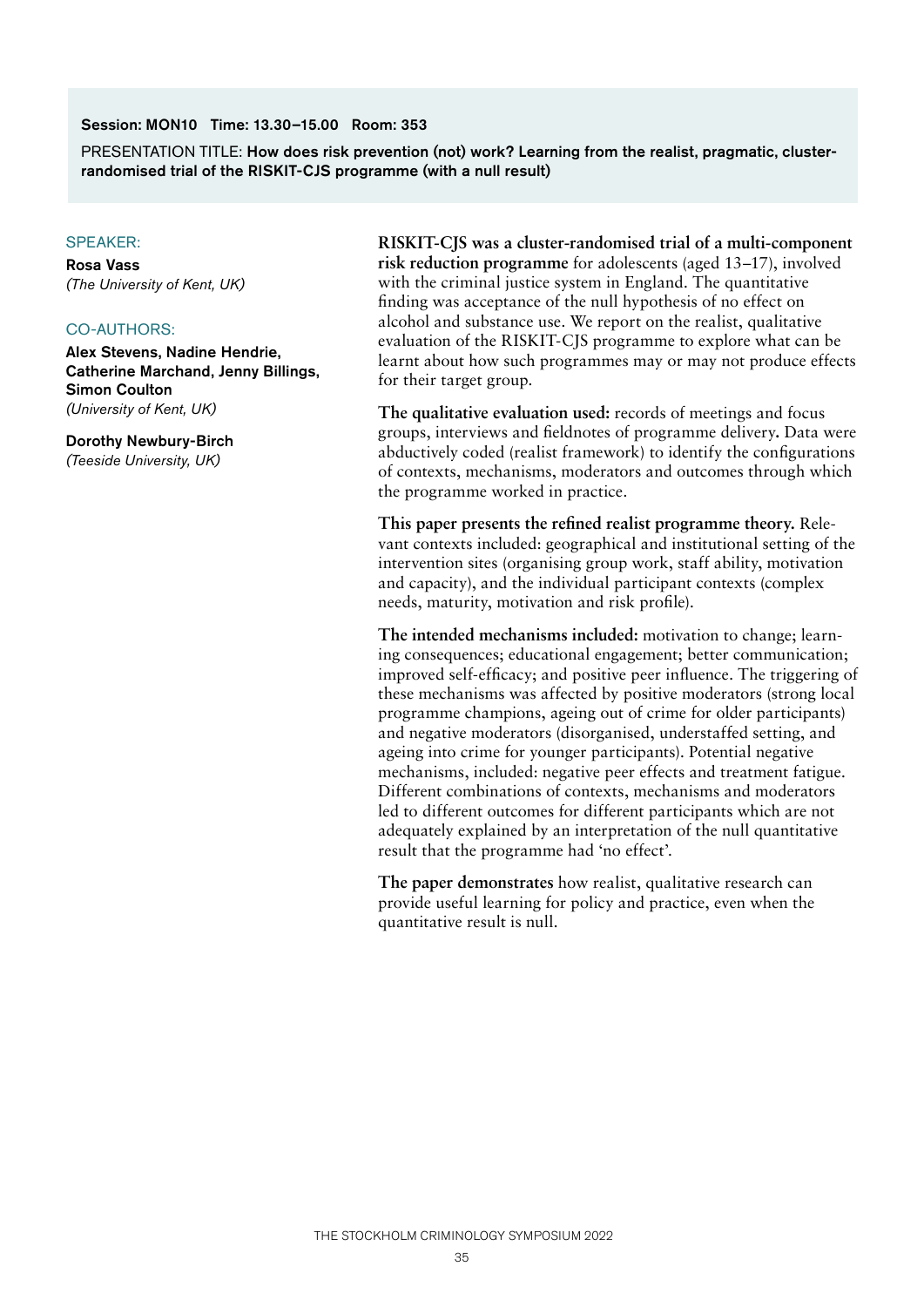#### ANALYZING ASPECTS OF EXTREMISM II

Theme: Contemporary Criminology

CHAIR: Yvonne Krieg (Criminological Research Institute of Lower Saxony, Germany)

PRESENTATION TITLE: Secret actions by powerful people: The role of a conspiracy mentality in relation to a Right-Wing extremist ideology and discriminatory behaviours among adolescents

#### SPEAKER:

Yvonne Krieg *(Criminological Research Institute of Lower Saxony, Germany)*

**The adolescence represents a special phase of life with regard to political socialization** due to multiple developmental processes. While adolescents are very open to exploring the world, they are also still politically inexperienced. Despite their affinity for the media, it can be difficult for adolescents to distinguish serious news sources from dubious fake news, as well as conspiracy narratives. In conspiracy theories, certain individuals/groups are identified as solely responsible for important social processes. Those narratives can thereby reduce the complexity of social or political events to monistic explanations. Believers in conspiracy narratives share many similarities with political extremists since both have a strong need to make sense of social realities via black-and-white thinking and are keen to make a clear distinction between one's in-group and the outgroup.

**The purpose of this study is to examine** whether a conspiracy mentality is associated with a right-wing extremist ideology and discriminatory behaviours. Whilst controlling for further variables, the present study uses data from  $n = 2,824$  students of different educational backgrounds and class levels (7th and 9th grade) from Germany to investigate this relationship. It is also analysed if the levels of conspiracy mentality, right-wing ideology and discriminatory behaviour and their relations evolve with age.

**Results indicate that the higher the conspiracy mentality**, the more adolescents share a right-wing extremist ideology. While this is observed in both the 7th and 9th grade, the link between a conspiracy mentality and discriminatory behaviour is only evident in 9th grade. Furthermore, analyses of interaction effects show that in the 9th grade young people who hold an extreme right-wing ideology are more likely to engage in discriminatory behaviour regardless of the degree of conspiracy mentality. Nevertheless, this correlation becomes stronger the more pronounced the conspiracy mentality is.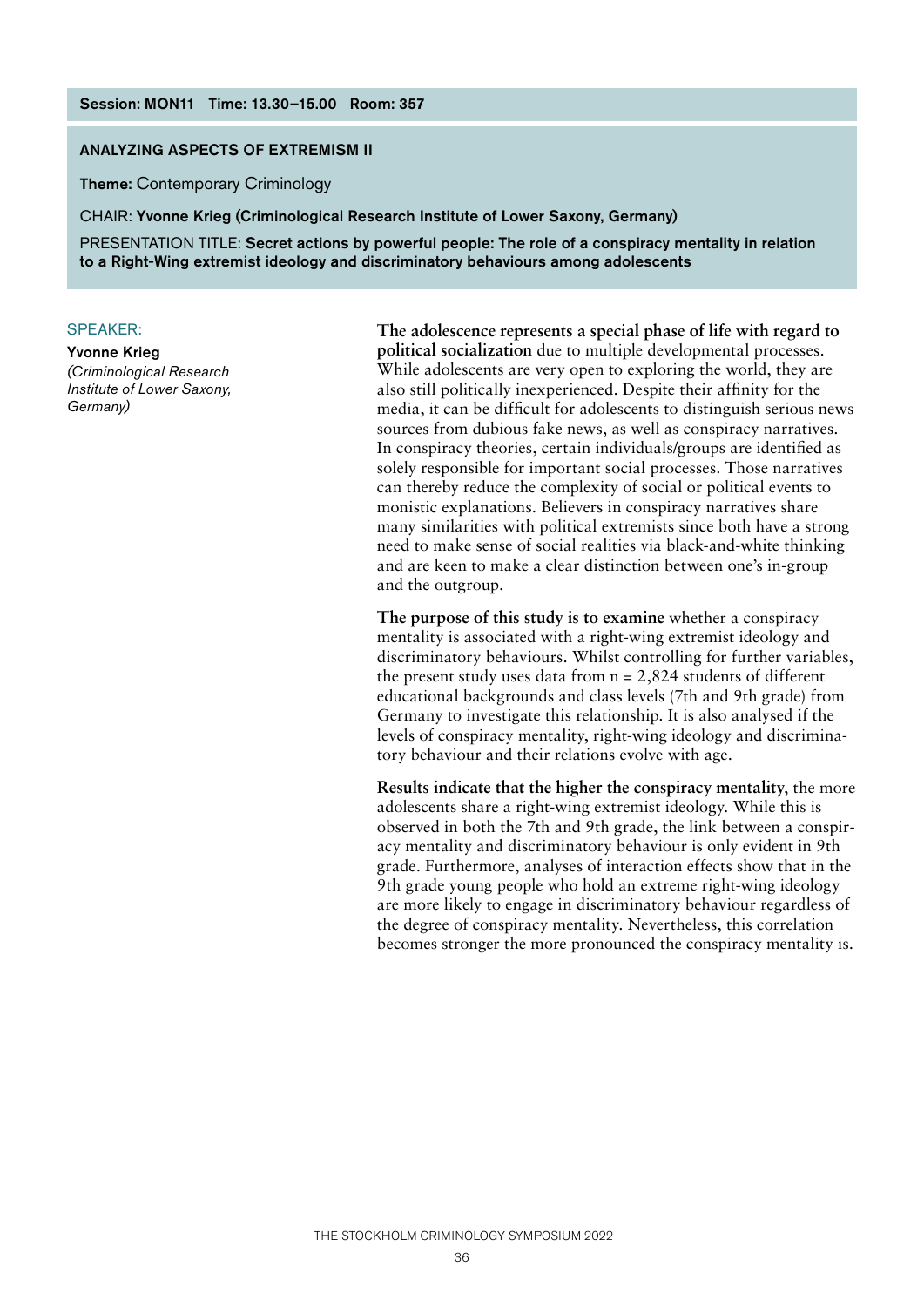# Session: MON11 Time: 13.30–15.00 Room: 357

PRESENTATION TITLE: The conjuncture of the narrative, the emotional and the digital in contemporary forms of hate crime and ideologically motivated violence

#### SPEAKER:

#### Bastien Dratwa

*(Hamburg Institute for Social Research, Germany)*

**Recent social movement scholarship focusing on right-wing mobilization** in the global north (mainly Europe and the US) has pointed towards at least three interesting insights, that are also relevant for contemporary criminological research on hate crime and ideologically motivated crime:

**First, scholars have emphasized the analytical significance of affect,** emotion, narrative, conspiracy, and the imaginary when it comes to understanding the driving forces behind contemporary right-wing political mobilization and ideologically related hate crimes.

**Secondly, the significant role digital media technologies** play in arousing and amplifying right-wing emotional dynamics, such as feelings of pride, hate, anger, nostalgia, fear, or love has been emphasized. Furthermore, social movement and affect study scholars have shown that the convention to distinguish sharply between online and offline realms of political mobilization is increasingly inept and misleading when it comes to recent rightwing practices of world-making, including violent hate crimes. Criminological research on hate crime cannot afford to ignore these trends identified by scholars from other fields and should find a way to address the interrelations of the emotional, the narrative, and the digital when theorizing about ideologically motivated crime and violence in contemporary societies.

**Drawing on the cases of two South African xenophobic movements,** called "Put South Africans First" and "Operation Dudula", which both emerged shortly after the arrival of the COVID-19 pandemic in South Africa in early 2020, this paper sets out to explore the distinct shape of xenophobic hate crime in post-apartheid South Africa. In its comparative design, this paper contributes to the literature on hate crime and ideologically motivated violence by highlighting the similarities, but also the differences, between hate crimes in South Africa and ideologically motivated violence in the United States and Europe.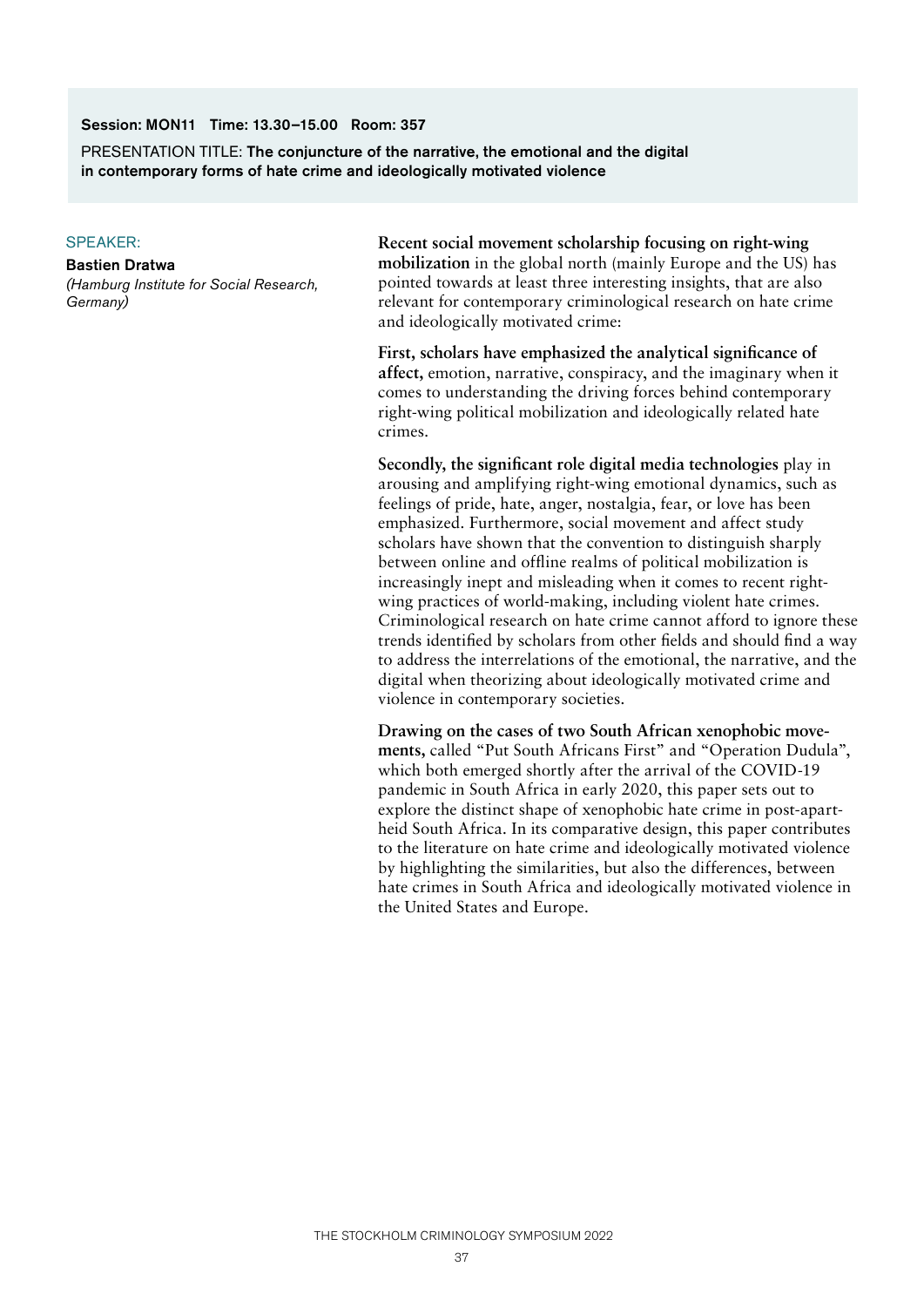# Session: MON12 Time: 13.30–15.00 Room: 359

# SELECTED STUDIES IN CRIMINOLOGY I

Theme: Contemporary Criminology

CHAIR: Synøve Andersen (University of Oslo, Norway)

PRESENTATION TITLE: Does policing help or hurt? Examining the longitudinal relationship between police contacts and delinquency in Norway

#### SPEAKER:

Synøve Andersen *(University of Oslo, Norway)* **The question about whether criminal justice contacts increase or decrease** future delinquency has been central to Criminology and the study of individual-level criminal trajectories for over a century. However, previous studies suffer from both limited geographical diversity and low internal validity, and few analyses have been able to appropriately account for time-stable individual characteristics that may drive the observed relationship between delinquency and criminal justice contacts.

**The goal of this study is, therefore, to empirically test the relationship** between police contacts and subsequent delinquency using an individual-level fixed effects design that follows the same individuals over time. While not a complete safeguard against selection on unobservables, the analysis provides a direct test of the fundamental premise of the Population Heterogeneity argument, which stipulates that between-individual differences in offending can be explained by differences in an underlying criminal propensity – such as low self-control, temperament, or hyperactivity – that remains stable over time.

**The analysis is based on four waves of longitudinal data** collected from approximately 2100 respondents over a 13-year time period, where self-report data on delinquency measured at each time point is combined with administrative data on police contacts between each time point. Preliminary results from both regular OLS and individual-level fixed effects models show that coming in contact with the police is associated with an increase in self-reported delinquency, also after previous delinquency and (most) other relevant individual characteristics are accounted for. The results are thus in line with the State Dependence rather than the Population Heterogeneity argument, and provide tentative support for Labelling Theory's postulation that criminal justice contacts increase rather than decrease criminal behavior.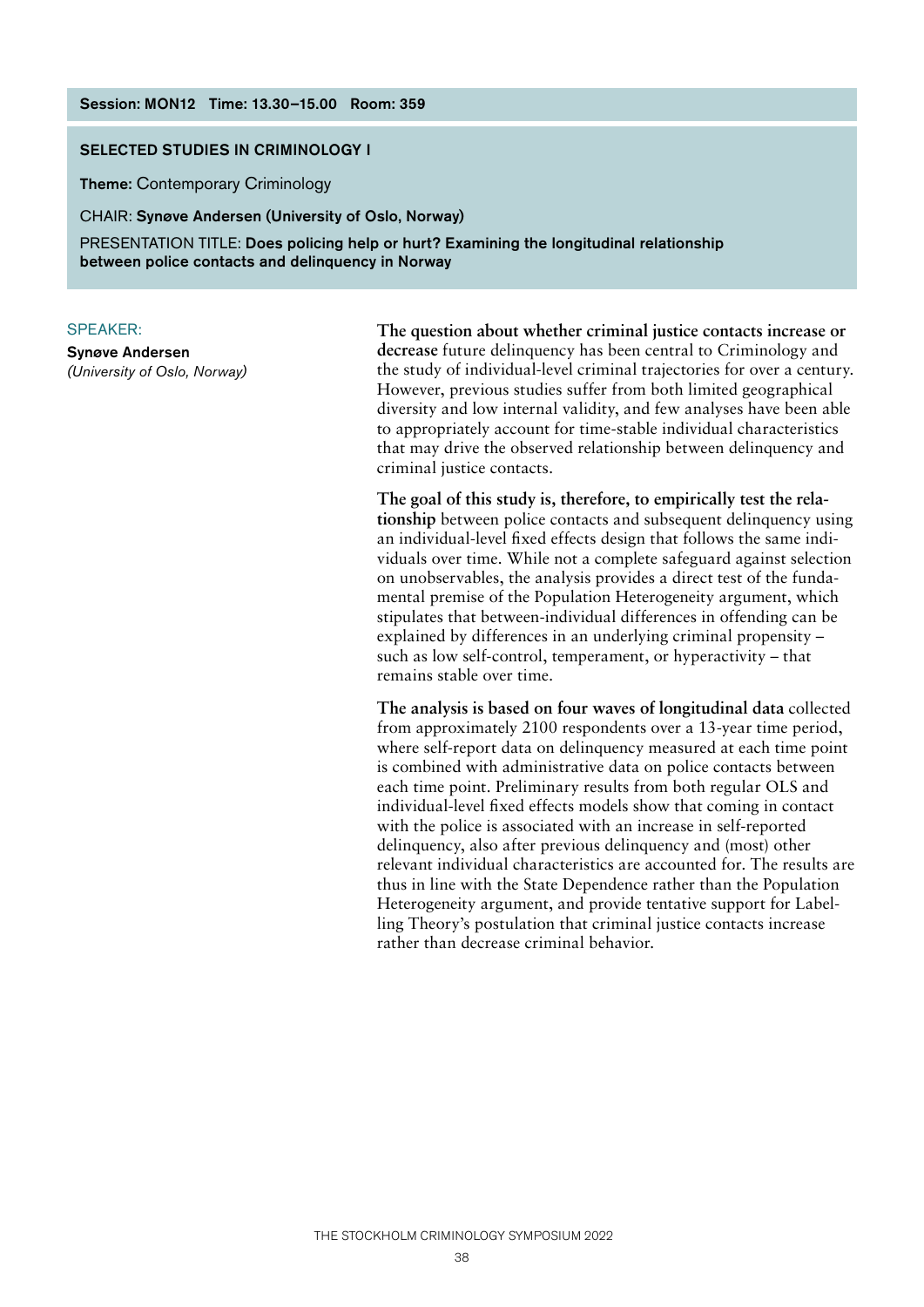# Session: MON12 Time: 13.30–15.00 Room: 359 PRESENTATION TITLE: Statements about the development of volume crime in Sweden in the 21st century

#### SPEAKER:

#### Kjell Elefalk *(Trygghet och Management AB, Sweden)*

**Increasing crime and insecurity have been a dominant theme in Sweden** throughout the 2000s and have become the most important political issue. In recent years, various social actors have focused primarily on the brutal firearm murders. Sweden has a major and profoundly fundamental problem – the deadly violence. It now seems to have led to about 80% of the public appearing to have the opinion that all types of crime are on the rise. There is no given accepted method to calculate the true number of crimes over time, and it opens the door for anything to be claimed by anyone on a very fragile basis. One compelling way to get an understanding of crime in Sweden may be to use the survey measures of violence, theft and vandalism that affects individuals and follow it over time. There is no doubt that it is a large majority of all crimes. A common perception is that 75–85 percent of the total amount of crimes in the Swedish society is such types of volume crime. What do we know over time about the most common crimes – volume crime- that people in Sweden can face?

**For 24 years, the Police, municipality and other actors have conducted survey studies of victimisation to crime.** The presentation is to provide an overview of existing results in Sweden during the period 1998 – 2022 of volume crime built on over 1000,000 of respondents' answers. There are currently data from 244 municipalities and 1,900 studies available. An important advantage of this kind of surveys conducted is that the collection method, response method and questionnaire are unchanged.

# **The results are undeniably, unambiguous, and sensational.** A dramatic reduction in the proportion of 16–85-year-olds exposed

to volume crime in the 21st century. The results are also supported by other national studies in Sweden.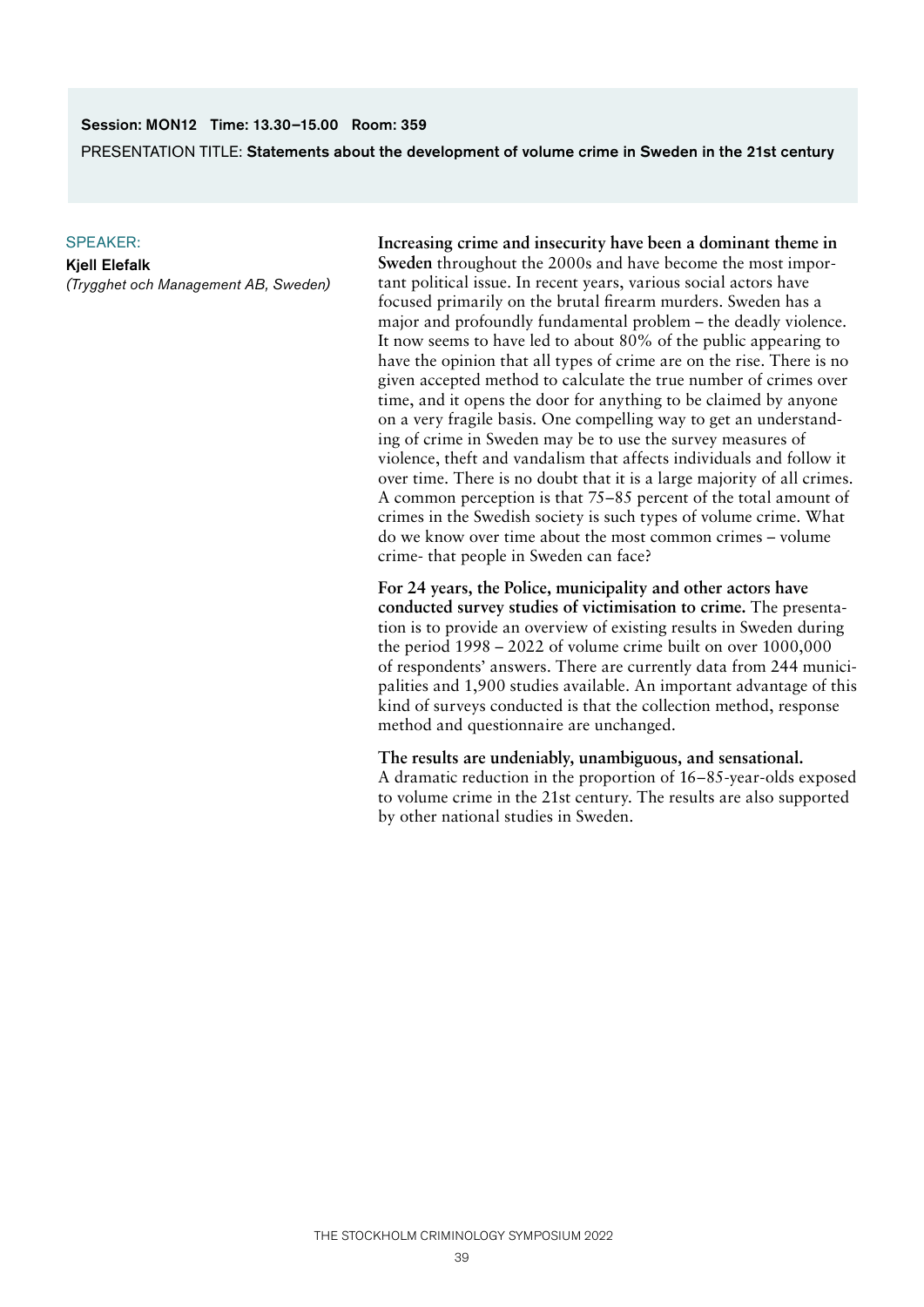# Session: MON12 Time: 13.30–15.00 Room: 359

PRESENTATION TITLE: The direct and indirect effect of police contacts in adolescence on offending in adulthood: A longitudinal test of labelling theory

#### SPEAKER:

Synøve Andersen *(University of Oslo, Norway)*

**Recent efforts have revitalized Labelling Theory as a prominent theory** for explaining both between– and within-individual differences in criminal behavior. Inspired by these efforts, the current analysis seeks to test the extent to which central mechanisms detailed by Labelling Theory mediate the relationship between police contacts in adolescence/early adulthood and criminal behavior measured more than 20 years later.

**The analysis relies on a unique dataset** that combines five waves of longitudinal survey data collected over a 28-year time period and administrative register data on police contacts, employment and education for approximately 2100 respondents who were in their mid- to late teens when the data collection started.

**The focus is on four sets of relevant mechanisms** (see Bernburg, 2019): reduced life chances, criminal embeddedness, weak social ties, and a deviant self-concept. Whereas most previous analyses focus on one (and primarily the former two) of these mechanisms, the richness of the Young in Norway Longitudinal used in this analysis makes is possible to explore all of them in the same institutional framework.

**Preliminary analyses show that there is a positive association** between police contacts in adolescence/early adulthood and selfreport delinquency 20–30 years later, which cannot be attributed to initial differences in delinquent behavior, SES or other relevant background factors. Moreover, there is a positive association between police contacts and the majority of the mediating variables, with the main exception being weak social ties.

**Finally, controlling for all mediating variables reduces the initial association** been police contacts and adult offending by approximately 25 percent, where the largest reduction in the estimates comes from controlling for unemployment and criminal embeddedness. While the results cannot be given a strictly causal interpretation, the analysis provides tentative support for Labelling Theory in a Norwegian context.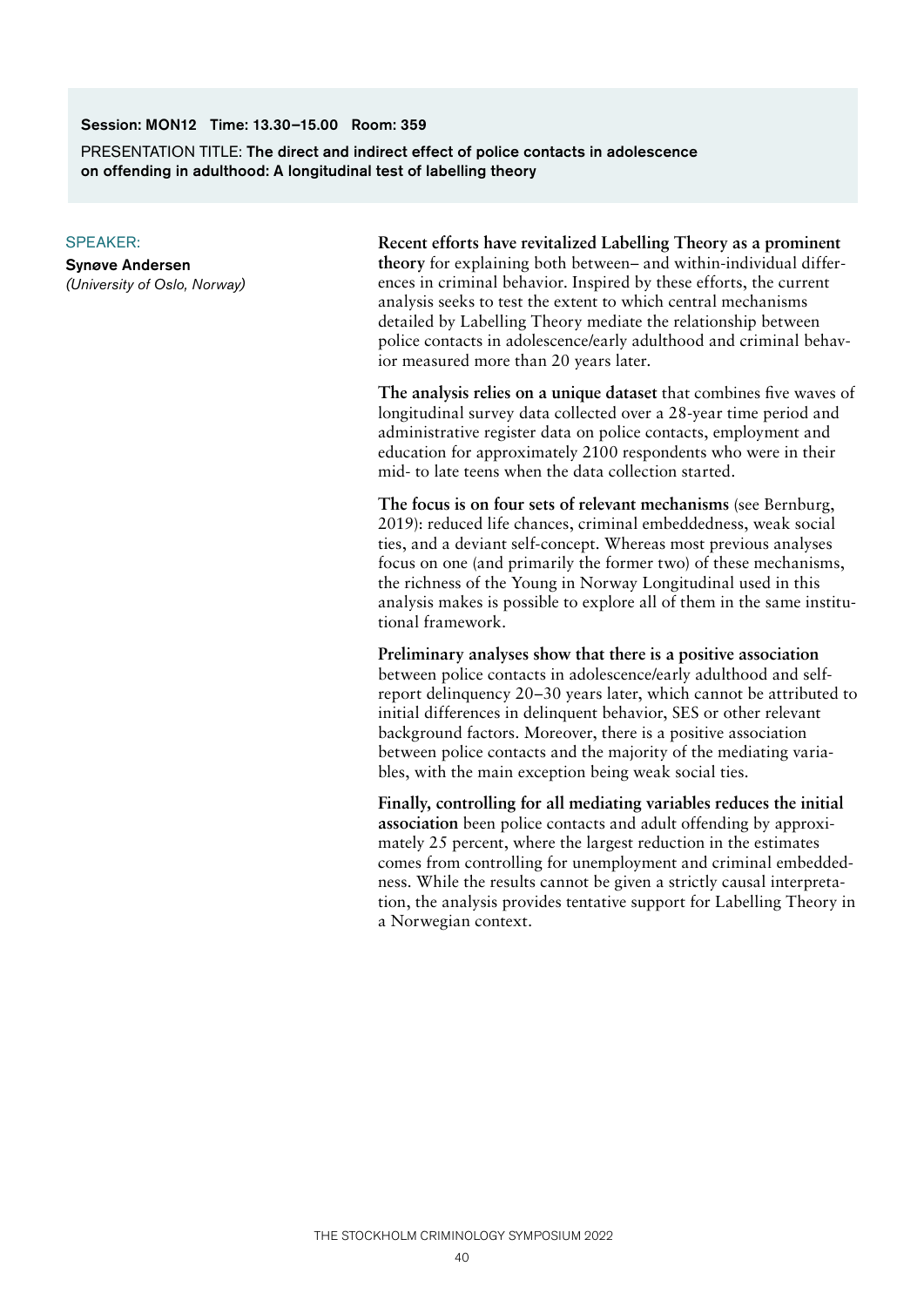#### FRAMING, ANALYZING AND COMBATING CYBERCRIME

Theme: Contemporary Criminology

CHAIR: Zoe Gallos (French Ministerial Statistical Department for Internal Security (SSMSI), France)

PRESENTATION TITLE: Towards a new detection of cybercrime offences by themes and degrees in French security forces data

#### SPEAKER:

Zoe Gallos

*(French Ministerial Statistical Department for Internal Security (SSMSI), France)*

#### CO-AUTHORS:

Mathilde Poulhes *(SSMSI), France*

Amandine Sourd *(SSMSI), France*

**In order to answer to the growing needs of managing the response of law enforcement agencies against cybercrime**, but also to grasp a better picture of this phenomenon, The French Ministerial Statistical Department for Internal Security lead a work to improve the detection of "Digital Offences "thanks to Natural Language Processing algorithm in procedural data from security forces.

**A first point highlighted in this work concerns the vocabulary** used to designate this field of crime. Indeed, within the security forces, the definition of "cybercrime" and what it covers for data seizure in the complaints drafting software differs from one person to another. Moreover, the exploratory phase and the scope definition of this new indicator pointed out a very broad field of offences committed, but above all different degrees of digital means use in the commission of an offence. These initial findings have therefore led us to use the expression "digital offences" to designate the offence scope of this new variable rather than "cybercrime".

**In order to improve analysis, the new indicator will go beyond** a simple binary detection "cyber vs non-cyber". It will automatically recognise five themes which are scam, personal injury, public order offences, copyrights infringement and the failure to comply with dedicated digital regulations. As well the reality of how these offences are committed thanks to digital means is strongly different. For example, ransomware is a more elaborate digital offence than romance scam. Then the new variable will detect three degrees of use of digital means to commit the offence from the most performing to the simplest one. This new grid is close to typologies developed in the literature on digital offences field of study.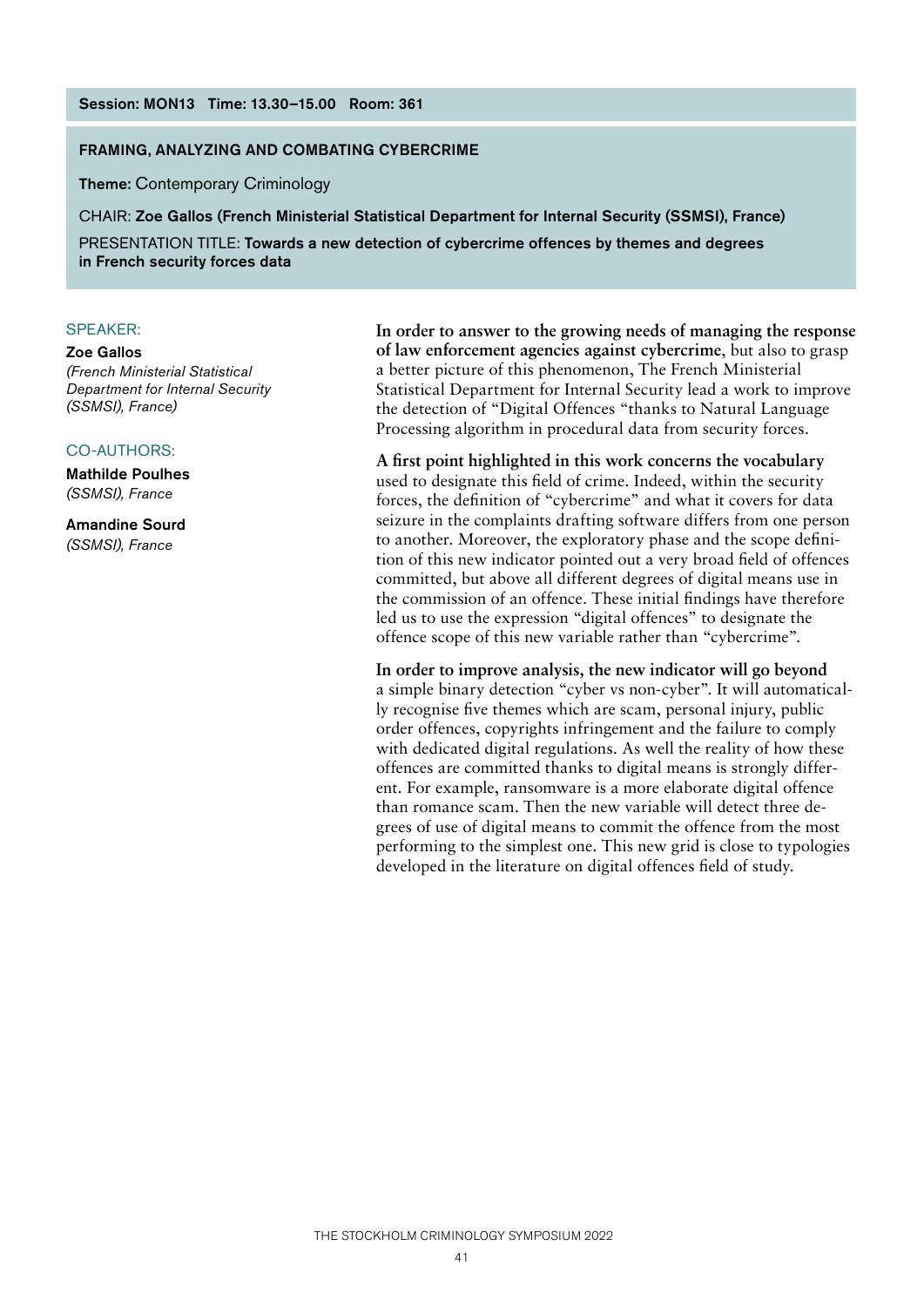# Session: MON13 Time: 13.30–15.00 Room: 361

PRESENTATION TITLE: Cross-country comparison of prevalence and patterns of victimization and perpetration in cybercrime

# SPEAKER:

Ákos Szigeti *(University of Public Service, Hungary)*

# CO-AUTHORS:

Pekka Räsänen *(University of Turku, Finland)* 

Katalin Parti *(Virginia Tech, USA)* 

Tünde Barabás *(University of Public Service, Hungary)*

Aki Koivula *(University of Turku, Finland)*

Thomas Dearden *(Virginia Tech, USA)*

James Hawdon *(Virginia Tech, USA)*

Tibor Kiss *(University of Public Service, Hungary)* **There is a need to understand victimization and perpetration in cyberspace,** but official crime statistics miss the whole picture. While some European countries offer official statistics for cybercrime victimization and perpetration, this is not the case outside Scandinavia. In addition, victimization and self-report surveys on cybercrime are not comparable since they utilize different survey questions, definitions, and methodologies. In this descriptive paper, we address this need by comparing basic cybercrime offending and victimization characteristics in the United States and two European countries: Finland, and Hungary; countries with different societal, economic, and political compositions.

**The three nations are all economically developed**, yet they have different socioeconomic conditions that can influence both their vulnerabilities to cybercrime and level of preparedness to avoid cyber incidents. Furthermore, socialization can be very different in the three countries due to the different political and educational histories. The US is a traditional democracy with a capitalist economy that promotes personal independence where norm-conforming behavior can be undermined by individualism and personal goals. Thus, patterns and prevalence of cybercrimes and cyber victimizations such as cyber harassment, phishing, credit card fraud, hacking, illegal downloading, identity theft, illegal drug purchase, and sexting are compared to determine if these vary among the nations.

**After comparing country characteristics in cybercrime,** we offer plausible explanations of the outcomes, emphasizing that criminal policy must take into consideration societal, economic, and political characteristics. Data are collected using online surveys administered to national samples of 1,300 residents, representative by age, sex, residence (Hungary, Finland), and age, sex, and race (US) in Spring, 2022.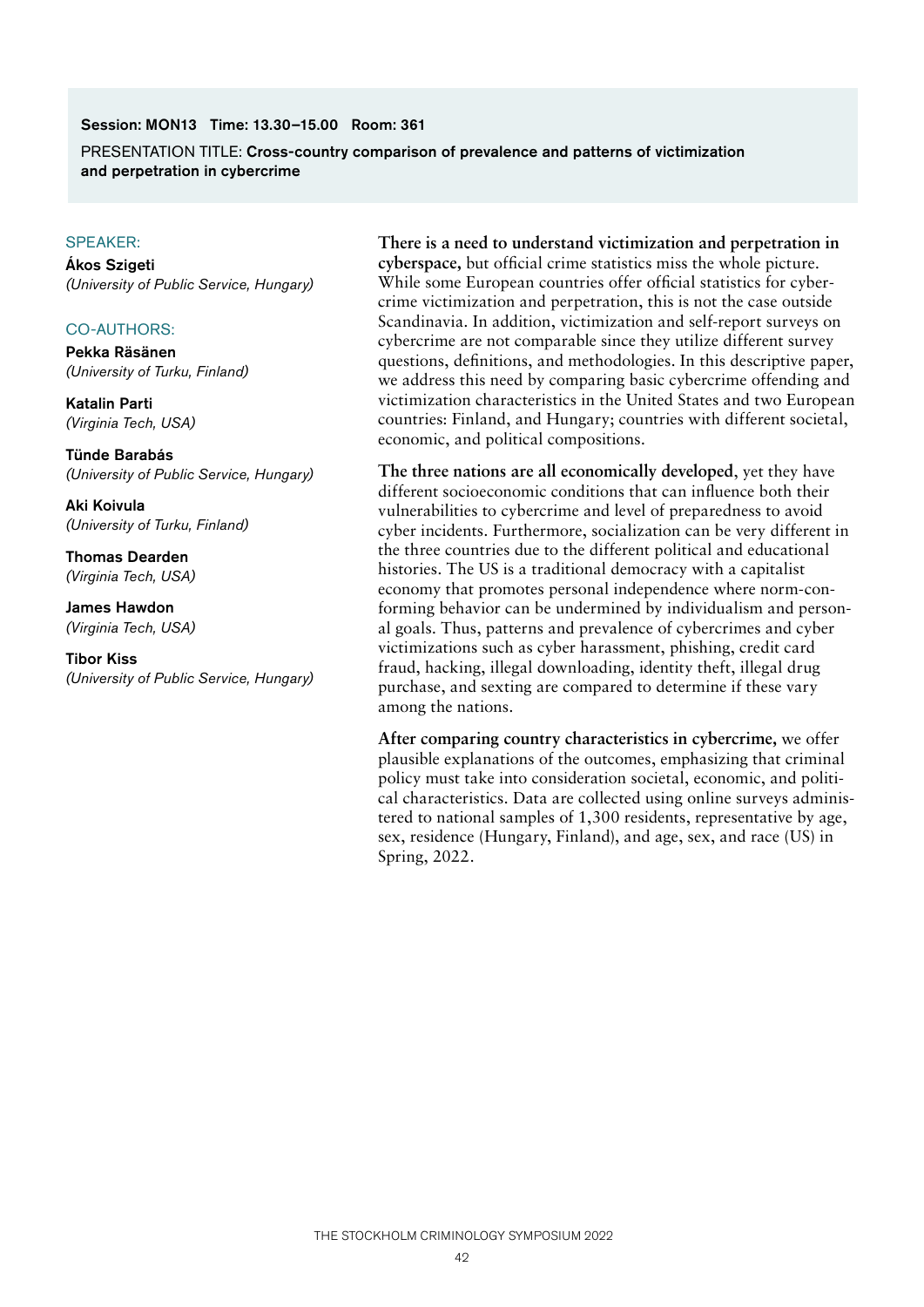# Session: MON13 Time: 13.30–15.00 Room: 361 PRESENTATION TITLE: Ensuring the safety of cyberspace

#### SPEAKER:

Takayoshi Tsuda *(Police Policy Research Center, Japan)*

#### CO-AUTHOR:

Taniyama Keiichi *(National Police Academy, Japan)* **With the spread of the new coronavirus infection, our socioeconomic activities have changed rapidly.** Socio-economic activities that are premised on face-to-face activities in real space are now being conducted non-face-to-face and non-contact through cyberspace, and cyberspace has become indispensable for everyone. Therefore, in order to realize a public space where everyone can participate with peace of mind, it is important for related organizations to cooperate to ensure the safety of cyberspace. On the other hand, the damage and risks of cyber attacks are becoming more serious, such as the occurrence of cyber attacks that are suspected of involving a state. In other countries, cyber security measures are being promoted in order to deal with increasingly serious cyber attacks. In addition, law enforcement agencies in each country are collaborating to arrest ransomware offenders.

**Regarding cyber attacks that are suspected of involving a state**, it is necessary for Japan to cooperate with other countries, implement "public attribution" to blame a suspected country by name, and respond accordingly. Based on this situation, the National Police Agency will set up the Cyber Police Bureau in the NPA, and the Cyber Special Investigation Unit in the Kanto Regional Police Bureau to directly investigate serious cyber cases as a national agency.

**The Cyber Police Bureau will centrally manage the cyber-related** matters that each bureau has dealt with until now, and handle both cyberspace and real space without any gaps. In addition, the Cyber Special Investigation Unit will have jurisdiction over the whole country for cyber cases that must be dealt with on a national or nationwide scale, such as cyber attacks in the background of a nation and cyber crimes that cause nationwide damage, and conduct a direct investigation as a national organization.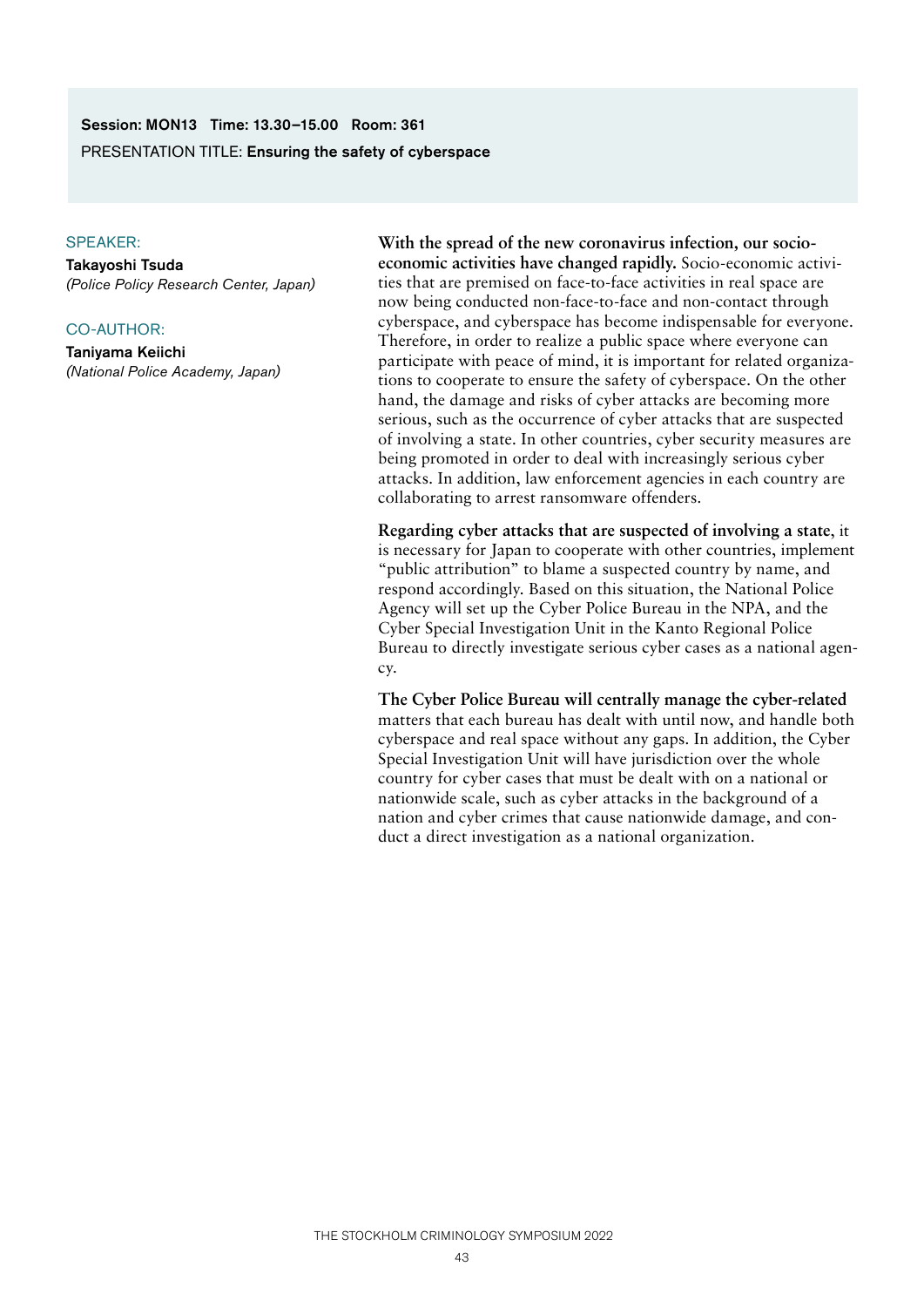# CRIMINAL SANCTIONS, REHABILITATION, AND RECIDIVISM

Theme: Understanding the mechanisms that cause crime and promote desistance from crime

CHAIR: Martin Rettenberger (Johannes Gutenberg-University, Germany)

PRESENTATION TITLE: The risk principle and the decrease in recidivism – How criminological knowledge contributes to crime reduction and desistance

#### SPEAKER:

Martin Rettenberger *(Johannes Gutenberg-University, Germany)*

**In the last decades, in many countries worldwide legislative and juridical efforts were implemented** in order to extend the sanctions, control, treatment, and supervision of convicted individuals. At the same time, the development of crime and recidivism rates indicated a decrease of sexual and violent offenses in many countries.

**The main assumption of this presentation** is that the tremendous progress made in the field of risk assessment and management is one reason for this decrease if the risk-related efforts are based on empirical criminological research. In order to support this assumption, the results of two large-scale empirical studies were introduced.

**The aim of the first study was to examine a possible relationship** between the legislative strengthening of risk assessment and management efforts and the (further) reduction of recidivism during the last 20 years in Austria. The analysis of data of  $N = 2,714$  individuals convicted of sexual offenses released between 2002 and 2016 indicated a substantial increase of the number of conditional releases (since 2008 strongly associated with mandatory risk-related supervision and treatment obligations), whereas the recidivism rates for sexual and violent offenses dropped systematically within the same timeframe. For the second study data about  $N = 2,614$  individuals predominantly convicted of (nonsexual) offenses were analyzed, who were registered and supervised by the Security Management Hesse II (SIMA-II), a special unit of the Hessian probationary service, which allocated its resources based on empirically sound risk assessment instruments.

**The results showed that the implementation of this new risk-based probationary service** was associated with a significant decrease in recidivism. In general, the results of both studies provide clear indicators on how criminological knowledge transformed into concrete risk assessment and management strategies could led to substantial reductions in crime and recidivism rates.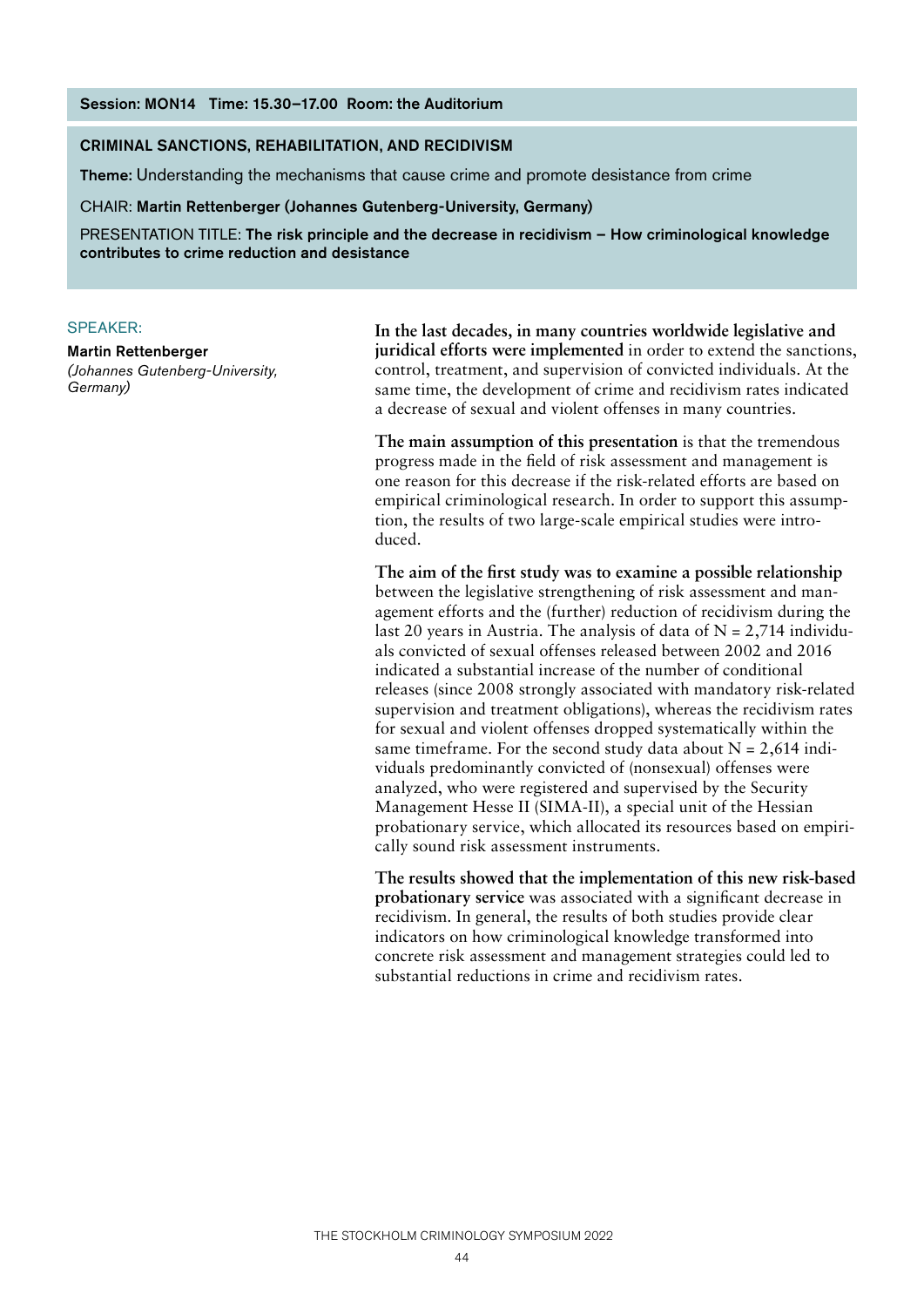# SPEAKER:

Helena Schüttler

*(Criminological Research Institute of Lower Saxony, Germany)*

**The aim of the correctional system** is to enable the prisoners to lead a socially responsible life without further criminal offenses and to protect the general public. Open correctional system – in contrast to closed prison – is more adapted to life outside prison through a greater degree of freedom and offers prisoners increased opportunities to maintain social ties or pursue work. So far, there are only very few empirical studies that have investigated the recidivism rates of those released from open prisons.

**These results show that people released from open prisons** recidivate to a lesser extent compared to prisoners from closed prisons. However, previous studies compared very different groups of inmates, since only those prisoners who meet the special requirements of open correctional facilities could be analysed. Because of this selection effect, the observed effects cannot necessarily be attributed to the type of prison. Rather, it can be assumed that the better legal probation is at least partly caused by the selection of prisoners with a particularly positive prognosis or a low risk. The purpose of this study is to close the research gap and to examine the effect on the legal probation. To this end, comparable samples of juvenile and adult offenders from open and closed prison facilities (N=1,221) were compared by analyzing their files.

**Unlike previous studies, we controlled for characteristics of the individual prisoners** (criminal history, type of offense, substance use, privileges of short leave) using propensity score matching, allowing us to gauge the actual effect of the prison type on recidivism. Using data from the German Federal Central Criminal Register enabled us to compare the recidivism rate, offense frequency, and offense severity of the different groups of prisoners after their release. Preliminary results are presented, as the study will not be completed until September 2022.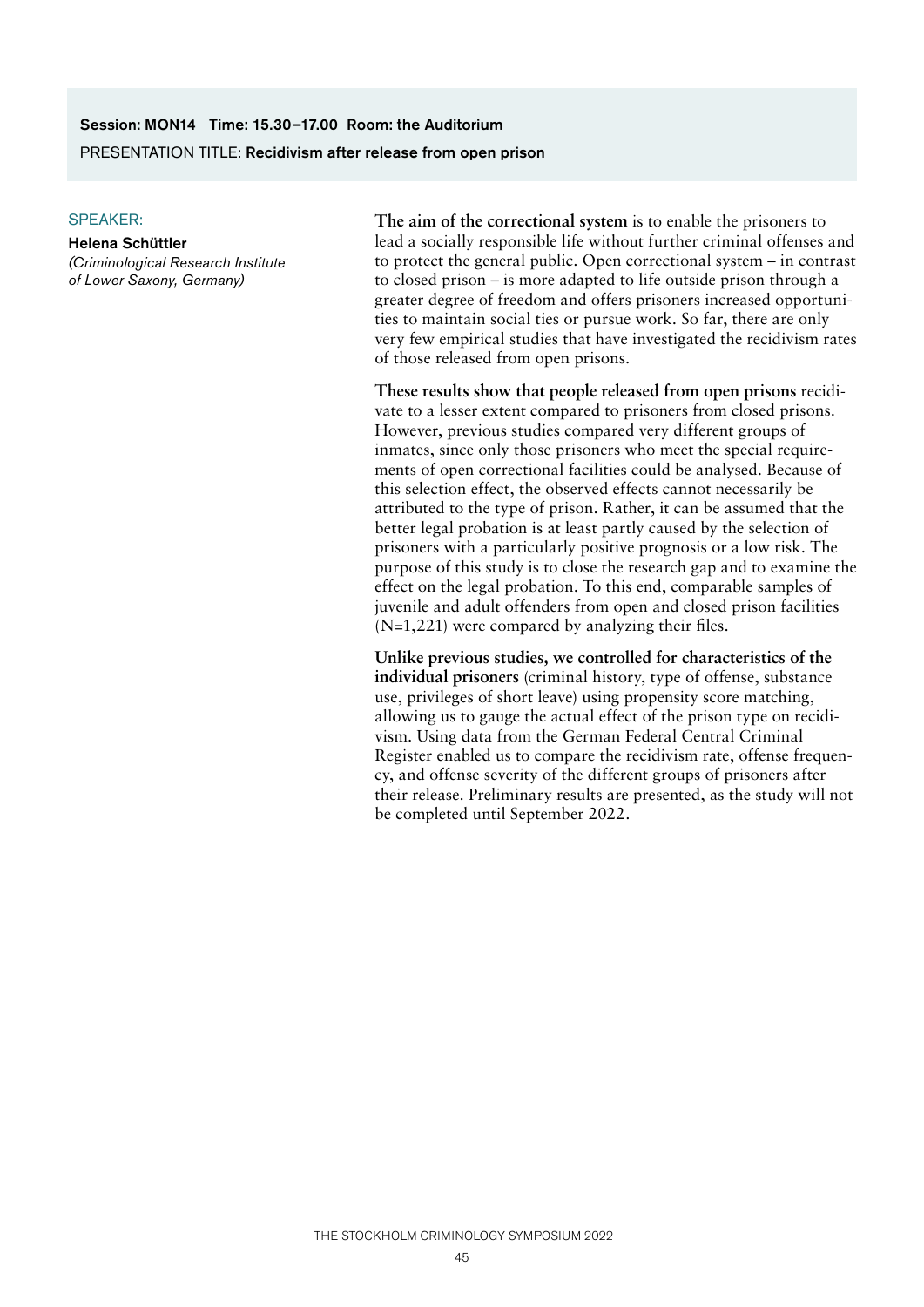# Session: MON14 Time: 15.30–17.00 Room: the Auditorium

PRESENTATION TITLE: Policy conditions for Scandinavian offender rehabilitative practices: A growing dissonance between principles and strategy?

#### SPEAKER:

Asbjørn Storgaard *(Lunds university, Sweden)*

**The presentation is based on the first set of findings in a document analysis** that constitutes the first phase of my PhD project. The project is financed by Ulla V. Bondesons Stiftelse for Retssociologisk og Kriminologisk Forskning. On the basis of a critical reading of the Scandinavian Prison and Probation services' white papers on resettlement, strategy briefs, financial plans, codes of principles etc., their over-all means and desired ends are analyzed and discussed. Furthermore, national programs for the comportment of offender rehabilitative efforts in the resettlement process are analyzed in order to identify how policy-makers envisage such practices within the overall project of crime prevention.

**The presentation will add to the debate** on whether we witness a punitive turn in Scandinavia which has recently (re-)emerged in Scandinavian criminology circles. The "red thread" of the presentation is thus constituted by recurring assessments of the discursive balance between the Scandinavian Prison and Probation Services' double-sided axiom: Support and control.

**Through the presentation I wish to draw attention** to certain disconcerting developments in the policy discourse on practice: While policy-makers maintain that the overall purpose of punishment is crime reduction through rehabilitation or resocialization, control- and consequence-discourses have intensified. By drawing attention to such developments, I argue that regardless of whether we witness a punitive turn or not, a dissonance between basic principles (the fundamental rehabilitative ideology) and the strategic indicators that control funding and the actual practices is growing.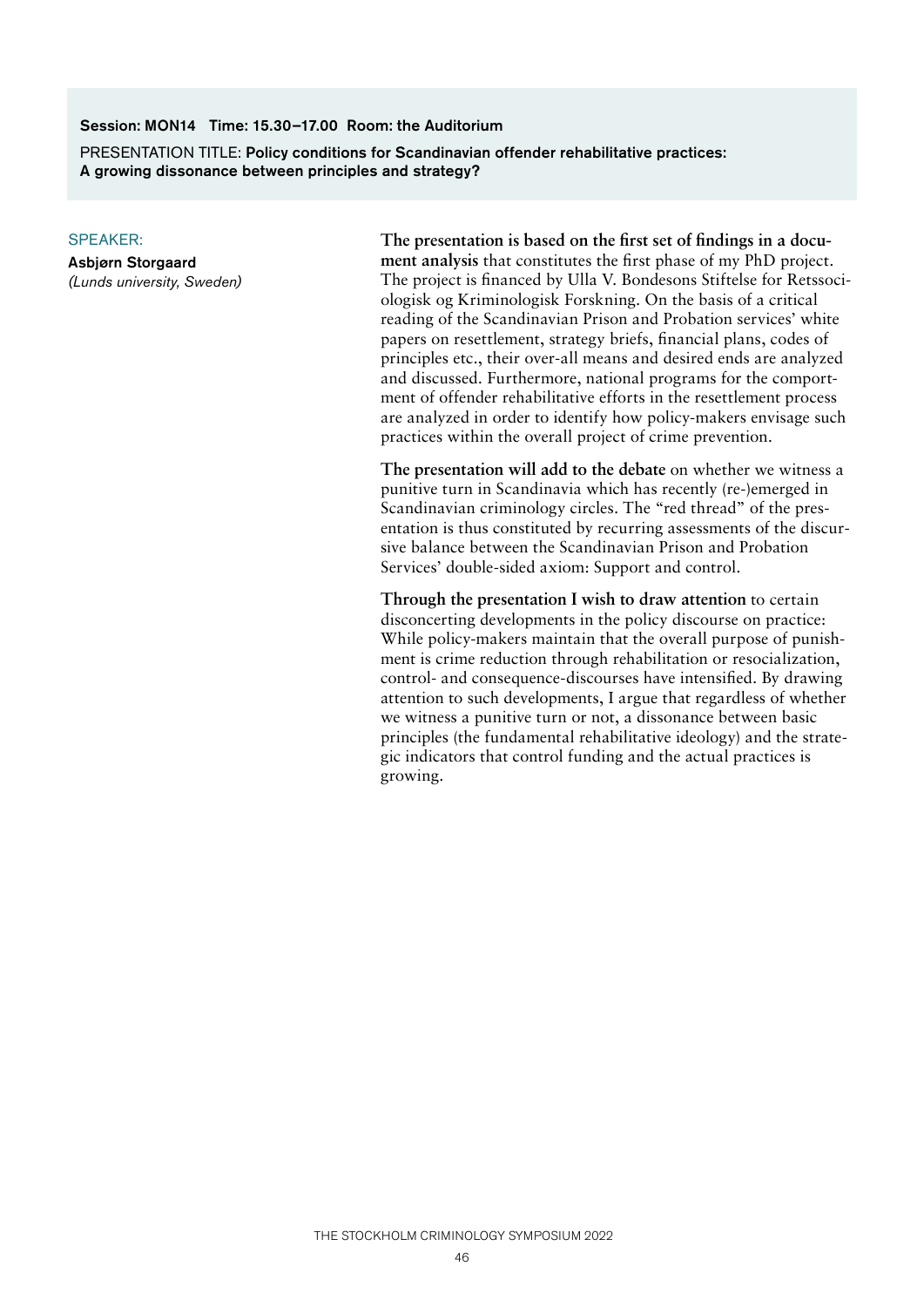Session: MON15 Time: 15.30–17.00 Room: Room 351

# RURAL CRIME AND RURAL POLICING: A GLOBAL PERSPECTIVE

Theme: Contemporary Criminology

CHAIR: Jonatan Abraham (KTH Royal Institute of Technology, Sweden)

PRESENTATION TITLE: Dedicated police rural crime teams in the UK: Do they instill increased confidence among rural communities?

#### SPEAKER:

Kreseda Smith *(Harper Adams University, UK)* **Current levels of confidence among rural communities** in the ability of the police to tackle rural crime are at a historic low (National Rural Crime Network, 2018). This creates a vicious circle of a lack of policing and low levels of crime reporting across rural areas (Smith, 2019). Over the last few years, police forces across the UK have been establishing dedicated rural crime teams in a bid to create better relationships with these communities.

**This research explores relationships between rural communities and police forces**, in particular whether the creation of a dedicated rural crime team actually instils increased confidence in rural residents that rural crime will be appropriately and effectively addressed. Key findings will be presented and discussed in relation to future policy and practice implications for UK police forces, how they think about rural crime, and how they engage with rural communities.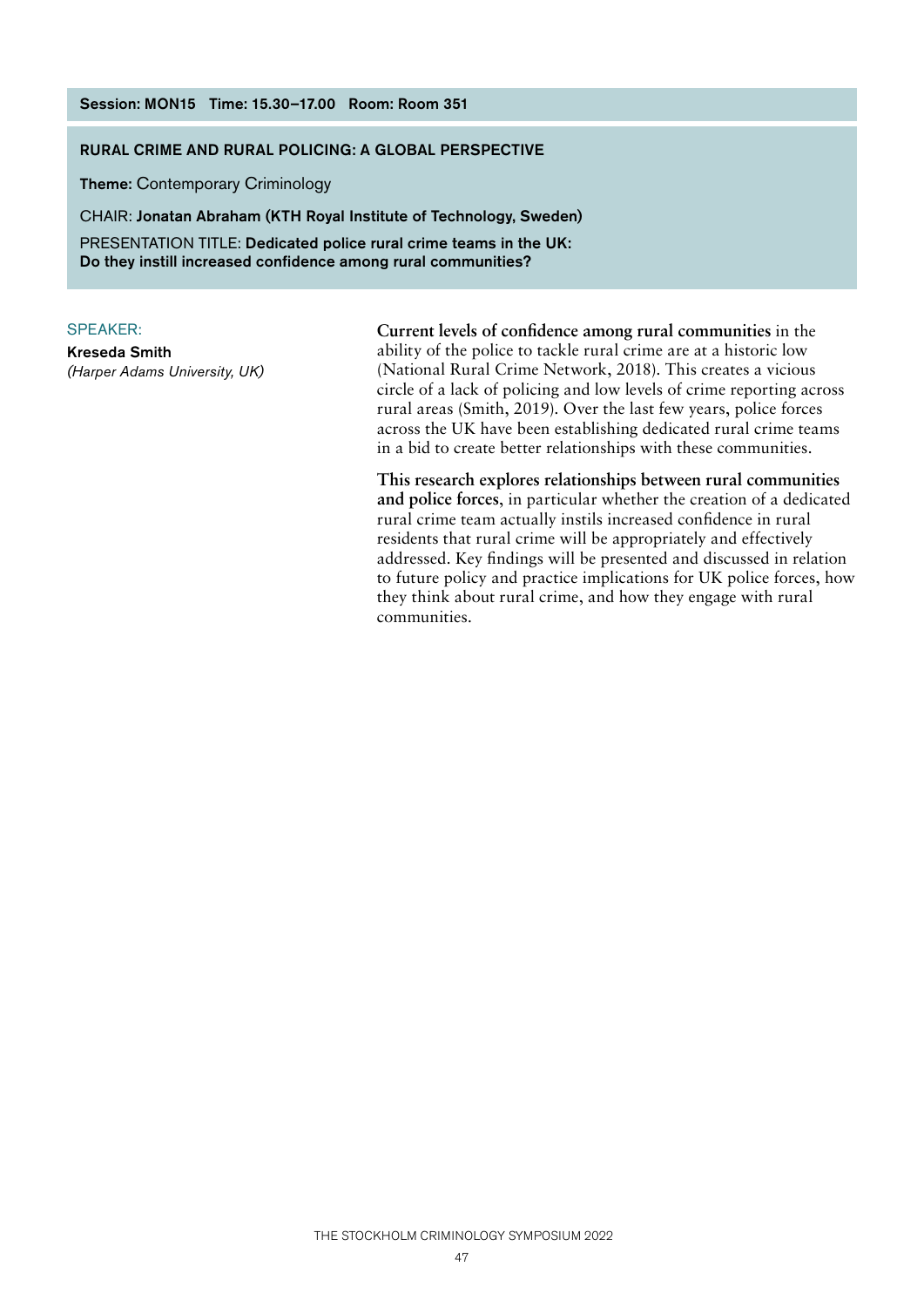# Session: MON15 Time: 15.30–17.00 Room: Room 351 PRESENTATION TITLE: Criminal career in rural America: An identity network perspective

#### SPEAKER:

Cynthia Zhang *(Evergreen Campus LLC, USA)* **With two waves of interview and survey data on identity and social networks** possessed by formerly and currently incarcerated people in the United States, we show that criminal identity approached with social network analysis concepts and measures provides needed theoretical and empirical support and innovation to the study of criminal behavior proposed by social learning theory. SNA also bridges the study of crime via criminal identity in the urban and rural America by taking population size into consideration. That is, from a spatial perspective, urban and rural areas, due to their various population sizes, demonstrate different social interaction patterns that impact criminal identity and thus behavior.

**Gender by race groups** (i.e. white male, white female, minority male, and minority female) often resort to crime related with the characteristics of their ego centric networks for similar and different reasons. Gender roles and the marginalization of minority groups are vital to these similarities and differences among the gender by race groups. The poorer and more patriarchal rural areas impose even more on women and minority groups regarding their criminality and contact with the criminal justice system, compared with urban areas.

**We show evidence** that inequality and culture shape ego centric and societal level networks, which leads to crime.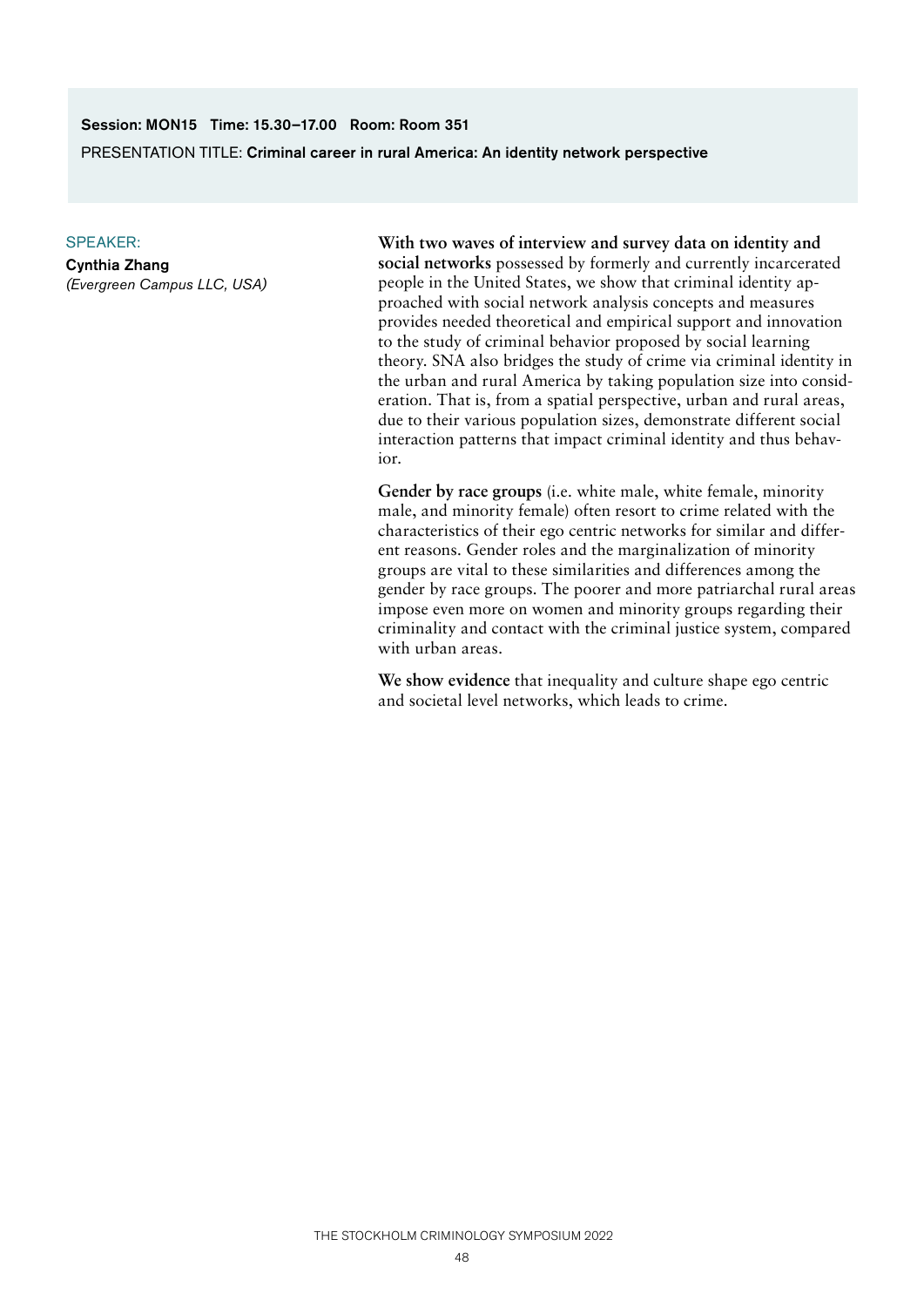# Session: MON15 Time: 15.30–17.00 Room: Room 351

PRESENTATION TITLE: Crimes against farmers: Investigating the scope and nature of victimization of animal producers in Sweden

## SPEAKER:

Jonatan Abraham *(KTH Royal Institute of Technology, Sweden)*

# CO-AUTHORS:

Vania Ceccato *(KTH Royal Institute of Technology, Sweden)*

Peter Lundqvist, Eva Göransson, Catharina Alwall Svennefelt,

*(SLU Swedish University of Agricultural Sciences, Sweden)*

**Farmers are a commonly victimized group in the rural.** Besides common farm crime such as tractor theft and fraud, conflicts between animal production and animal rights activism is another issue becoming more common in a number of countries, including Sweden.

**Here I present the results of two studies on animal farmer victimization.** The first study uses media archives from 2009 to 2019 to investigate the nature of crimes against animal producers and reports the geography of these offences using geographic information systems (GIS). The second study includes a 2020 survey of 3815 Swedish farmers where the patterns of victimization are analyzed by cross-tabulation and binary logistic regression.

**The studies both show that experiences of victimization vary greatly** between different groups of farmers and depend on numerous factors, including e.g. the type of animal production, type of crime and farm size. The results also indicate that some crime types show different motivations and patterns of victimization between general crime and crime linked to animal rights activism.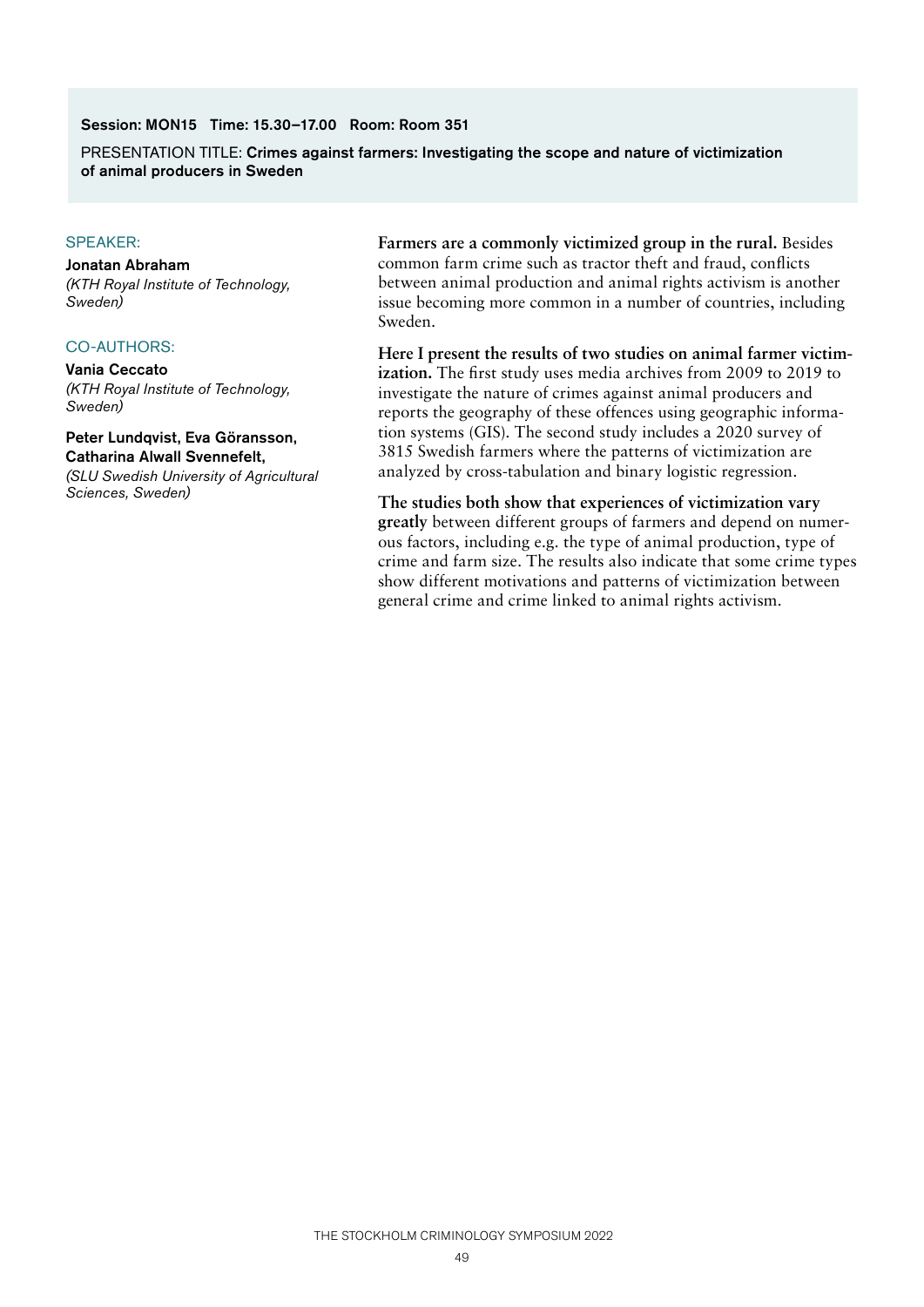#### Session: MON15 Time: 15.30–17.00 Room: Room 351

PRESENTATION TITLE: The nature of fear of animal rights activism and its impact on farmers working with animal production

# SPEAKER:

Vania Ceccato *(KTH Royal Institute of Technology, Sweden)*

# CO-AUTHORS:

Jonatan Abraham

*(KTH Royal Institute of Technology, Sweden),* 

Peter Lundqvist, Eva Göransson, Catharina Alwall Svennefelt

*(SLU Swedish University of Agricultural Sciences, Sweden)*

**Farmers face an increasing number of fears and anxieties**, with a notable example in Sweden being fear of animal rights activism. In this presentation, we report on findings devoted to the nature of fear as well as its impacts on farmers working with animal production. The study is based on the results of 3815 survey responses as well as cross-table analysis and logistic regression models. Findings show that three out of ten of those farmers feel afraid of being victimized by the actions of animal rights activists; the share is two-thirds among farmers with previous experience of victimization, and fear of victimization varies across Sweden and by type of animal production.

**Furthermore, the impact of the fear is investigated in four different areas:** the negative impact on quality of life, trust in strangers, children's wellbeing, and economic situation. While a fifth of farmers declare taking precautions against animal rights activism, the possible reasons for farmers' inaction against potential threats are also discussed.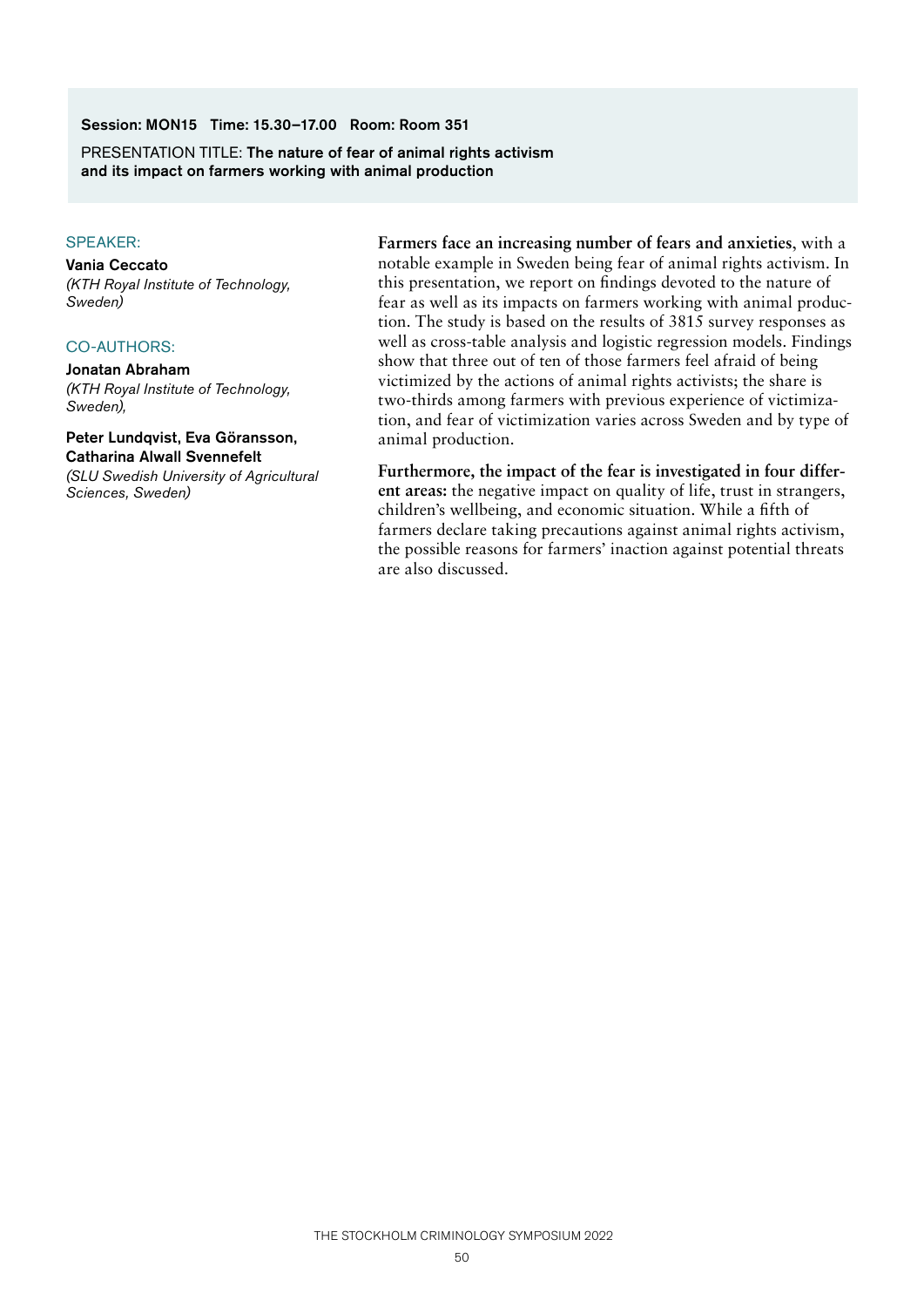# CRIMINAL GANGS: ROLES AND CHARACTERISTICS

Theme: Understanding the mechanisms that cause crime and promote desistance from crime

CHAIR: Hannah Klein (Lewis University, USA)

PRESENTATION TITLE: How do we characterize street-oriented youth groups and prevent violence?

#### SPEAKER:

Hannah Klein *(Lewis University, USA)* **What does it mean to be in a gang or a street crew?** One size does not fit all when researchers discuss street-oriented youth groups. While some groups control drug markets in particular areas other groups may be smaller with younger members that just happen to live in the same neighborhood. Using survey data of more than 200 street-oriented youth, latent class analysis is used to determine different typologies of gangs with six group types identified: typical youth gang, criminal gangs, neighborhood drug selling gang, territorial gangs, block groups, and "old heads".

**The research has important policy implications** as each type of gang may have different violence prevention strategies that work. Preventing drug selling gangs requires financial incentives and interventions whereas older gang members who no longer commit violent acts together may benefit from programs that allow them to redirect their energies towards good. By targeting interventions towards specific types of gangs, there can be better chances for desistence and violence prevention.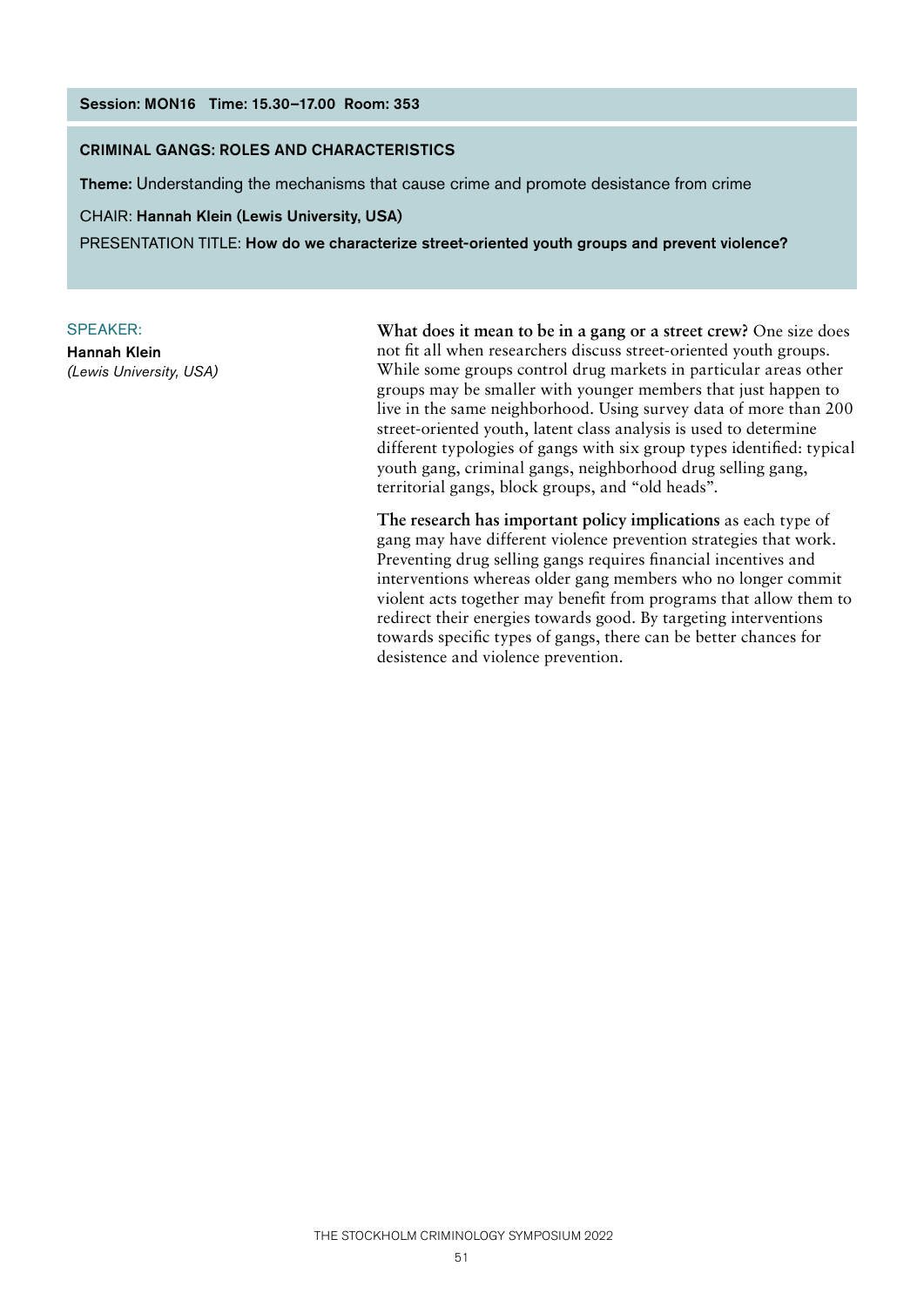# Session: MON16 Time: 15.30–17.00 Room: 353

PRESENTATION TITLE: Women's roles in organized crime groups: a criminal networks' exploratory study

## SPEAKER:

# Ana Guerreiro

*(University of Porto and University of Maia, Portugal)*

# CO-AUTHORS:

Sílvia Gomes *(Nottingham Trent University)*

#### Pedro Sousa

*(School of Criminology, University of Porto)*

**Recent studies question the traditional perspective about organized crime groups,** viewed as structurally hierarchical, running violent operations, and as being a men's world. In fact, a non-rigid structure of these groups is increasingly common, giving them greater flexibility, dynamics, and adaptation to possible risks. Additionally, the presence of women in these groups is also increasing, playing, mostly, broker roles. Based on a doctoral research on the role of women on organized crime in Portugal, this presentation contributes to this discussion. It presents the outcomes of a sentencing study on organized crime, in which members' centrality measures are included, besides other criminal networks' metrics.

**Grounded on a sample of four Portuguese court decisions** on organised crime, involving 100 defendants, the study analyses to what extent women are integrated in organized crime groups and how much central they are in the activities performed by the groups. Content analysis of the court decisions provided data for applying Social Network Analysis techniques, and network density and members' centrality metrics were computed.

**Results evidence women emerging with important roles in criminal networks** and relevant functions inside the groups, being some of them decisive key players, which contradicts the traditional perspectives about the participation of women in crime.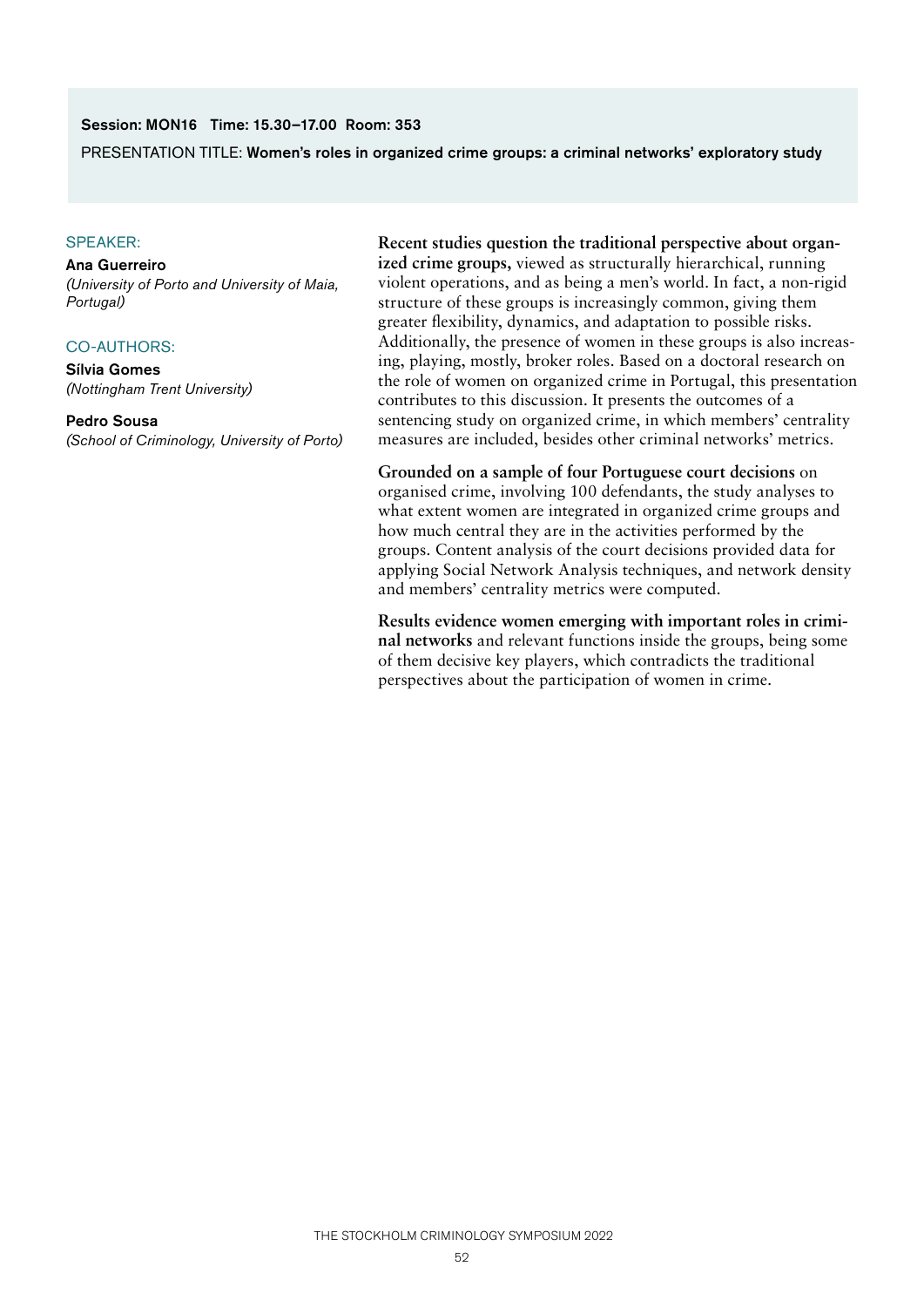# QUESTIONING CRIMINOLOGY – A CASE OF SCIENTIFIC POPULISM? CONTEXTUALIZING ATTACKS ON CRIMINOLOGY IN SWEDISH MEDIA.

Theme: Contemporary Criminology

CHAIR: Sten Heckscher

DISCUSSANTS: Jerzy Sarnecki

PRESENTATION TITLE: How do we characterize street-oriented youth groups and prevent violence?

# SPEAKERS:

Paula Wahlgren and Robert Andersson *(Linnaeus University, Sweden)* **In recent years, Swedish criminology has been the subject of harsh criticism** coming from both politicians and opinionators. This criticism has often called into question the scientific legitimacy of criminology. In particular, research addressing the relationship between crime rates and immigration, or the deterrent effects of punishment, have been dismissed as unscientific and ideologically biased. However, accusations like these are not unique to criminology, recent years have witnessed similar attacks on both gender studies and climate research. While previous research has studied the attacks on these subject matters, and analyzed them in relation to the rise of right-wing populism in many countries, such approaches are still lacking in the case of criminology.

**Through the concept of scientific populism, we analyze a number of debate articles** published in the Swedish media 2019–2020. Questions asked are: how is criminology framed as an ideological rather scientific practice? What kind of sway is criminological research said to have had on criminal policy? And how can we comprehend these representations of criminology as compared to populist outbursts concerning other scientific disciplines?

**Our results show that the critique** of criminology largely shares themes with the critique directed at both climate research and gender studies. Criminological research is linked to a scientific elite, detached from the everyday life of the populace. This elite is furthermore described as ideologically motivated activists who systematically ignore or suppresses certain research results, while exercising a substantial political sway.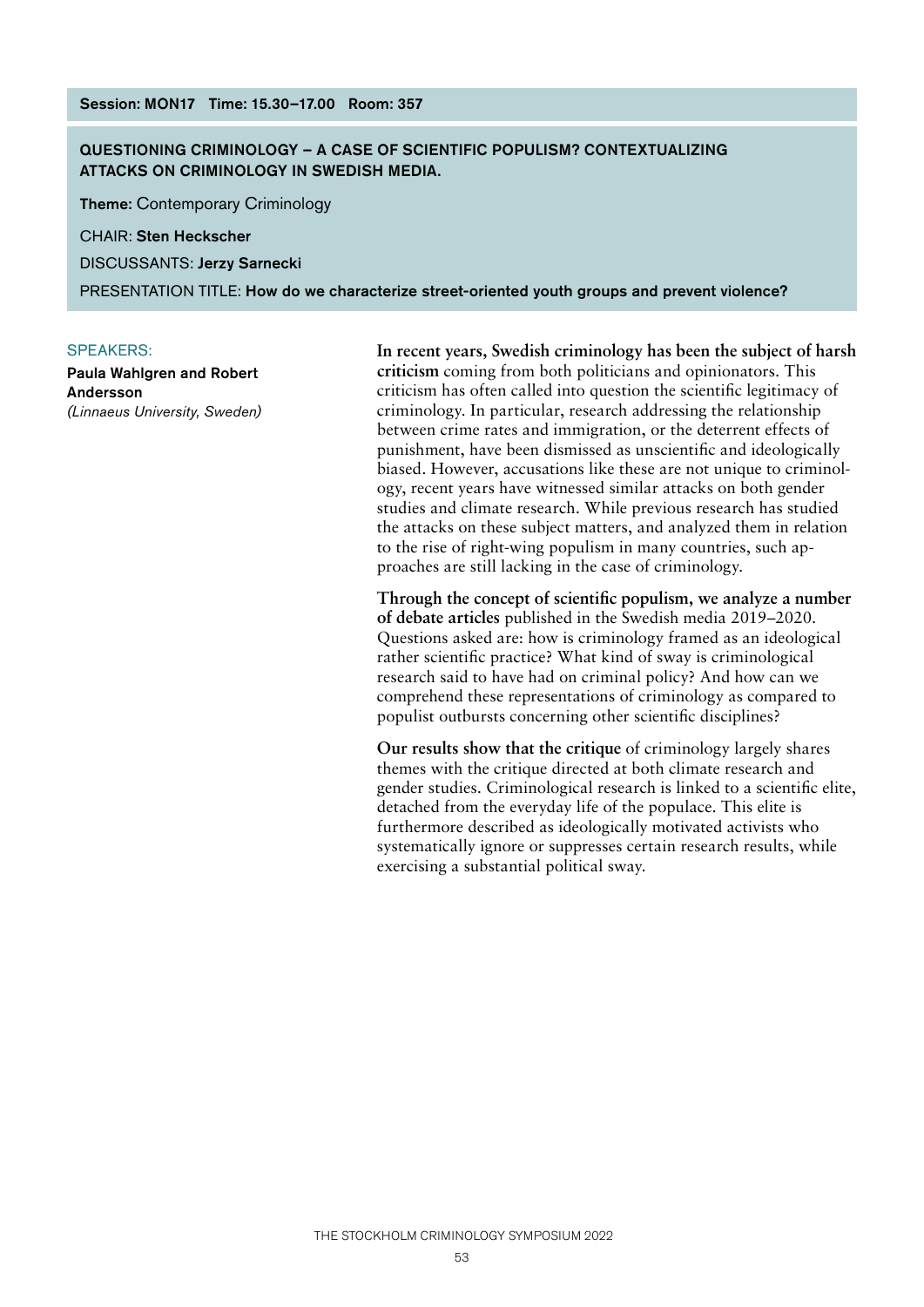# YOUTHS ON REMAND, STAFF AT SECURE UNITS FOR YOUTHS, AND PREDICTING ABUSES OF SHORT-TERM LEAVE

Theme: Contemporary Criminology

CHAIR: Charlotta Lindell (Swedish Prison and Probation Service, Sweden)

PRESENTATION TITLE: Children and young adults in Swedish remand prisons – who are they and how can their time spent in remand prison be described?

# SPEAKERS:

Charlotta Lindell and Marcus Dynevall *(Swedish Prison and Probation Service, Sweden)*

#### CO-AUTHOR:

Emeli Lönnqvist *(Swedish Prison and Probation Service, Sweden)*

**There are about 1 200 children and young adults (< 21 years of age) held in remand prisons yearly** under the responsibility of the Swedish Prison and Probation Service (SPPS). The majority of them are legally restricted in their contact with others as well as their involvement with the outside world. Restrictions and the isolation that follows may pose psychological and physical harm, especially for children. Importantly, national and international organizations have repeatedly criticized Sweden for the undue isolation of children in remand prisons. The SPPS works proactively to mitigate the potential negative effects of isolation for remand prisoners; however, the knowledge needed to do so effectively is lacking.

**A first step to address this knowledge gap, and a principal aim of this study,** is to describe the risks and needs of children and young adults in remand prisons – Who are they, what is their background and how can their time spent in remand prison be described? All children and young adults under the age of 21 years detained in Swedish remand prisons between September 2019 and August 2020 were included in the study. Data were retrieved from the SPPS's internal client registry.

**The results show that the detained children and young adults are a heterogeneous group** with different backgrounds and experiences. Some common factors are that many have previously been prosecuted and that many have issues with drug abuse and mental illness. The mitigating measures focus on breaking the isolation, and some age and gender differences are observed.

**The presentation will further highlight some of the results of the study,** with a particular focus on the reported psychological harm and misconduct during detention. Given that the study coincided with the covid-19 pandemic, the influence of the pandemic will also be discussed.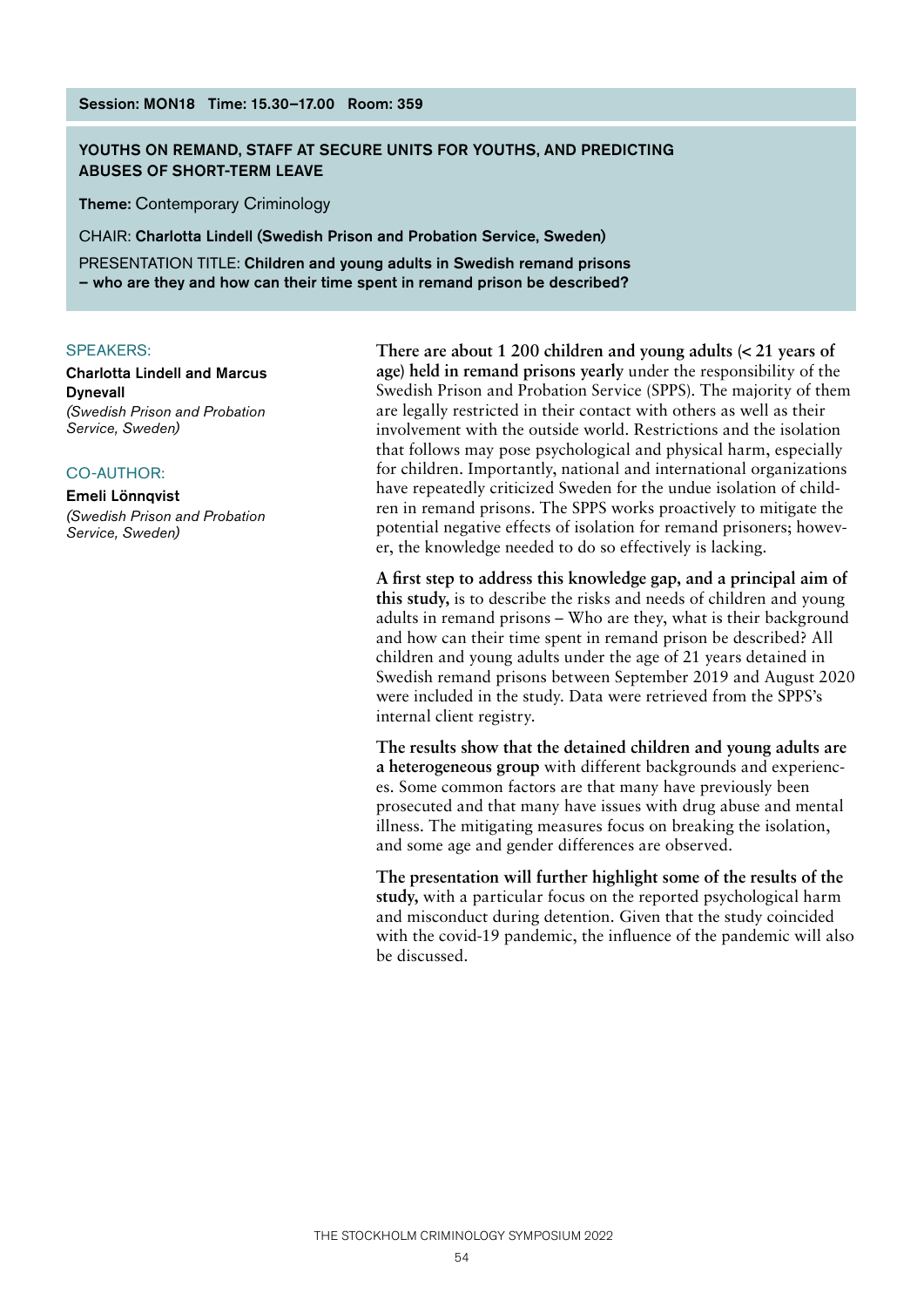#### Session: MON18 Time: 15.30–17.00 Room: 359

PRESENTATION TITLE: Secure units as emotional sites: staff perceptions of fear and violence at secure units for young people in Sweden

#### SPEAKER:

Peter Andersson *(Stockholm University, Sweden)* 

**Secure units for adolescents are emotion-filled places** for various reasons, yet previous studies have shown that fear seems to be an emotion which is difficult to deal with in these workplaces. This paper examines how secure unit staff describe their workday, focusing on fear. The analysis applies theories about emotional work as well as the concept of fear.

**The article builds on 53 semi-structured interviews with staff** at three secure units for detained boys and girls run by the Swedish National Board of Institutional Care. The findings illustrate different ways in which staff handle emotions, such as fear, at these institutions. Results are discussed with respect to five themes: (a) the importance of control; (b) safety: not a regular workplace; (c) not my anxiety, but the young person's; (d) security: standing safe with co-workers; and (e) the ambiguous fear.

**The results show the importance of taking emotions seriously in daily work**, as this renders visible how staff emotionally socialize into their organization. Due to a lack of education and professional identity among staff, the socialization process is highly relevant, as it is primarily perceptions of youth and co-workers that control and develop professionalization for staff.

# **Bullet points:**

(1) Work in secure units needs to be conceptualized as emotional work due to the emotional geography of the institution.

(2) How staff perceive young people – dangerous and violent versus vulnerable have consequences for how work is conducted.

(3) Staff do not always dare to show certain emotions, which risks leading to a contextualization of secure units as controlling instead of emotional institutions.

(4) Fear is a prominent emotion, but staff who show fear take a big risk in relation to young people and co-workers.

(5) Staff must be given the opportunity to develop an emotional language for their professional everyday life, for example through supervision.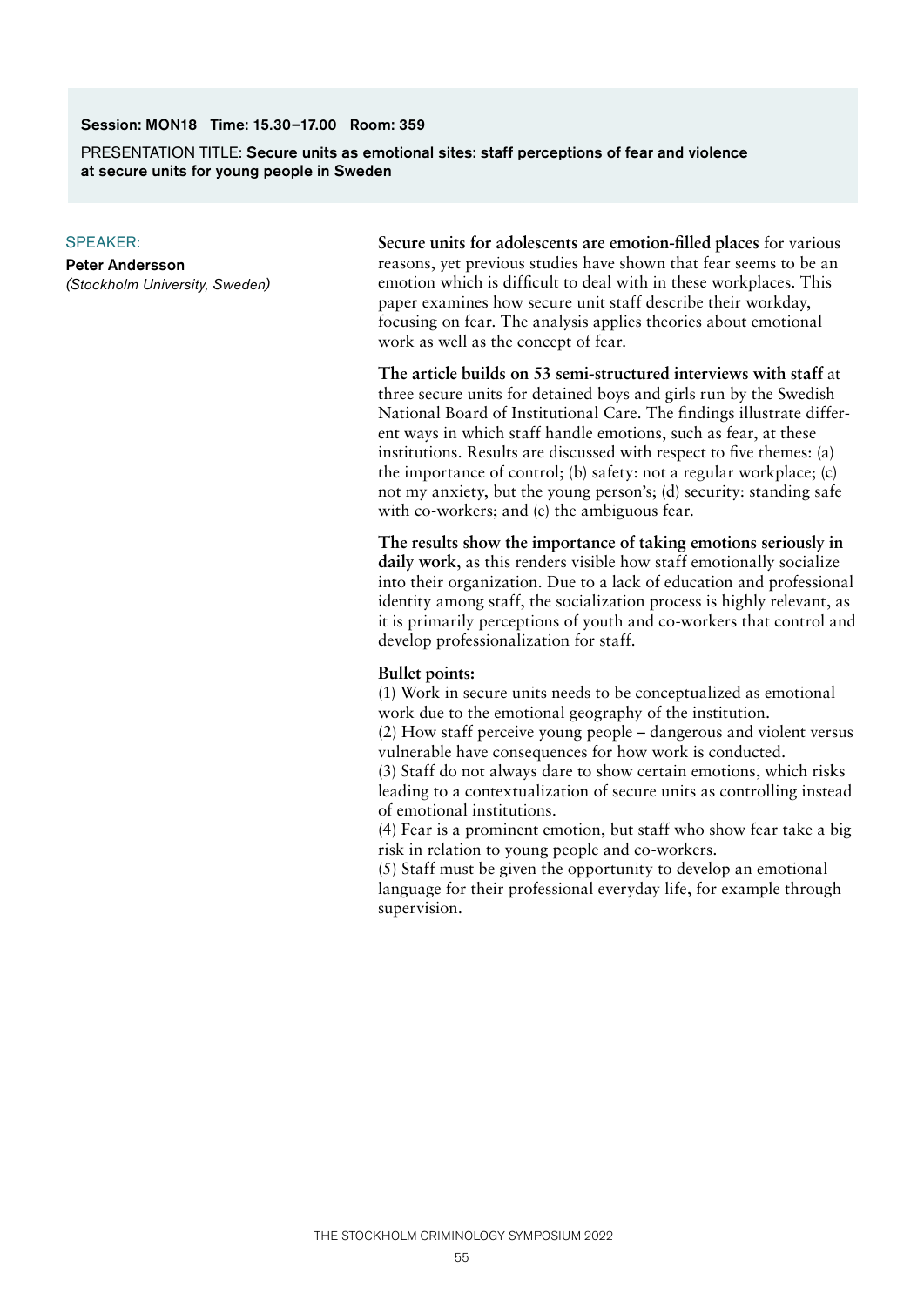#### Session: MON18 Time: 15.30–17.00 Room: 359

PRESENTATION TITLE: Predictive validity of commonly used risk assessment tools for predicting abuses of short leave in a forensic mental health setting

#### SPEAKER:

#### Merten Neumann

*(Criminological Research Institute of Lower Saxony, Germany)*

#### CO-AUTHOR:

#### Isabel Wittland

*(Criminological Research Institute of Lower Saxony and University of Hildesheim, Germany)*

**The possibility for short leave is an important tool for forensic mental health institutions** to promote a successful reintegration of their patients. However, instances of short leave without staff supervision might increase the risks for the general public in the sense that patients face more opportunities for new offenses. To manage these risks adequately, the first opportunity to leave the institution unsupervised is commonly preceded by a thorough risk assessment. Even though there is a broad range of established tools available to assess the risk of recidivism, we lack knowledge about specific predictive factors for the abuse of freedoms gained through short leave and consequently cannot be certain that the same tools are applicable in this context.

**At the Criminological Research Institute of Lower Saxony**, we are looking at over 200 patients of ten different forensic mental health institutions and their behaviour in the year following their first permission to leave the institution without supervision. Based on their files, the patients are rated on several established risk assessment tools (VRAG-R, ORGS-3, Static 99-R, SVG-5, Risk Matrix). The predictive performance of these tools regarding misconduct during short leave will then be assessed using ROC-analyses.

**First results indicate a promising performance** for some of the instruments (e.g., VRAG-R) but also remaining problems regarding the positive predictive power. Further findings on the performance of these tools as well as practical implications will be discussed.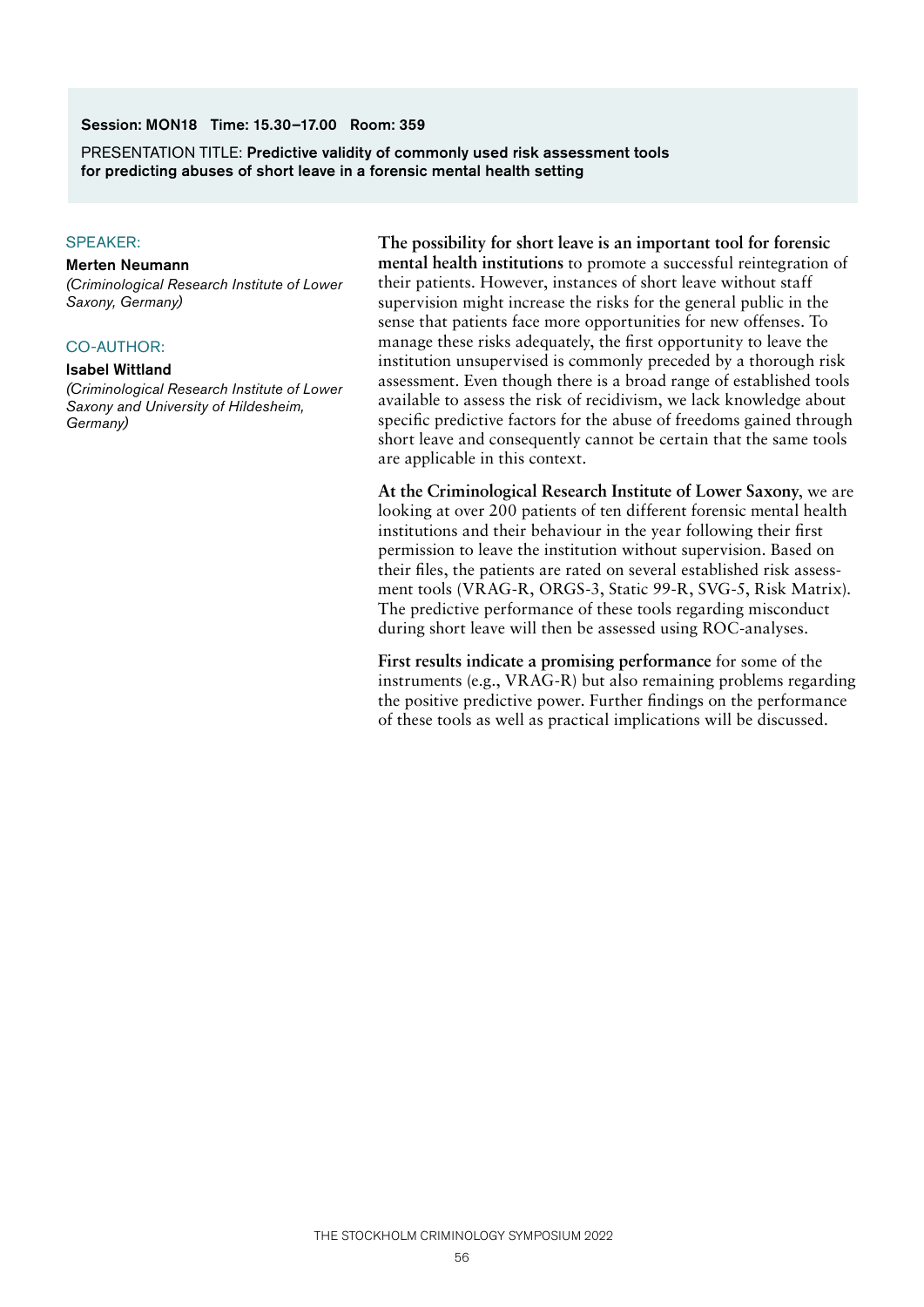# VIOLENCE AGAINST WOMEN. ENVIRONMENTAL DESIGN ANALYSIS AND EFFECTS OF DATING VIOLENCE PREVENTION

Theme: Contemporary Criminology

CHAIR: Andrea Adams (University of the District of Columbia, USA)

PRESENTATION TITLE: Using CTPED and Geographical Juxtaposition (GJ) to understand gender-based violence in mixed-use environments

# SPEAKER:

Andrea Adams *(University of the District of Columbia, USA)*

**Place-based crime indicators have begun to supplement individual offender detecting strategies** (Eck, 2018). As place-based crime considerations are becoming common, the place-based crime literature's main focus is still on perpetrator-based considerations with a static connection (hot-spots) to the location of the victim or offender. Though Crime Prevention Through Environmental Design (CPTED) strategies addressing crime prevention planning are important, Cozen et al.'s (2019) reconsideration of geographical juxtaposition (GJ) linked GJ to CPTED principles to further connect criminal opportunity to location characteristics.

**Additionally, recent literature indicates that many women and girls experience an increased risk** of gender-based violence in transit, shopping, or other public "transitional" spaces where there is limited and uncoordinated safety protection (Ceccato, 2016). Therefore, CPTED/GJ may provide an expanded perspective on location-based criminal exposure to certain victims. Moreover, understanding planned and unplanned "juxtapositions" in transitional, mixed-use spaces may provide additional insight for those seeking to protect women and girls, especially in locations they must frequent because of their socio-economic/cultural status.

**This study evaluates a local transit station environment** using the elements of Cozen's CPTED/GJ methodology to identify "juxtapositions" between location-based variables to suggest whether or how better coordination of place-based factors (place managers, guardians) support vulnerable victims or contribute to offender desistance consistent with the aims of CPTED/GJ.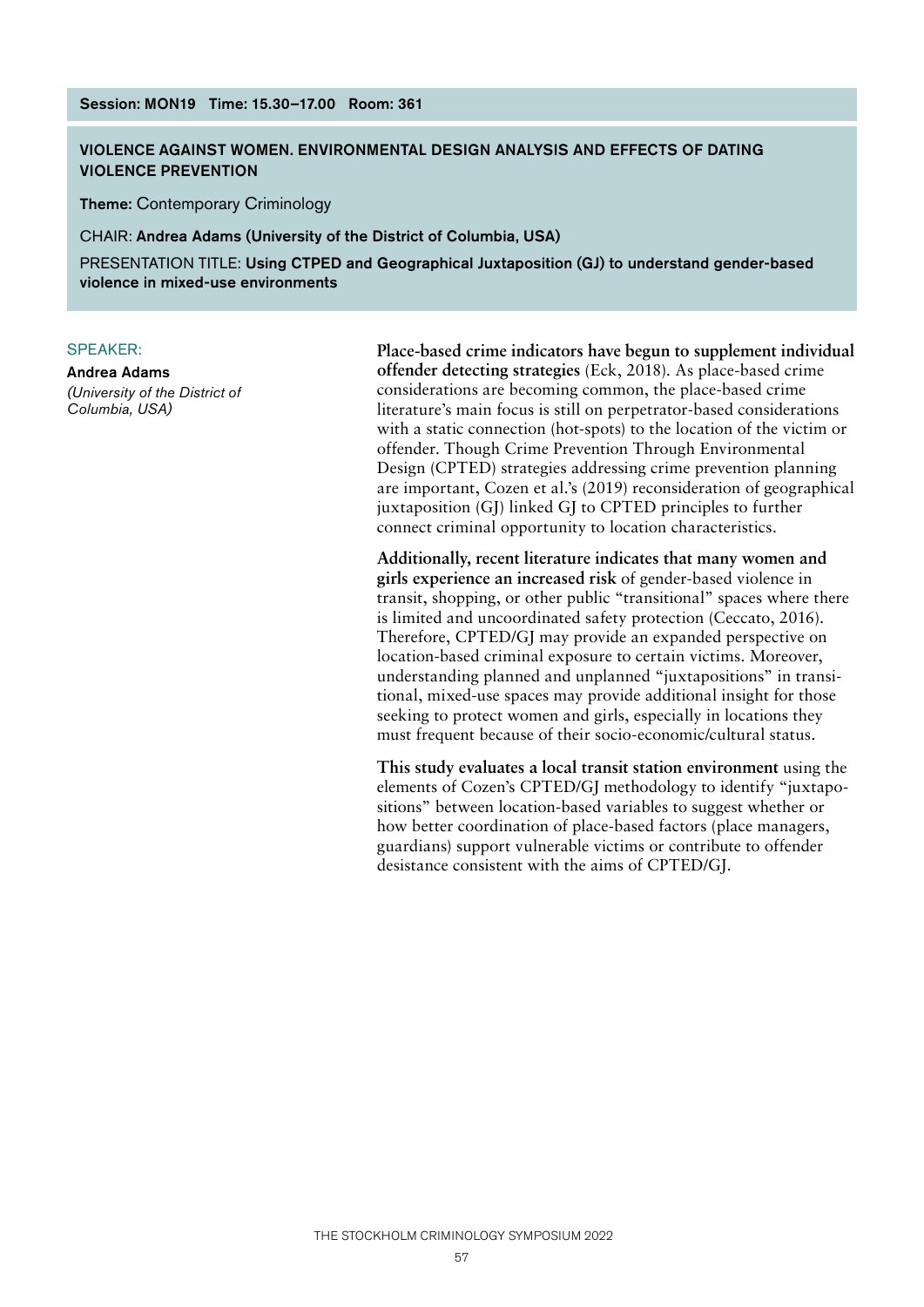# Session: MON19 Time: 15.30–17.00 Room: 361

PRESENTATION TITLE: The Effectiveness of college dating violence prevention programs: A meta-analysis

#### SPEAKER:

Jennifer Wong *(Simon Fraser University, Canada)*

#### CO-AUTHORS:

Jessica Bouchard and Chelsey Lee *(Simon Fraser University, Canada)*

**Due in part to their involvement with social activities on campus, college students experience an increased risk** of dating violence. Recent legislation such as the Campus SaVE Act (which requires U.S. colleges to offer training on sexual assault, domestic violence, stalking, and sexual harassment to all incoming students) has contributed to the increase in prevention programming offered across postsecondary campuses, as well as subsequent research examining the effectiveness of these prevention efforts.

**The current study provides a systematic review and meta-analysis** of college dating violence prevention programs. A systematic search of 28 databases and numerous gray literature sources identified an initial 14,540 articles of which 315 were deemed potentially eligible for inclusion. Studies were selected if they

(1) evaluated a college dating prevention program/campaign, (2) reported one of five outcomes (knowledge, attitudes, or bystander efficacy, intentions, or behavior),

(3) had a minimum sample size of 20 in the treatment group,

(4) used a pre/post and/or comparison group design, and

(5) were published in English or French between January 2000 and October 2020.

**We calculated 53 effect sizes from 31 studies** and conducted separate meta-analyses on various categories of outcome measures. Findings suggest that college dating violence prevention programs are effective at increasing knowledge and attitudes toward dating violence, as well as bystander skills, but are not effective at increasing bystander behaviors. Findings from moderator analyses suggest that several program components influence the strength of treatment effects. Implications for improving the effectiveness of college dating violence prevention programs are discussed.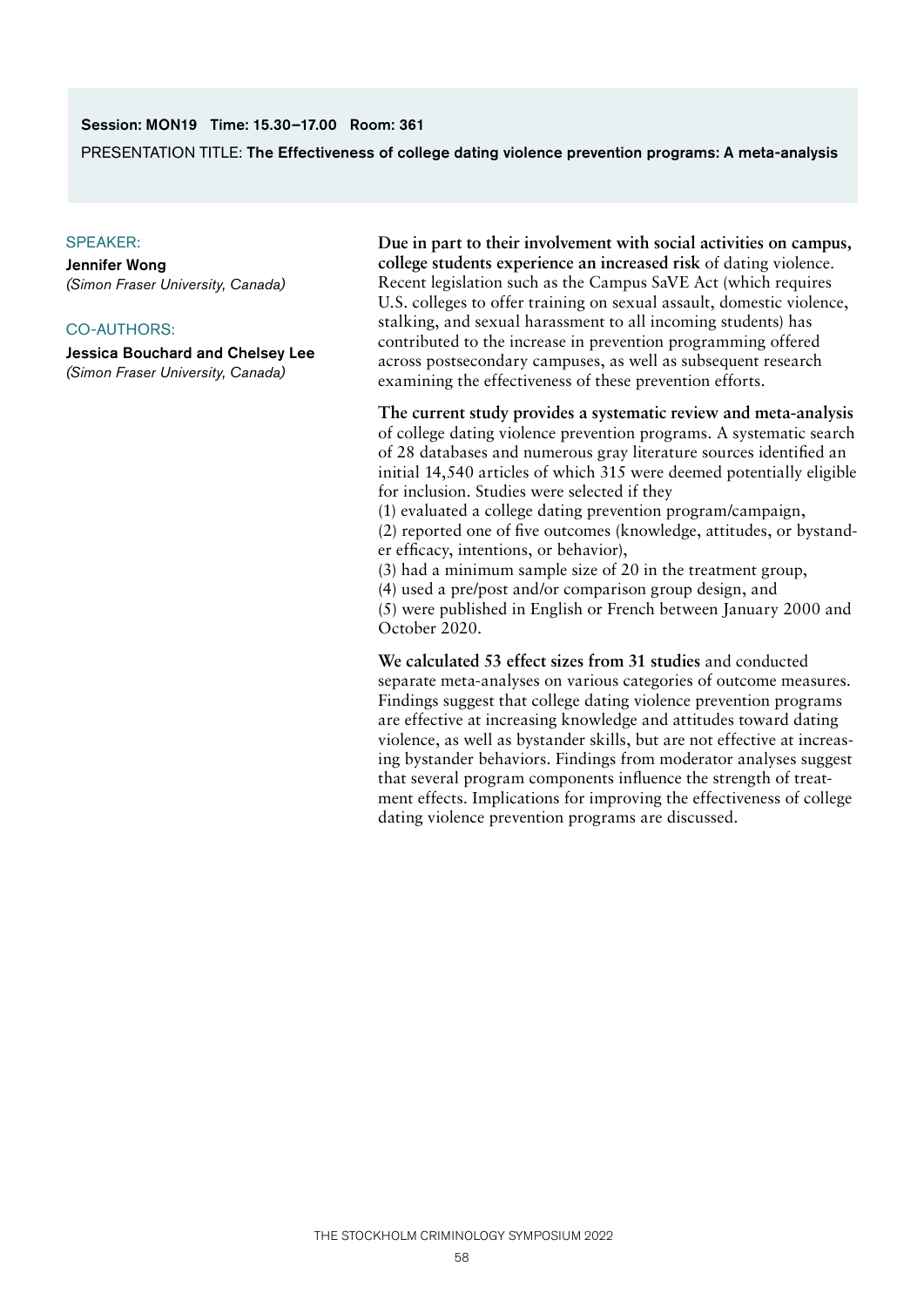# **Day 2 – Tuesday, June 14**

# Session: TUE01 Time: 09.00–10.30 Room: the Auditorium

#### BIOPSYCHOSOCIAL ASSOCIATIONS WITH ANTISOCIAL BEHAVIOR

Theme: Understanding the mechanisms that cause crime and promote desistance from crime

CHAIR: Adrian Raine (University of Pennsylvania, USA)

PRESENTATION TITLE: Resting and stress-induced heart rate and antisocial behaviour: A brief report of various studies from our German laboratory and field work

#### SPEAKER:

#### Friedrich Lösel

*(Cambridge University, UK, and University of Erlangen-Nuremberg, Germany)*

# CO-AUTHORS:

Doris Bender and Mark Stemmler *(University of Erlangen-Nuremberg, Germany)*

**Low resting heart rate is a well-replicated biological correlate of criminal behaviour and antisocial development.** Various metaanalyses showed significant relations, but the mean effect size seems to be small (Portnoy & Farrington, 2015:  $d = 0.20$ ). In comparison to resting heart rate, very few studies addressed the relation between heart rate during a stressor and antisocial outcome. The meta-

analysis of Ortiz and Raine (2004) revealed larger effects for stress-induced heart rates, however, this included only a few studies and it is yet unclear how much of the relation between heart rate and antisocial behaviour also depends on anxious/inhibited individuals in the samples who typically have a higher heart rate.

**We will present some of our findings from longitudinal studies**

among youth that measured stress-induced and/or resting heart rate. The results showed the following: a) in a follow up over two years, aggressive adolescents had lower resting and stress-induced heart rate than others, particularly when compared to those with anxious-

withdrawn behaviour. However, these differences were only significant for aggressive youngsters from families with low social adversity. b) A follow-up of this sample over nine years revealed that stress-induced but not resting heart rate significantly predicted antisocial behaviour in young adulthood. c) A longitudinal study that followed children over ten years from early childhood to youth showed that resting heart rate was particularly low for the small group with a high-chronic trajectory of externalizing problem behaviour, but the relation was not significant and less substantial than for family factors, impulsivity and intelligence in early childhood.

**Overall, our findings support the criminological relevance of both resting and stress-induced heart rate.** However, as in other criminological fields (Lösel, 2018), more differentiated longitudinal, person-oriented, and biosocial research is needed (Lösel & Bender, 2021).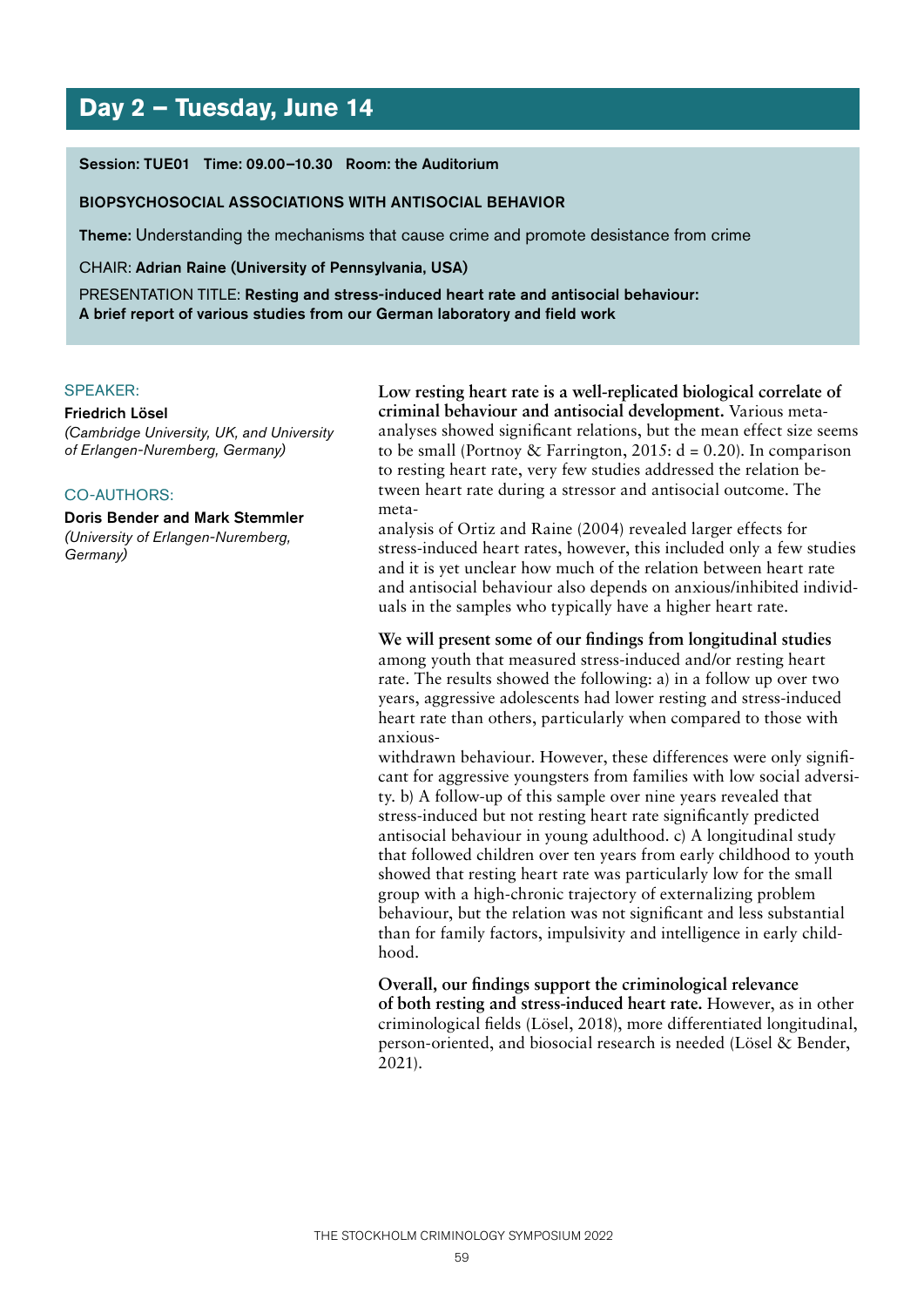# Session: TUE01 Time: 09.00–10.30 Room: the Auditorium

PRESENTATION TITLE: The association between HPA-axis functioning during mid-adolescence and psychopathy during late adolescence

# SPEAKER:

Belma Isakovic *(Örebro University, Sweden)*

#### CO-AUTHORS:

Laura Baker *(University of Southern California, USA)*

Adrian Raine *(University of Pennsylvania, USA)*

Catherine Tuvblad *(Örebro University, Sweden and University of Southern California, USA)*

Brittany Evans *(Örebro University, Sweden)*  **The aim of the present study is to investigate the association**  between HPA-axis functioning in mid-adolescence and psychopathy in late adolescence. Psychopathy is linked with severe and chronic patterns of antisocial behaviors that feature persistent and severe aggression. Low physiological arousal is a well-studied biological correlate to psychopathy. A core biological indicator of physiological arousal is the hypothalamic-pituitary-adrenal (HPA) axis, but until now, findings of a link between HPA-axis functioning and psychopathy are inconsistent. It has been hypothesized that blunted cortisol reactivity to stressor tasks might be associated to psychopathy primarily in clinical samples.

**This present study will examine the link between HPA-axis functioning and psychopathy** in a community sample of male and female twins born between 1990 and 1995 (n=1228) retrieved from the Risk for Antisocial Behavior (RFAB) sample at the University of Southern California. At the age of 11 to 15 years, youth completed stressor tasks during an approximately 5-hour lab session. Samples of salivary cortisol were collected prior to, during, and after the stressor tasks as an index of HPA-axis reactivity. At the age of 19 to 20 years psychopathy was measured in the youths using the Triarchic Psychopathy Measure (TriPM).

**Multiple regression analysis will be used to analyze the possible link** between HPA-axis functioning and psychopathy while controlling for potential covariates (e.g., puberty, body mass index, medication, gender). Results will show whether HPA-axis functioning is predictive of psychopathy in a normative adolescent sample. The importance of biological indicators of physiological arousal or stress reactivity is particularly notable for the possibility of early detection of risk factors for psychopathy that could lead to better intervention.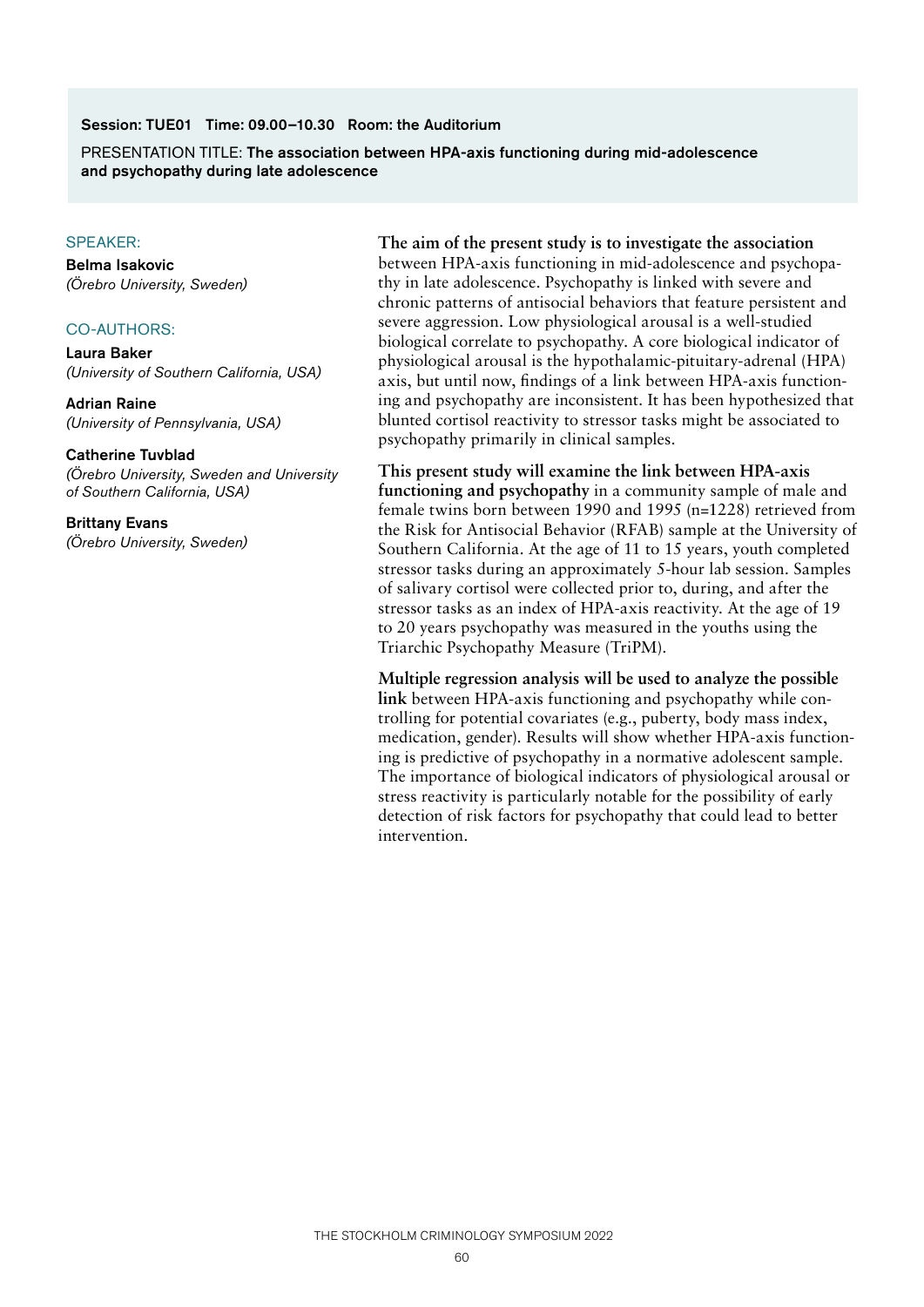# Session: TUE01 Time: 09.00–10.30 Room: the Auditorium

PRESENTATION TITLE: Low resting heart rate as a risk factor for criminal offending among female conscripts

#### SPEAKER:

Brittany Evans *(Örebro University, Sweden)*

#### CO-AUTHORS:

Sofi Oskarsson *(Örebro University, Sweden)*

Anneli Andersson *(Örebro University, Sweden)* 

Bridget Bertoldi *(Florida State University, USA)*

Antti Latvala *(University of Helsinki, Finland)*

Adrian Raine *(University of Pennsylvania, USA)*

Christopher J. Patrick *(Florida State University, USA)* 

Henrik Larsson *(Örebro University, Sweden and Karolinska Institutet, Sweden)* 

Catherine Tuvblad *(Örebro University, Sweden)* 

*Background:* **Lower resting heart rate is a well-known correlate of criminal offending in men**, but few studies have utilized female samples. It remains to be investigated whether lower resting heart rate increases the risk of criminal offending and other risk-taking behaviors among women in a large-scale study with long-term follow-up.

*Aim:* **To study the predictive association between resting heart rate and criminal offending**, as well as the association between resting heart rate and fearless tendencies as indexed by unintentional injury among female conscripts.

*Methods:* **We conducted a cohort study of all women born in Sweden 1958–1997** who also conscripted (n=15,044), by linking several Swedish population-based registers. The predictor was resting heart rate and the covariates were height, weight, and physical energy capacity, measured at conscription. Outcome variables were criminal convictions obtained from the National Crime Register as well as unintentional injury defined from inpatient or outpatient treatment and death.

**We used survival analyses to test for associations between predictor and outcomes.** Results In fully adjusted models we found that female conscripts with lower resting heart rate (=62 bpm) had a higher risk of any criminal conviction (HR=1.35, 95% CI:1.04, 1.76), non-violent criminal convictions (HR=1.36, 95% CI: 1.03, 1.78) and being unintentionally injured (HR=1.22, 95% CI:1.08, 1.37), compared to female conscripts with higher RHR (=83 bpm).

*Conclusions:* **Lower resting heart rate is associated with an increased risk of criminal offending in women**. A lower resting heart rate is also associated with an increased risk of fearless behaviors as indexed by unintentional injury. Lower resting heart rate as a potential predictor of criminal offending among women should continuously be explored.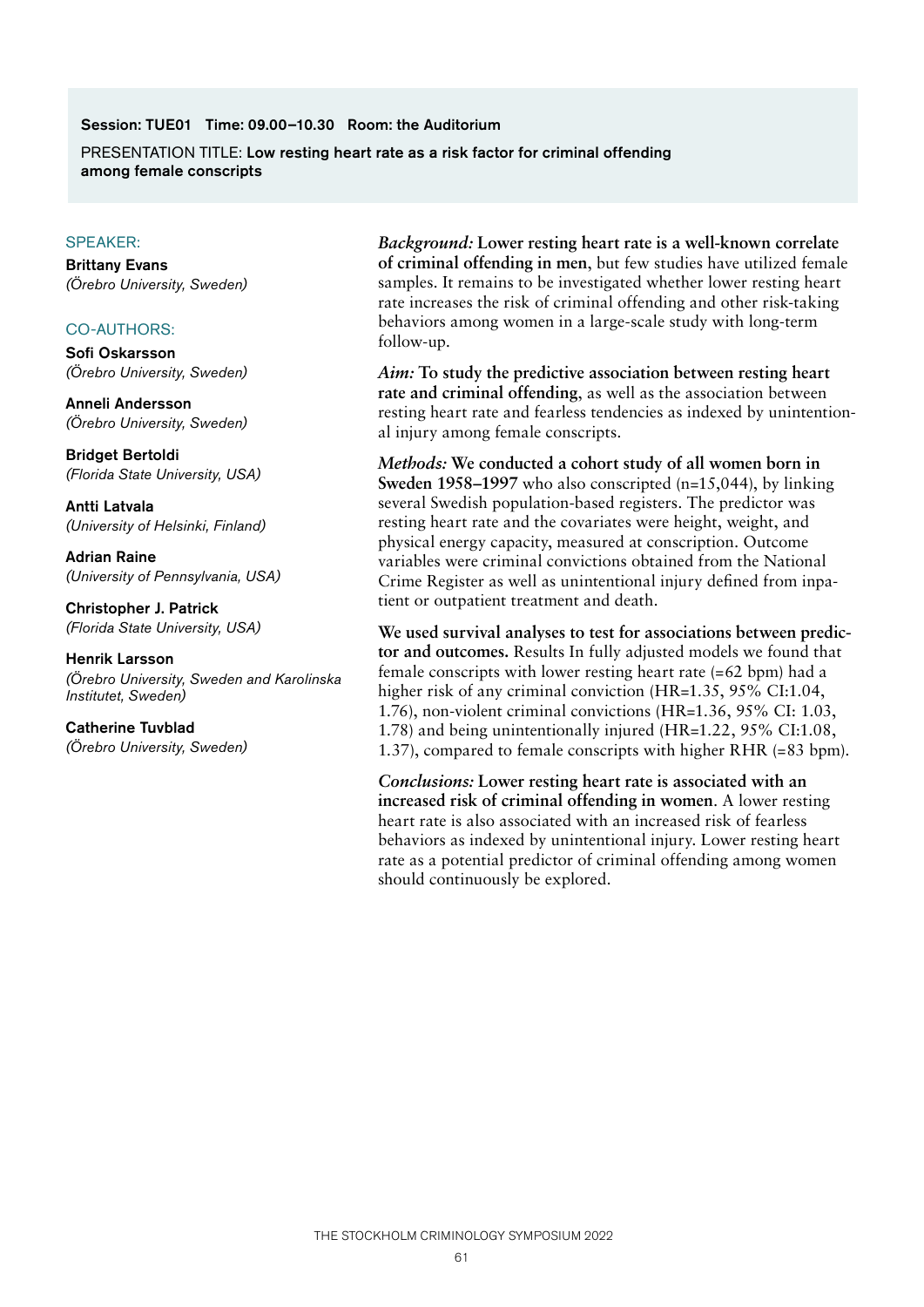#### PRISON CONDITIONS, AND THE CHILDREN OF PRISONERS

Theme: Contemporary Criminology

CHAIR: Shadd Maruna (Queen's University Belfast, United Kingdom)

PRESENTATION TITLE: Surviving the pandemic lockdown in British prisons: A participatory action research study

#### SPEAKER:

Shadd Maruna *(Queen's University Belfast, United Kingdom)*

*Objective:* **The COVID-19 pandemic has led to one of the most substantial natural experiments in recent history.** Beginning in March 2020, prisoners in England and Wales were locked down for 23 hours per day for months in an effort to stop the spread of the coronavirus. The objective of this study was to understand the lived experience of the lockdown from the point of view of the incarcerated.

*Methods***: Funded by the UK's Economic and Social Research Council (ESRC)** and in partnership with the ex-prisoner-led User Voice organization, this study employed a participatory action research (PAR) design. We delivered an accredited 2-day 'peer research methods' course to 60 prisoners across the 10 facilities, explaining the basics of participant observation, interviewing and survey research. Peer researchers wrote field notes, conducted 1-on-1 interviews, and surveyed over 1300 fellow prisoners. We returned to three of the prisons to collaboratively analyze the results with the peer research volunteers.

*Results***: Over two-thirds of survey respondents agreed that "mental health has never been worse in this prison."** Using a standardised measure of mental health, we found that 85% reported "feeling depressed or hopeless" with over 1/3 saying they had these feelings "nearly every day." Almost half reported experiencing suicidal thoughts that they would be "better off dead." In a regression analysis we outline the key predictors of these poor mental health outcomes.

*Implications***: These extreme levels of depression and anxiety are consistent with pre-pandemic research** on the impact of solitary confinement, yet spread throughout the prison system as a whole they represent a potential mental health crisis with implications that could rival those of the virus itself.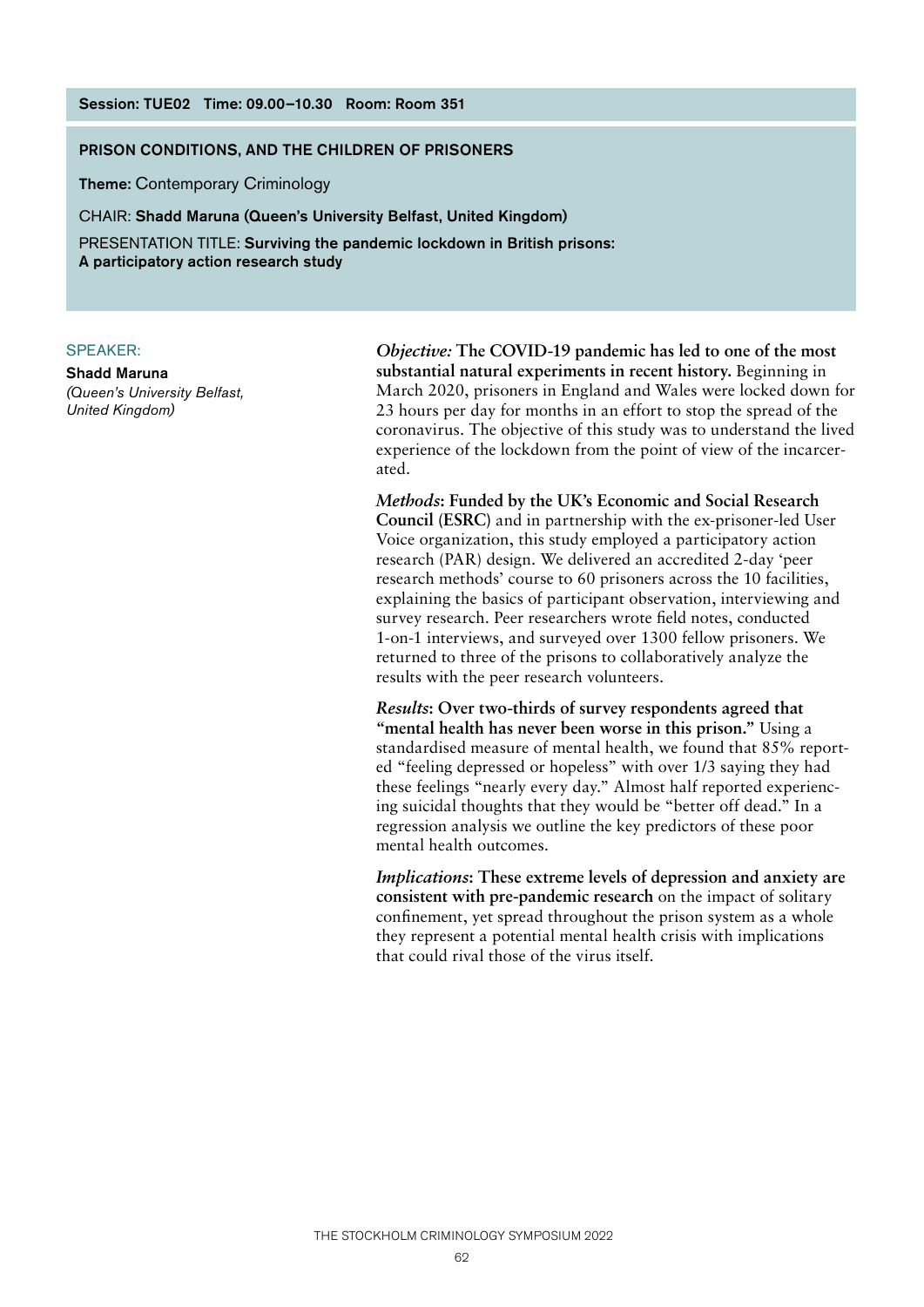# Session: TUE02 Time: 09.00–10.30 Room: Room 351 PRESENTATION TITLE: Who is morally responsible for the harm caused to children of prisoners?

#### SPEAKER:

William Bülow O-Nils *(Stockholm University and Uppsala University, Sweden)*

**It has been argued that the circumstances of many children of prisoners** run afoul of established principles of social justice, regardless of whether we understand them in terms of equality and desert, the elimination of institutional oppression and domination, or the influential capabilities approach of Martha Nussbaum. In this paper, the proper allocation of responsibility for remedying this social injustice is discussed.

**Through a discussion of four principles for allocating remedial responsibility**, as otherwise discussed in the context of contemporary moral and political philosophy, it is argued that the moral responsibility for children of incarcerated parents is shared among several actors, including the incarcerated parent, remaining caregivers, prison officials, other state officials, and, to some extent, members of the wider community.

**While incarcerated parents are partially responsible for remedying the harm caused to their children,** prison officials have the responsibility to uphold the types of prison conditions under which incarcerated parents are able to fulfill their responsibilities to their children. Similarly, whereas the responsibility to care for the children of incarcerated parents falls on the caregivers (i.e., the remaining parent or other family relatives), states are at the same time responsible for implementing social welfare policies of the sort that can help caregivers fulfill their responsibilities for the well-being of these children. As for individual members of the wider community, they have an obligation not to contribute to the stigmatization and marginalization of the families of incarcerated individuals. This research has been funded by the Swedish Research Council for Health, Working Life and Welfare (FORTE), grant nr 2018-01116.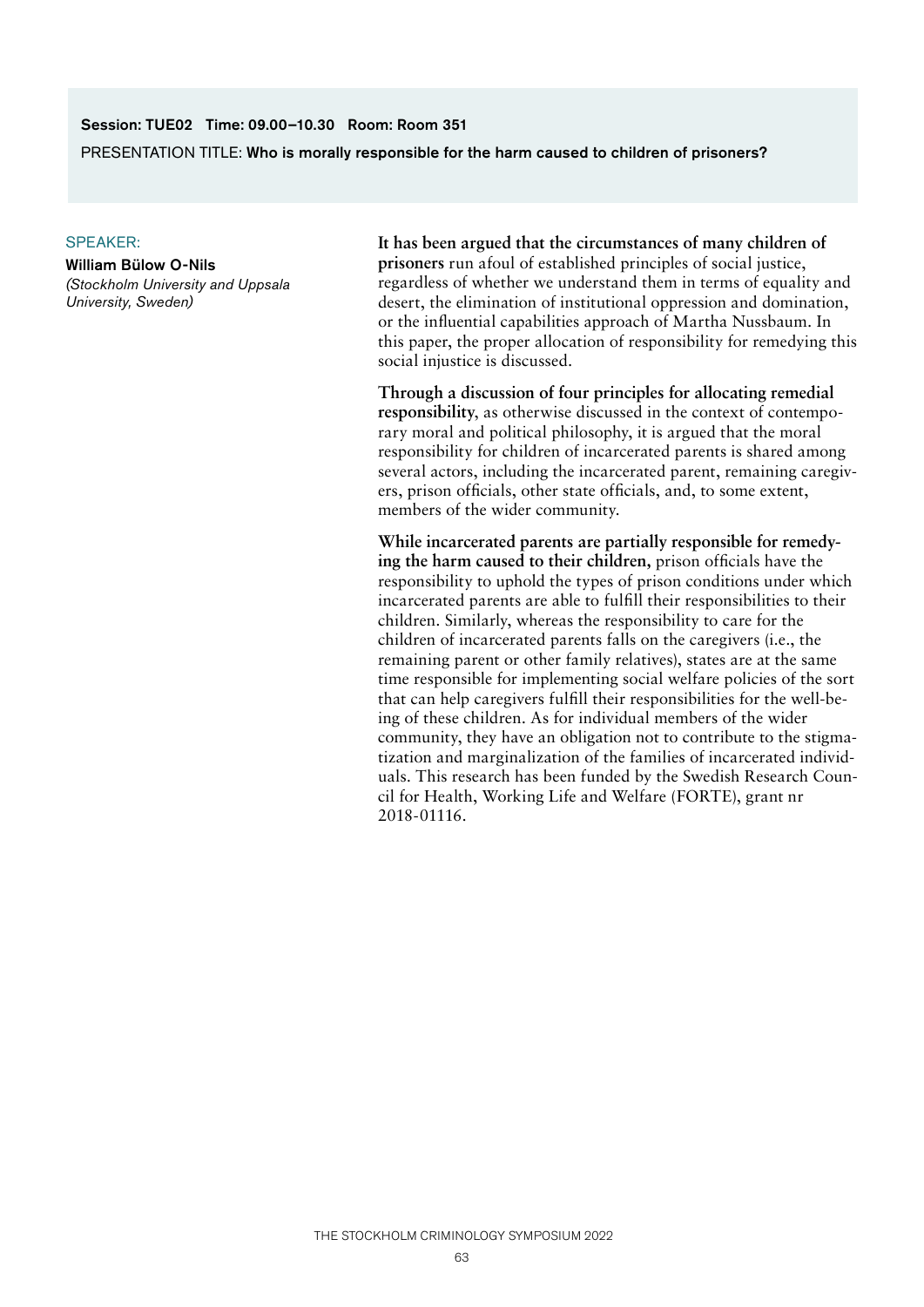#### PREVENTION OF SEXUAL VIOLENCE I

Theme: Understanding the mechanisms that cause crime and promote desistance from crime CHAIR: Johanna Lätth (Karolinska Institute and The Prison and Probation Service, Sweden) PRESENTATION TITLE: The Swedish model of treatment for individuals convicted of sexual offending

#### SPEAKER:

#### Johanna Lätth

*(Karolinska Institutet and The Prison and Probation Service, Sweden)*

# CO-AUTHORS:

Cristina de los Reyes Diaz *(The Prison and Probation Service, Sweden)* 

Christoffer Rahm *(Karolinska Institutet, Sweden)* 

#### Jonas Lennestål

*(The Prison and Probation Service, Sweden)*

**Sexual offending is a severe and complex public health problem** with impairment on the mental, physical and sexual health of victims, where evidence-based preventive treatment is needed for individuals at risk of (re)offending. Current recommendations include that sexual offender treatment should apply to the Risk, Need and Responsivity principles, a framework proved to decrease general recidivism. To prevent sexual reoffending, the Swedish Prison and Probation Service developed two interventions based on those principles: the shorter and manual based program Consent, and the more extensive and flexible program Sexual offender program with Individual Focus (SEIF).

**The Swedish model applies the risk principle by matching treatment intensity to risk-level,** Consent targets low-to-medium-risk individuals and SEIF medium-to-high-risk. Following the need principle, the programs focus on criminogenic needs, where SEIF is designed to address more complex needs (e.g. hypersexuality and paraphilic interests). Lastly, the responsivity principle is primarily applied by cognitive-behavioral methods in both interventions, and a highly flexible and tailored treatment approach in SEIF, based on forensic case formulation.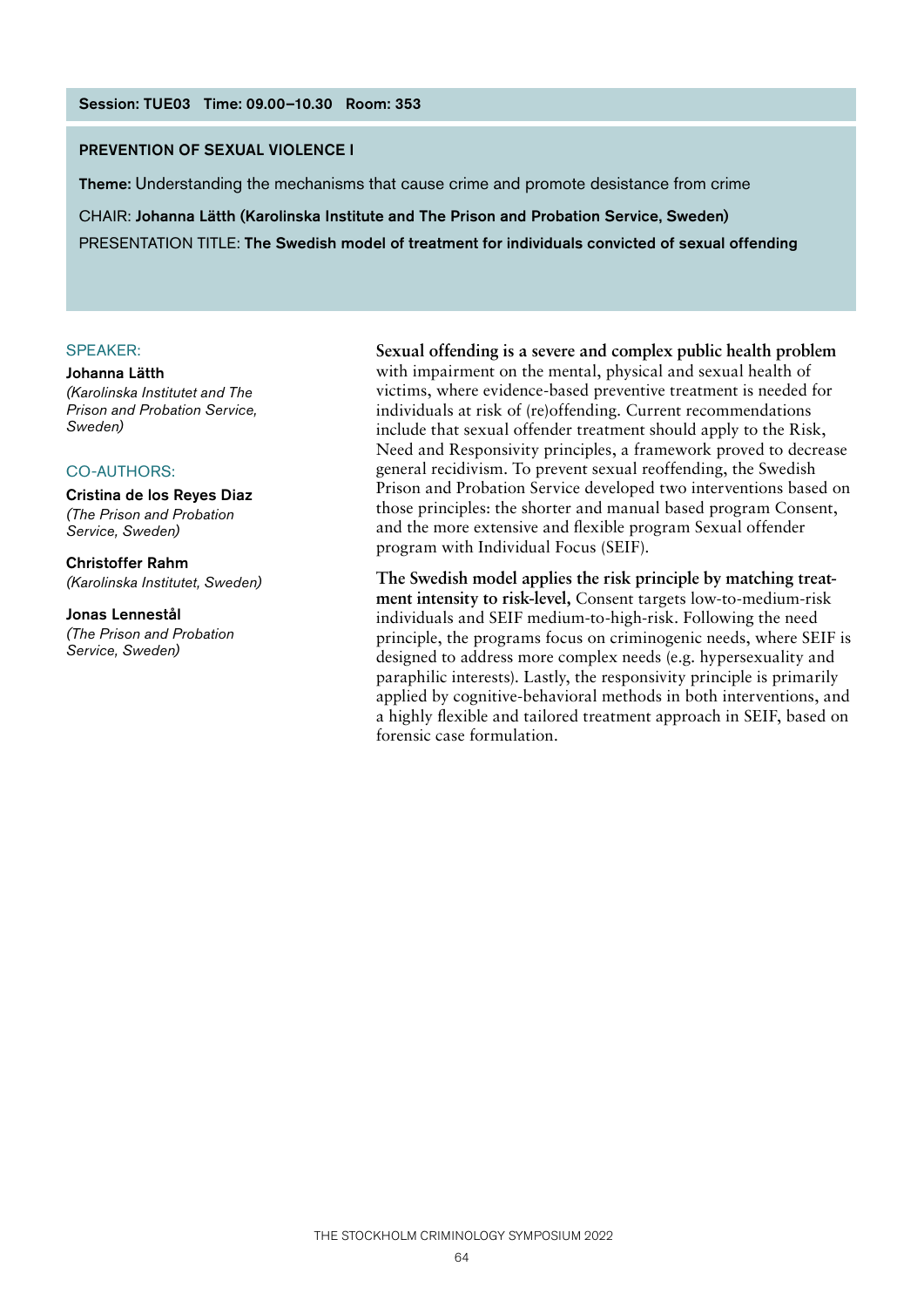#### Session: TUE03 Time: 09.00–10.30 Room: 353

PRESENTATION TITLE: Outcomes and participant experiences of sex offender treatment in Sweden – mixed method findings

#### SPEAKER:

Stina Lindegren *(Uppsala University, Sweden)* 

**Research on sexual offender treatment programs struggles with methodological limitations,** partly due to difficulties conducting randomized controlled trials (RCT's) within the prison and probation setting and dark figures complicating accurate estimates of recidivism. Thus, there is a need for additional approaches when investigating sexual offender treatment programs.

**One such angle of investigation is the impact of sexual offender** treatment on criminogenic needs, i.e. dynamic (changeable) risk factors for re-offending. Qualitative studies of participants' own experiences of participation in treatment programs is another important source of information.

**The aim of the first study was to test whether dynamic criminogenic risk factors** change after participation in a pilot run of a new cognitive-behavioral treatment program (SEIF) adhering to the Risk-Need-Responsivity (RNR) model, within a group of adult men convicted of sexual offences in Sweden. Three psychometric tests from approximately 26 participants were completed. Therapists rated 46 participants using the Therapist Rating Scale-Revised (TRS-2). Participants reported a significant decrease in hypersexuality, small to medium effect size, a non-significant, increased, internal locus of control, but no change regarding attachment styles, posttreatment. Therapists rated significant decrease in all treatment needs posttreatment, medium to large effect size.

**Results indicate the treatment program may reduce problems related to increased risk** of recidivism, especially hypersexuality, motivating further implementation. However, to draw conclusions concerning effectiveness, more research, using stronger designs and larger samples, is necessary. In the second (ongoing) study, adult individuals convicted of sexual offences in Sweden are interviewed regarding their experiences of participating in Sexual offender program with an Individual Focus (SEIF). Preliminary results from a thematic analysis will be presented.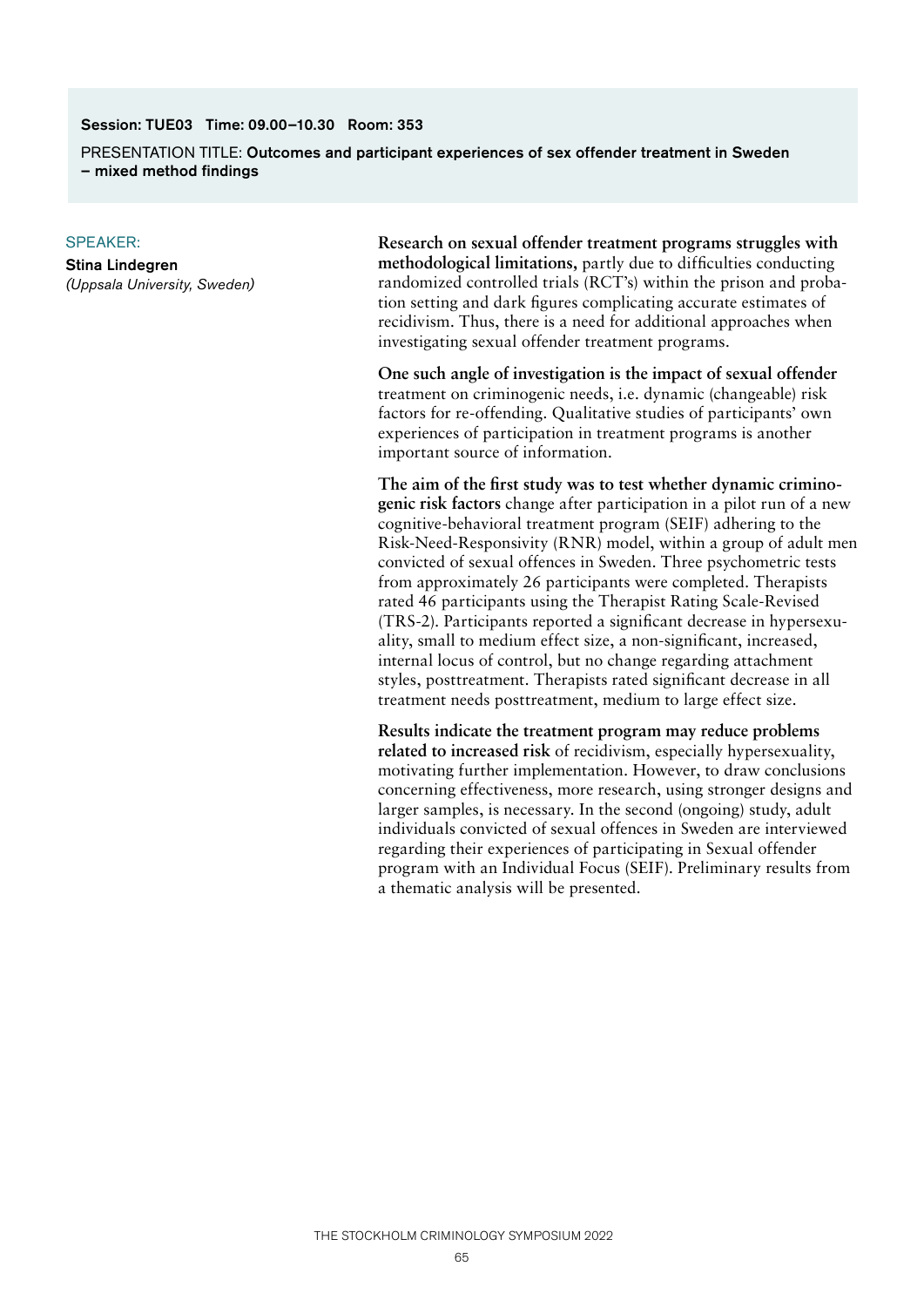# STUDIES ON MASS AND SCHOOL SHOOTINGS

Theme: Contemporary Criminology

CHAIR: Gordon Crews (University of Texas Rio Grande Valley, USA)

PRESENTATION TITLE: All school shooters are not created equal: Identifying new typologies of primary and secondary school violence perpetrators

# SPEAKER:

Gordon Crews *(University of Texas Rio Grande Valley, USA)*

**Most researchers internationally insist on combining all types of school violence incidents** into one type of act and therefore one type of actor. This could not be further from the truth when examining K-12 school violence in the United States and primary and secondary school violence across the world. Public mass shootings, university shootings, domestic shootings, and this type of violence are not the same. They have different catalysts, motivations, occurrences, and offenders. Thus, they require different analysis, approach, and discussions for solutions.

**This presentation is a 10-year cumulation of examinations of school violence perpetrators** in the United States. The heart of this research is an examination of 78 American K-12 school violence offenders and their acts between 1979 and 2011 (interviews, conversations, and survey responses with offenders). The results have facilitated the creation 4 typologies of perpetrators. Traditional school violence perpetrators (SVP) are defined as those who were current students and essentially "striking back" at the students and school which they attended at the time of the violent act.

**Gang related SVP are defined as those who were identified** (self and law enforcement identification) as being involved in the "gang lifestyle" and committed their acts as part of such lifestyle on school grounds or at school functions. In contrast, Associated or Non-

associated SVP are identified as offenders who were generally much older and targeted a school of which they may (Associated) or may not have (Non-Associated) any past or current involvement. These are either past students who returned to their former school to commit a violent act or targeted a school in which they had no association but targeted it for other reasons (as a symbol of innocence or revenge against society as a whole). The focus will be to argue these new typologies can offer suggestions for improving responses to school violence around the world.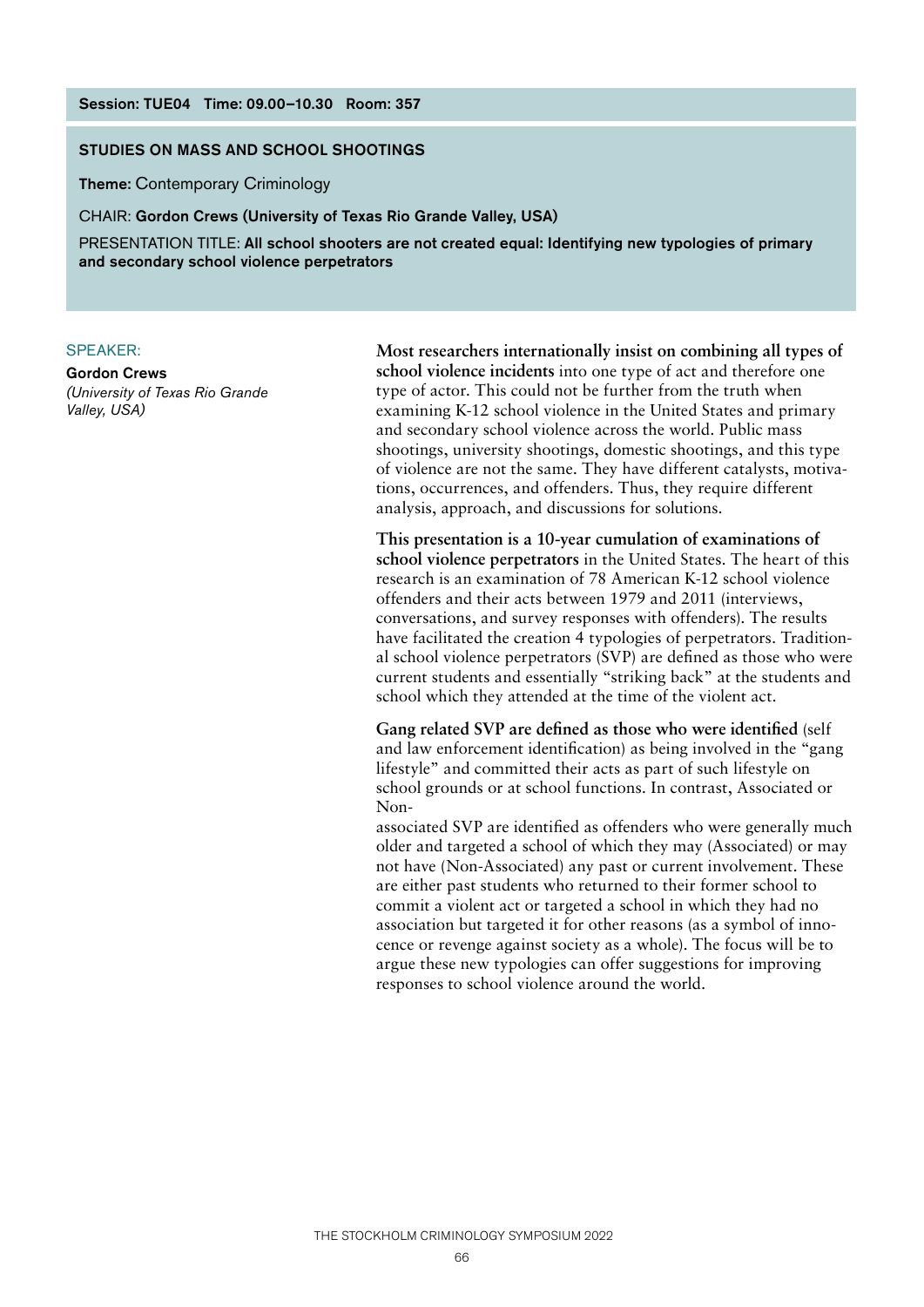Session: TUE04 Time: 09.00–10.30 Room: 357 PRESENTATION TITLE: The guns of public mass shootings in Europe

#### SPEAKER:

Dennis Vanden Auweele *(Flemish Peace Institute, Belgium)*

**Public mass shootings (PMS) are shooting incidents** where one or more perpetrator uses one or more firearms to kill at least four individuals (excluding the possible death of the perpetrator) in a public place, a relatively short span of time and a relatively confined locale. PMS have been studied in-depth in the context of the United States, but research focused on Europe is comparatively scarce.

**Based on a media-analysis, our research located 41 PMS** that have occurred since 2000 in the 34 countries under investigation (27 EU member states, the UK, and six countries of the West-Balkans). We have divided these according to their dominant contexts, namely domestic violence, crime, terrorism, school shootings, intoxication and/or mental illness, and other PMS.

**In this paper, we focus the discussion of PMS on the firearms that are used.** Based on the context, we discuss whether the firearm is acquired legally or illegally, how it is acquired and what type of firearm is used. We connect these elements to the number and kinds of victims. We note certain nomological patterns emerging with respect to the context and firearm acquisition and use. This highlights the fact that firearms are used very differently in different contexts, which was one of the main findings of Project TARGET. We finish this paper with a number of reflections on information-gathering when it comes to gun violence.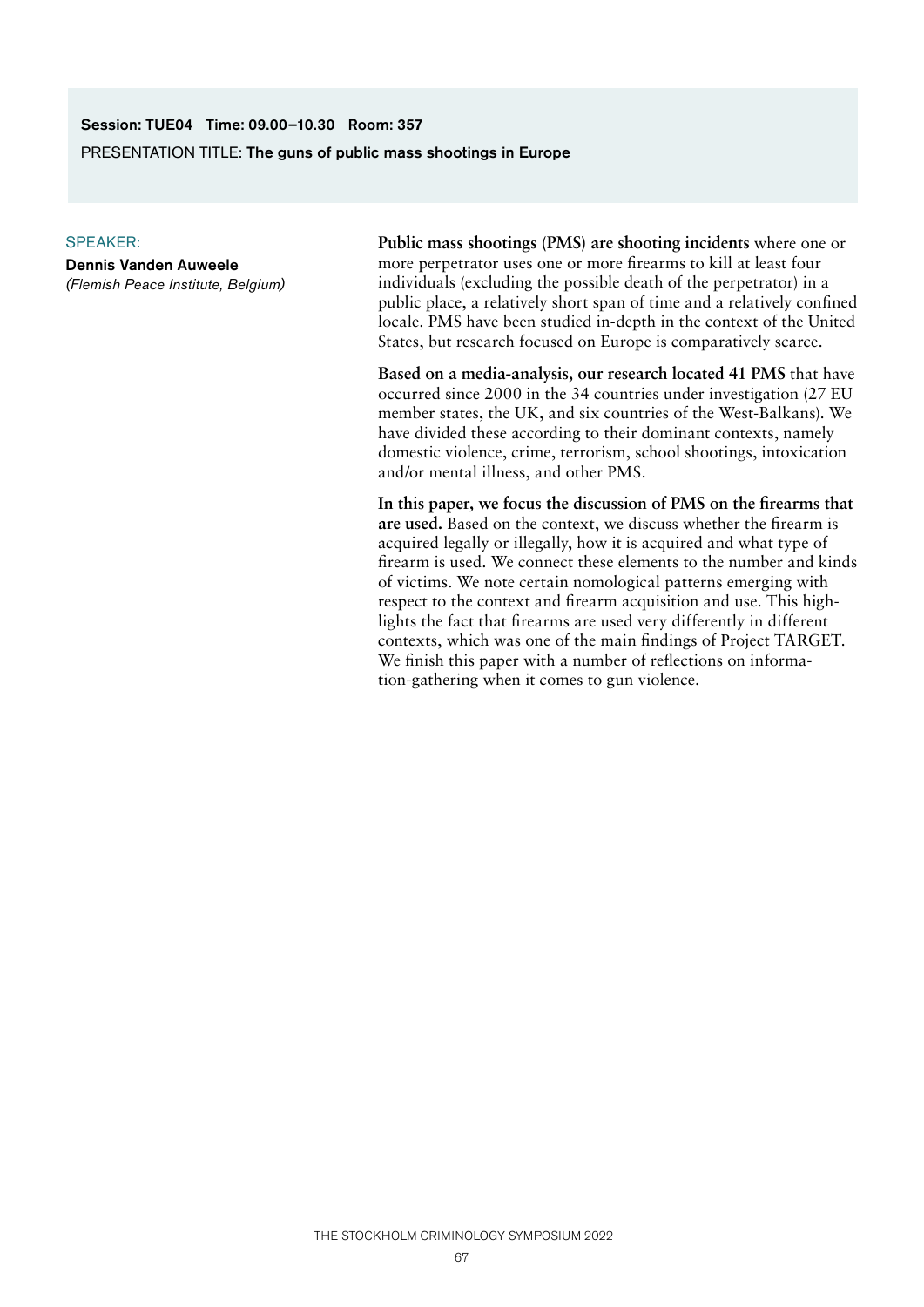Session: TUE05 Time: 09.00–10.30 Room: 361

# CONSIDERING RACE AND ETHNICITY IN POLICING AND THE COURTS

Theme: Contemporary Criminology

CHAIR: Liqun Cao (Ontario Tech University, Canada) PRESENTATION TITLE: Procedural justice and its discontents

#### SPEAKER:

Speaker: Liqun Cao *(Ontario Tech University, Canada)*

**Tyler's groundbreaking study of procedural justice has greatly enriched** the literature of police study and criminology. The issue of police legitimacy has increasingly occupied our attention these days. Yet the study of police legitimacy is not without controversial.

**This research examines the several key concepts within the burgeoning literature of police legitimacy**, such as confidence in the police and procedural justice. In so doing, I juxtapose democratic policing theory into the study of police legitimacy. I posit that the research of procedural justice must focus on the issue of race/ ethnicity. Race is the manifestation of a lack of confidence in the police but the underlying issue of race/ethnic is the differential treatment. Therefore, fairness with a focus on race/ethnicity should be the priority tactic in police training and in police reform. The tests of procedural justice cannot avoid the issue of outcome justice, which is ultimately police legitimacy.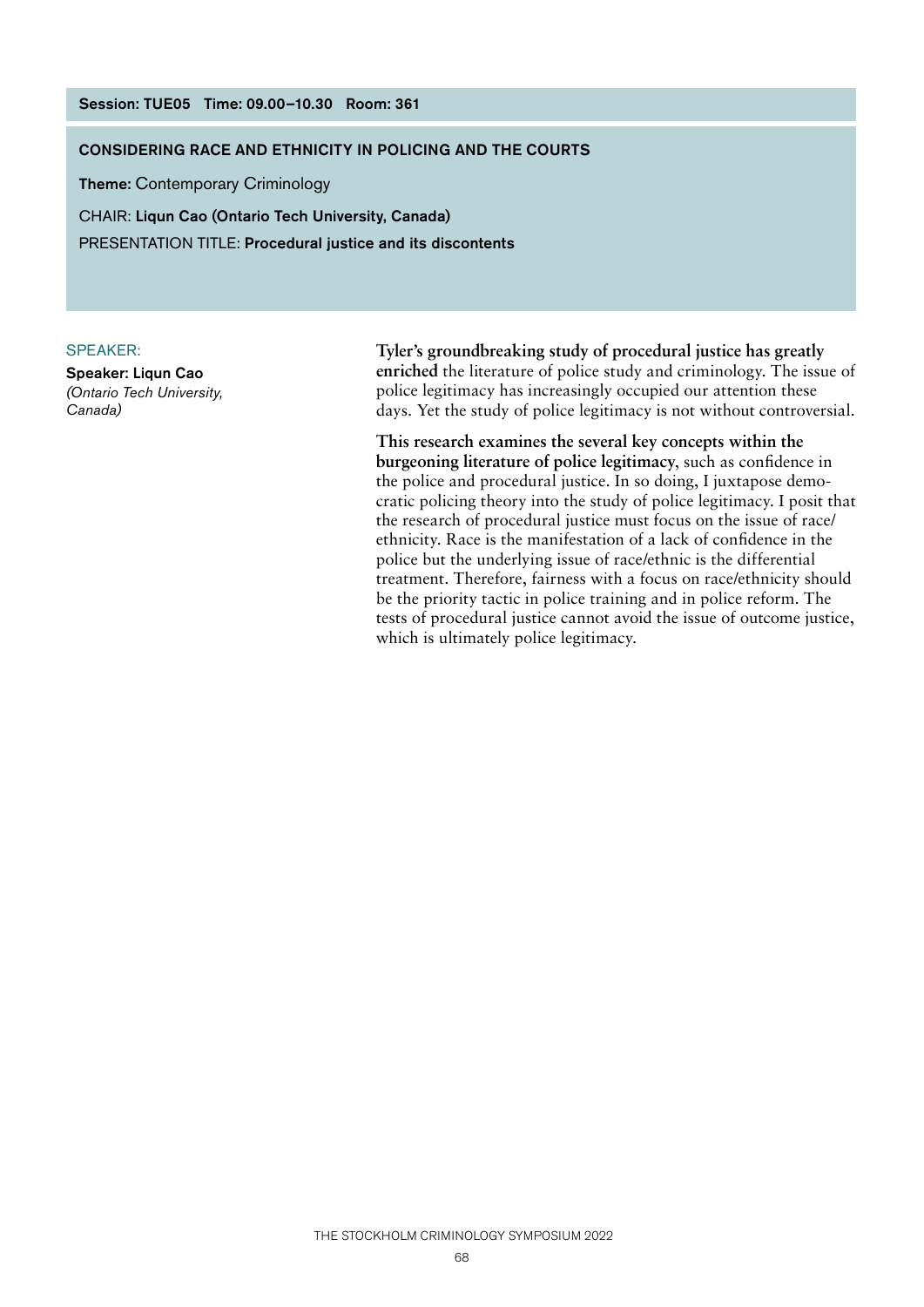#### Session: TUE05 Time: 09.00–10.30 Room: 361

PRESENTATION TITLE: In the eyes of the court: Judicial perceptions of criminality among black youth involved in the justice system and the risk of recidivism

#### SPEAKER:

Cristino Chavez *(Adelphi University, USA)* **This presentation examines the judicial perceptions of juvenile delinquency** among Black youth involved in the juvenile justice system and how racially biased perceptions increase the risks of recidivism. The goal of this presentation is to address the impact of racial biases within the court room and traditional forms of "punishment" and how critical race approach through restorative justice practices reduces the risks of recidivism.

**Our criminal justice system continues to uphold oppressive forms** of correction and punishment and reinforce racial stereotypes of constitutes "juvenile delinquents" and the negative outcomes regarding mental health are imposed among Black youth. Through a critical race theoretical approach to juvenile justice reform, professionals within the courts must imply restorative justice approaches within juvenile court cases.

**In this presentation, I will illustrate how racially biased judicial perceptions** negatively impact the mental health of Black youth involved in the justice system and its role in recidivism, as well as how critical race approaches through restorative justice practices promotes effective and efficient outcomes in juvenile court proceedings. I will challenge current practices within the juvenile courts and offer recommendations to increase just, racially unbiased, and restorative justice methods of mediation within proceedings.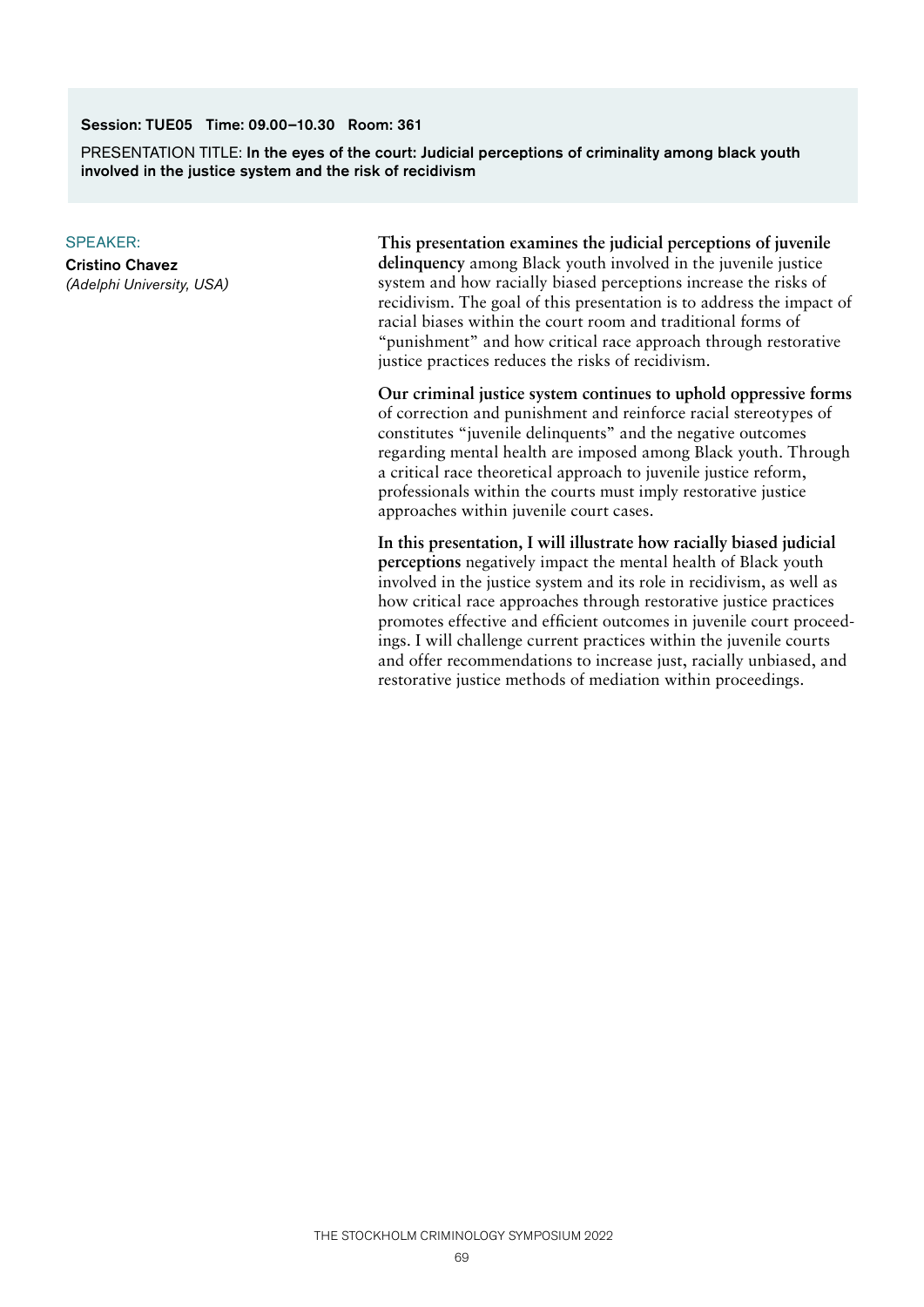Session: TUE06 Time: 10.45–12.15 Room: the Auditorium

# COUNTER RADICALIZATION INTERVENTIONS. A REVIEW OF THE EVIDENCE

Theme: Understanding the mechanisms that cause crime and promote desistance from crime

CHAIR: Jerzy Sarnecki (Institute for future studies, Sweden)

PRESENTATION TITLE: Counter radicalization Interventions. A review of the evidence

#### SPEAKERS:

David Weisburd *(George Mason University, USA)*

Michael Wolfowicz *(The Hebrew University of Jerusalem)*

Lorne Dawson *(University of Waterloo, Canada)*

Jeppe Albers *(Nordic Safe Cities, Denmark)* 

Camila Salazar Atias *(Fryshuset, Sweden)*

**Counter-radicalization has become part and parcel of the counter-terrorism strategies of virtually every western nation.** Yet despite the rapid diffusion of interventions, and the significant investment in them, there continues to be a dearth of evaluations. Even with some policies, practices and programs in place for close to two decades, it remains unknown as to whether they are targeting appropriate risk and protective factors, and whether they are at all effective. In a new report, Counter-Radicalization Interventions. A review of the evidence, Michael Wolfowicz, David Weisburd and Badi Hasisi examine counter-radicalization strategies and interventions funded by governments or carried out under their auspices in democratic countries. It maps out the risk and protective factors specified and identify the degree to which they are evidence-based.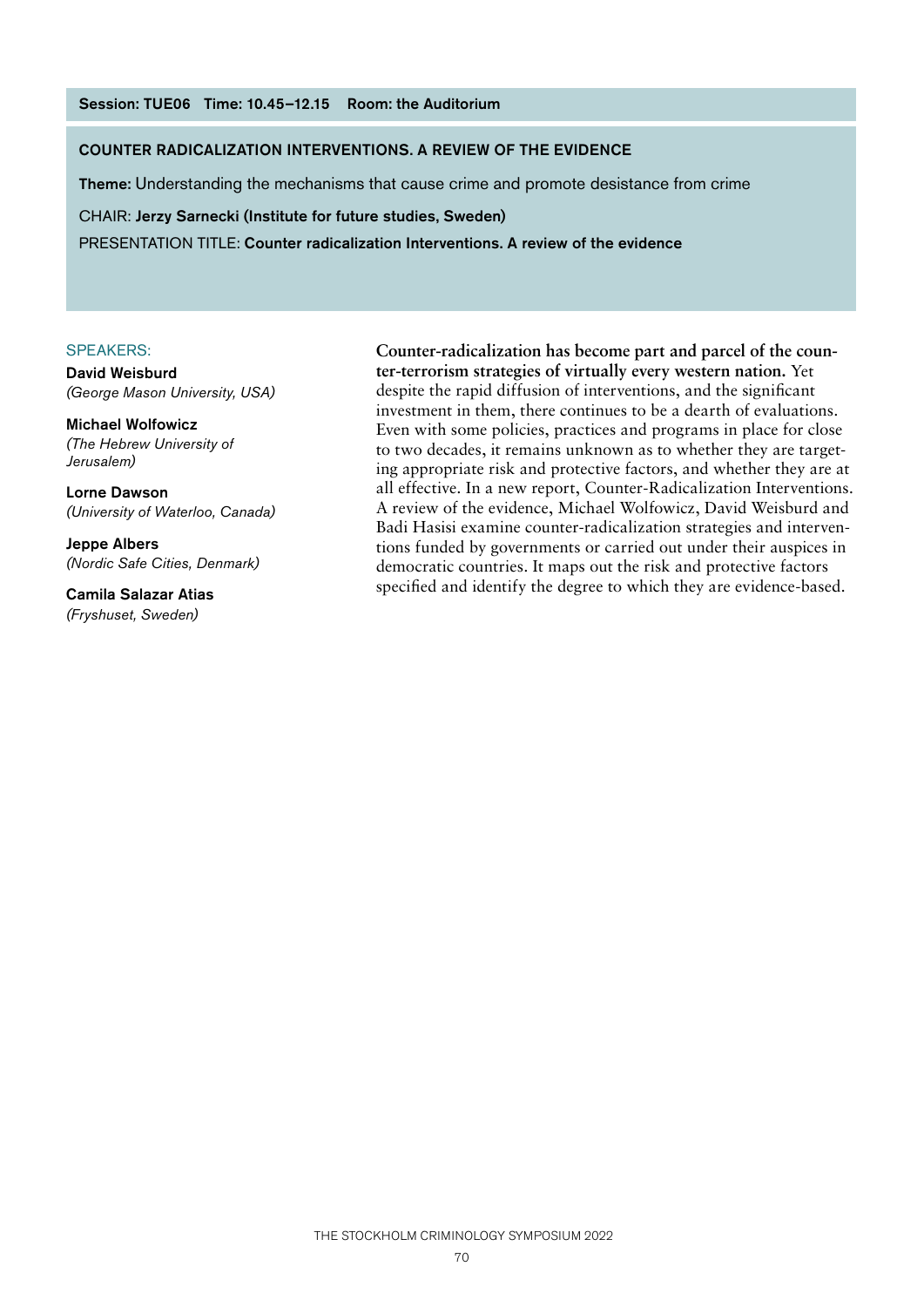# EXPERIENCES OF CRIME PREVENTION

Theme: Contemporary Criminology

CHAIR: Torbjörn Forkby (Linnaeus University, Sweden)

PRESENTATION TITLE: Local crime prevention in particularly vulnerable areas as round table discussions

# SPEAKER:

Torbjörn Forkby *(Linnaeus University, Sweden)*

# CO-AUTHORS:

Paula Wahlgren and Kristina Alstam *(Linnaeus University, Sweden)* **Local crime prevention has a long tradition in Swedish policy.** The world's first crime prevention council was launched in the country in 1974, and one of its missions was to support crime prevention strategies and method, nationally but also at local level. Partnership approaches aiming at community safety have since at least the 90's been translated locally into a great number of prevention assemblies working at different levels of the municipal organization and in collaboration with the police. These are in accordance with the national Swedish policy supposed to pay close attention to the fluctuations of criminogenic factors at neighborhood level, and plan for tailormade interventions. All in a systematic fashion and guided from a pre-structured phase-divided model.

**In a three year long research project,** the crime prevention activities, collaboration and strategy formulation were studied in four so called "particularly vulnerable areas", i.e. super-diverse and marginalized neighborhoods, in which the Police experiences an incapacity to fulfill their obligation to promote safety and uphold the role of law. These areas have been at the top of the political discussion first and foremost because of a gang rivalries and consequential lethal violence.

**Through close observations of the crime prevention practice** at these four communities, the project reached an understanding of their activities that deviates from the systematic idea articulated in national policy. Informed by organizational and decision-making theory this deviation could be understood by looking at both the nature of the problem they are supposed to solve, and the framing of the solving community's meeting practices. The vision of a project-based managerialism was countered from other organizational logics coming from the bureaucracy, the open "square" discussion and a potential creative group explained as a bricolage.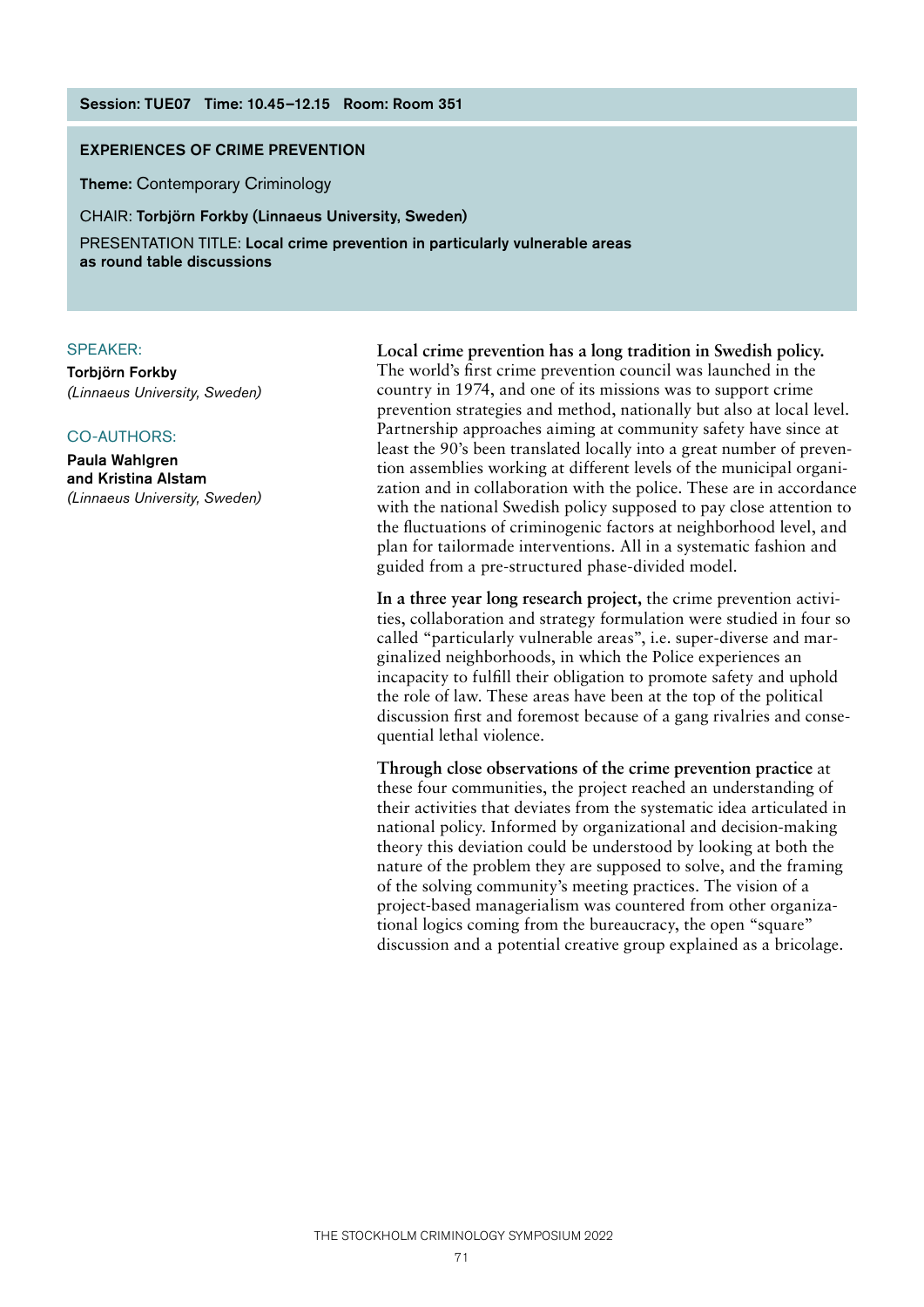# Session: TUE07 Time: 10.45–12.15 Room: Room 351

PRESENTATION TITLE: Effects of multi-professional anchor work on youth delinquency and social inclusion

#### SPEAKERS:

Markus Kaakinen and Teemu Vauhkonen *(University of Helsinki, Finland)*

# CO-AUTHORS:

Maiju Tanskanen *(University of Helsinki, Finland)* 

Tommi Hoikkala *(Finnish Youth Research Network, Finland)* **The multi-professional Anchor work by the Finnish Ministry of the Interior has received international attention** as a promising practice in the prevention of youth crime and radicalization. In addition to crime and radicalization prevention, the aim of the work form is to promote social inclusion and well-being among targeted young people. Anchor work is based on multi-professional teams consisting of police, social work, health care, and youth work professionals and aim to provide comprehensive support to the youths and their families to address cumulative risk factors.

**The work is targeted at children and young people under the age of 18.** So far, very little research has been done on anchor work or similar multi-professional approaches and their effectiveness in crime prevention. For this study, we identified 524 individuals associated with criminal cases targeted by Anchor work between 2005 and 2016 based on police reports in the Police of Finland information database. We analyze the effect of Anchor work on future offending and social inclusion (e.g. NEET status) among these adolescents using quasi-experimental designs and data collected from administrative registers.

**In addition, we present results from the interviews of 36 Anchor work professionals** to analyze the systematicity and local variation of the Anchor work implementation. Anchor work and other forms of multi-professional work have been seen as a promising approach in crime prevention. Our research provides information both on the effects of the prevention work and on the challenges and opportunities related to local-level implementation of the multi-professional and cross-administrative work forms.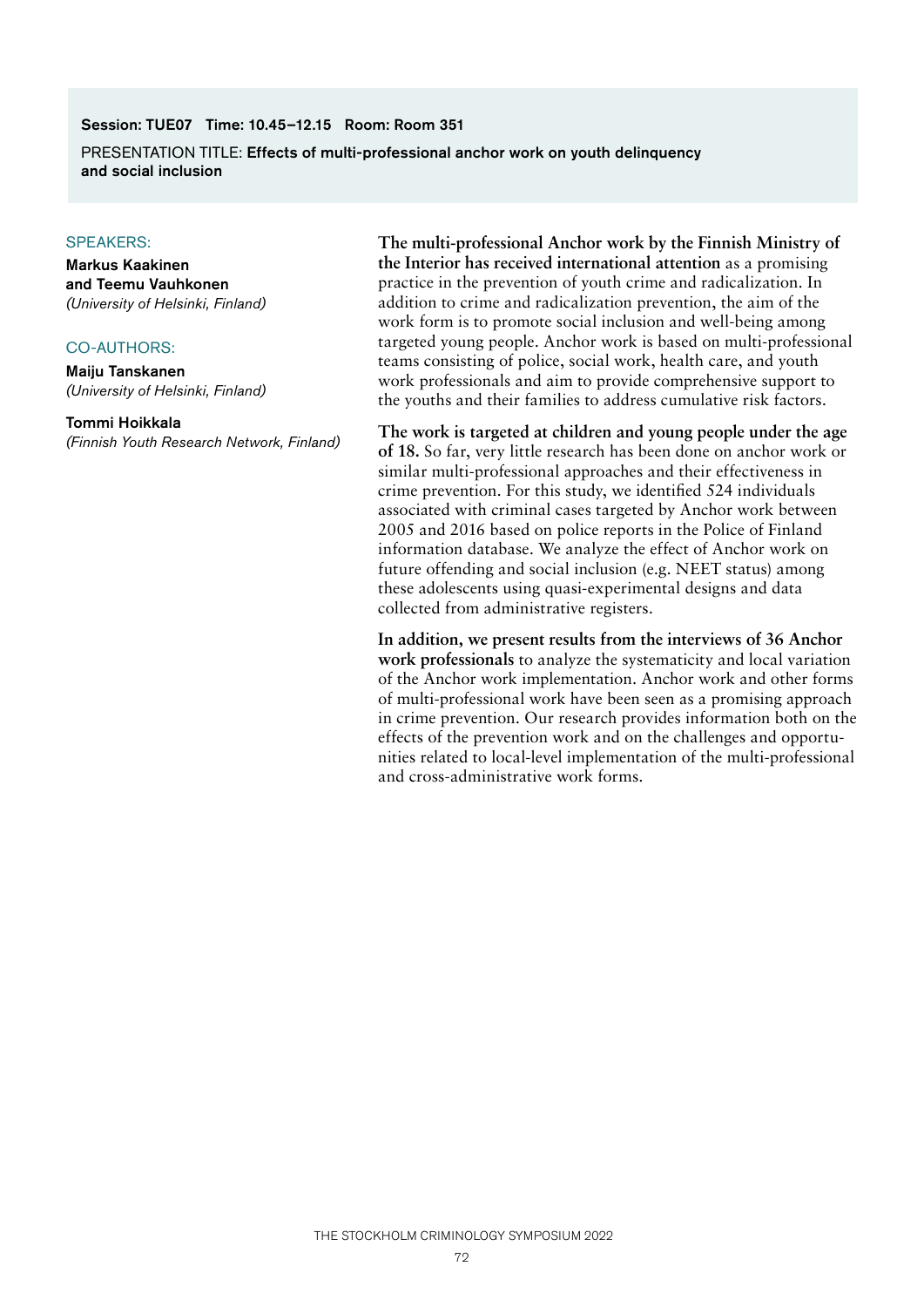# Session: TUE07 Time: 10.45–12.15 Room: Room 351 PRESENTATION TITLE: Towards evidence-based crime prevention in the EU

#### SPEAKER:

# Jorne Vanhee

*(European Crime Prevention Network, Belgium)*

**The European Crime Prevention Network (EUCPN) aims to connect** the local, national and European level and to promote crime prevention knowledge and practices among the EU Member States. To improve crime prevention at the local, national and European level, the EUCPN has several tools at its disposal. Fundamentally, the Network shares information and good practices regarding crime prevention. Yet, despite all foundational documents referring to 'effective', 'evidence-based' or 'evaluated' information, there has been no clear understanding of what the Network should share – or not. No fixed criteria or assessment procedures have ever been established and, as a result, there has been no quality assurance on what the Network shares among its members and the wider public.

**This presentation will lay out the framework for addressing this predicament** and how it aspires to further improve the field while strengthening and supporting an evidence-based approach throughout the European Union. Among other things, this framework includes the establishment of minimum criteria before labelling prevention activities as 'good practice' and the set-up of a new crime prevention registry, offering a platform for practice and policy to select evidence-based interventions which they can then adapt to their local context.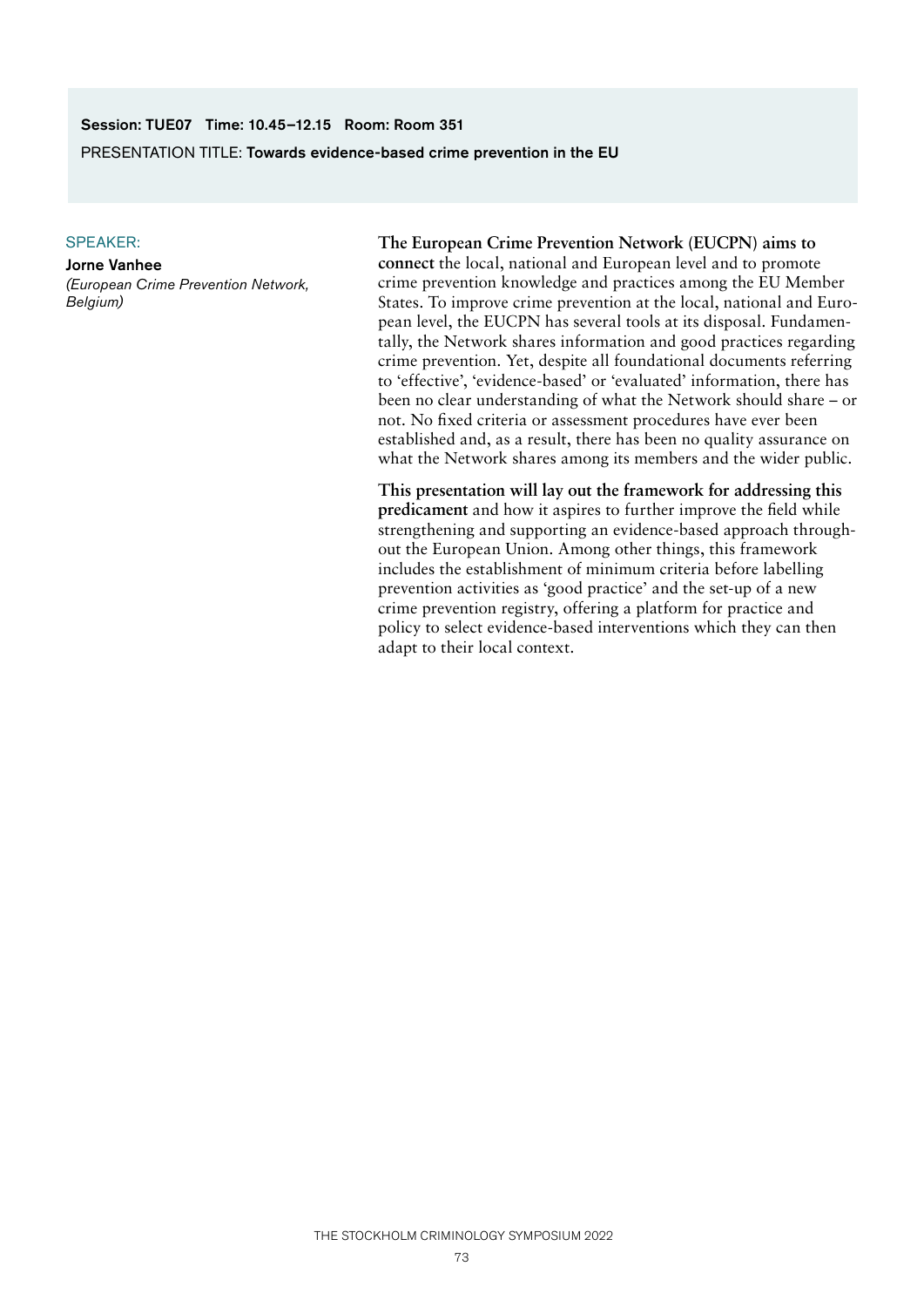### PREVENTION OF SEXUAL VIOLENCE II

Theme: Understanding the mechanisms that cause crime and promote desistance from crime

CHAIR: Johanna Lätth (Karolinska Institutet and The Prison and Probation Service, Sweden)

PRESENTATION TITLE: Prevention of child sexual abuse on the "Darknet": a masked, randomized and placebo-controlled trial of internet-delivered CBT for people who use child sexual abuse material

## SPEAKERS:

## Johanna Lätth

*(Karolinska Institutet and The Prison and Probation Service, Sweden)* 

Christoffer Rahm *(Karolinska Institutet, Sweden)*

## CO-AUTHOR:

Allison McMahan *(Karolinska Institutet, Sweden)* **Online sexual offending is an emerging child protection matter,**  including the use and spread of child sexual abuse material (CSAM, i.e. "child pornography") in encrypted chat forums ("Darknet"). Challenges in preventing online child sexual abuse include reaching at-risk individuals for committing child sexual abuse-related crimes, and a lack of evidence-based treatment methods.

**To prevent sexual abuse, we tried a new active prevention approach** reaching out to offenders in Darknet communities and offering anonymous internet-delivered therapy. The intervention Prevent it is a therapist-assisted, eight weeks online cognitive behavioural therapy developed at Karolinska Institutet. The trial had a single-blind (participants), psychological placebo-controlled parallel-group randomized design. We included active adult child sexual abuse material users with sufficient skills in English and no severe psychiatric illness.

**The primary outcome was the mean change** in self-reported CSAM viewing time past week pre-to post-treatment, measured with Sexual Child Molesters Risk Assessment (SChiMRA+). Secondary outcomes included the severity of CSAM consumed, time spent socializing or interacting with children for sexual arousal, time spent on behaviour related to the sexual interest in children, and quality of life. A number of 5504 registered visits to the study webpage resulted in 185 assessment interviews. From April 16, 2019, to Sept 20, 2021, 160 individuals were included and randomized to Prevent it (n=80) or psychological placebo (n=80).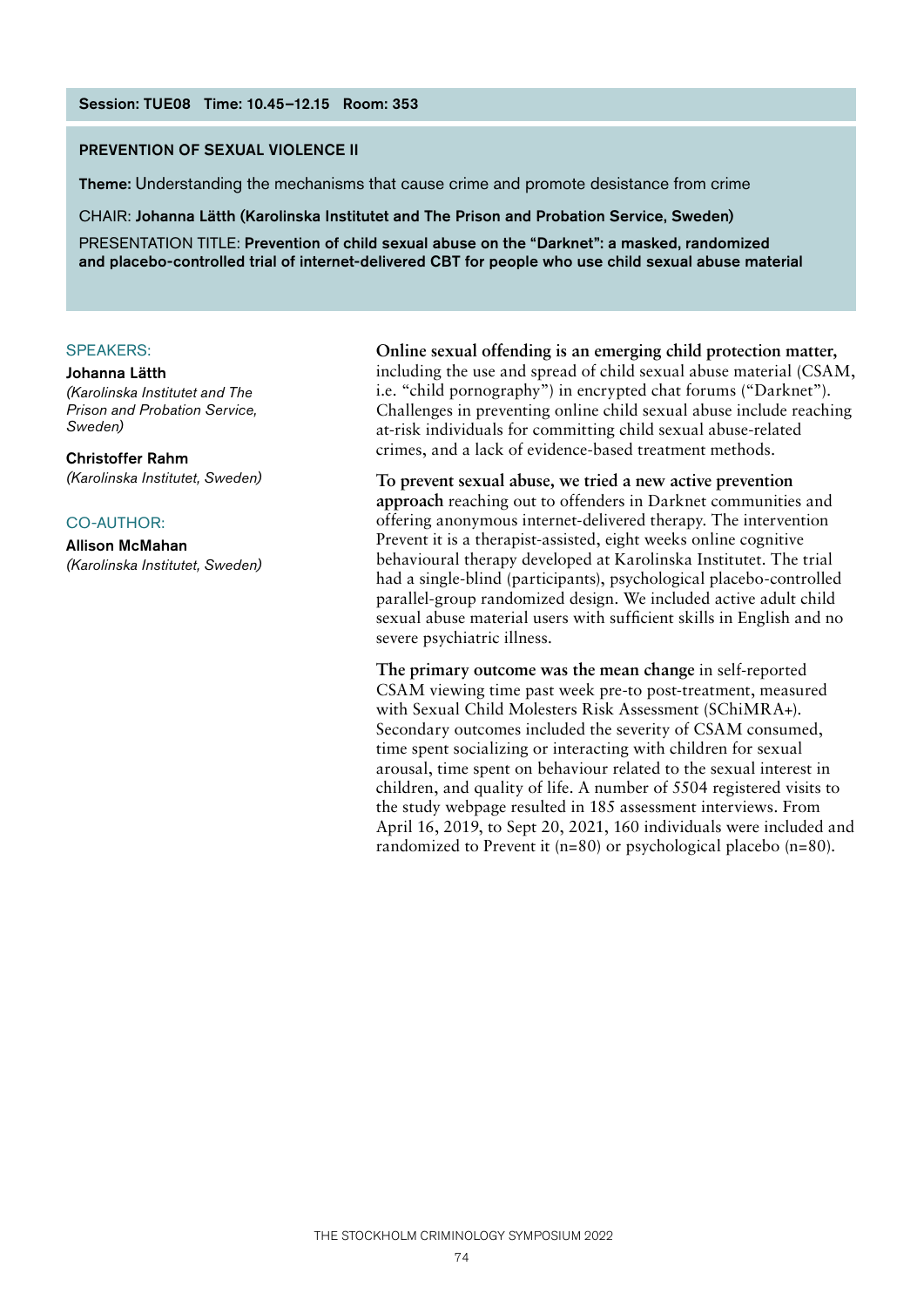## Session: TUE08 Time: 10.45–12.15 Room: 353

PRESENTATION TITLE: Qualitative study of changes in sexual thoughts and behaviors in child sexual abuse material users linked to the COVID-19 pandemic

## SPEAKER:

Allison McMahan *(Karolinska Institutet, Sweden)*

### CO-AUTHORS:

Kailey Roche

*(Royal Ottawa Health Care Group, Forensic Research Unit, Canada)*

## Rosa Dreyhaupt

*(Martin Gropius Krankenhaus Hospital, Germany)*

Michael C. Seto *(University of Ottawa, Canada)* 

Christoffer Rahm *(Karolinska Institutet, Sweden)* **Due to the COVID-19 pandemic responses around the world,**

time spent at home increased for many. As a result, both adults and children increased the amount of time spent online for work, school and socialization. Many experts expressed concerns that this increase in online activity would lead to more opportunity for online sexual exploitation against children. External factors caused by the pandemic including school closures, reduced access to healthcare services, and social distancing, increase the likelihood of children and adolescents becoming vulnerable to sexual abuse and exploitation.

**As a result, children and adolescents have less ability** to report and teachers and other services have less contact and therefore fewer opportunities to spot indicators of CSA. These pandemic-related restrictions may also exacerbate potential risk factors such as increased stress, social isolation and lack of structured leisure time. A qualitative study was conducted in which we examined perceived effects of the COVID-19 pandemic on individuals who access child sexual abuse material (CSAM). The study recruited 18 participants who were part of the internet based Prevent It Cognitive Behavior Therapy (CBT) clinical trial and were willing to answer questions about the perceived impact of the pandemic on their lives, including their sexual thoughts and behaviors.

**Key themes that were identified from the participants' answers** included changes in day-to-day life, mental health, sexual thoughts, behaviors or urges, responses and coping strategies used to deal with urges, changes on the forums, positive changes, and how they could best be assisted with coping in this situation. Our qualitative analysis also suggested that the pandemic affected urges to use CSAM, therefore potentially increasing the risk of online sexual offending. These results support the need for proactive interventions for this group when it comes to possible future quarantines and lockdowns.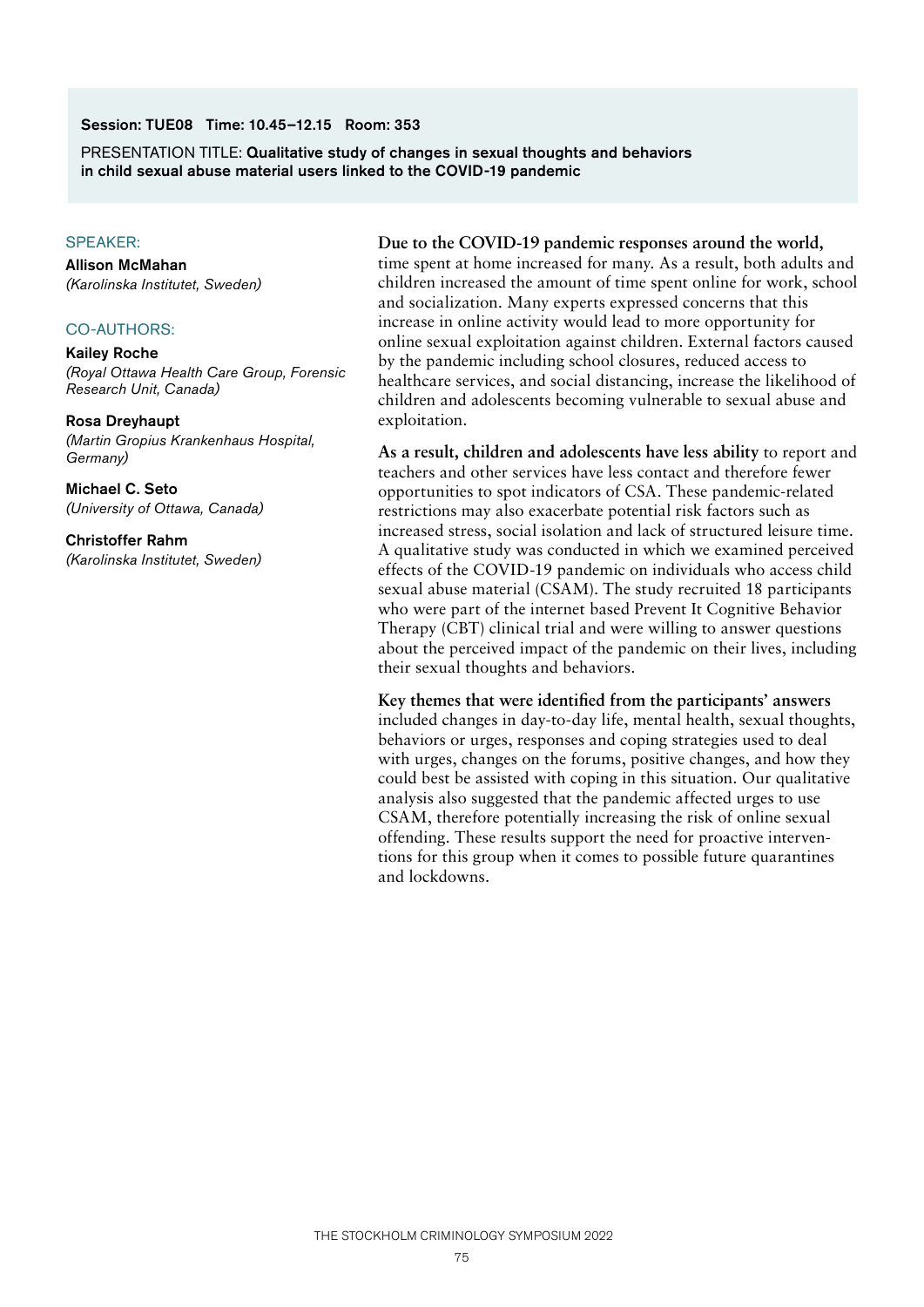## Session: TUE09 Time: 10.45–12.15 Room: 357

#### PERSPECTIVES ON PROSECUTION, CHILDREN IN COURTS, AND WRONGFUL CONVICTIONS

Theme: Contemporary Criminology

CHAIR: Tarja Koskela (University of Eastern Finland, Finland)

PRESENTATION TITLE: Decision not to prosecute on the basis of unreasonableness or inappropriateness

#### SPEAKER:

**Taria Koskela** *(University of Eastern Finland, Finland)*

**Criminal law and criminalisation are the last resort** of social policy to solve the problems of not desirable behaviour. However, the criminal justice system can only work effectively when criminal liability is also implemented in practice. In criminal law, punishment is one of the most important means used in criminal policy. Whereas the objective of criminal policy has been defined as minimising the suffering and costs of crime, humanity and rationality. Discretionary non-prosecution contributes to the goal of minimising criminal suffering. It gives the prosecutor wide discretion, in which case it ultimately comes to valuation solutions. In Finland, the prosecutor shall bring a charge for a suspected offence if the prosecutor deems that:

- (1) it is punishable according to law;
- (2) the right for prosecution is not time-barred; and
- (3) probable grounds exist to support the guilt of the suspect.

**Even though there are probable grounds to support the guilt** of the suspected person, the prosecutor may waive charges on the grounds laid down in law. According to Criminal Procedure Act, unless an important public or private interest requires otherwise, the prosecutor may decide not to prosecute if criminal proceedings and punishment are to be deemed unreasonable or purposeless in view of a settlement reached by the suspect in the offence and the injured party, the other action of the suspect in the offence to prevent or remove the effects of the offence, the personal circumstances of the suspect in the offence, the other consequences of the act to the suspected person, the welfare and health care measures undertaken and the other circumstances. I analyse decisions not to prosecute made on the basis described above in relation to crimes in general and especially in crimes against animals.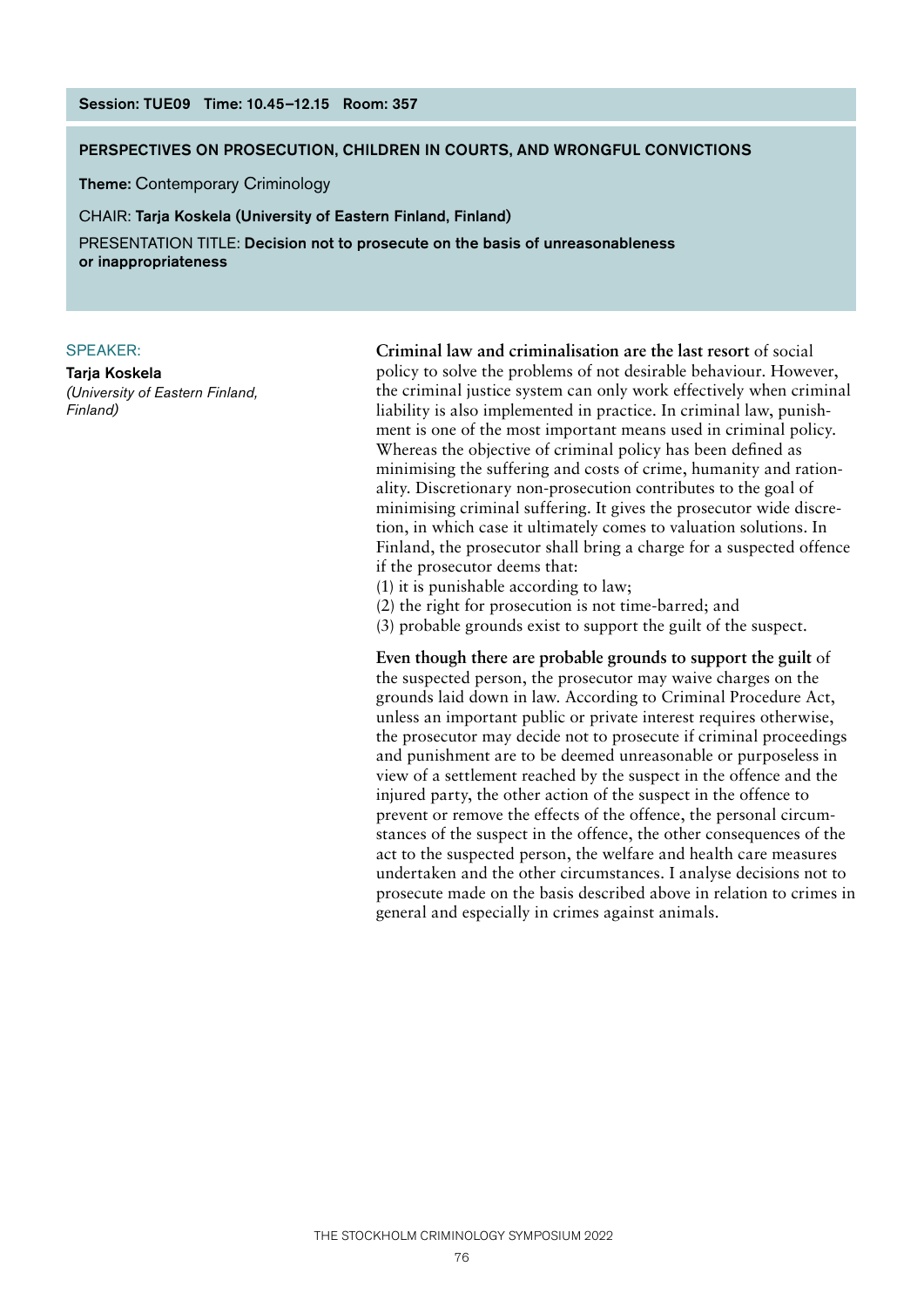## Session: TUE09 Time: 10.45–12.15 Room: 357

PRESENTATION TITLE: A judge is the person who decide who sings better: Children comprehension of legal terminology.

#### SPEAKER:

### Ana Maria S. Fontenla

*(JusGov-University of Minho/University Fernando Pessoa)*

**Children's involvement in judicial proceedings has been increasing progressively over the years,** so questioning children at court has become a common practice. Regional and international organizations have developed guidelines for child-friendly justice. Those guidelines recognize that one of the main obstacles for the access of children to justice is their lack of knowledge about legal language and proceedings.

**Research confirms, consistently, that children at court** are questioned using inappropriate strategies and a legal terminology well above their linguistic capabilities (Hanna, Davies, Henderson, Crothers, & Rotherham, 2010; Zajac, Westera & Kaladelfos, 2018). Most research was developed in English-speaking countries with an adversarial model of justice, wherefore results could not be easily extrapolated to different judicial systems and different languages. 322 Portuguese children from 6 to 13 years (M=9.23; SD=2.05) participated in this study. At interviews, children were asked to produce a definition/explanation of 18 legal terms (e.g. 'What is…(a judge)? Answers were categorized into 7 categories representing different answer strategies. 47% of interviewed children did not give a correct definition of any of the legal terms presented to them. Comprehension rates range from 0% to 35%, with the exception of the term "crime" which is correctly defined by 61% of children. The results of the present study are similar to those developed in countries with different judicial systems and English legal terminology corroborating that adapting court proceedings to children is a common need across multiple legal systems and languages.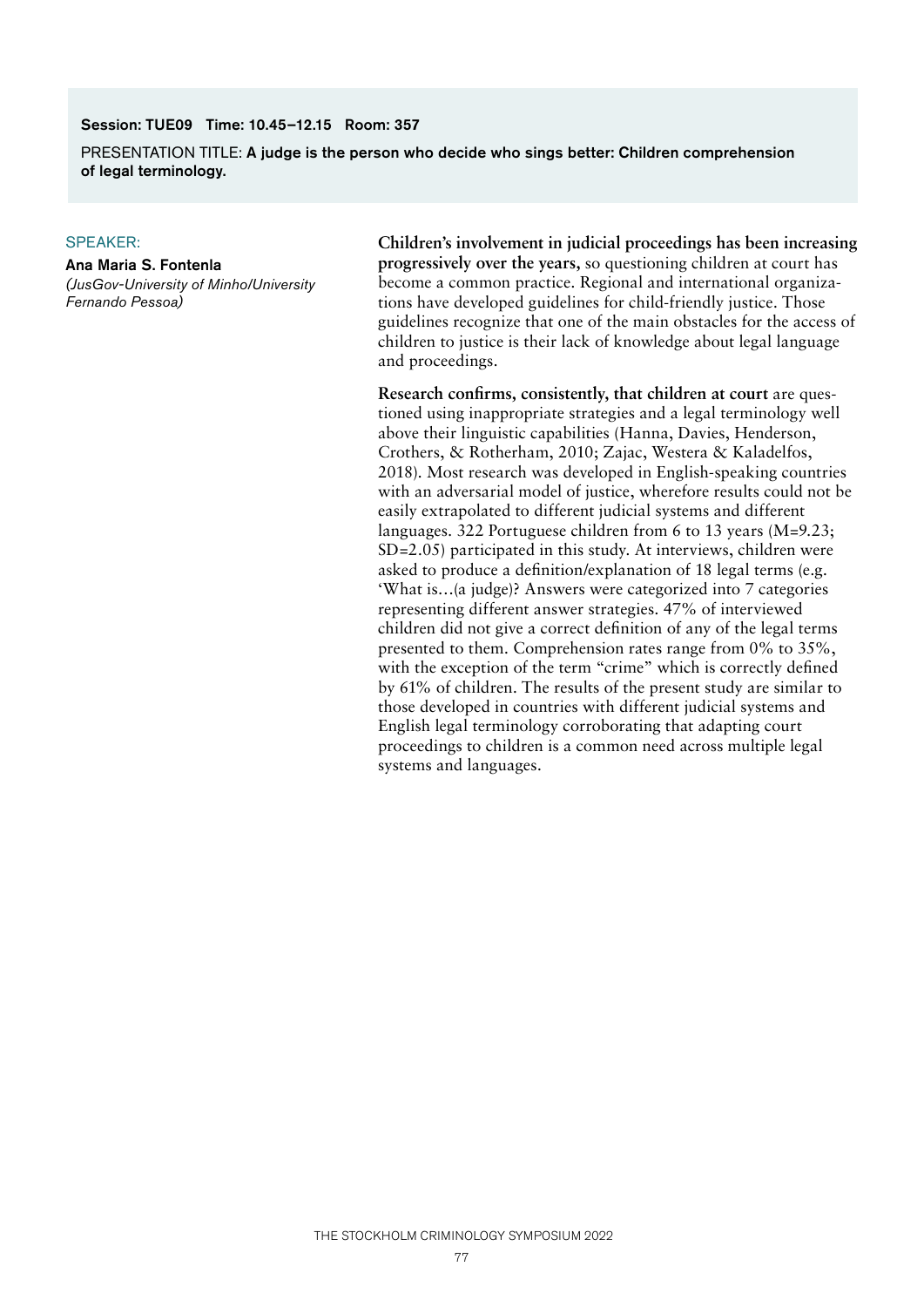# Session: TUE09 Time: 10.45–12.15 Room: 357 PRESENTATION TITLE: Exoneration in Sweden: About time to reform the system?

#### SPEAKER:

Dennis Martinsson *(Stockholm University, Sweden)* **Recently, several cases of wrongful convictions have been exposed in Sweden**, highlighting flaws in the system. Two cases are noteworthy in this context. They illustrate e.g. that several applications for exoneration are necessary to be exonerated. The first case concerned a man who was convicted of killing a close friend. He was sentenced to fifteen years in prison. He had to apply two times for exoneration before the Supreme Court granted the application. At the new trial, he was acquitted. The second case concerned a man who was convicted for murder and he was sentenced to life imprisonment.

**Although his first and second application showed faults** regarding the evidence, both applications were denied. In his third application, he made the same argument as before. This time the Supreme Court approved the application. After the new trial, he was acquitted. He spent thirteen years in prison. Until today, that is the longest time a person (who was later exonerated) has been imprisoned in Sweden. An application for exoneration is in Sweden administered exclusively within the court system. But it seems that a successful application depends on engaged journalists and lawyers. Only then is an application apparently formulated so it adheres to the language of the court. This suggests that there might be cases today that meet the criteria for exoneration, but is not given the necessary scrutiny.

**By introducing an independent review committee,** which would administer applications for exoneration, the equality and fairness in the Swedish criminal justice system would increase. A committee could e.g. provide guidelines for applicants, be given the mandate to order certain investigation matters etc. This would enhance the applicant's odds for a fair chance. Hence, in order to improve access to justice in criminal law matters and for a fair and equal assessment in these cases, it is crucial that the current system of administering applications for exoneration is reformed.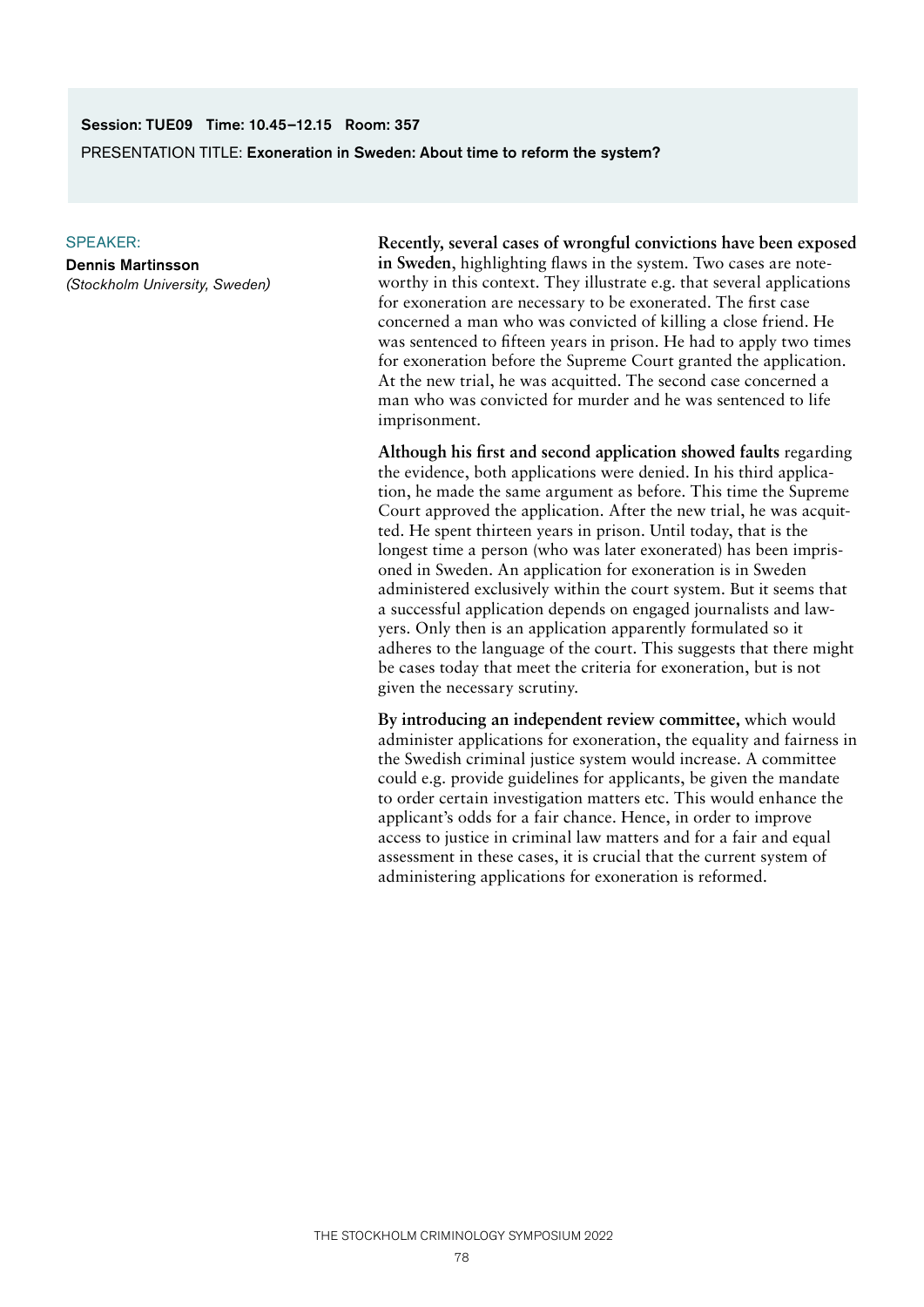## Session: TUE10 Time: 10.45–12.15 Room: 361

## BULLYING AND SCHOOL EXCLUSION IN THE LIGHT OF MIGRATION AND RACE RESPECTIVELY

Theme: Contemporary Criminology

CHAIR: Malgorzata Zuber (Alvernia University, USA)

PRESENTATION TITLE: Assessing the odds of exclusionary discipline: An exploration of the racial and socioeconomic disparities in high school discipline

# SPEAKERS:

Malgorzata Zuber and Jacob-Paul Taylor *(Alvernia University, USA)* **Though crime rates in the United States have been decreasing** since 1990, the dangers and threat of violence within educational institutions remain prominent. Following the onset of zero-tolerance policies, the deployment of exclusionary discipline sanctions has significantly increased. Education remains one of the most significant and strongest protective factors impacting the onset and continuation of criminal behavior.

**Considering the detrimental effects of school exclusion** on youths' propensity of delinquency and continued criminal offending, the nature and extent of such practices are of critical importance. Unfortunately, school discipline ranks among the most difficult and troubling issues today. Through the lens of Shaw and McKay's (1942) social disorganization theory, Hirschi's (1969) social control theory, and critical race theory, this research strives to understand the impact of school characteristics on the probability of students being subjected to the use of in-school suspension (ISS), out-ofschool suspension (OSS), and expulsion. Using data derived from the Pennsylvania Department of Education and the U.S. Census Bureau, regression analysis was conducted to examine the predictive impact of location-based variables, demographic and social characteristics of student populations, and the academic strength of institutions on classroom exclusion.

**The quantitative findings uncover distinct disparities between schools** with predominately white populations and schools with higher percentages of minority students and their particularly increased risk of exclusion.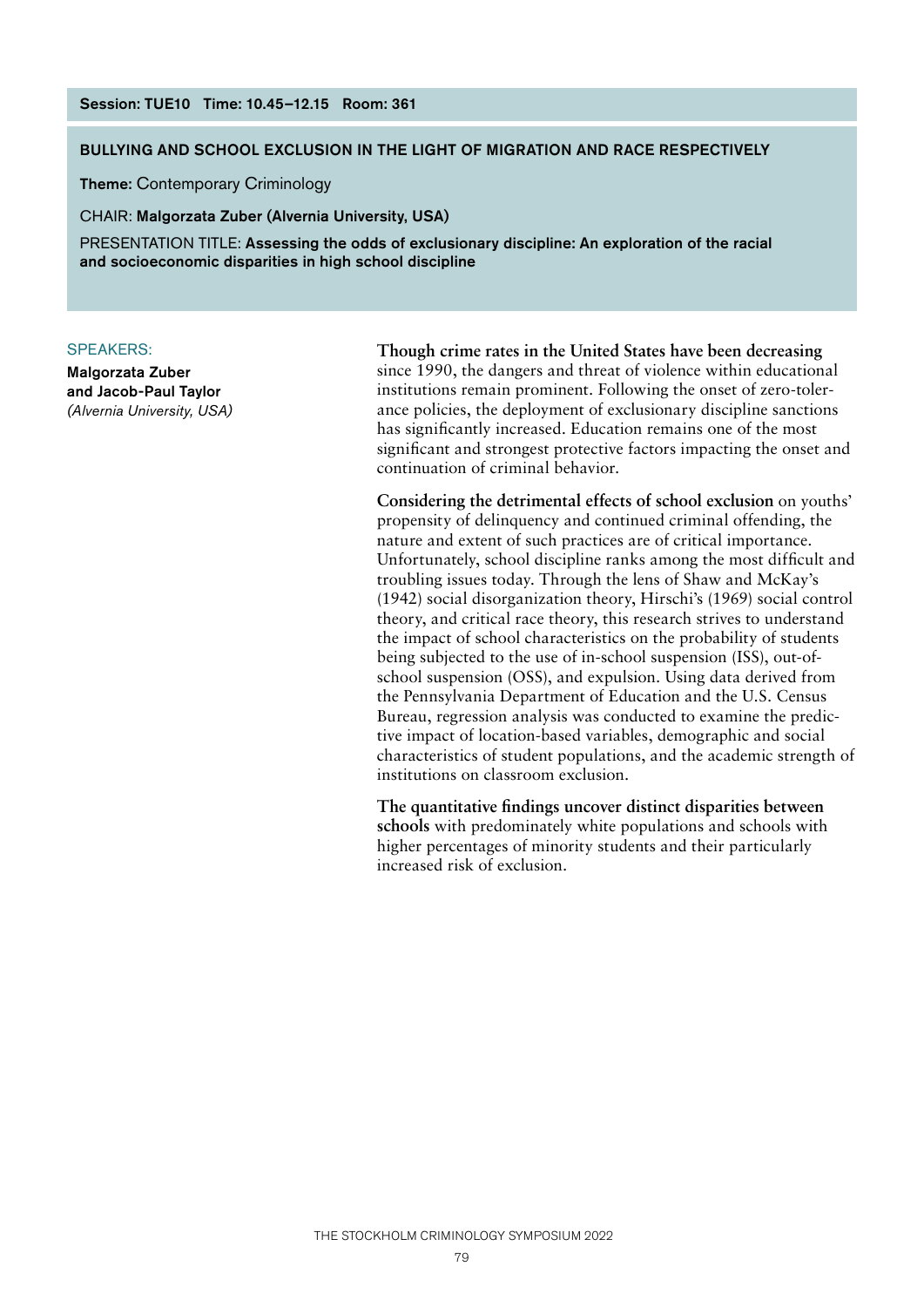# Session: TUE10 Time: 10.45–12.15 Room: 361

PRESENTATION TITLE: Bullying and migration background – A person-oriented analysis of relevant risk- and protective factors

#### SPEAKER:

## Leonie Rook

*(Criminological Research Institute of Lower Saxony, Germany)*

**The combination of normative developmental and acculturationrelated tasks** may contribute to immigrant adolescents being more involved in bullying. Indeed, the majority of European and North American studies, that investigated the link between bullying involvement and adolescents' migration background, found immigrant adolescents to be at higher risk of being victimized and to be more likely to bully their peers. However, other studies have found the opposite or could not find a difference. Beyond prevalence comparisons, it needs to be investigated more deeply whether associate risk – and protective factors differ between native and immigrant adolescents.

**Following Bronfenbrenner's (socio-) ecological theory,** bullying involvement is a result of the interaction of multiple nested and interconnected environmental systems. In addition to individual factors, microsystem settings such as family, peers, and school have a major impact on bullying involvement. Based on representative data of 12,444 ninth graders in Lower Saxony, Germany, and using a person-oriented approach, this study firstly aims to identify subgroups (both across and within migration status) of adolescents based on their bullying behavior and victimization experiences. Secondly, the influence of risk- and protective factors (both individual and factors within the microsystem) are investigated.

**First results indicate the presence of four subgroups that differ in their profiles** of bullying and victimization: adolescents with higher levels of bullying and lower levels of victimization and vice versa, adolescents with high levels of both bullying and victimization, and adolescents with low levels of both bullying and victimization. Differences across natives and immigrants as well as relevant riskand protective factors will be discussed.

#### Session: TUE11 Time: 13.15–14.45 Room: the Auditorium

## THE PRIZE WINNERS' LECTURE

CHAIR: Lawrence Sherman (University of Cambridge, UK) and Jerzy Sarnecki (Stockholm University, Sweden)

SPEAKERS: Elijah Anderson *(Yale University, USA)* and Francis T. Cullen *(University of Cincinnati, USA)*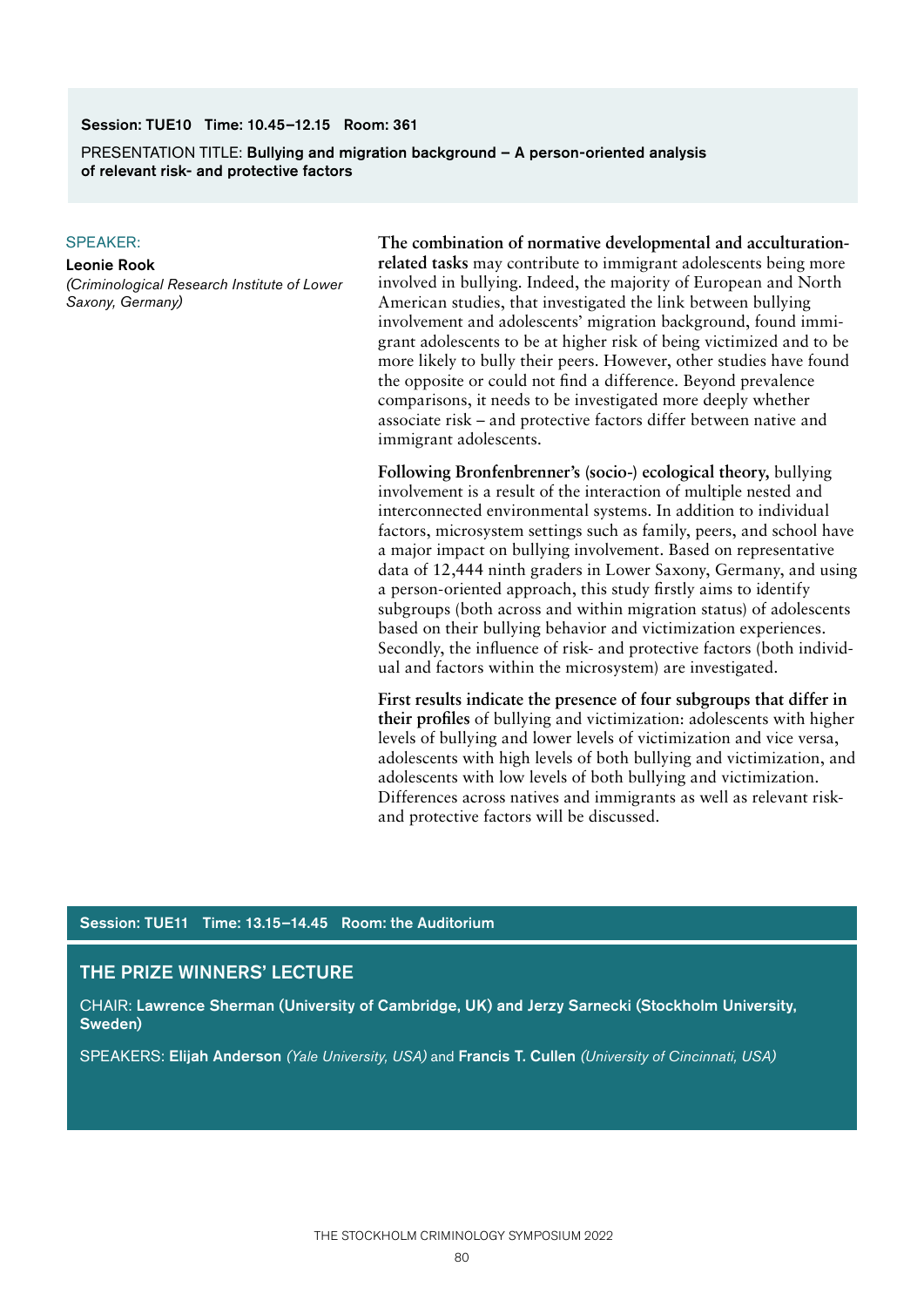## BIOPSYCHOSOCIAL RISK FACTORS FOR CRIME AND PSYCHOPATHY: RISK AND DESISTENCE

Theme: Understanding the mechanisms that cause crime and promote desistance from crime

CHAIR: Adrian Raine (University of Pennsylvania, USA)

PRESENTATION TITLE: Childhood sleep problems at age 11 as a risk factor for crime at age 23: Implications for desistance

# SPEAKER:

Adrian Raine *(University of Pennsylvania, USA)* *Background***:** While cross-sectional research has documented a relationship between sleep problems and antisocial behavior, longitudinal research on sleep problems and antisocial personality disorder and crime is relatively sparse. We previously documented a relationship between daytime sleepiness at age 15 and crime at age 29 in English schoolboys. This new longitudinal study from Mauritius further tests the hypothesis that childhood sleep problems represent a risk factor for adult crime, controlling for childhood behavior problems.

*Method***: 1,165 Indian and Creole boys and girls were assessed on sleep problems by their caregiver when aged 11 years.** Outcome data consisted of age 11 parent-reported externalizing behavior problems, age 23 self-report crime and court convictions, and antisocial personality disorder assess in a clinical interview. Antisocial behavior was also assessed at age 8.

*Results***: Aggression/delinquent behavior at age 11 was positively associated with age 11 sleep problems** (p < .0001). Sleep problems at 11 were also positively associated with age 23 criminal offending  $(p = .02)$  and antisocial personality disorder  $(p = .002)$ . These effects remained after controlling for age 11 externalizing behavior problems ( $p = .017$  respectively), although effect sizes were somewhat attenuated.

*Conclusions***: Results support the standing of childhood sleep problems as a significant risk factor for adult crime.** It is hypothesized that disruption to the prefrontal-amygdala circuit may represent the mechanism-of-action explaining the sleep-crime relationship. If future experimental and brain imaging research can document a causal relationship between sleep problems and crime, simple sleep hygiene educational interventions could potentially facilitate desistance from crime in high-risk individuals.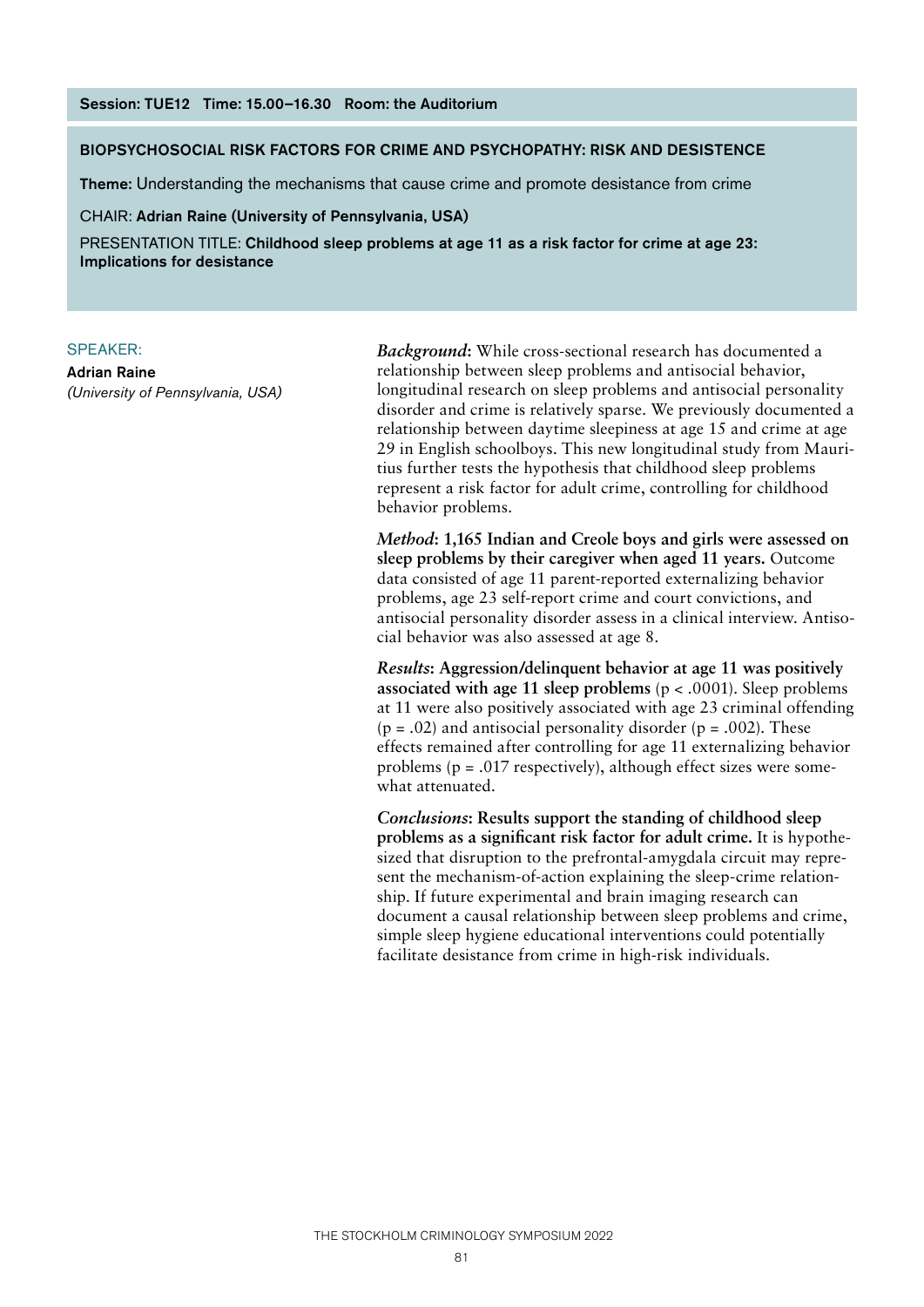# Session: TUE12 Time: 15.00–16.30 Room: the Auditorium PRESENTATION TITLE: Gender and childhood psychopathic features: The mediating role of heart rate

#### SPEAKER:

Shichun Ling *(California State University, USA)*

**Background:** Prior studies have documented the well-replicated finding that males engage in more antisocial behavior than females. However, there is limited research on what could explain this gender gap, and even less research on biological explanations. Nevertheless, low heart rate has been a well-documented biological risk factor for antisocial behaviors. This study aims to replicate and extend a previous finding that heart rate mediates the relationship between gender and antisocial behavior. While the prior study examined criminal offending in adulthood, the current study examines whether heart rate mediates the relationship between gender and childhood psychopathic features.

**Methods:** Using data from 454 children aged 11–13 years, we test the hypothesis that low heart rate partially mediates the relationship between gender and psychopathic features as measured by the Antisocial Process Screening Device. Analyses were conducted for overall child psychopathy (APSD total score) as well as its three subcomponents (scores for narcissism, impulsivity, callous-unemotional traits).

**Results:** Low heart rate partially explains the relationship between gender and child psychopathy: males are more likely to exhibit lower heart rates, which are subsequently linked to higher APSD total scores. Further analyses revealed that low heart rate partially mediates the relationship between gender and impulsivity. In other words, males are more likely to exhibit lower heart rates, which in turn are associated with higher impulsivity scores. Low heart rate fully mediated the relationship between gender and callous-unemotional traits, suggesting that males are more likely to exhibit lower heart rates, which are subsequently associated with increased callous-unemotional traits.

**Conclusions:** Findings support the notion that low heart rate is an important causal mechanism in explaining the gender difference in childhood psychopathy, thus lending additional insight into the etiology of antisocial behavior early in life. The results highlight the importance of considering gender differences in biological functioning and behavior.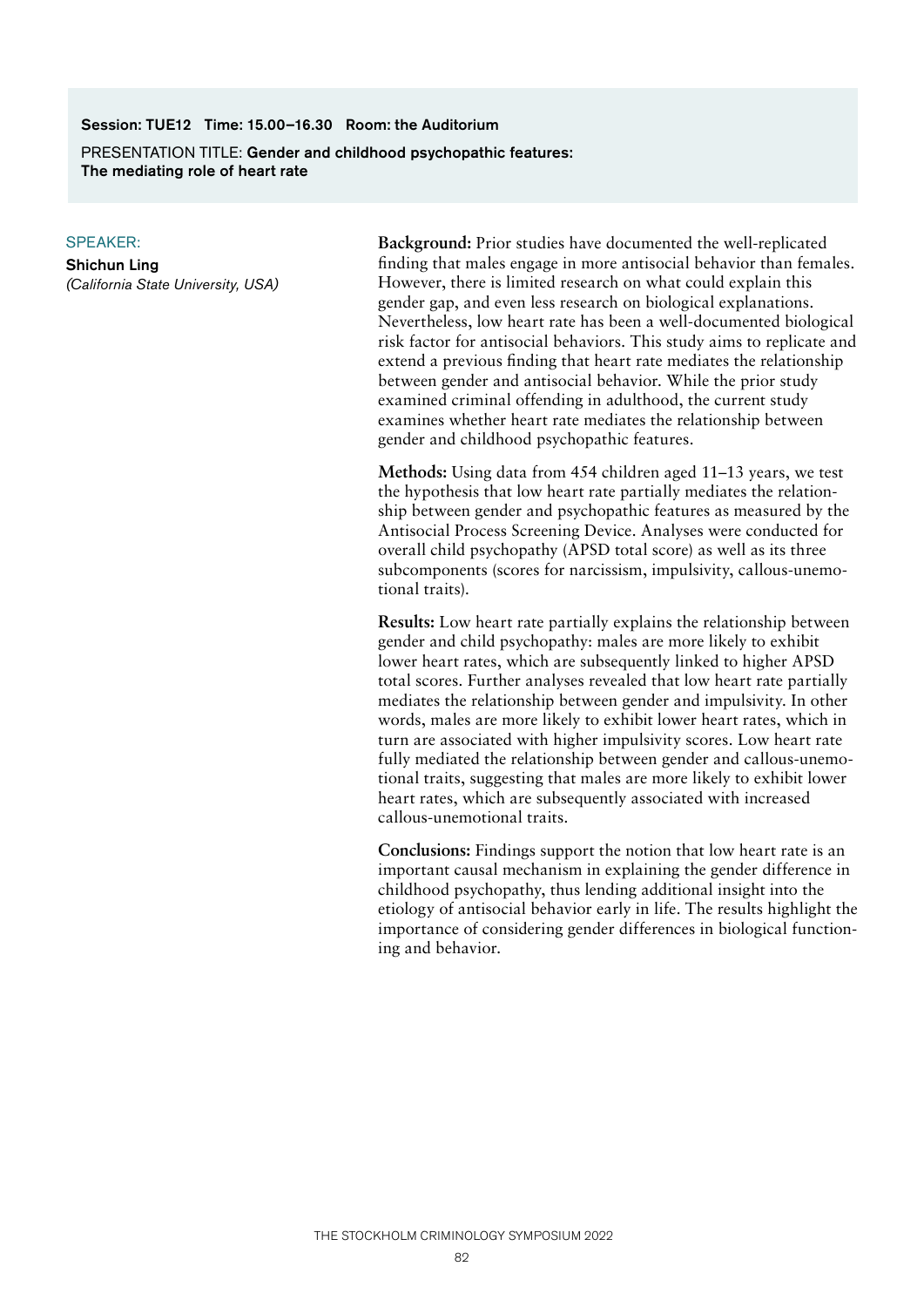# Session: TUE12 Time: 15.00–16.30 Room: the Auditorium

PRESENTATION TITLE: Association of intellectual disability with violent and sexual crime and victimization: A population-based cohort study

## SPEAKER:

Antti Latvala *(University of Helsinki, Finland)*

### CO-AUTHORS:

Magnus Tideman *(Halmstad University, Sweden)*

Erik Søndenaa *(St Olavs University Hospital, Norway)*

#### Henrik Larsson

*(Karolinska Institutet, Örebro university, Sweden)*

## Agnieszka Butwicka

*(Karolinska Institutet, Stockholm Health Care Services, Region Stockholm,Sweden, Medical University of Warsaw, Medical University of Lodz, Polen)* 

#### Seena Fazel

*(University of Oxford, UK)*

## Paul Lichtenstein

*(Karolinska Institutet, Sweden)*

**Background:** Intellectual disability (ID) is associated with violent and sexual offending and victimization, but the importance of neuropsychiatric comorbidity and severity of disability remains unclear.

**Methods:** In a register-based cohort study of people born in Sweden 1980–1991 (n=1,232,564), we investigated associations of mild and moderate/severe ID with any, violent and sexual crimes, and with assault victimization, stratified by comorbid autism and ADHD. We defined ID by attendance at a special school or registered diagnosis and obtained data on criminal convictions and injuries or deaths due to assaults from nationwide registers until end of 2013.

**Results:** Compared to people without ID, autism or ADHD, men and women with either mild or moderate/severe ID and comorbid ADHD had elevated risks of violent crimes (range of Hazard Ratios [HRs] 4.4–10.4) and assault victimization (HRs 2.0–7.7). Women with mild ID without comorbidities or with comorbid autism also had elevated risks of violent crimes and victimization (HRs 1.8– 4.6) compared to women without ID, autism or ADHD. The relative risks of sexual offending and victimization were elevated in men and women with ID without comorbidities (HRs 2.6–12.7). The highest risks for sexual offending in men (HRs 9.4–11.0) and for sexual assault victimization in women (HRs 11.0–17.1) related to ID and comorbid ADHD.

**Conclusions:** People with ID have an elevated risk of violent offending and assault victimization, but these risks are largely explained by comorbid ADHD. In contrast, ID is independently associated with sexual crimes and victimization, even though absolute risks are low. A better understanding of why the risks of sexual offending and victimization are specifically elevated is crucial for successful risk reduction.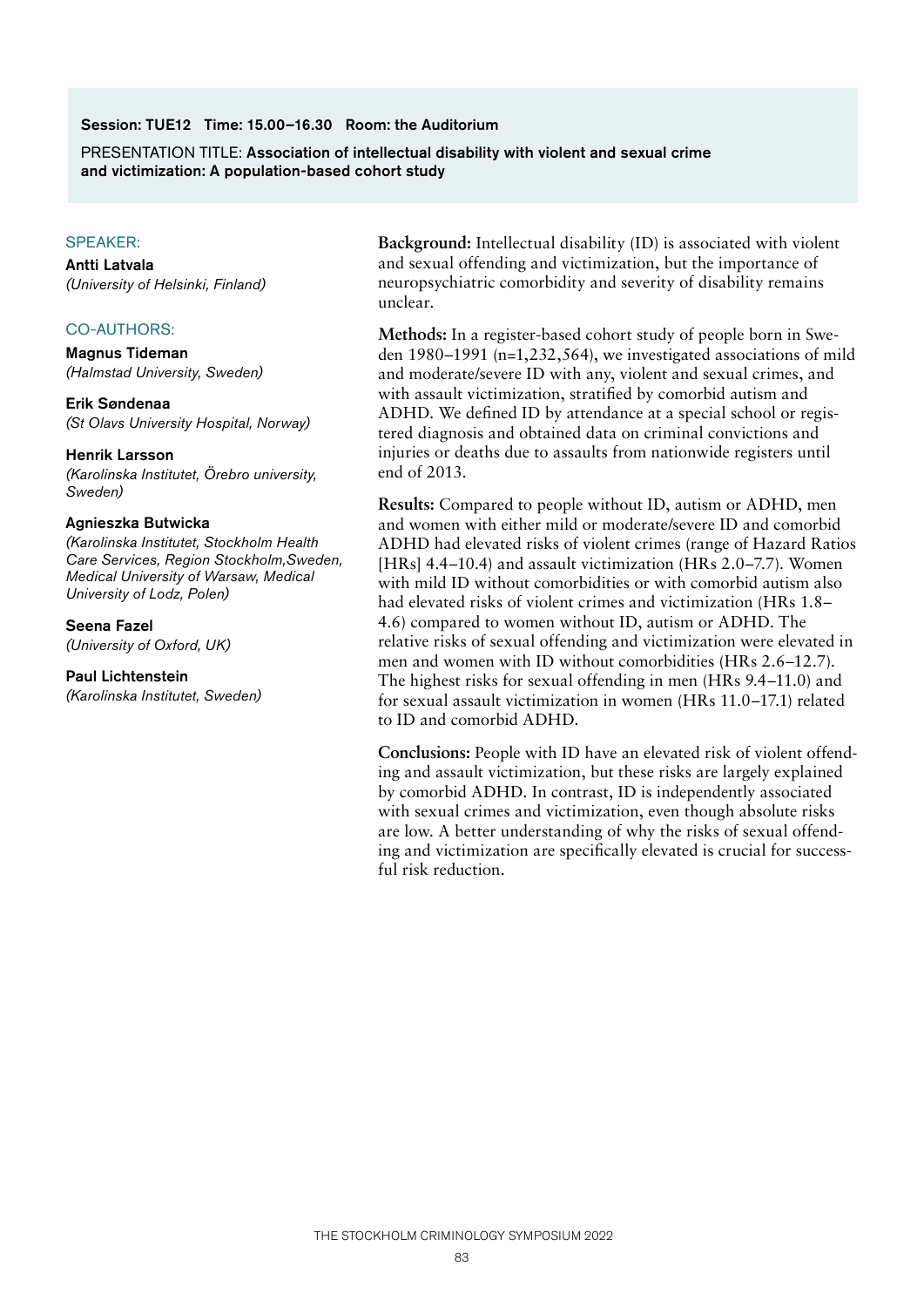# Session: TUE12 Time: 15.00–16.30 Room: the Auditorium PRESENTATION TITLE: The striatum and adult psychopathy

#### SPEAKER:

## Olivia Choy

*(Nanyang Technological University, Singapore)*

# CO-AUTHOR:

Robert Schug *(California State University, USA)* **Background:** Psychopathy is a significant predictor of violent recidivism. Prior studies on the neural basis of psychopathy have inconsistently reported increased volumes of the striatum in psychopathic adults. Questions also remain on confounding clinical conditions and generalizability to females. This study tests the hypothesis that striatal volumes are increased in adults with psychopathic traits, and that this relationship is mediated by stimulation seeking and impulsivity.

**Methods:** Striatal volume was assessed using magnetic resonance imaging in 108 adult community-dwelling males alongside psychopathy using the Psychopathy Checklist – Revised. Subsidiary analyses were also conducted on a small sample of females.

**Results:** Striatal volumes were increased 9.4% in psychopathic individuals compared to controls  $(p = .01)$ . Correlational analyses similarly showed that increased striatal volumes were associated with higher levels of psychopathic traits ( $p = .001$ ). Effects were observed for all striatal regions, controlling for age, substance dependence and abuse, antisocial personality disorder, attention deficit hyperactivity disorder, social adversity, and total brain volume. Psychopathy in females was also significantly associated with increased striatal volume  $(p = .02)$ . Stimulation-seeking and impulsivity partly mediated the striatal-psychopathy relationship, accounting for 49.4% of this association.

**Conclusions:** Findings from these two samples replicate and build on initial studies indicating striatal enlargement in adults with psychopathy. Results are consistent with the notion that striatal abnormalities in individuals with psychopathy partly reflect increased sensation-seeking and impulsivity, and support the hypothesis of abnormal reward processing in psychopathy. As psychopathy is a risk factor for violent behavior and a consistent predictor of recidivism, knowledge of the neurobiological underpinnings of psychopathy may help us better understand the mechanisms underlying desistance.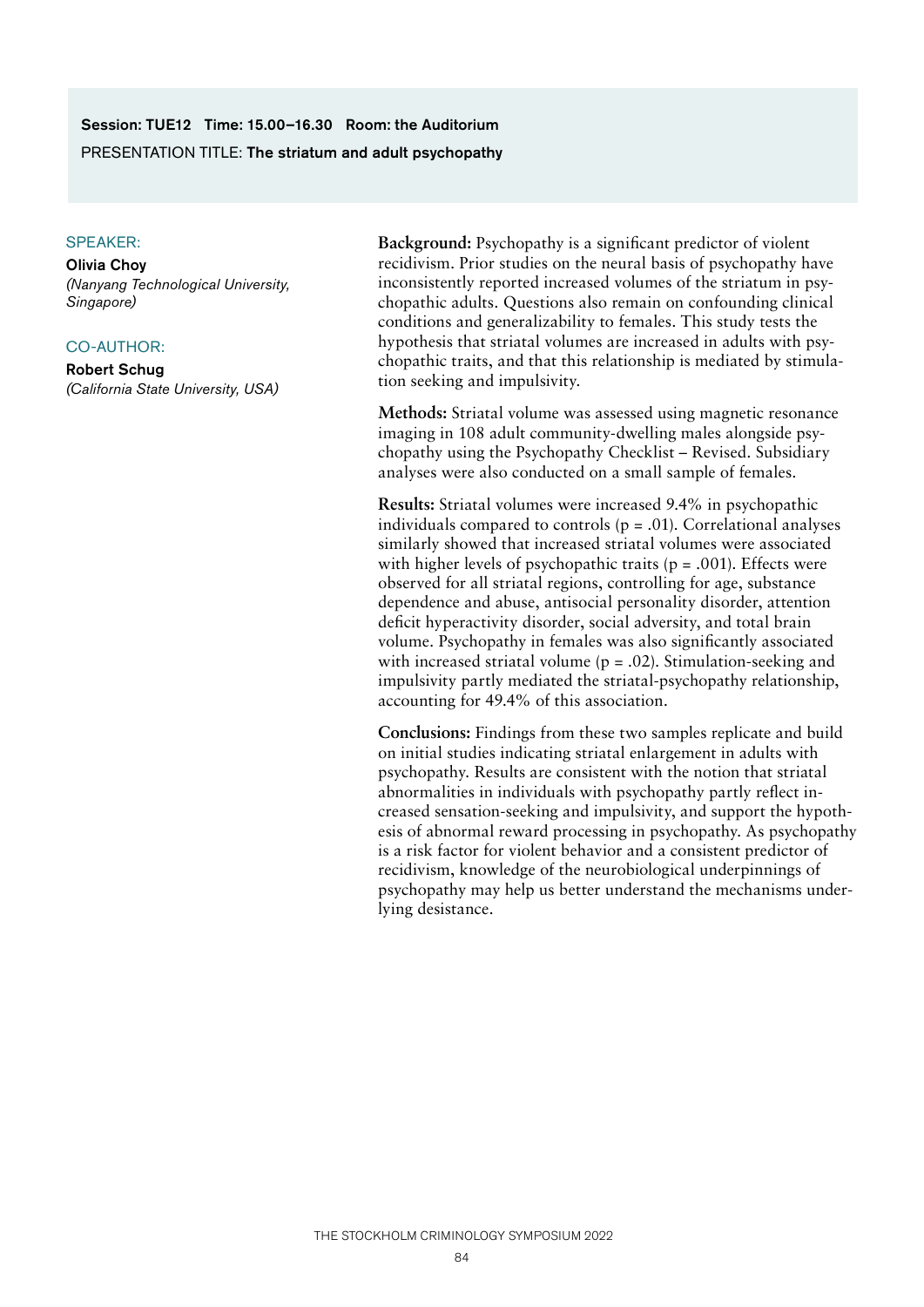## WHIS-PROJECT. IMMIGRATION AND CRIME IN SWEDEN

Theme: Contemporary Criminology

CHAIR: Sofia Wikman (Stockholm University, Sweden)

PRESENTATION TITLE: Changes in violent crime in Swedish municipalities: Estimating the effect of immigration

# SPEAKER:

Jerzy Sarnecki *(Institute for Future Studies and University of Gävle, Sweden)* 

#### CO-AUTHOR:

Amber Beckley *(Stockholm University, Sweden)* **Studies from around the world have shown that immigration has little to no connection with crime.** Scandinavian studies, however, have been generally carried out on individuals and show that immigrants are overrepresented in crime. In this study we analyzed police-reported violent crime in Swedish municipalities between 2000 and 2020. We found that nearly all municipalities had higher violent crime rates in 2020 relative to 2000. Municipalities with the highest increase in reported violent crime rates were contrasted with municipalities with the lowest increase in reported violent crime rates. The percent of immigrants in the municipality and excess immigration could not account for the average difference in reported violent crime rates.

**Municipalities with high crime increases, tended to be sparsely populated** and have a lower SES. These tendencies became starker over time so that municipalities with high crime increases, relative to those with low crime increases, had significantly higher levels of crime correlates. We conclude that immigration seems to have had little direct impact on reported crime.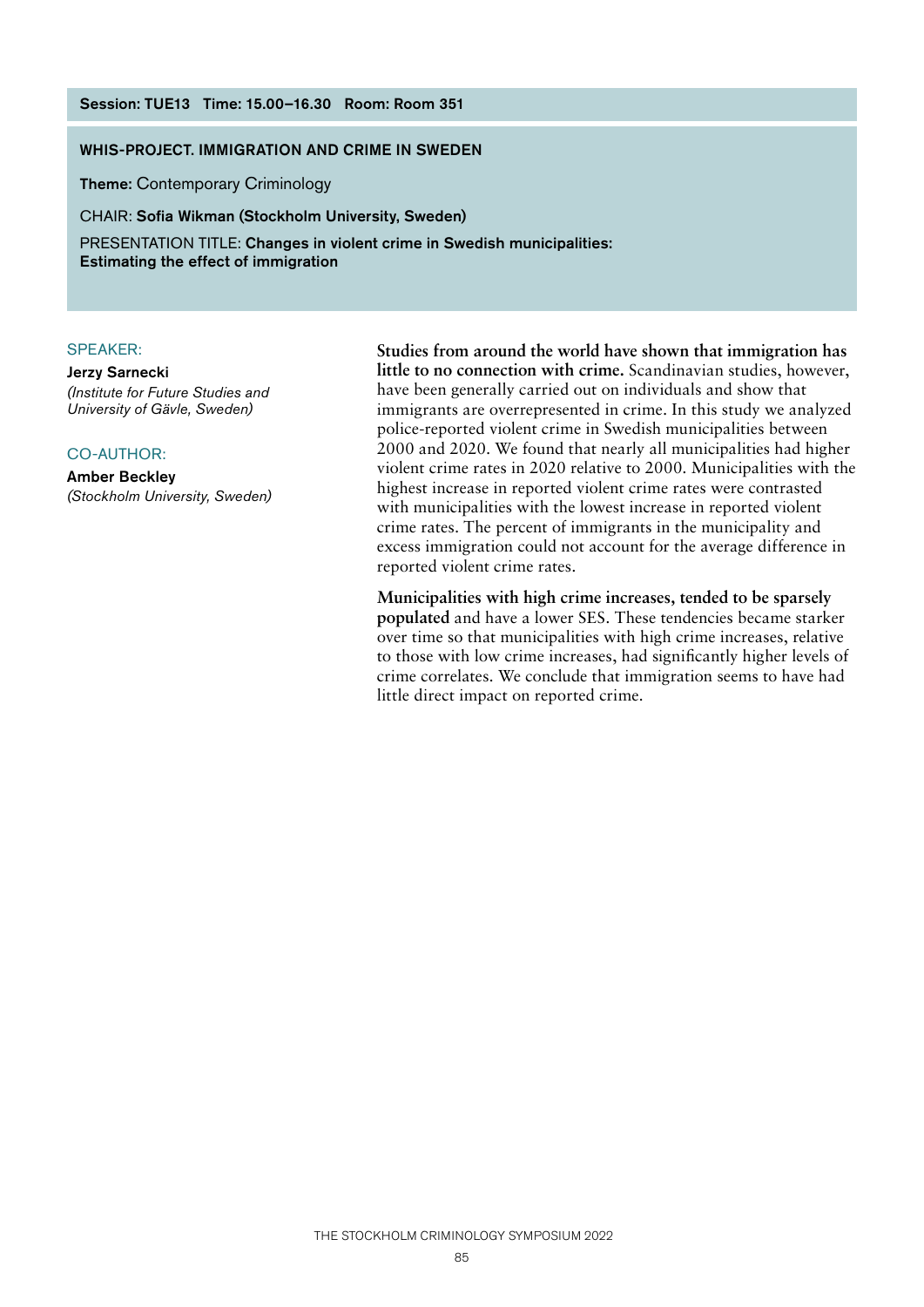PRESENTATION TITLE: Criminal collaboration networks and criminal organizing in Sweden: the role of region of birth

## SPEAKER:

### Hernan Mondani

*(Institute for Future Studies, Stockholm University and University of Gävle, Sweden)*

#### CO-AUTHORS:

#### Amir Rostami and Jerzy Sarnecki

*(Institute for Future Studies and University of Gävle, Sweden)*

**In criminal collaboration, as well as other social phenomena in general, individuals tend to commit crimes** with other individuals that have similar characteristics, for example in terms of age. In this study, we investigate the role of region of birth for the development of criminal networks and criminal organizing in Sweden in recent decades. We use Swedish suspicion data from the population register of suspected individuals between 1995 and 2015.

**Our study population consists of 433,714 individuals** that have been suspected of committing one or more crimes together with at least one more individual. Two or more individuals that were suspected in the same criminal case can be linked to each other, and this allows the construction of so-called co-offending networks, in which nodes represent individuals and links represent co-suspicions in crime. We build yearly co-offending networks and use the tools of social network analysis to analyze them.

**Our preliminary results show that Swedish-born individuals constitute between 70 and 80 percent of the suspicions.** Suspicions by foreign-born individuals are concentrated in seven regions of birth. In the co-offending networks, co-suspicion links occur for the most part between individuals belonging to the same region of birth. Furthermore, the networks exhibit over the years high positive assortativity with respect to region of birth.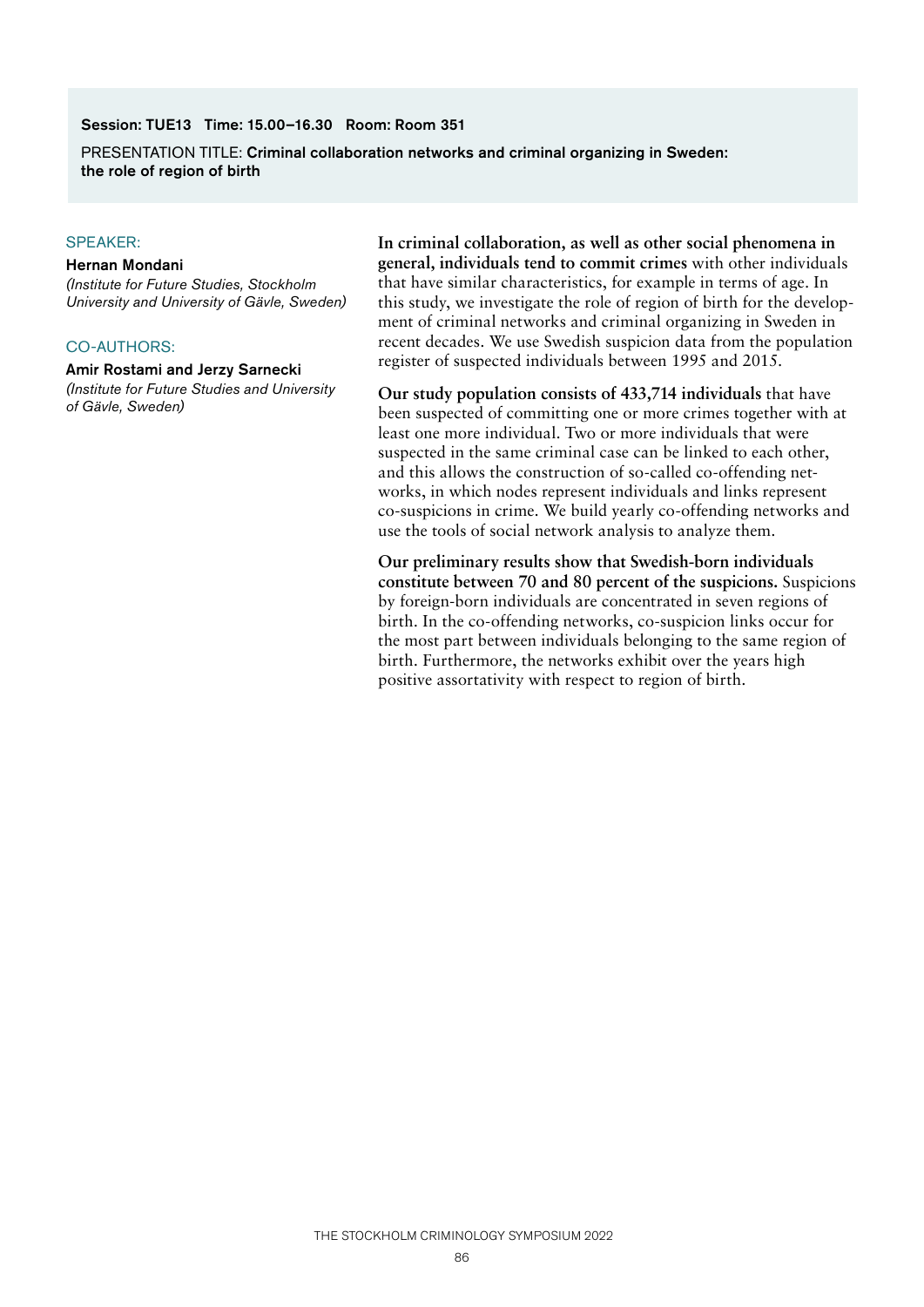PRESENTATION TITLE: Narratives about immigration, socioeconomics, and crime

#### SPEAKER:

Sofia Wikman *(Stockholm University, Sweden)*

My Lilja *(Malmö University, Sweden)* 

**This study is a part of the Forte financed project "What happened in Sweden over the last 40 years? Studies on crime, gender, ethnicity, and social class".** The aim of this qualitative study is two-fold. Firstly, it attempts to explore narratives about immigration, socioeconomics, and crime among individuals with long-term professional experience. Secondly, it will analyse narratives about immigration, socioeconomics, and crime among previously convicted individuals.

**The ambition is to triangulate the results from the other quantitative studies** in the Forte project and describe the people behind the statistics and their stories. The study has a narrative approach and is based on semi-structured interviews with professionals and formerly convicted individuals.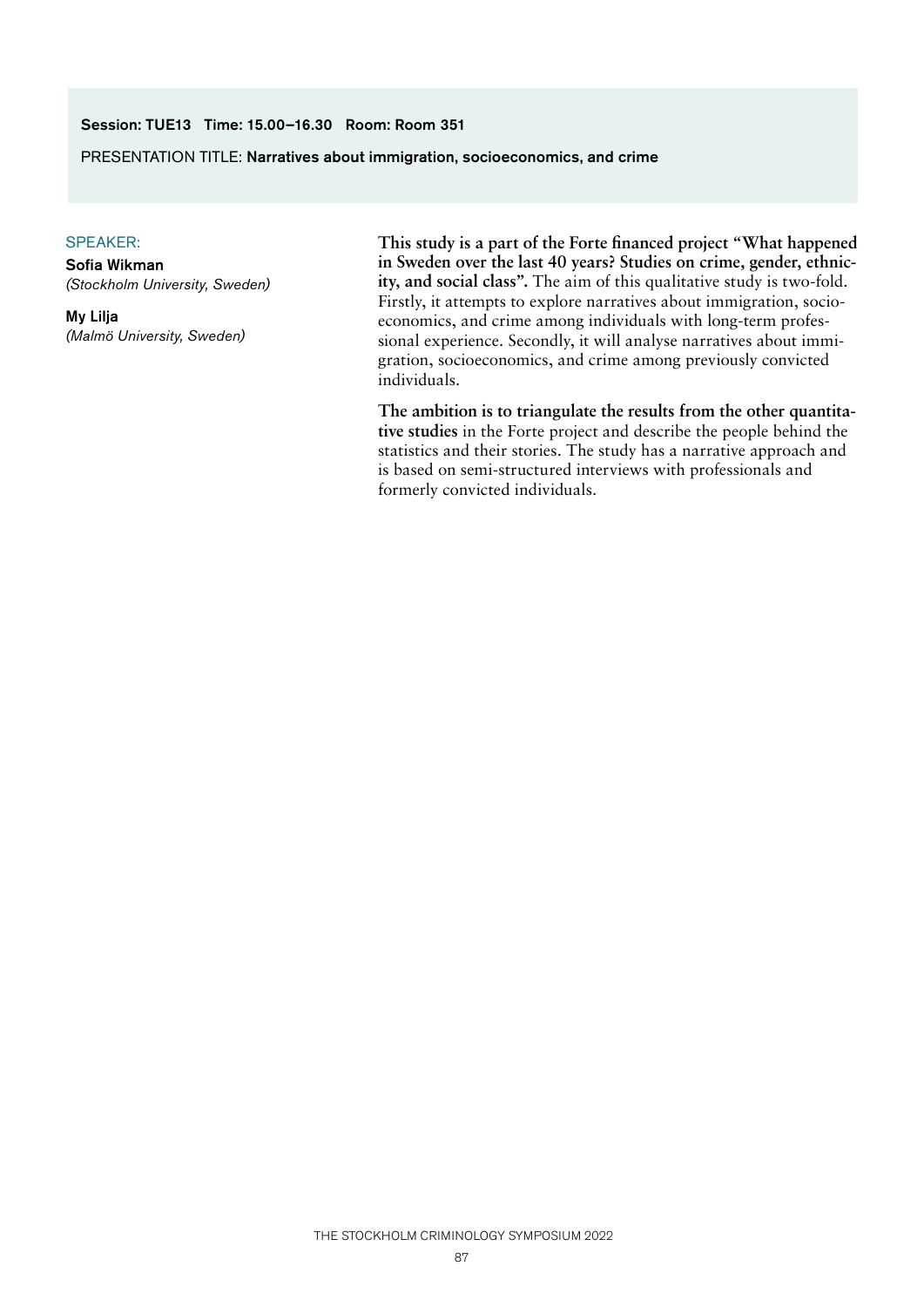PRESENTATION TITLE: Foreign-born, victimization and feelings of safety in Swedish municipalities. Some preliminary results

#### SPEAKER:

Lars Westfelt and Samuel Nestius *(University of Gävle, Sweden)* **According to the grant proposal, the WHiS project is aiming to study the development of immigration and crime** in both national, international, and regional perspectives using both official criminal statistics and alternative sources. The regional analyses of crime statistics in the first study will be complemented with a study of victimization and feelings of safety in different municipalities.

The analyse is based on a dataset pooling available local crime surveys that has been carried out by the Swedish police since 1998. So far it contains approximately 550 000 respondents in 191 municipalities. The municipalities will be grouped according to changes in the share of foreign-born population and other indicators and their development of victimization and feelings of safety will be compared. Multiple regression analysis will also be conducted to further investigate any relationships between victimization, feelings of safety and immigration. Some preliminary results from these data are presented.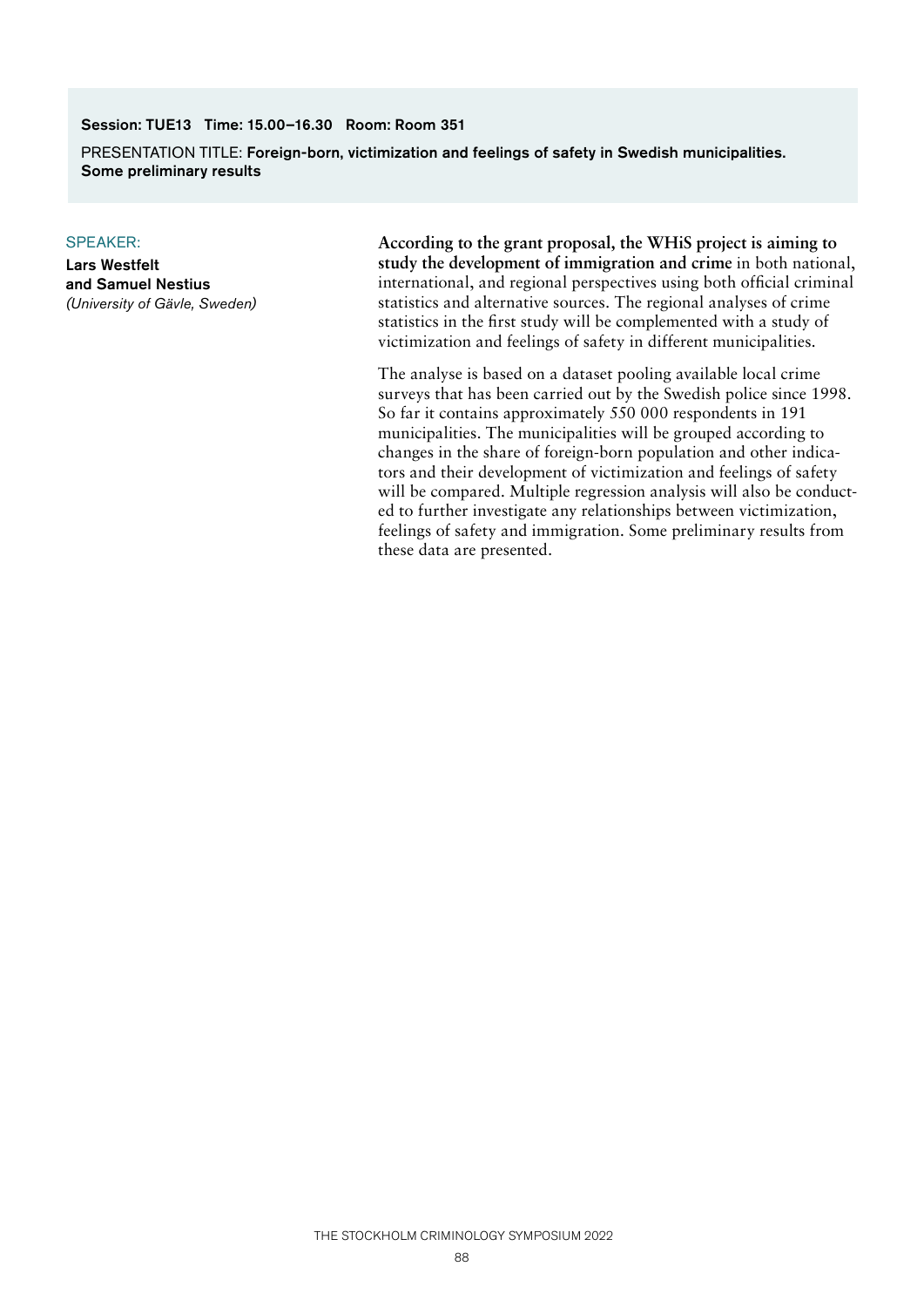## THE LONG AND UNCANNY ROAD TO DESISTANCE

Theme: Understanding the mechanisms that cause crime and promote desistance from crime

CHAIR: Felipe Estrada (Stockholm university, Sweden)

PRESENTATION TITLE: Fearful futures and haunting histories in women's desistance from crime

## SPEAKERS:

Tea Fredriksson and Robin Gålnander *(Stockholm University, Sweden)* **Desistance is increasingly recognized as a series of complex processes by which individuals transform from offenders into nonoffenders**. In recent years, research has expanded our understanding for setbacks and struggles within desistance processes.

**Through an analysis of repeated in-depth interviews** with ten desisting women, we have found such struggles to be unsettling and outright frightening. Examples of this were prevalent throughout the women's narratives.

**The results of our analysis show how frightening aspects of desistance processes** stem from making an unfamiliar, normative lifestyle familiar, while unfamiliarizing oneself with a familiar, deviant lifestyle. As such, desistance processes can be conceptualized as uncanny, that is, as pertaining to the frightening and uncertain. Although uncanniness is not a theoretical framework one tends to find in desistance research, it has the potential to develop the understanding of the struggles, fears, and anxieties of desistance processes. Through our analysis, we engage with how uncanniness can nuance established concepts in desistance research.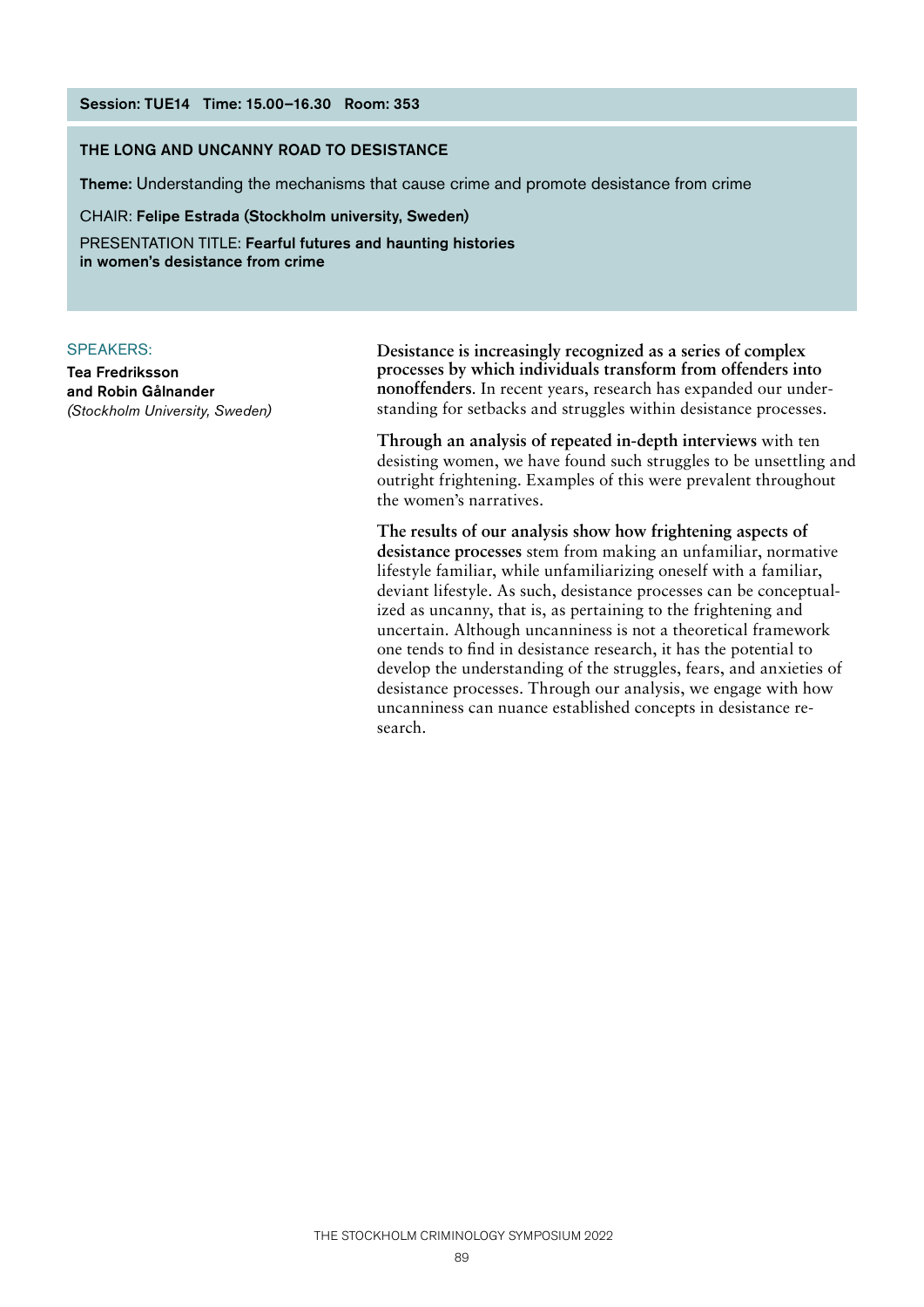Session: TUE14 Time: 15.00–16.30 Room: 353 PRESENTATION TITLE: Age, gender, and crime in a Swedish birth cohort to age 64

#### SPEAKERS:

Christoffer Carlsson and Fredrik Sivertsson *(Stockholm University, Sweden)* **We present the most recent update of criminal offending in a wellknown longitudinal dataset**, formerly known as the Metropolitan study, or the Stockholm birth cohort study. In this follow-up, we prospectively study the criminal histories of 14,608 males and females in a full Stockholm birth cohort born in 1953 to age 64.

**Given the extensive knowledge of criminal careers in adolescence**, a particular focus of our study is directed at adult offending. We first explore the amount of crimes recorded in the cohort before and after the advent of adulthood. We break down the age/crime curve into separate parameters, including onset, duration, and termination.

**Finally, we explore the existence and parameters of adult-onset offending**. Throughout, we utilize the large number of females (n = 7 161) in the cohort, and compare long-term patterns of male and female criminal careers.

Session: TUE14 Time: 15.00–16.30 Room: 353

PRESENTATION TITLE: Dealing with debt in desistance from crime

## SPEAKER:

Robin Gålnander *(Stockholm University, Sweden)* **Debt problems are ubiquitous among people with convictions,** yet debts' implications for processes of desistance from crime remains underexplored. Existing research has primarily focused on 'punishment debt'. Building on that, this longitudinal study takes a holistic approach to debts in desistance.

**Debts are potentially criminogenic forces restricting agency in desistance**. Dealing with severe indebtedness when attempting to desist from crime and (re)gain affiliation with the mainstream can prove an insurmountable task, leading to a state of personal crisis where relapse into both crime and drugs are a real risk.

**On the other hand, becoming debt-free and creditworthy is a potent way** of approaching mainstream society from a position as 'outsider'. Importantly, while some debts are viewed as 'normal' and required to live out normative dreams of material prosperity, desisters perceived their debts as the 'wrong' type in relation to their view of normalcy. This emphasizes the long road toward the mainstream that desistance processes involve.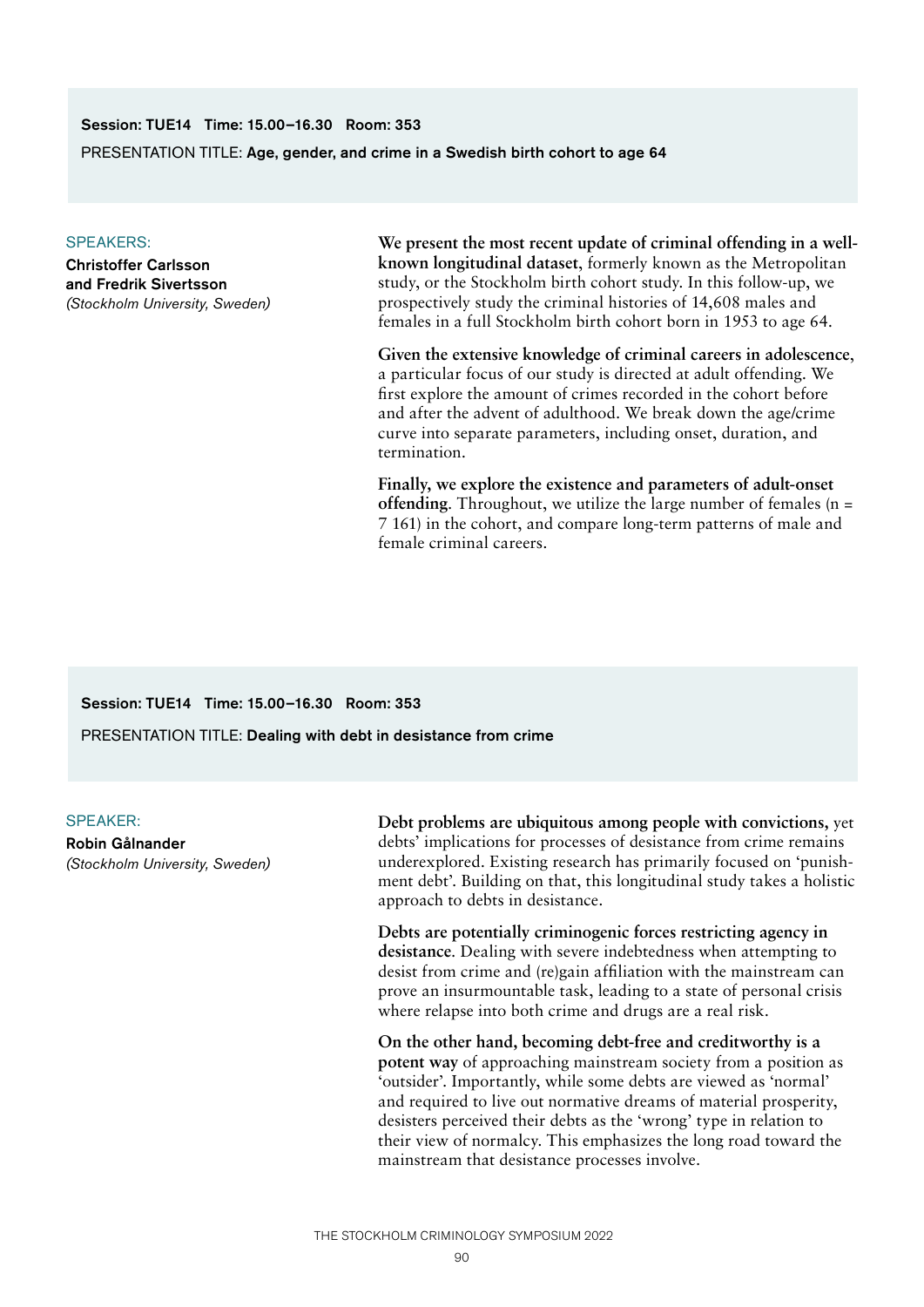## SELECTED STUDIES IN CRIMINOLOGY II

Theme: Contemporary Criminology

CHAIR: Timothy Coupe (University of Cambridge, UK)

PRESENTATION TITLE: Predicting harm to victims at missing person incidents

## SPEAKER:

Timothy Coupe *(University of Cambridge, UK)*

## CO-AUTHOR:

Quoc Vo *(Thames Valley Police, UK)* **Purpose:** To identify variables that help develop models for predicting which persons are likely to come to harm or cause harm while missing.

**Methods:** Uses a sample of 3,298 persons, reported missing 5,115 times during six months in a U.K. Police jurisdiction. Bi-variate significance tests and binary logistic regression for multivariate analysis. The Cambridge CHI scale was used to classify harm.

**Results:** Very low levels of harm were suffered by missing persons while they were missing with only 0.7% of the sample suffering harm and a mere 0.1% serious harm. Missing persons experienced far more harm and more serious harm when not missing. Two variables provide a basis for a model that enables the few persons likely to suffer harm while missing to be identified: a measure of 'maximum harm suffered at incidents while not missing' and the 'number of occasions victimised while not missing'. These predict the 1.5% of the missing person population likely to be victimised while missing. This 1.5% contained all but one of the 0.7% of persons suffering harm while missing. Number of times a suspect while not missing was related to harm perpetrated while missing and persons who were crime suspects five or more times while not missing may be prioritised while missing. Far greater harm was suffered by missing persons when not reported missing, a reflection of the longer periods not missing and higher victimisation risks.

**Conclusion:** The algorithm enables the prioritisation of the small subset of incidents where officers may avert harm, potentially making the policing of missing persons more effective, and saving resources. The predictive links between harm suffered while missing and while not missing may identify those liable to come to serious long-term 'victim harm', helping targeted intervention to reduce harm, including that at missing persons incidents.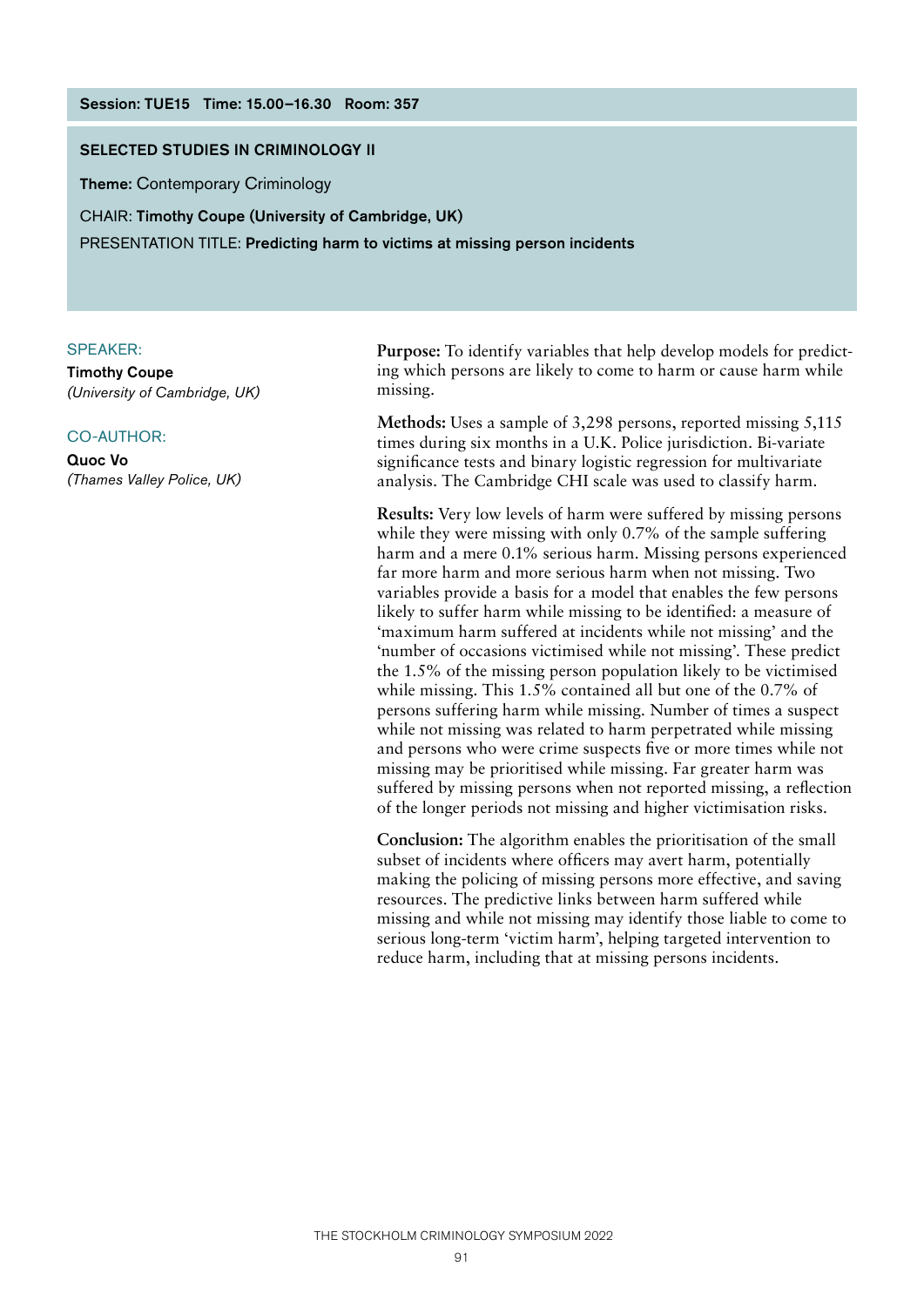PRESENTATION TITLE: Two paths, one destination: A demographic portrait of physicians sanctioned by the federal government

#### SPEAKER:

Bryan Burton *(Sonoma State University, USA)* **There is scarce information about the institutional mechanisms** creating the demographic portrait of sanctioned doctors published in the U.S. Office of Inspector General's List of Excluded Individuals and Entities (LEIE).

**The current study examines the demographic characteristics** of 1,289 physicians who appeared in the LEIE during a five-year period from 2008 to 2013. The results of a multivariate logistic regression found that female physicians and international medical graduates were more likely to be excluded for a financial offense while male doctors and United States medical graduates were more likely to be placed in the list for a quality of care matter. This suggest that the demographic portrait of doctors in the LEIE reflects the interplay between the doctors' behaviors and the actions of various agencies. A demographic portrait of physician violators can be useful for public policy, particularly, if one first considers the mechanisms creating the list.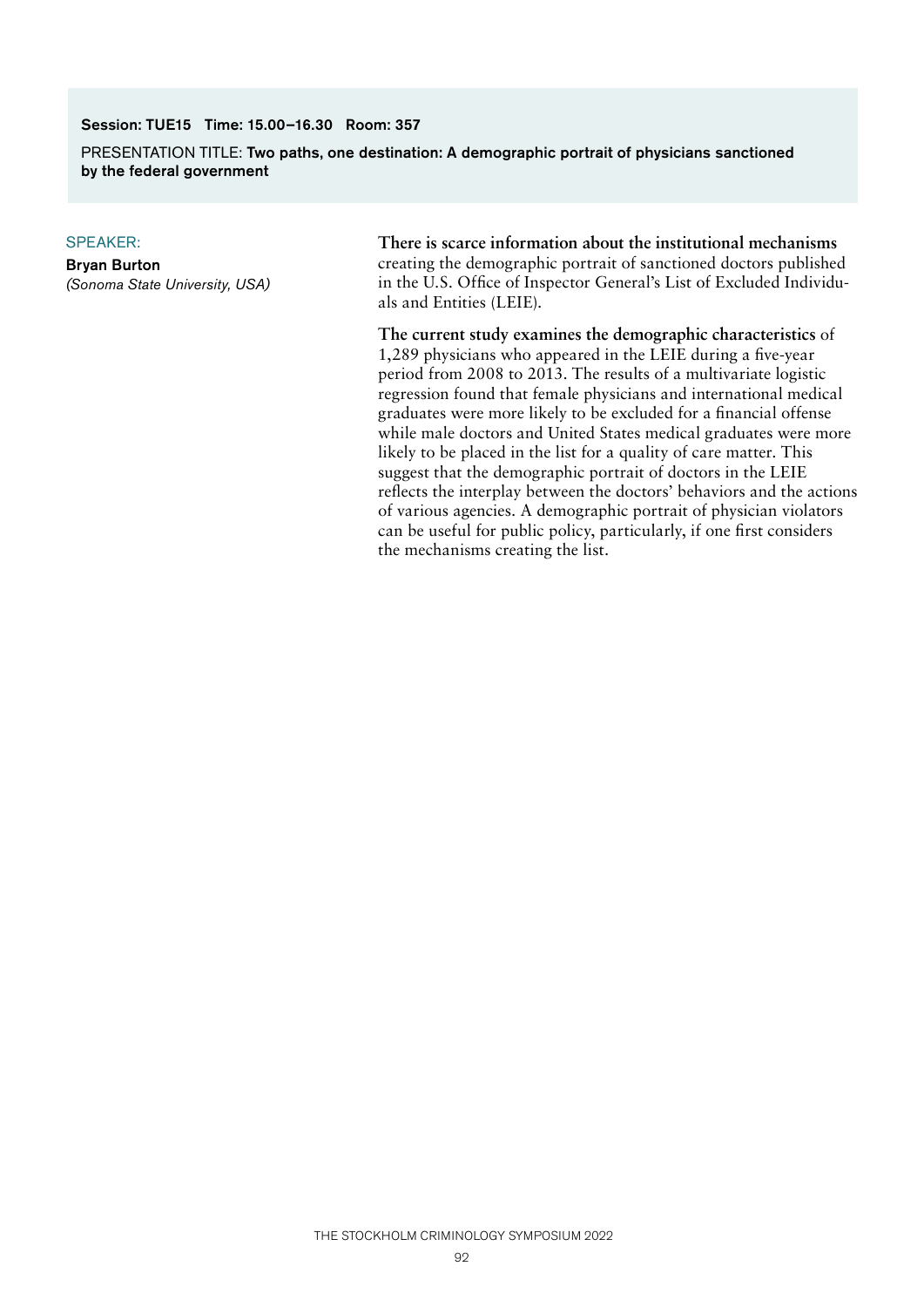PRESENTATION TITLE: Defining crimes against companion animals in Finland – passive neglect and active maltreatment

## SPEAKER:

Elli Valtonen *(University of Helsinki, Finland)*

### CO-AUTHORS:

**Taria Koskela** *(University of Eastern Finland, Finland)*

Anna Valros *(University of Helsinki, Finland)* 

Laura Hänninen *(University of Helsinki, Finland)* **In Finland, two thirds of animal welfare inspections and administrative measures relate to companion animals.** However, we have little knowledge on the specific features of animal welfare offences against companion animals. The prevalence and offender profile of violent crimes against animals are not known, nor is the possible connection to other crimes. It remains unclear whether animal hoarding cases are detected and prosecuted in Finnish courts.

**Our aims were (i) to describe the specific features of the offences against companion animals**, and (ii) to explore the legal consequences following these crimes in Finland. Our data comprised of 1443 judgements with 1717 defendants in animal welfare offences in Finland between 1 January 2011 and 20 May 2021. The offences against companion animals differed from those against production animals by offender's age, gender, offence location and the consequences to the victim and criminal sanctions.

**We identified three distinguishable types: passive, large-scale and active offences.** Passive offences included neglect of the basic care of animals, extending to complete abandonment. Large-scale offences recurred or lasted for two months or more and involved at least 15 animals. Large-scale offences were often located in small municipalities and led more often to the animals' death than other offences. They were typically committed by elderly women who rarely confessed the charges even partly, which may refer to animal hoarding. In contrast, the violent animal welfare offences were typically committed by urban young men who were charged also with other crimes, and often targeted against other people's animals, which is in line with previous research on intentional animal cruelty.

**We argue that to prevent and reveal crimes against companion animals,** we need to recognize the diverse nature of animal welfare offences, strengthen the cooperation between authorities and efficiently control the ban on keeping of the animals.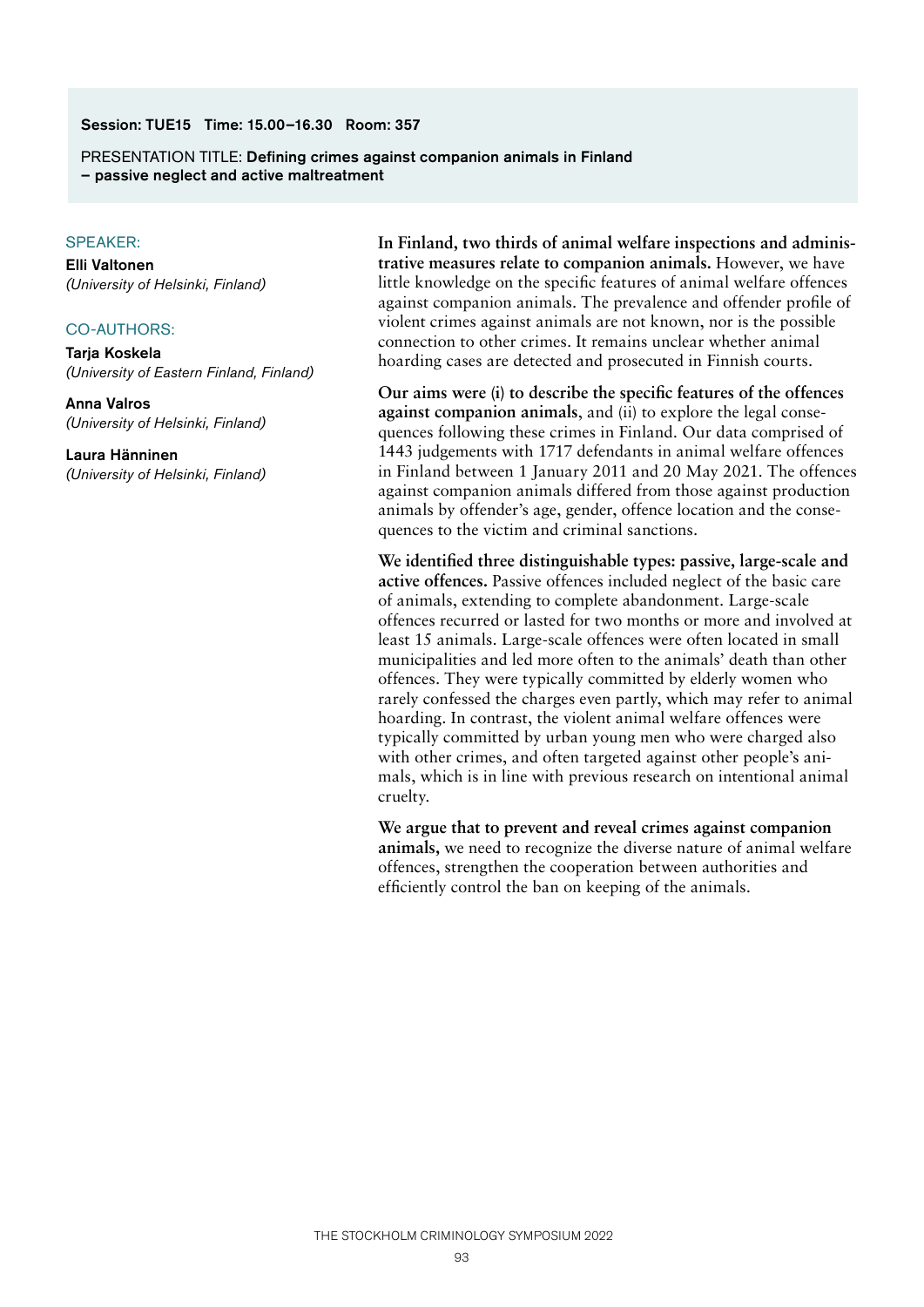#### CRIME, POLICY, AND POLITICS I

Theme: Contemporary Criminology

CHAIR: Dennis Martinsson (Stockholm University, Sweden)

PRESENTATION TITLE: Current trends in the Swedish criminal law and policy discourse

#### SPEAKER:

Dennis Martinsson *(Stockholm University, Sweden)* **The current Swedish criminal law and policy discourse can be described as "post-political"**, i.e. a consensus among the parties in the Parliament that law-and-order is a prioritised policy area. But what general trends are visible in relation to enacted and proposed legislation concerning criminal law matters? And what trends are visible in the political rhetoric which legitimise legislation concerning criminal law matters? When looking into enacted and proposed legislation, two clear trends emerge:

1) An increased criminalisation of conspiracy, preparation to commit a crime and attempt.

 2) A remarkable expansion of the possibilities for the police to use secret coercive measures.

**Although these trends are not new, they have accelerated during the 2020s.** Politicians now argue that Swedish authorities should be given the possibility to a larger extent be able to use "preventive" coercive measures, i.e. that there needs not be a suspicion of crime nor that a pre-trial investigation has been started. While Swedish politicians traditionally have based their arguments on rationality and reason when legitimising criminal law legislation, a shift in the political rhetoric can be noticed.

**Two trends and major themes can clearly be observed here: (1) populism and (2) integration.** Consequently, all of the above-mentioned trends indicate that the Swedish law and policy discourse is transforming, where the political rhetoric legitimising proposed legislation presumably leads to a greater polarisation rather than, for instance, affecting crime rates.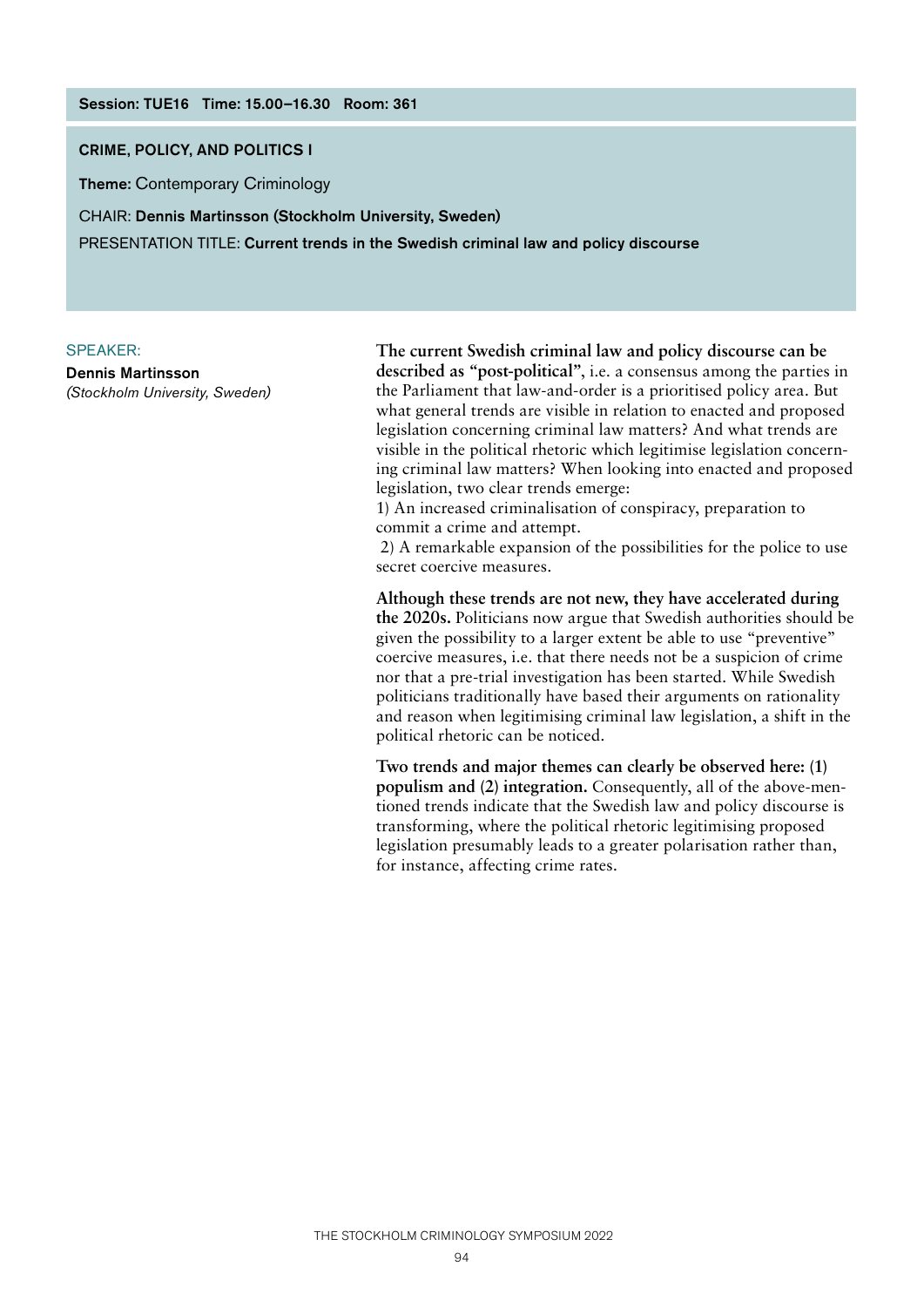PRESENTATION TITLE: Towards a balance between privacy and security

#### SPEAKER:

#### Dieter Burssens

*(National Institute of Criminalistics and Criminology, Belgium)*

**Privacy and security are often seen as interests that are difficult to reconcile.** Many see the right to privacy as an obstacle on the road to a safe society. Discussions on the topic, also within scientific circles, are often very rigid. With this paper we want to streamline the debate by bringing conceptual clarity to the concept of privacy. Privacy is a broad term under which very diverse topics are addressed.

**We distinguish three main themes and describe the related social problems.** In addition, we discuss the various functions of privacy within our society and how privacy itself also plays a role in the pursuit of a safe society. In addition, we describe some pitfalls in the relationship between security and privacy and look for ways to strive for a healthy balance between both interests in a judicial or a security context.

**Privacy and security are not communicating vessels,** but are both very important and indispensable in the pursuit of a safer society. A better understanding of the concept of privacy and its various functions provides much needed guidance for a balanced security policy that integrates both interests.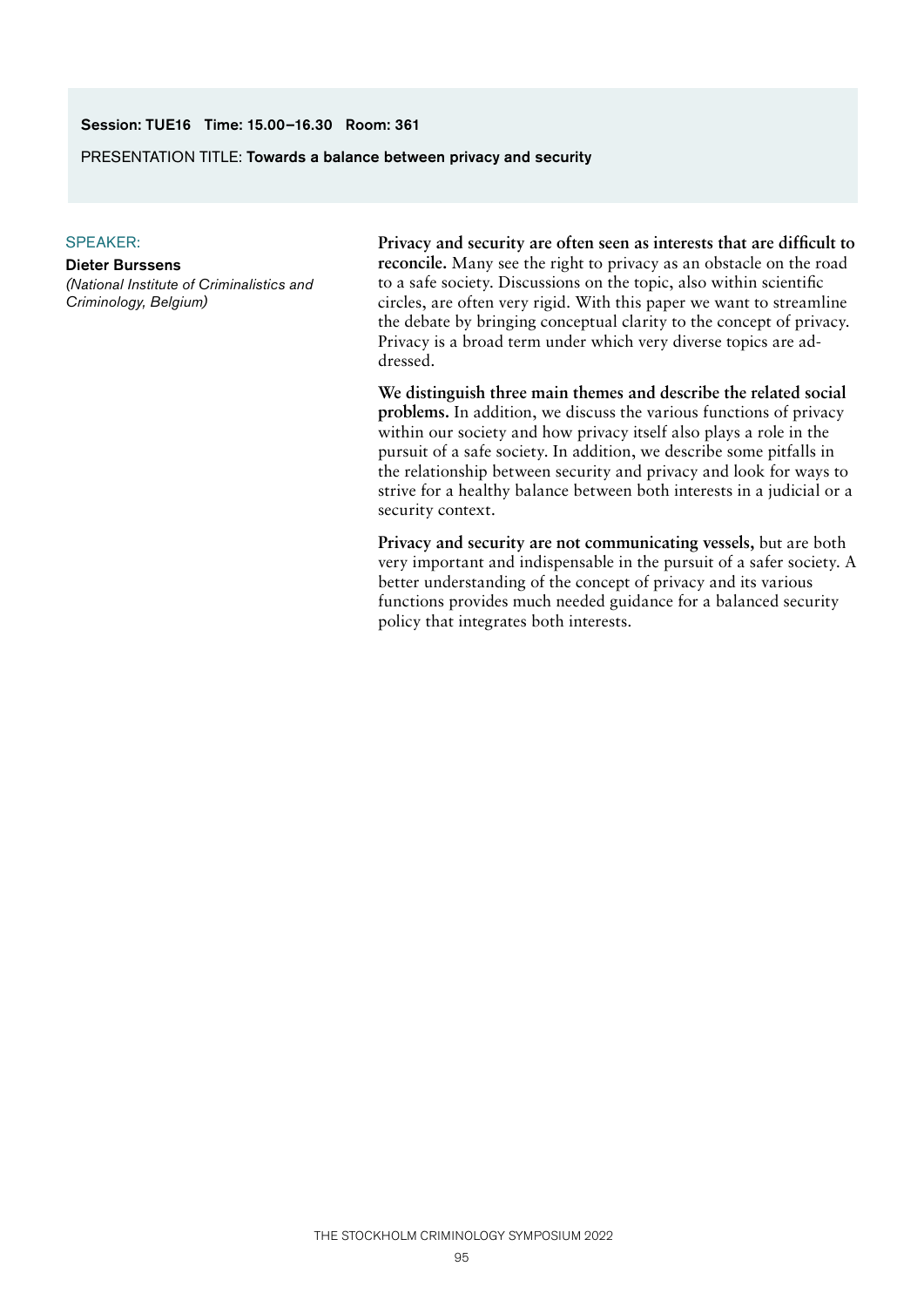# **Day 3 – Wednesday, June 15**

Session: WED01 Time: 09.00–10.30 Room: the Auditorium

# LESSON LEARNED FROM VARIOUS PROGRAMS PROMOTING DESISTANCE FROM CRIME AND EXTREMISM

Theme: Understanding the mechanisms that cause crime and promote desistance from crime

CHAIR: Friedrich Lösel (Cambridge University, UK and University of Erlangen-Nuremberg, Germany) PRESENTATION TITLE: Promoting desistance from extremism and violent radicalization: A systematic international review of psychosocial prevention programs

#### SPEAKER:

Friedrich Lösel *(Cambridge University, UK and University of Erlangen-Nuremberg, Germany)*

## CO-AUTHORS:

Irina Jugl, Sonja King and Doris Bender *(University of Erlangen-Nuremberg, Germany)*

**Politically, religiously, and otherwise motivated extremism, radicalization and terrorism** are high priority topics that led to numerous psychosocial prevention and intervention programs. However, there is not yet sound knowledge on their effectiveness. This presentation aims to reduce this gap by two studies funded by the German Federal Ministry of the Interior: an international survey of prevention programs and a systematic review on outcomes. In our survey, we interviewed prevention experts from 32 countries and received detailed information on 55 programs. Most programs had a universal or universal-selective approach. We gathered much detailed knowledge on the content (e.g. workshops), context (e.g. schools), funding (mainly governments), and implementation problems in practice. Only few programs reported controlled outcome data. Therefore, we widened the scope by a systemic review that used a wide range of data sources.

**About 15,000 reports were systematically screened,** but in spite of lenient eligibility criteria we only found 26 (quasi-)experimental outcome evaluations from ten countries. All studies were analyzed for numerous criteria, e.g. for design, program contents, samples, and effect sizes. Most programs addressed religiously motivated or right wing extremism and had a quasi-experimental pre-post design. Compared to our previous review (Jugl et al., 2021) there was a recent increase of sound evaluation designs (including some RCTs).

**Overall, programs had a moderate mean positive effect on behavioral and attitudinal outcomes related to violent extremism.** We found stronger effects for programs with target groups from mixed ethnic backgrounds and approaches addressing both at-risk individuals and participants from the general population. Despite promising results, the low internal validity of most evaluations and small number of eligible studies limit generalization. More high-quality evaluations are necessary. These would help to allocate resources in an evidence-based manner and provide a better understanding of the mechanisms of successfully preventing violent extremism.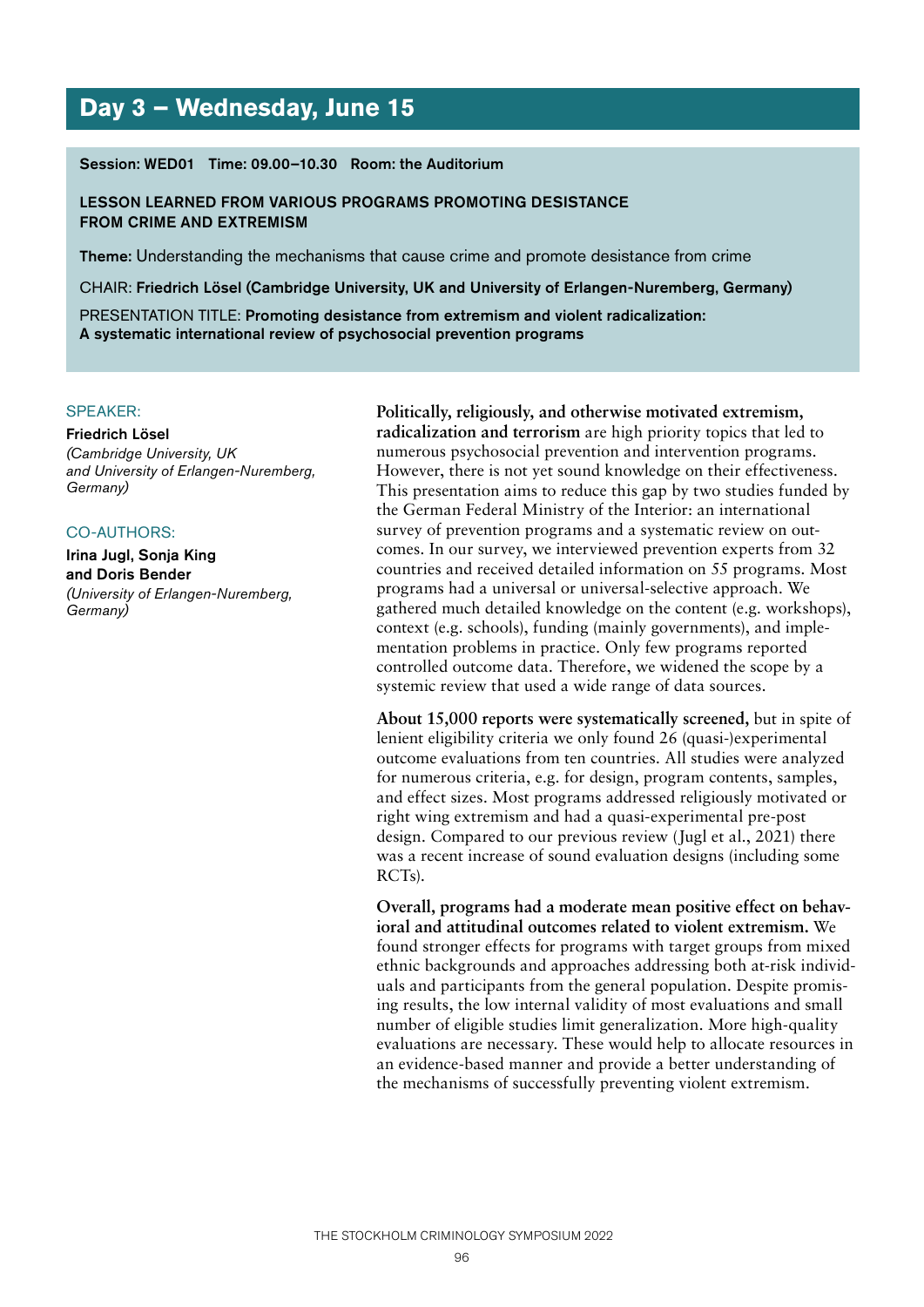Session: WED01 Time: 09.00–10.30 Room: the Auditorium

PRESENTATION TITLE: Governmental exit strategies in Denmark – and a model to asses motivation and ability to leave the criminal lifestyle behind.

#### SPEAKER:

Stine Lukowski *(In3Pid, Denmark)* **The presentation consists of three tightly related themes:**

**1) The Danish biker and gang environment.** The presentation will shortly introduce the Danish biker and gang environment and give some perspectives to other countries bikers and gang members.

**2) "A way out" a governmental exit strategy.** Almost 11 years ago, as an effort to combat crime committed by organized outlaw bikers and gang members, the Danish government launched the exit program" A way out". "A way out" is a collaboration between the Police, municipalities and the Prison and Probation Service. As a rule, the person exiting the gang must be known as a gang member, or affiliated, by the police or the Danish Prison and Probation Service in order to be included in the program. It's gang members from all types of groups and gang members at different levels of involvement that are entering the program.

**The program is for those who have a desire to exit these criminal circles.** The program is helping a lot of bikers and gang members to leave their criminal lifestyle behind. The changes that a biker or gang member must commit to is termination of gang-related crime and interaction in the gang environment. It´s also necessary to change lifestyle and adapt a new life outside the environment, which include termination of "negative" behavior. There have been 700 or more requests from gang members since august 2011 and around 150 have completed the program. 3) The BEAD Model. The main focus in the presentation is an exit model made by Stine Lukowski, the co-author of the book "Rockere og bandemedlemmer i Danmark" (Outlaw bikers and gang members in Denmark). The BEAD Model is an academic and analytical add on to the national exit program.

**"A way out" is a framework without guidelines to asses motivation or ability to leave organized crime behind.** The presentation will go through the different steps in the BEAD Model and address push and pull factors for leaving the gang. The model is based on narrative theory and has a strong focus on changing the old narrative to a new one. The Bead Model have been presented internationally several times.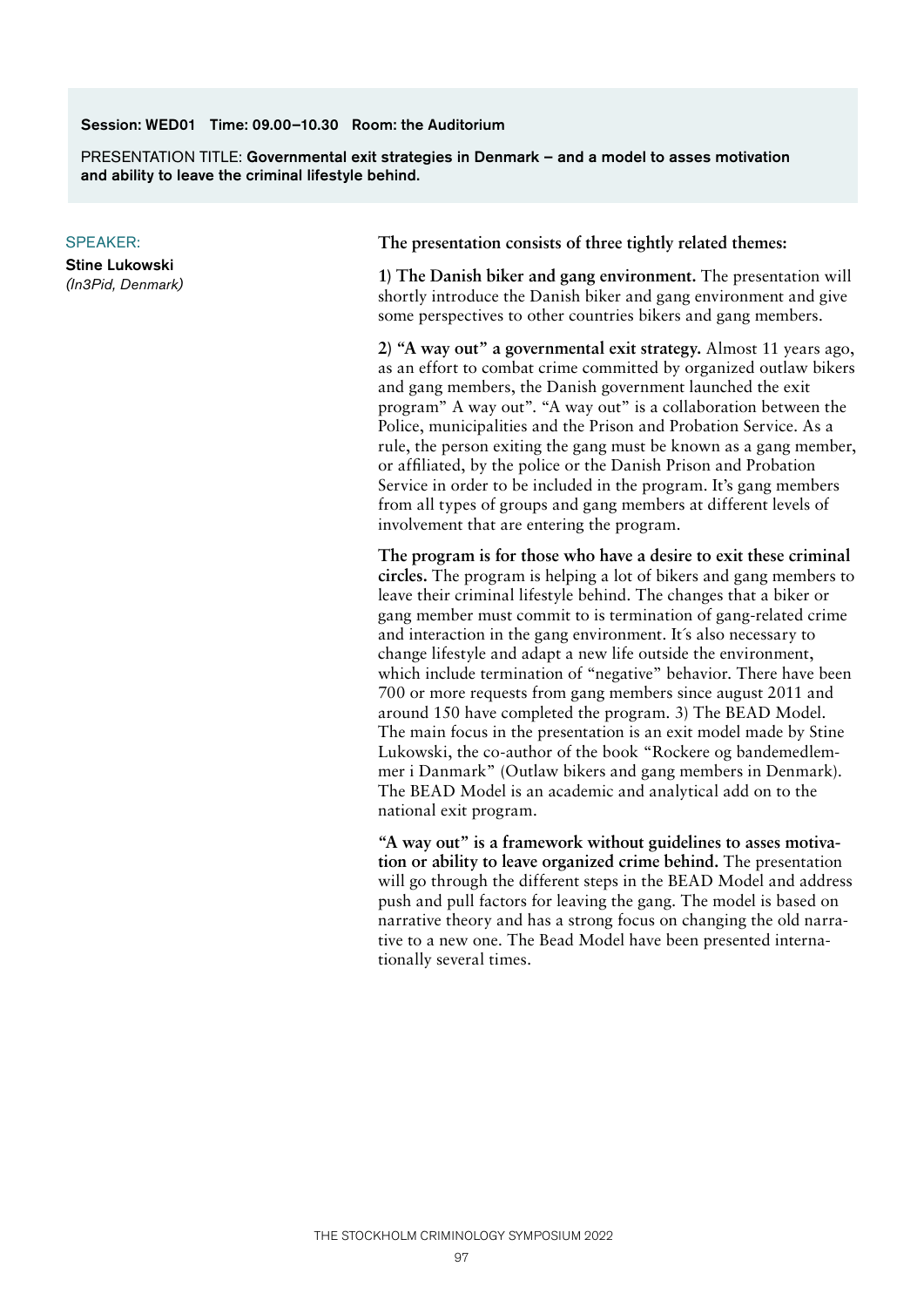## STREET ROBBERIES, FIREARMS, AND GUN VIOLENCE

Theme: Contemporary Criminology

CHAIR: Nils Duquet (Flemish Peace Institute, Belgium)

PRESENTATION TITLE: New firearms trafficking trends and gun violence in Europe

#### SPEAKER:

Nils Duquet *(Flemish Peace Institute, Belgium)*

**Firearms trafficking is crucial for facilitating a wide range of organised crime activities in Europe.** Yet, academic research for this topic tends be rather limited. Previous policy-oriented studies have demonstrated that illicit firearms markets in Europe tend to be closed markets in which criminal hierarchy plays an important role. In recent years this closed character seems to be eroding and this has resulted in easier availability of various types of firearms for a wider share of criminals and increased gun violence in various parts in Europe.

**New trends in firearms trafficking** (eg trafficking in easy-to-convert weapons and online trafficking), source regions (eg Ukraine) and technological developments (eg 3D printing) have the potential to significantly alter the closed character of illicit gun markets and the characteristics of trafficking. In this paper we will examine these new trends and analyse their potential impact on criminal and other types of gun violence gun violence in Europe.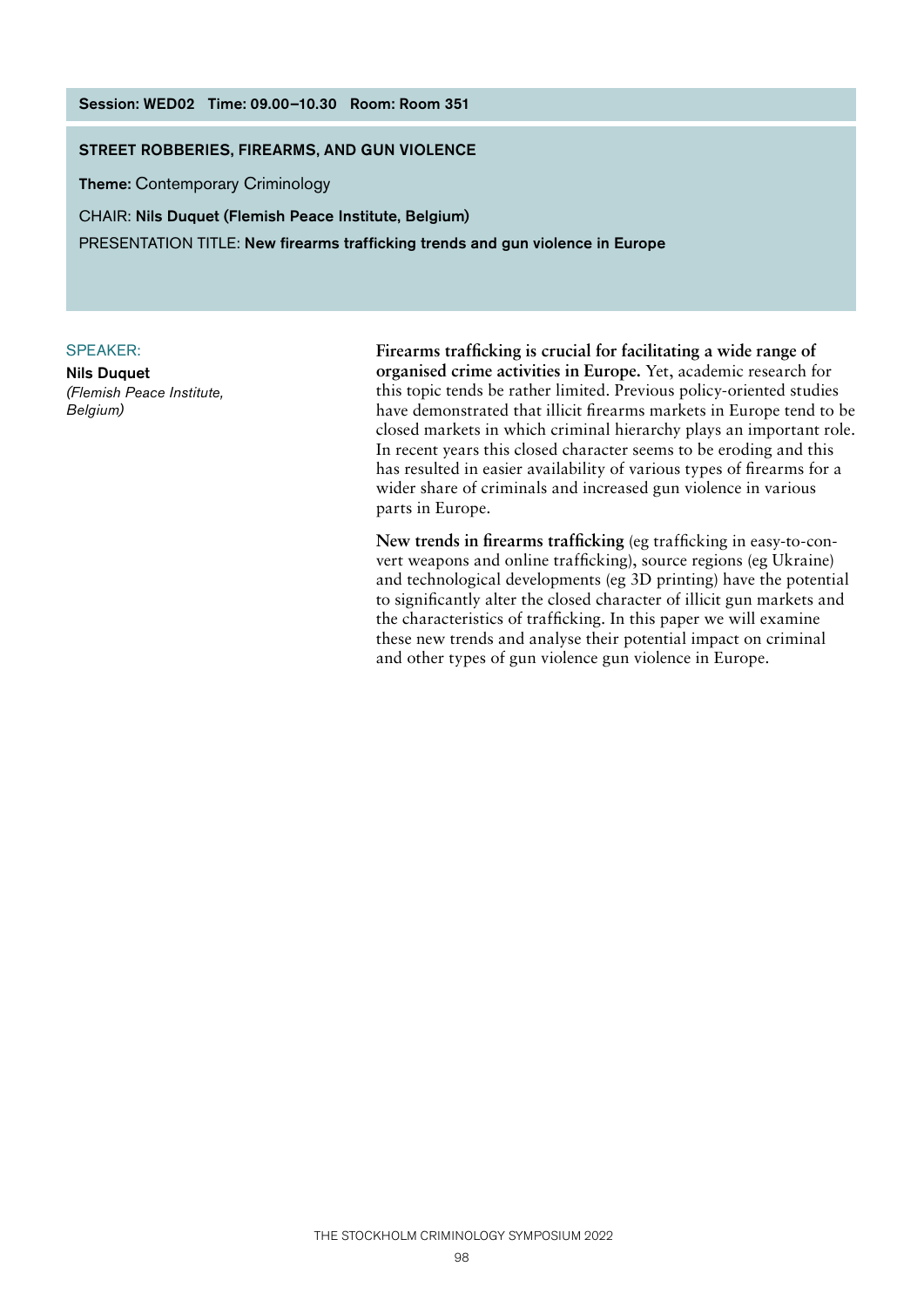# Session: WED02 Time: 09.00-10.30 Room: Room 351 PRESENTATION TITLE: Youth Robberies in Sweden

#### SPEAKER:

#### Maria Von Bredow

*(The Swedish National Council for Crime Prevention, Sweden)*

# CO-AUTHORS:

# Anna Öström and Sara Jonsson

*(The Swedish National Council for Crime Prevention, Sweden)*

**In December 2021 The Swedish National Council of Crime Prevention (Brå) published a report on youth robberies** showing that the number of reported robberies carried out by young people against people under 18, as well as the self-reported exposure to robbery among young people, have both increased in Sweden between 2015 and 2019. It also shows that increasingly more youths express worry about being robbed, and this increase is particularly noticeable among boys.

**Exactly how youth robberies are committed varies greatly.** In some cases, no explicit threats or violence are used, while in other cases, explicit threats, violence and weapons, as well as acts of force and humiliation, are used. As a consequence, many youths who fall victim to robbery are affected by the crime not only financially, but also psychologically and physically. The report shows, for instance, that after being robbed, youths may have trouble sleeping, not want to go out or be in certain places and perhaps even need medical care. There is a need to closely watch developments in street robbery among young people, and this study offers an updated picture of these developments and the geographic distribution. The report also describes the victims, suspects and nature of youth robbery, as well as young people's experiences of robbery.

**This study is based on data from Brå's crime statistics, official registry data and geographic data** from the Swedish Police Authority and Statistics Sweden, as well as surveys on exposure to and participation in street robbery targeting youths. The study also includes a review of preliminary police investigations into youth robbery and interviews with young perpetrators, victims and parents of victims. This short presentation will focus briefly on the results of the study, the methods used and the results of including young people's experiences and perspectives in research, especially in matters affecting them.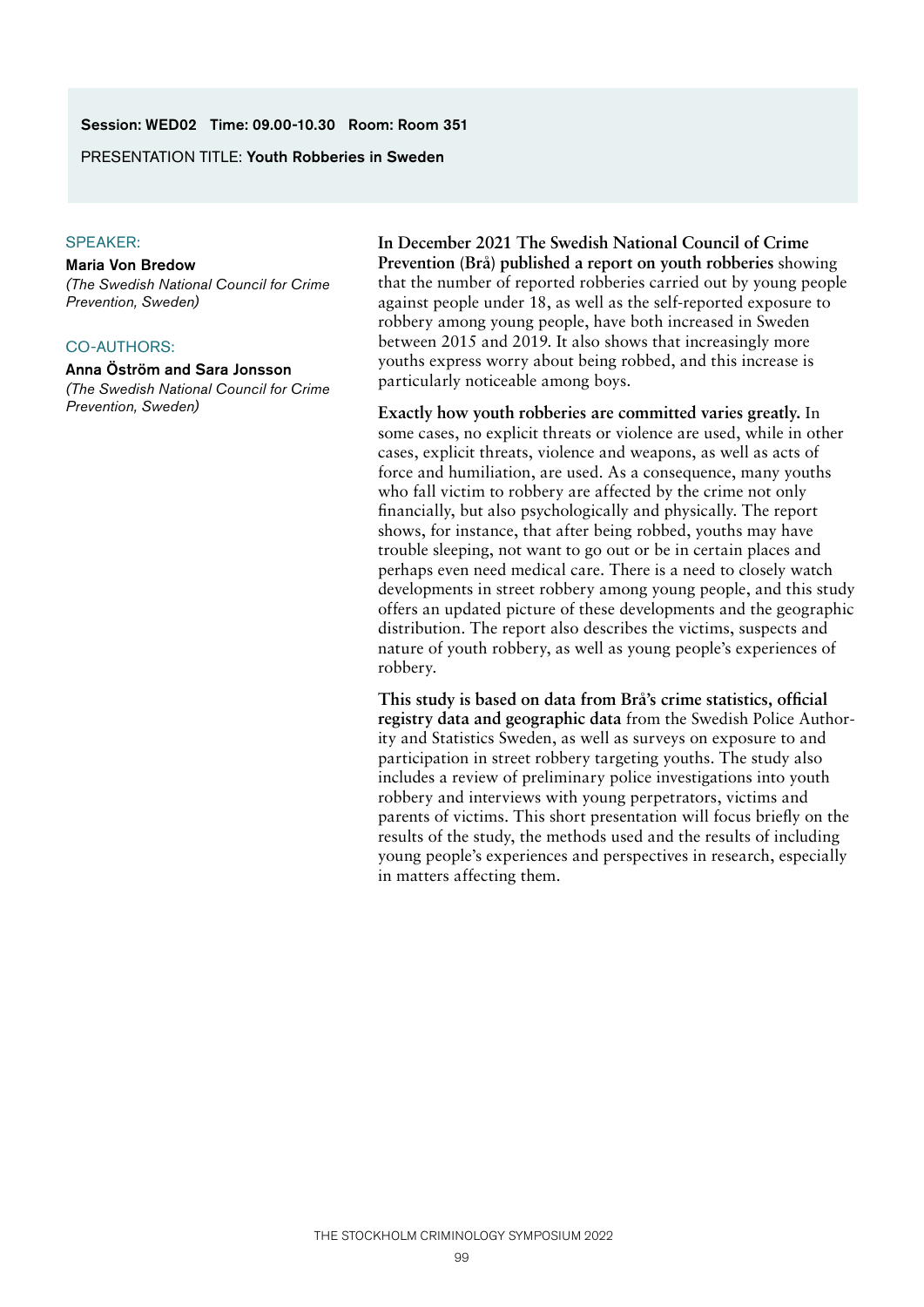## STUDENT PANEL

Theme: Understanding the mechanisms that cause crime and promote desistance from crime

CHAIR: Filippa Maria Nilsson (Lund University, Sweden)

PRESENTATION TITLE: The association between self-control measures in childhood and later criminality

### SPEAKER:

Joakim Berglund *(Örebro University and Borås University, Sweden)*

**This study aimed to investigate whether Hirschi and Gottfredson's (1990) concept self-control** could be elaborated from explaining crimes to explaining types of crimes such as violent and non-violent crimes. The study was based on longitudinal data of boys only and a matching control group,  $N = 251$  all in which were followed up three times. Self-control was divided to five factors, School, Home, Hyperactivity, Antisocial and Maturity. These factors were then used as independent variables to predict group categorization for the dependent variable "type of crime" through a multinominal logistic regression analysis.

**The analysis showed that the model based on a five-factor was significantly better** than no model and were 48% better than chance alone to determine whether an individual would commit violent, non-violent crimes or not commit crimes at all. The results indicated that factor School and factor Antisocial were associated with a higher likelihood of committing violent crime compared to no crime. Looking at non-violent crimes compared to no crimes, factor School was the only significant factor.

**The result concluded that Hirschi and Gottfredson's theory of self-control does have some ability to classify type of crime,** which the theory initially claimed not possible. However, future research should replicate this study with a larger sample to determine how self-control during childhood relates to the likelihood of committing different types of crime later in life. Keywords: Self-control, violent crime, non-violent crime, a general theory of crime.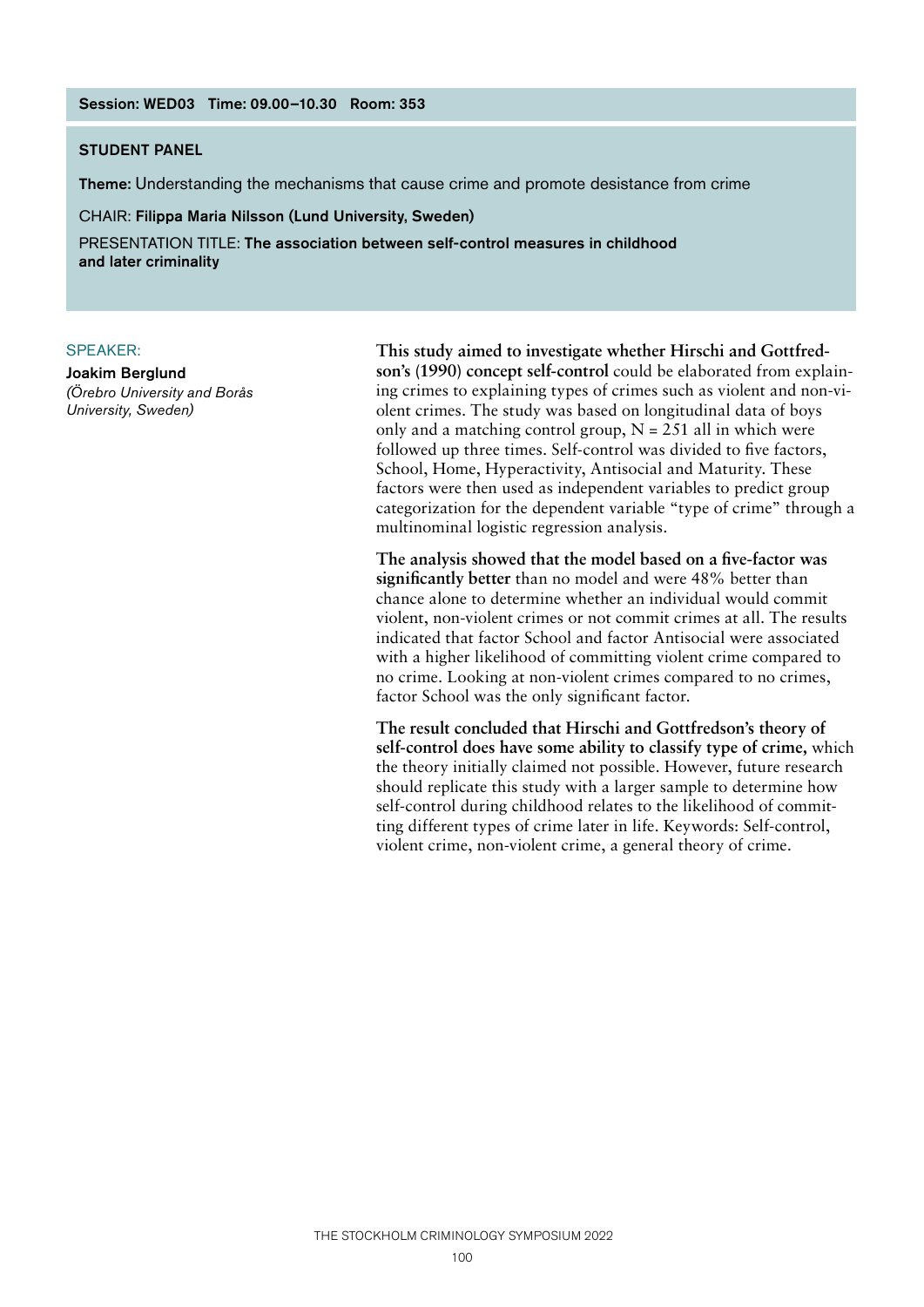PRESENTATION TITLE: Pushing authenticity: Challenging narratives and performances on women's subcultural participation

#### SPEAKER:

Filippa Maria Nilsson *(Lund University, Sweden)* **The thesis examines women's subcultural participation based on ethnographic fieldwork** and 73 interviews with women within the skateboarding and rave cultures. The study explores and develops how we view female participation. From a theoretical perspective, subcultural scholars have a tradition of assuming subcultures as masculine, viewing masculinity as the norm for authenticity.

**These assumptions have led women and femininity to being marked out** as inauthentic and mainly explaining their participation as gender resistance. This viewpoint has affected everything from the research design in general to research questions, methods and the data collection in particular. Revisiting the relations between the subcultural, identity, meanings, authenticity and gender, and viewing subcultures as open for interpretation, this study suggests that subcultures can be constructed as masculine, feminine or neither.

**The study argues that gender resistance is a small part of subcultural women's participation.** Instead, their participations, identities, authenticities and meanings are constructed around boundary work towards the non-subcultural. It is only through establishing these boundaries that gender resistance can be articulated as meaningful. The methodological strategies and conclusions of this study demonstrate that how we tend to view women's subcultural participation needs to be reconsidered.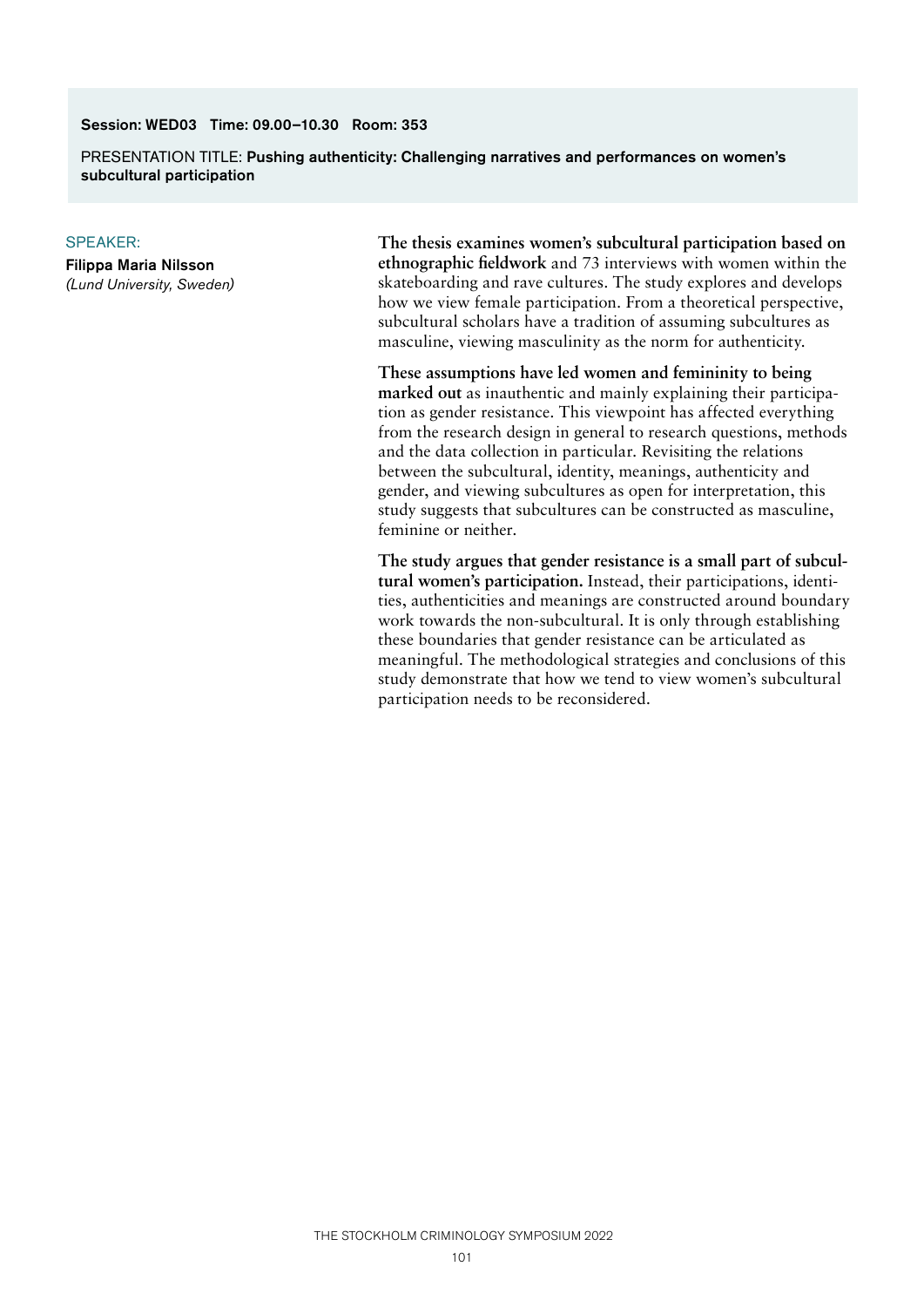PRESENTATION TITLE: Characteristics of juvenile firesetters in Malmö, Sweden

#### SPEAKER:

Robert Breski *(Malmö University, Sweden)* **Deliberate firesetting is a dangerous behavior that is associated with considerable costs annually.** It has been estimated that young people under the age of 18 are responsible for a large proportion of all firesetting incidents. Moreover, firesetting has been linked to serious antisocial and aggressive behaviors and behavioral difficulties among juveniles and has been found to predict later delinquency, which makes this an important area to study. Juvenile firesetters are diverse, with varying backgrounds and characteristics, and can not be approached as a singular group.

**However, there is a lack of research examining characteristics of juvenile firesetters and risk factors** for firesetting behavior in a Swedish context. There is also limited knowledge about the extent to which juvenile firesetters can be typologized and how different subtypes should be defined.

**The present study aims to contribute with knowledge about characteristics and subtypes** by analyzing self-report data from two waves of the longitudinal Malmö Individual and Neighbourhood Development Study (MINDS). Through regression analysis, the best predictors of juvenile firesetting, among individual, parental, school, substance use, delinquency-related and other factors associated with this behavior in previous research, will be identified, and cluster analysis techniques will be employed to explore whether distinct subgroups of juvenile firesetters characterized by different combinations of factors can be found in the material.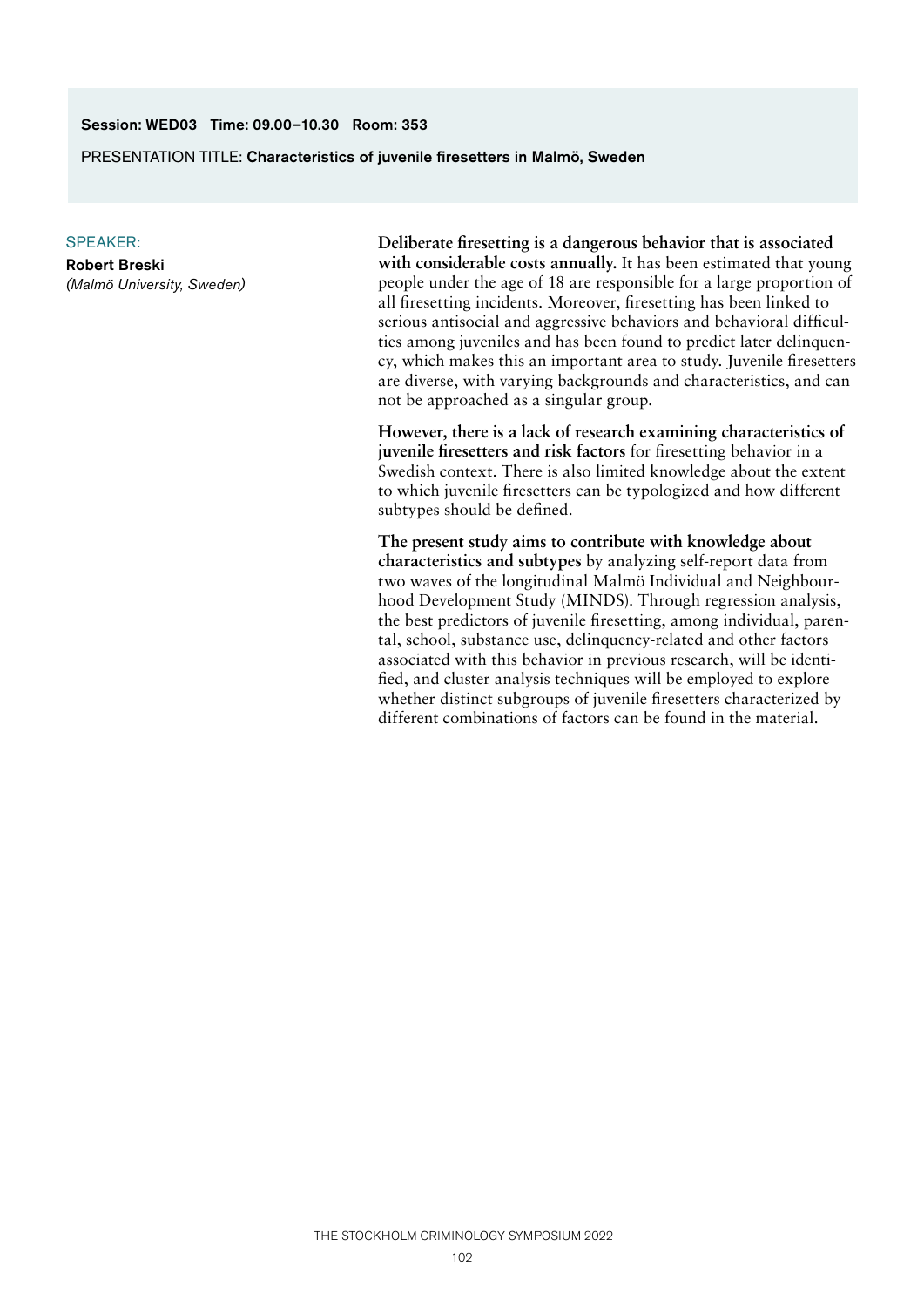PRESENTATION TITLE: Corporate crime and financial strain – An analysis of companies in Sweden in reference to their financial performance and competition infringements

#### SPEAKER:

Sandra Moss *(Stockholm University, Sweden)*

**Although corporate crime has been a well-known phenomenon for at least a century, the subject is relatively unexplored.** Most studies in the field are based on American companies, and the few quantitative Swedish studies that exist have primarily been based on the individual as a unit of analysis. There is thus limited knowledge about why some otherwise legitimate Swedish companies participate in crime while others refrain. As economic performance is highlighted – both by those who have committed crimes and by the public and researchers in the field – as one of the main underlying reasons why companies commit crimes, the impact of economic performance on the risk of committing competition infringements has been examined. This has been done utilizing the theory of financial strain at both company and industry levels.

**The data material includes all Swedish companies that have been convicted** of at least one competition infringement during the period 1993–2013. The effect of financial performance on the risk of participating in competition infringements was examined using a linear probability model with fixed effects. The results revealed a significant negative relationship between performance, both at the company and industry levels, and the risk of participating in a competition infringement. This relationship also existed when small and large companies were analyzed separately.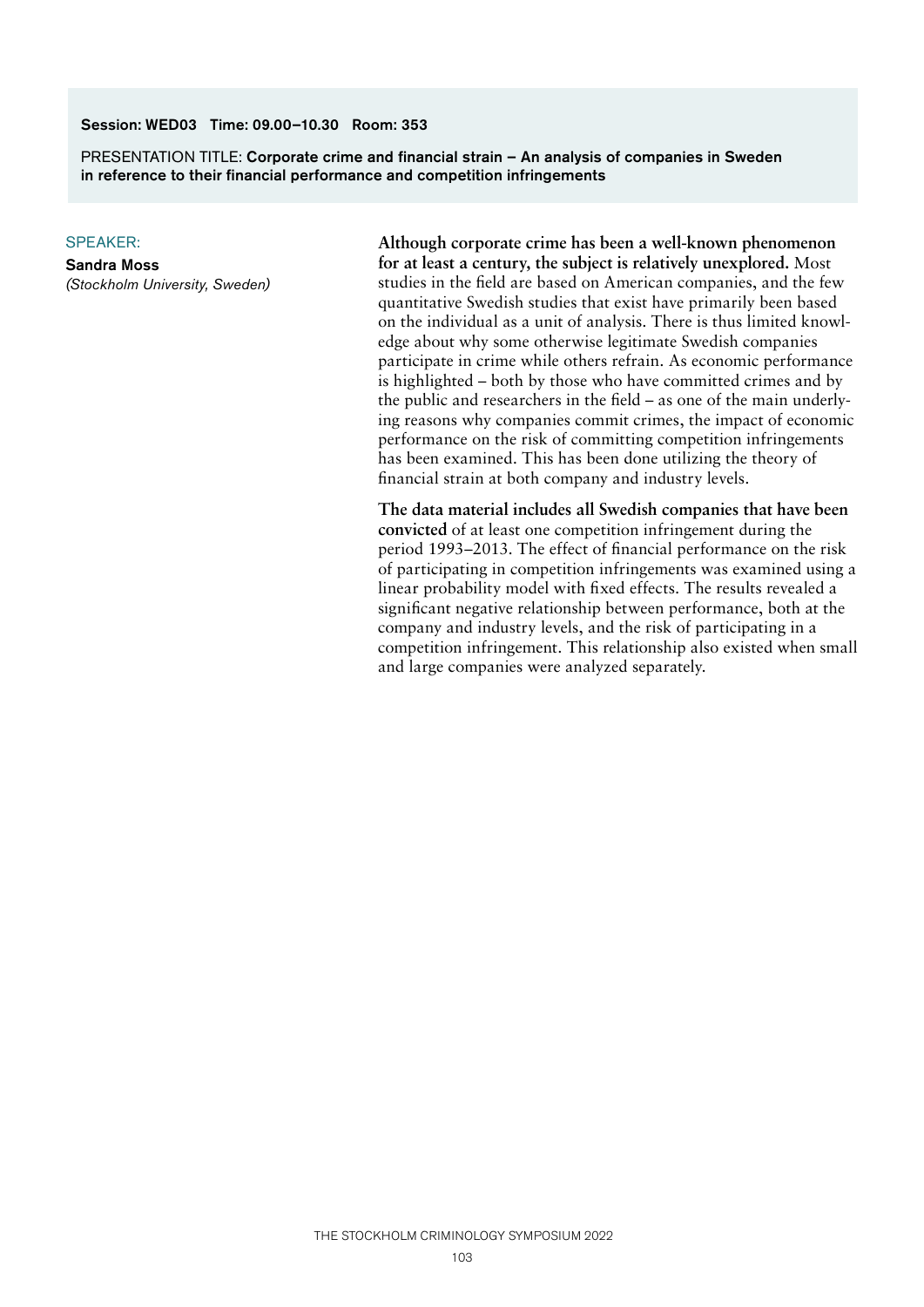## HIGHLIGHTING SEX CRIME

Theme: Contemporary Criminology

CHAIR: Edel Margherita Beckman (PermessoNegato, Italy)

PRESENTATION TITLE: Cyber sextortion: the female offender and the sexual double standard

### SPEAKER:

Edel Margherita Beckman *(PermessoNegato, Italy)*

**Sextortion is the portmanteau of the words sex and extortion** and it occurs when someone threatens to distribute private and intimate material of the victims in case they don't provide them sexual favors or money. Sextortion, part of the biggest phenomenon of non-consensual dissemination of intimate material, has been identified as an emerging online threat but research and empirical knowledge are limited. *PermessoNegato* is a non-profit advocacy organization born in Milan at the end of 2019 that provides technological support to the victims of Non-Consensual Pornography (NCP), online violence and hate crimes, using an approach of stay down instead of take down.

**The present study employed both quantitative and qualitative content analysis of the victims** of Sextortion that contacted PermessoNegato during 2020 and 2021. Moreover, it was analyzed who the perpetrators are (in more than 80% of the cases a woman) and how the double standard is applied in sextortion incidents.

**The sexual double standard can be defined as a standard that judges sexual behavior** of heterosexual men and women in a different way, with men being more positively evaluated than women for showing the same behaviors. Consequently, when the sextortion victim is a male (in more than 85% of the cases), social consequences e.g. victim blaming is less frequent, unlike when the victim is a woman. Finally, studying a sample of over 1.000 victims and perpetrators, a recurring pattern in the main phases has been identified: how the victim is chosen, the grooming, the creation of a bond, the acquisition of the material and the sharing threat.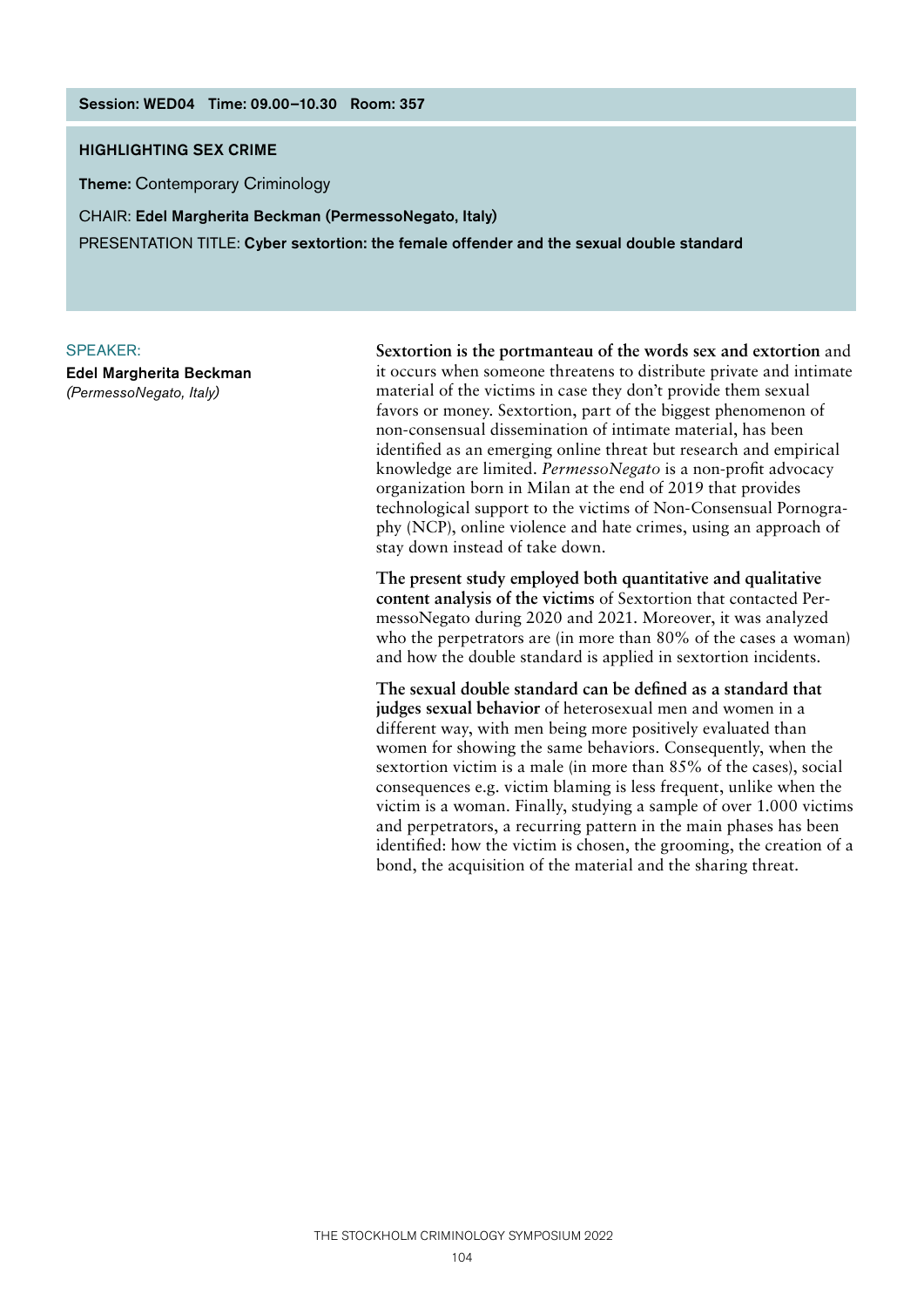PRESENTATION TITLE: Catcalling – results of a study on the extent, forms and consequences of sexual harassment without physical contact in Germany

#### SPEAKER:

Laura-Romina Goede

## CO-AUTHOR:

Carl Philipp Schröder

*(Criminological Research Institute of Lower Saxony)*

**Catcalling refers to behavior that has sexual connotations or various types of sexual harassment without physical contact.** This includes, for example, whistling or kissing noises, leering, supposed compliments or lewd remarks in public spaces. According to sociocultural theory, catcalling or sexual harassment in general is seen as a consequence of gender inequality and societal sexism. It is assumed that culture and social norms shape gender-specific roles into which the individuals of a society are classified according to their gender.

**Currently, there is much discussion in German politics as well as in the scientific community and the public**, about the extent to which catcalling could be punishable and how the behavior of the mostly male perpetrators could be influenced. The Criminological Research Institute of Lower Saxony conducted an online survey (n=3908) in 2021 to investigate the extent, forms, and consequences of catcalling in Germany for the first time. In addition to the characteristics of the perpetrators and victims such as age, gender, sexual orientation, their motivation and relationship to each other, the location of the event and other aspects were also investigated.

**The result of the study indicates that catcalling is an everyday experience** in the life of young female and diverse gendered persons and that more than half of the respondents suffer from certain consequences due to catcalling. Finally, recommendations for action to raise awareness among the population or potential perpetrators and to support those affected are presented.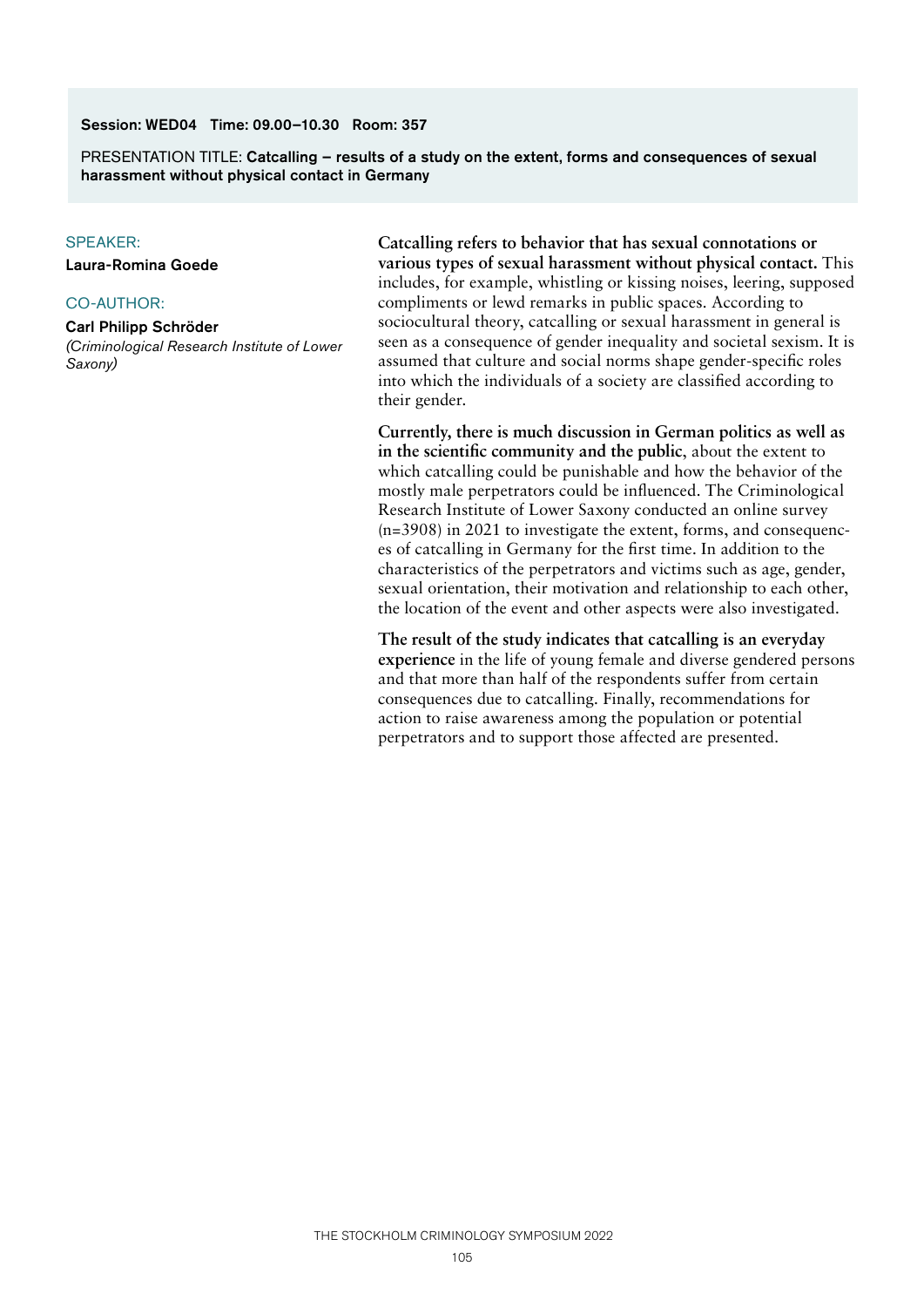PRESENTATION TITLE: Rape myth acceptance among Danish youths: Implications for sexual assault prevention

## SPEAKER:

Jonas Mannov *(Danish Crime Prevention Council, Denmark)*

# CO-AUTHORS:

Sarah van Mastrigt and Terese Hartmann *(University of Aarhus, Denmark)* **Sexual assault is one of the most serious types of crime** and is associated with many harmful consequences for both victims and society. Systematic knowledge regarding the nature and extent of local rape myths can inform prevention efforts.

This presentation outlines results from a recent survey study using the Illinois Rape Myth Acceptance Scale (IRMA-DK) conducted by the Danish Crime Prevention Council and Aarhus University, which was designed to provide such information. Analysis of 2.202 survey responses from youths aged 16–30 indicate that while most young people report low levels of rape myth acceptance, a considerable minority express a number of problematic beliefs towards rape situations, rape victims and rape perpetrators, including myths surrounding perpetrators' (lack of) personal responsibility and victims' (lack of) credibility.

**In this sample, rape myth acceptance was highest among young men aged 16–20**, identifying this group as an especially important target for intervention. In line with international research, these results point to crime prevention potential in launching Danish initiatives that aim to dispel rape myths. Evidence-based development, targeting, and evaluation of such initiatives should be an integrated part of a holistic prevention strategy against sexual assault.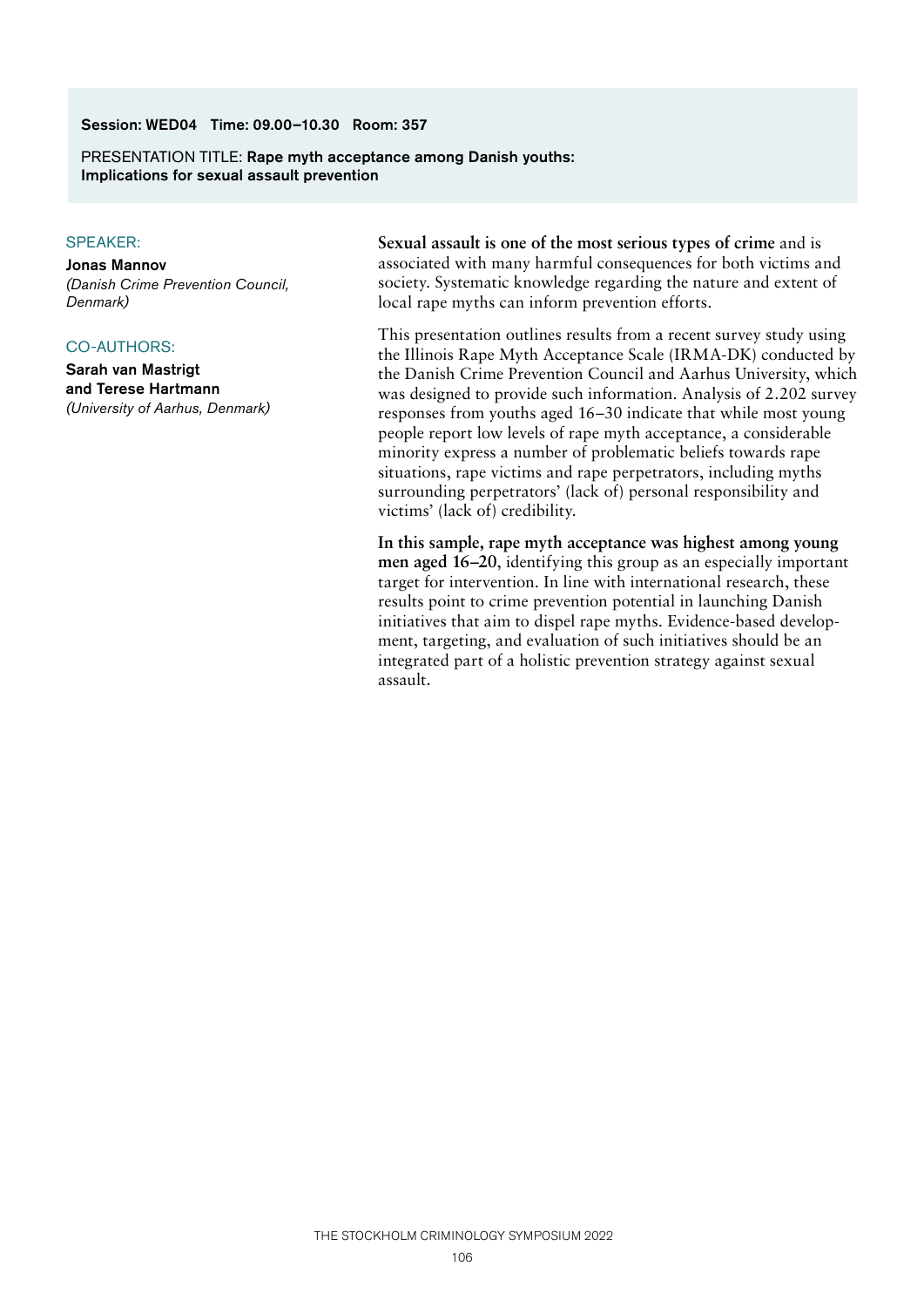#### CRIME, POLICY, AND POLITICS II

Theme: Contemporary Criminology

CHAIR: Iris Steenhout (Vrije Universiteit Brussels, Belgium)

PRESENTATION TITLE: Cycling in the streets of Brussels: the side-effects of e-Participation

## SPEAKER:

Iris Steenhout *(Vrije Universiteit Brussels, Belgium)*

#### CO-AUTHOR:

Lisa Gregoire *(Vrije Universiteit Brussels, Belgium)* **Nowadays, citizens expect to be able to quickly and directly share their questions and frustrations** with the appropriate government institution via digital interfaces. Politicians all around the world seem to adjust their priorities in order to meet the citizens' demands for a higher degree of participation. One of the recent developments is the use of mobile city apps that allow citizens to communicate directly with their local authorities.

**In this work we focus on the FixMyStreet (FMS) app**, deployed in Brussels and initially developed to tackle physical street infrastructure faults (such as potholes, broken sidewalks or faulty street lights). A recent focus on cycling as a non-polluting and affordable, hence more inclusive, transportation system, led to the introduction of categories that allow the signaling of incidents, or suggestions, related to cycling infrastructure since 2017 as well.

**In this work, we will argue that this 'technological' innovation introduces several unintended consequences.** Drawing on variety of lexiconometric methods and visualization techniques, we examined the FMS open data (both text and images) related to cycling. Although there is a benefit for cycling infrastructure's maintenance and safety, the analysis also shows clear recurrent issues : (1) the codes in FMS introduce classifications that burry conflict under a layer of standardized representations;

(2) the app is used to signal offences, whereas there is only foreseen in a 'technical' follow-up by city/municipality services, and (3) the 'functional reduction' associated with this technological innovation leaves little room for the complex context of social nuisance; and

(4) this new form of 'digital vigilantism' in turn introduces new problems, such as privacy violations (e.g. 'naming and shaming') in the data and can complicate the fragile relations between city/ municipal representatives and citizens.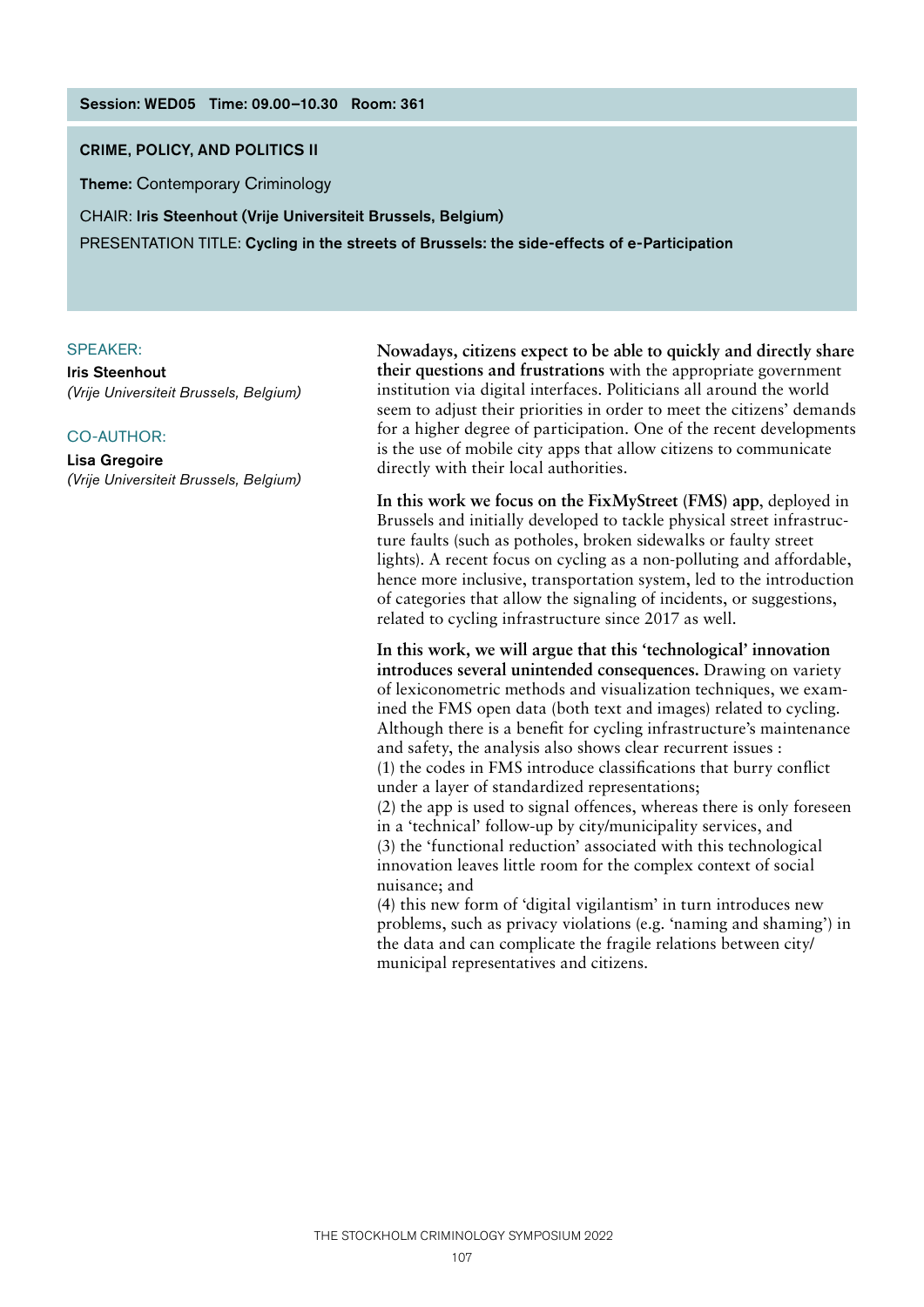PRESENTATION TITLE: Voter turnout in OECD countries: a fuzzy-set qualitative comparative analysis of the impact of corruption perceptions

## SPEAKER:

Jose Cruz *(University of Porto, Portugal)* **The rational choice literature suggests that citizens do not vote in an environment of high corruption** because they believe it will have little impact on political decisions. Moreover, high levels of corruption exacerbate voters' loss of trust in democracy and increase citizens' alienation from the polity. In this context, corruption has been identified as an important element in the weakening of democracy. This study sought to examine the impact of corruption perceptions on voter turnout in OECD countries. The contribution to existing research is the use of fuzzy-set qualitative comparative analysis to examine the relationship between corruption and voter turnout. The macro results suggest that citizens' perceptions of corruption affect their political participation, i.e. they are less likely to vote overall. In Portugal, the problem is particularly severe.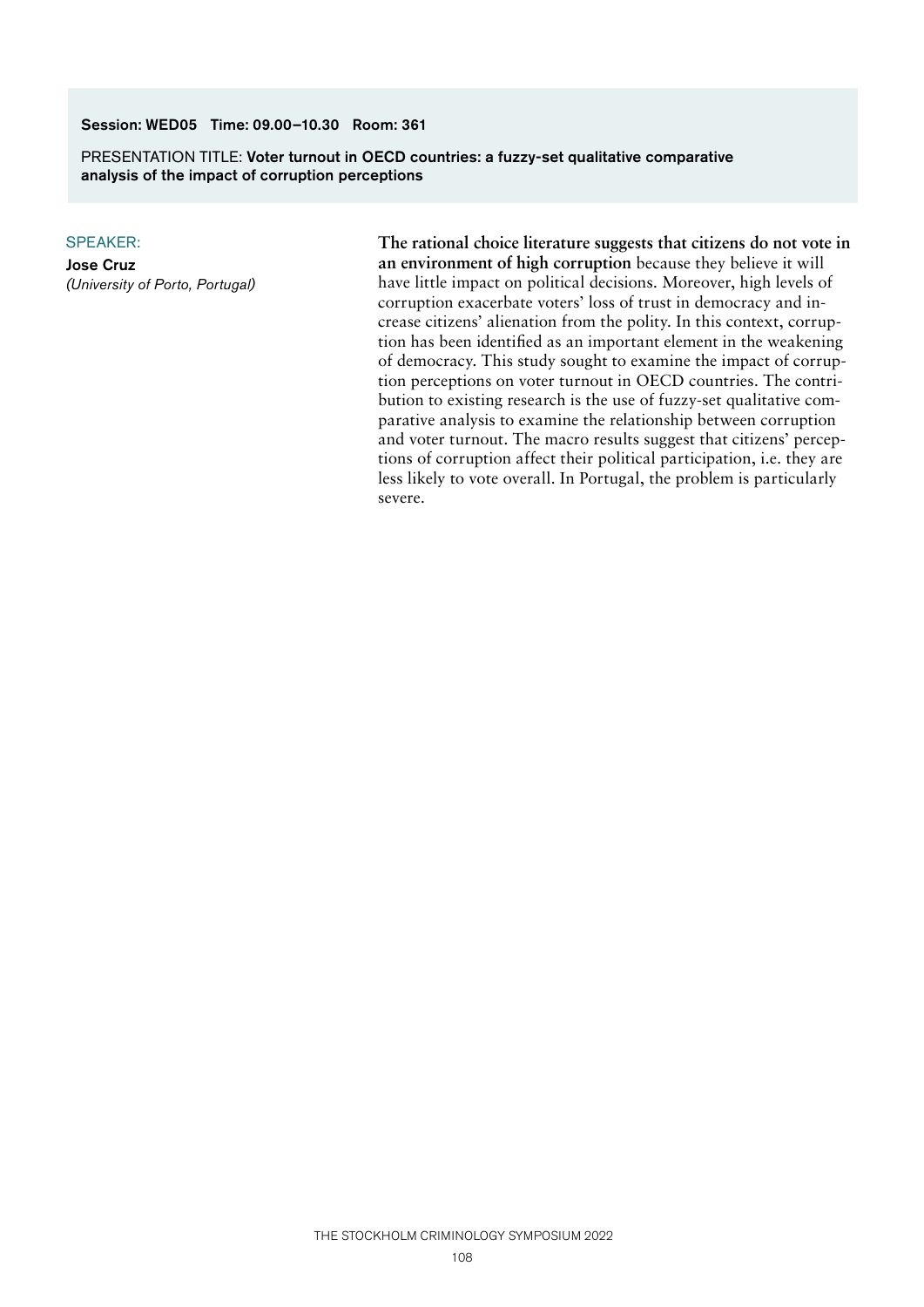## Session: WED06 Time: 11.00–12.00 Room: the Auditorium

## THE JERRY LEE LECTURE

CHAIR: Lawrence Sherman (University of Cambridge, UK)

PRESENTATION TITLE: Policing and the Pandemic: a global "experiment" in policing a crisis: what have we learnt about policing, how did we learn it and what does it tell us about post-pandemic policing?

SPEAKER: Peter Neyroud (University of Cambridge, UK)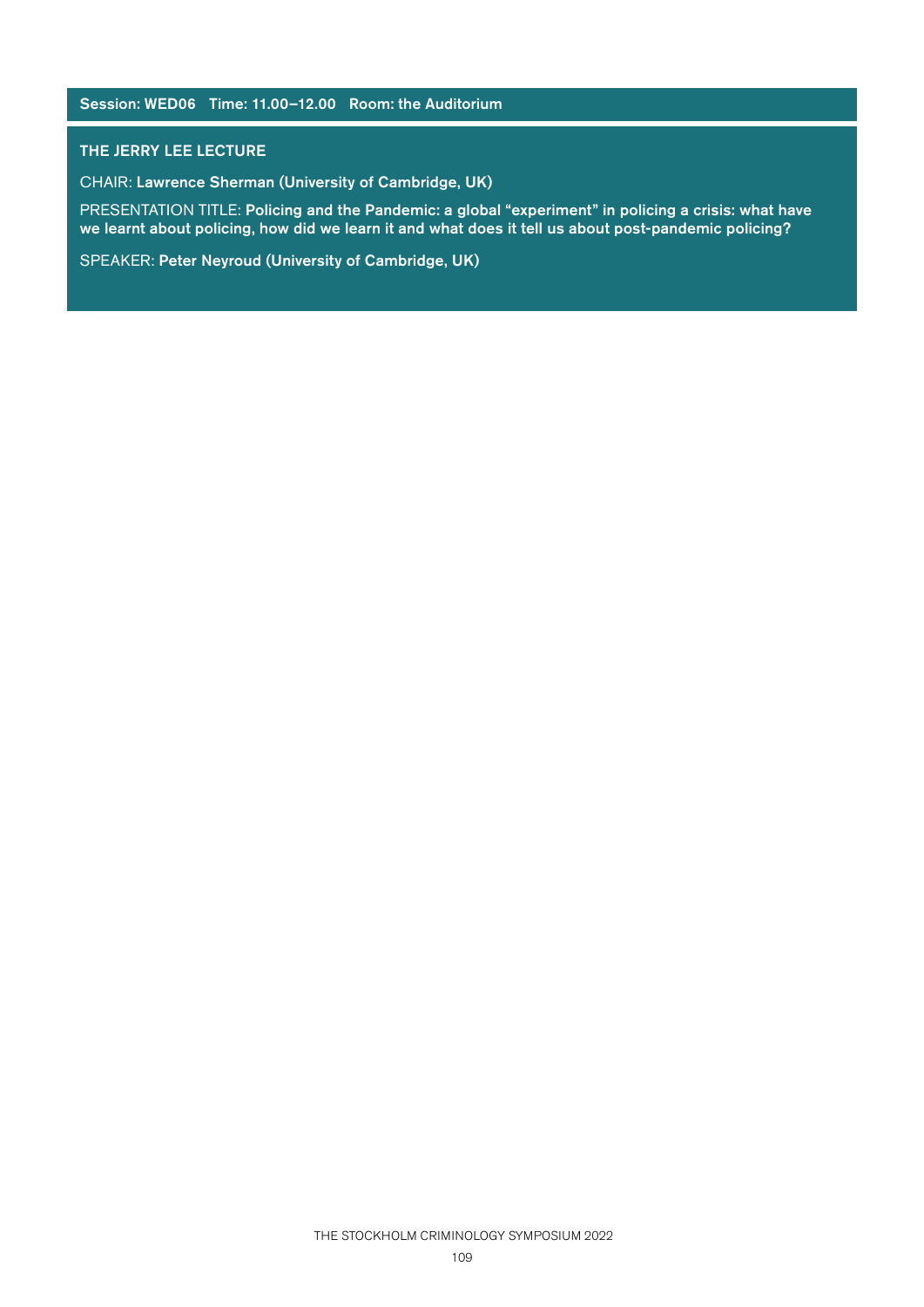## Speakers Index

|   | Last name           | <b>First name</b> | Session (s)       |   | Last name      | <b>First name</b> | Session (s)       |
|---|---------------------|-------------------|-------------------|---|----------------|-------------------|-------------------|
| A | Abraham             | Jonatan           | MON03,            | П | loannidis      | loannis           | MON <sub>03</sub> |
|   |                     |                   | MON15             |   | Isakovic       | Belma             | TUE01             |
|   | Adams               | Andrea            | MON19             |   | <b>Ivert</b>   | Anna-Karin        | MON02             |
|   | Albers              | Jeppe             | TUE06             |   |                |                   |                   |
|   | Andersen            | Synøve            | MON <sub>12</sub> | J | Jaramillo      | Catalina          | MON06             |
|   | Andersson           | Robert            | MON17             |   |                |                   |                   |
|   | Andersson           | Peter             | MON18             | K | Kaakinen       | Markus            | TUE07             |
|   | Anderson            | Elijah            | MON01,            |   | Kirsebom       | Lisa              | MON01             |
|   |                     |                   | <b>TUE11</b>      |   | Klein          | Hannah            | MON16             |
|   | Askanius            | Tina              | MON05             |   | Koskela        | Tarja             | TUE09             |
|   |                     |                   |                   |   | Krieg          | Yvonne            | MON <sub>11</sub> |
| B | Beckman             | Edel Margherita   | WED04             |   |                |                   |                   |
|   | Berglund            | Joakim            | WED03             | L | Langevin       | Stephanie         | MON08             |
|   | <b>Borschos</b>     | Björn             | MON01             |   | Latvala        | Antti             | <b>TUE12</b>      |
|   | <b>Breski</b>       | Robert            | WED03             |   | Lilja          | My                | <b>TUE13</b>      |
|   | <b>Burssens</b>     | <b>Dieter</b>     | <b>TUE16</b>      |   | Lindegren      | <b>Stina</b>      | TUE03             |
|   | <b>Burton</b>       | <b>Bryan</b>      | <b>TUE15</b>      |   | Lindell        | Charlotta         | MON18             |
|   | <b>Bülow O-Nils</b> | William           | TUE02             |   | Ling           | Shichun           | <b>TUE12</b>      |
|   |                     |                   |                   |   |                | Monica            |                   |
| C |                     |                   |                   |   | Longmore       |                   | MON08             |
|   | Carlsson            | Christoffer       | <b>TUE14</b>      |   | Lukowski       | <b>Stine</b>      | WED01             |
|   | Cao                 | Liqun             | TUE05             |   | Lätth          | Johanna           | <b>TUE03,</b>     |
|   | Ceccato             | Vania             | MON03,            |   |                |                   | TUE08             |
|   |                     |                   | MON15             |   | Lösel          | Friedrich         | TUE01,            |
|   | Chavez              | Cristino          | TUE05             |   |                |                   | WED01             |
|   | Choy                | Olivia            | <b>TUE12</b>      |   |                |                   |                   |
|   | Coupe               | Timothy           | <b>TUE15</b>      | Μ | Magnusson      | Mia-maria         | MON03             |
|   | Couto               | Leticia           | MON09             |   | Magnusson      | Gunnlaugur        | MON17             |
|   | Crews               | Gordon            | TUE04             |   | Manning        | Wendy             | MON08             |
|   | Cruz                | Jose              | WED05             |   | Mannov         | Jonas             | WED04             |
|   | Cullen              | Francis T.        | MON01,            |   | Martinsson     | Dennis            | <b>TUE09,</b>     |
|   |                     |                   | TUE11             |   |                |                   | <b>TUE16</b>      |
|   |                     |                   |                   |   | Maruna         | Shadd             | TUE02             |
| D | Dawson              | Lorne             | TUE06             |   | McMahan        | Allison           | TUE08             |
|   | Dickson             | Hannah            | MON08             |   | Mondani        | Hernan            | <b>TUE13</b>      |
|   | Dratwa              | <b>Bastien</b>    | MON <sub>11</sub> |   | Moss           | Sandra            | WED03             |
|   | Duquet              | <b>Nils</b>       | WED02             |   |                |                   |                   |
|   | Dynevall            | <b>Marcus</b>     | MON18             | N | Neumann        | Merten            | MON18             |
|   |                     |                   |                   |   | Neyroud        | Peter             | WED06             |
|   |                     |                   |                   |   | <b>Nestius</b> | Samuel            | <b>TUE13</b>      |
| Е | Elefalk             | Kjell             | MON <sub>12</sub> |   | Nilsson        | Filippa Maria     | WED03             |
|   | Estrada             | Felipe            | <b>TUE14</b>      |   |                |                   |                   |
|   | Evans               | <b>Brittany</b>   | TUE01             | R | Raine          | Adrian            | TUE01,            |
|   |                     |                   |                   |   |                |                   | <b>TUE12</b>      |
| F | Forkby              | Torbjörn          | TUE07             |   | Rahm           | Christoffer       | TUE08             |
|   | Fredriksson         | Tea               | <b>TUE14</b>      |   | Rettenberger   | Martin            | MON14             |
|   |                     |                   |                   |   | Rook           | Leonie            | <b>TUE10</b>      |
|   | Gallos              | Zoe               | MON <sub>13</sub> |   |                |                   |                   |
| G |                     | Laura-Romina      | WED04             |   | Räsänen        | Pekka             | MON07             |
|   | Goede               |                   |                   |   |                |                   |                   |
|   | Gosenius            | Susanne           | MON04             |   |                |                   |                   |
|   | Guerreiro           | Ana               | MON16             |   |                |                   |                   |
|   | Gålnander           | Robin             | <b>TUE14</b>      |   |                |                   |                   |
|   |                     |                   |                   |   |                |                   |                   |
| н | Hawdon              | James             | MON07             |   |                |                   |                   |
|   | Heckscher           | Sten              | MON17             |   |                |                   |                   |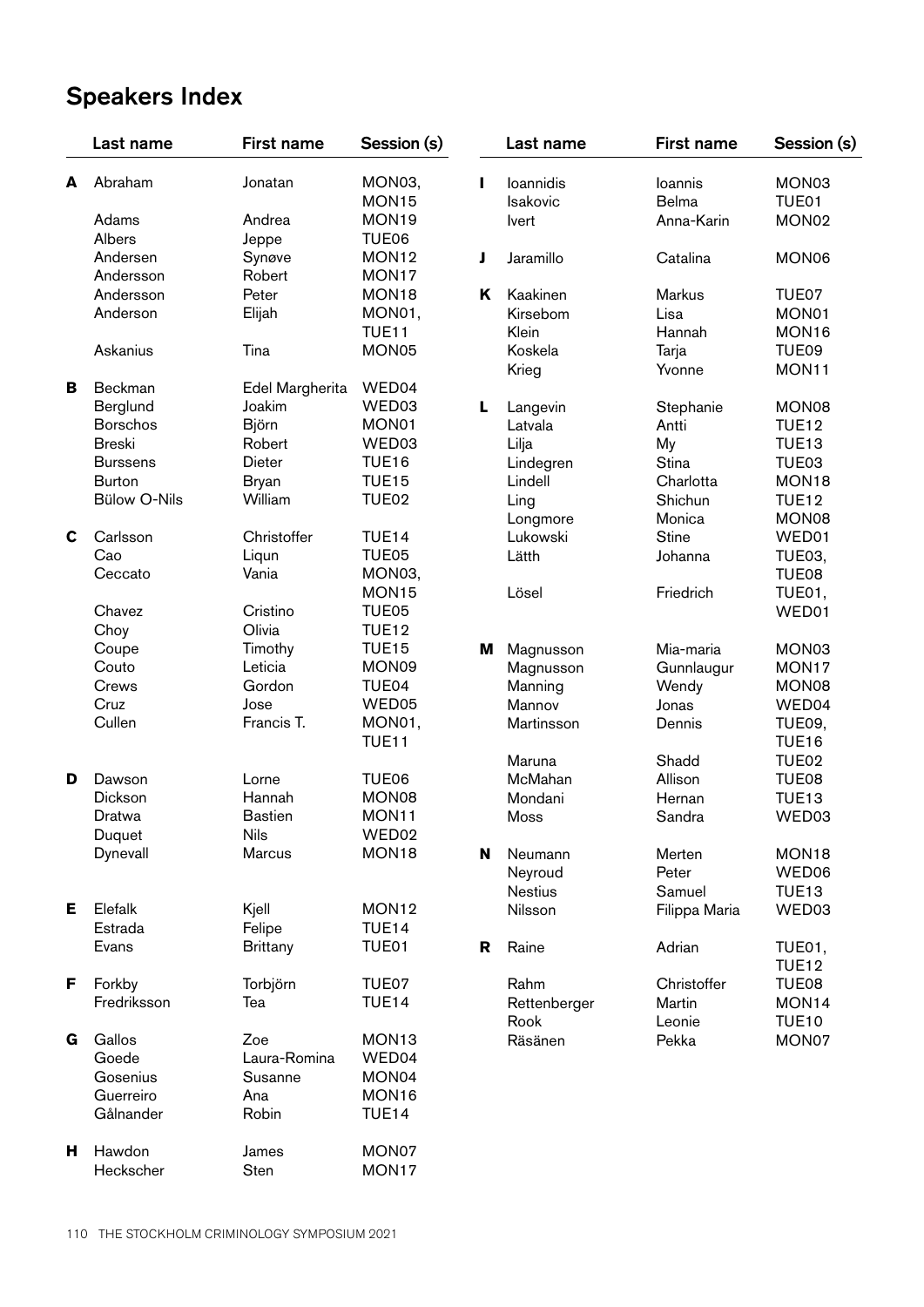|   | Last name                                                                   | <b>First name</b>                                                  | Session (s)                                                                                                      |
|---|-----------------------------------------------------------------------------|--------------------------------------------------------------------|------------------------------------------------------------------------------------------------------------------|
| s | S. Fontenla<br>Salazar Atias<br>Sarnecki                                    | Ana Maria<br>Camila<br>Jerzy                                       | TUE09<br>TUE06<br>MON17,<br><b>TUE06,</b><br><b>TUE11,</b>                                                       |
|   | Schröder<br>Schumacher<br>Schüttler<br>Sherman                              | Carl Philipp<br>Linnea<br>Helena<br>Lawrence                       | TUE13<br>MON05<br>MON04<br>MON <sub>14</sub><br><b>TUE11,</b>                                                    |
|   | Simonsson<br>Sivertsson<br>Smith<br>Steenhout<br>Storgaard<br>Szigeti       | Peter<br>Fredrik<br>Kreseda<br>Iris<br>Asbjørn<br>Ákos             | WED06<br>MON10<br><b>TUE14</b><br>MON <sub>15</sub><br>WED05<br>MON <sub>14</sub><br>MON06,<br>MON <sub>13</sub> |
| т | Taylor<br>Torstensson Levander Marie<br>Treiber<br>Tsuda                    | Jacob-Paul<br>Kyle<br>Takayoshi                                    | TUE10<br>MON <sub>02</sub><br>MON <sub>02</sub><br>MON <sub>13</sub>                                             |
| v | Valtonen<br>Vanden Auweele<br>Vanhee<br>Vass<br>Vauhkonen<br>Von Bredow     | Elli<br>Dennis<br>Jorne<br>Rosa<br>Teemu<br>Maria                  | TUE15<br>TUE04<br>TUE07<br>MON10<br>TUE07<br>WED02                                                               |
| w | Wahlgren<br>Wikström<br>Wikman<br>Weisburd<br>Westfelt<br>Wolfowicz<br>Wong | Paula<br>Per-Olof<br>Sofia<br>David<br>Lars<br>Michael<br>Jennifer | MON <sub>17</sub><br>MON <sub>02</sub><br>TUE13<br>TUE06<br><b>TUE14</b><br>TUE06<br>MON19                       |
| X | Xu                                                                          | Haoran                                                             | MON09                                                                                                            |
| z | Zhang<br>Zuber                                                              | Cynthia<br>Malgorzata                                              | MON15<br>TUE10                                                                                                   |